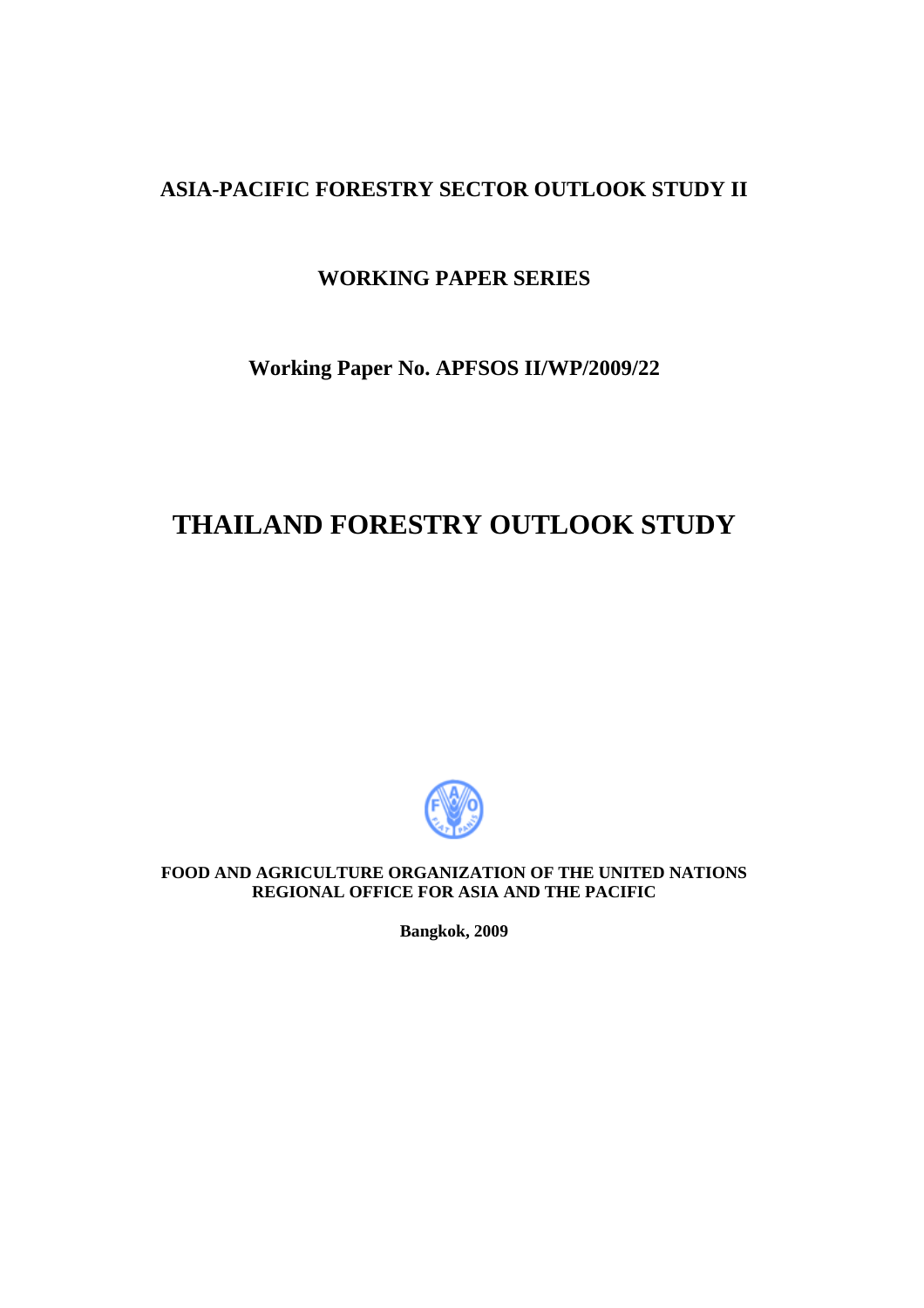## **Contents**

|    | 1. INTRODUCTION                                               | 5              |
|----|---------------------------------------------------------------|----------------|
|    | Background                                                    | 5              |
|    | Objectives                                                    | 5              |
|    | Methodology and conduct of the working group                  | 5              |
| 2. | <b>FOREST IN THE NATIONAL CONTEXT</b>                         | 7              |
|    | National context                                              | $\overline{7}$ |
|    | Policy and institution framework                              | $\overline{7}$ |
|    | Land use and deforestation                                    | 12             |
|    | Forest resources                                              | 13             |
|    | Permanent forest estate                                       | 14             |
|    | Land tenure                                                   | 15             |
|    | Management of natural forests                                 | 15             |
|    | Plantations                                                   | 15             |
|    | Forest protection                                             | 16             |
|    | Forest production<br>Conservation of biodiversity             | 16<br>17       |
|    | Socio-economic aspects                                        | 17             |
|    |                                                               |                |
| 3. | <b>CONSERVATION OF NATURAL FORESTS</b>                        | 18             |
|    | Forest conservation                                           | 18             |
|    | Forest reserves                                               | 23             |
|    | Watershed management                                          | 24             |
|    | Mangroves                                                     | 25             |
|    | Botanical gardens and arboreta<br>Trees Outside Forests (TOF) | 25<br>26       |
|    |                                                               |                |
| 4. | <b>COMMUNITY FORESTRY</b>                                     | 27             |
|    | Evolution of the government Community Forestry Program        | 27             |
|    | Present status of the Community Forestry Program              | 28             |
|    | Issues and constraints                                        | 31             |
|    | Towards effective community forestry                          | 35             |
|    | 5. PLANTATIONS                                                | 41             |
|    | Rubber plantations                                            | 41             |
|    | Timber plantations                                            | 44             |
| 6. | <b>INDUSTRY AND MARKETS</b>                                   | 55             |
|    | Supply and demand                                             | 55             |
|    | Foreign trade                                                 | 58             |
|    | Wood industries                                               | 61             |
|    | Markets for wood and wood products                            | 63             |
|    | Furniture industry                                            | 66             |
|    | Certification as a tool to meet market requirements           | 66             |
|    | Fuelwood and charcoal                                         | 67             |
| 7. | NON-WOOD RESOURCES AND THEIR UTILIZATION                      | 69             |
|    | <b>Bamboo</b>                                                 | 69             |
|    | Rattan                                                        | 70             |
|    | Other non-wood forest products                                | 71             |
|    | Ecotourism                                                    | 72             |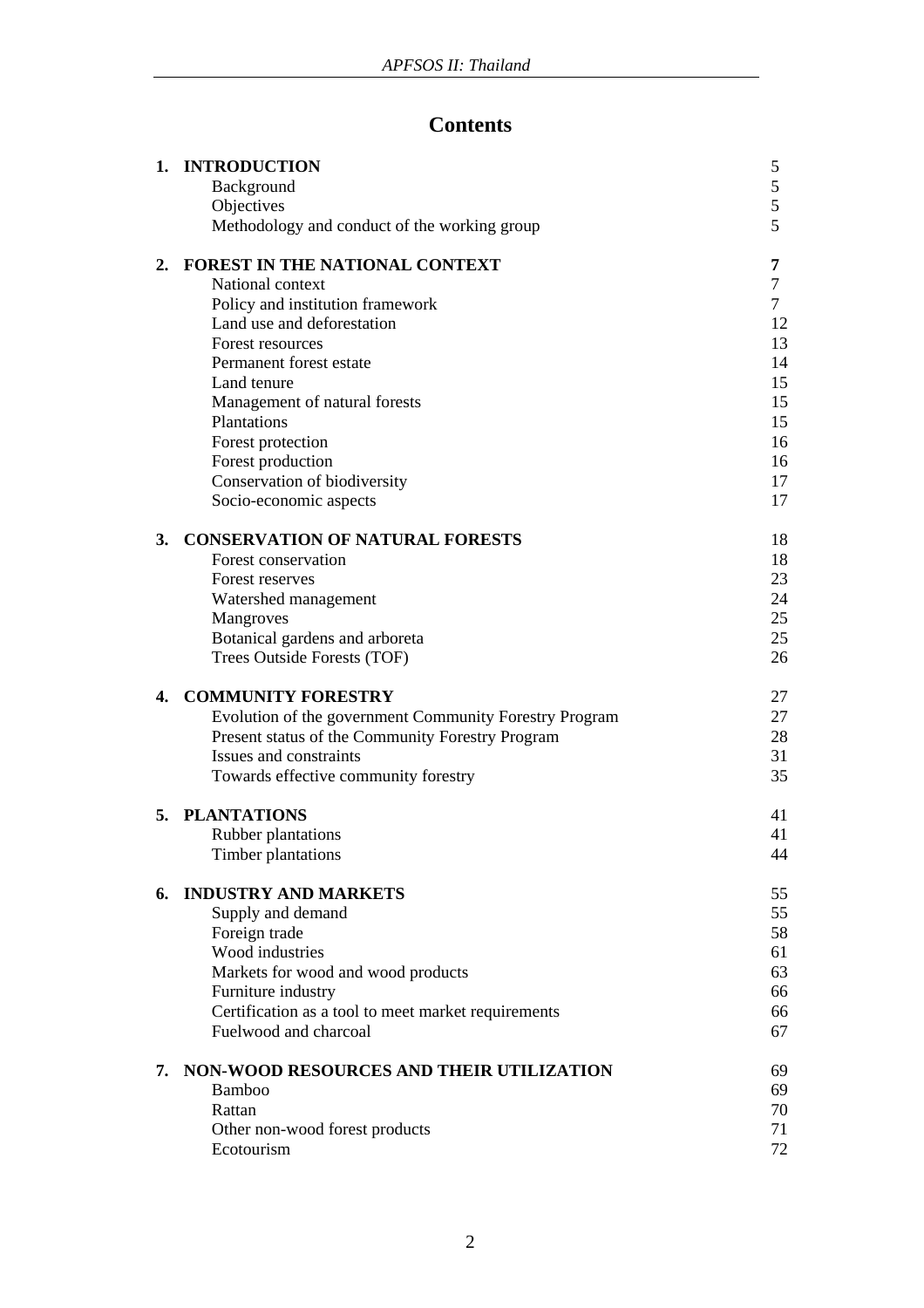| 8. | FORESTRY INSTITUTIONS, POLICY AND LEGISLATION               | 75  |
|----|-------------------------------------------------------------|-----|
|    | Institutions                                                | 75  |
|    | Government's reorganization                                 | 77  |
|    | Legislation                                                 | 87  |
| 9. | <b>FORESTRY RESEARCH, EDUCATION, TRAINING AND EXTENSION</b> | 89  |
|    | Research                                                    | 89  |
|    | Education                                                   | 90  |
|    | Training                                                    | 90  |
|    | Extension                                                   | 90  |
|    | <b>10. PROBABLE SCENARIO OF THAILAND'S FORESTRY</b>         | 92  |
|    | Forest area and forest cover                                | 92  |
|    | <b>11. REFERENCES</b>                                       | 93  |
|    | 12. ANNEXES                                                 | 100 |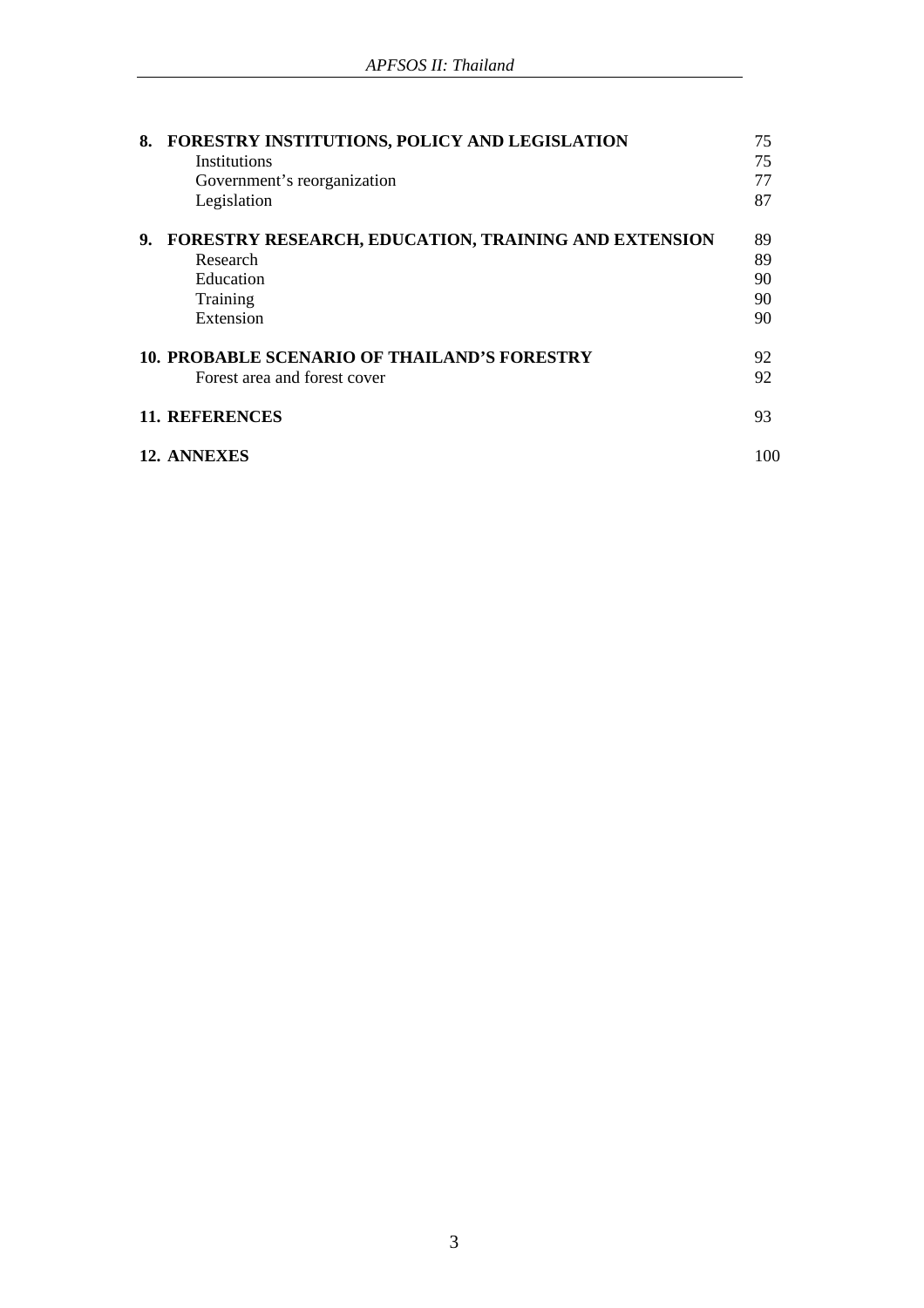#### **INFORMATION NOTE ON THE ASIA-PACIFIC FORESTRY SECTOR OUTLOOK STUDY**

The Asia-Pacific Forestry Sector Outlook Study (APFSOS) is a wide-ranging initiative to gather information on, and examine, the evolution of key forestry issues as well as to review important trends in forests and forestry. The main purpose of the study is to provide a better understanding of the changing relationships between society and forests and thus to facilitate timely policy reviews and reforms in national forest sectors. The specific objectives are to:

- 1. Identify emerging socio-economic changes impacting on forest and forestry
- 2. Analyze probable scenarios for forestry developments to 2020
- 3. Identify priorities and strategies to address emerging opportunities and challenges

The first APFSOS was completed in 1998, with an outlook horizon to 2010. During its twentyfirst session, held in Dehradun, India, in April 2006, the Asia-Pacific Forestry Commission (APFC) resolved to update the outlook extending the horizon to 2020. The study commenced in October 2006 and is expected to be completed by September 2009.

The study has been coordinated by the Food and Agriculture Organization of the United Nations (FAO), through its regional office in Bangkok and its headquarters in Rome, and implemented in close partnership with APFC member countries with support from a number of international and regional agencies. The Asian Development Bank (ADB), the International Tropical Timber Organization (ITTO), and the United Kingdom's Department for International Development (DFID) provided substantial financial support to implement the study. Partnerships with the Asia-Pacific Association of Forest Research Institutes (APAFRI) and the Secretariat of the Pacific Community (SPC) supported the organizing and implementing of national focal points' workshops and other activities, which have been crucial to the success of this initiative. The contributions of many other individuals and institutions are gratefully acknowledged in the main APFSOS report.

Working papers have been contributed or commissioned on a wide range of topics. These fall under the following categories: country profiles, sub-regional studies and thematic studies. Working papers have been prepared by individual authors or groups of authors and represent their personal views and perspectives; therefore, opinions expressed do not necessarily reflect the views of their employers, the governments of the APFC member countries or of FAO. Material from these working papers has been extracted and combined with information from a wide range of additional sources to produce the main regional outlook report.

Working papers are moderately edited for style and clarity and are formatted to provide a measure of uniformity, but otherwise remain the work of the authors. Copies of these working papers, as well as more information on the Asia-Pacific Forestry Sector Study, can be obtained from:

Mr. Patrick Durst Senior Forestry Officer FAO Regional Office for Asia and the Pacific 39 Phra Atit Road Bangkok 10200 THAILAND Ph. (66-2) 697 4000 Fax: (66-2) 697 4445 Email: patrick.durst@fao.org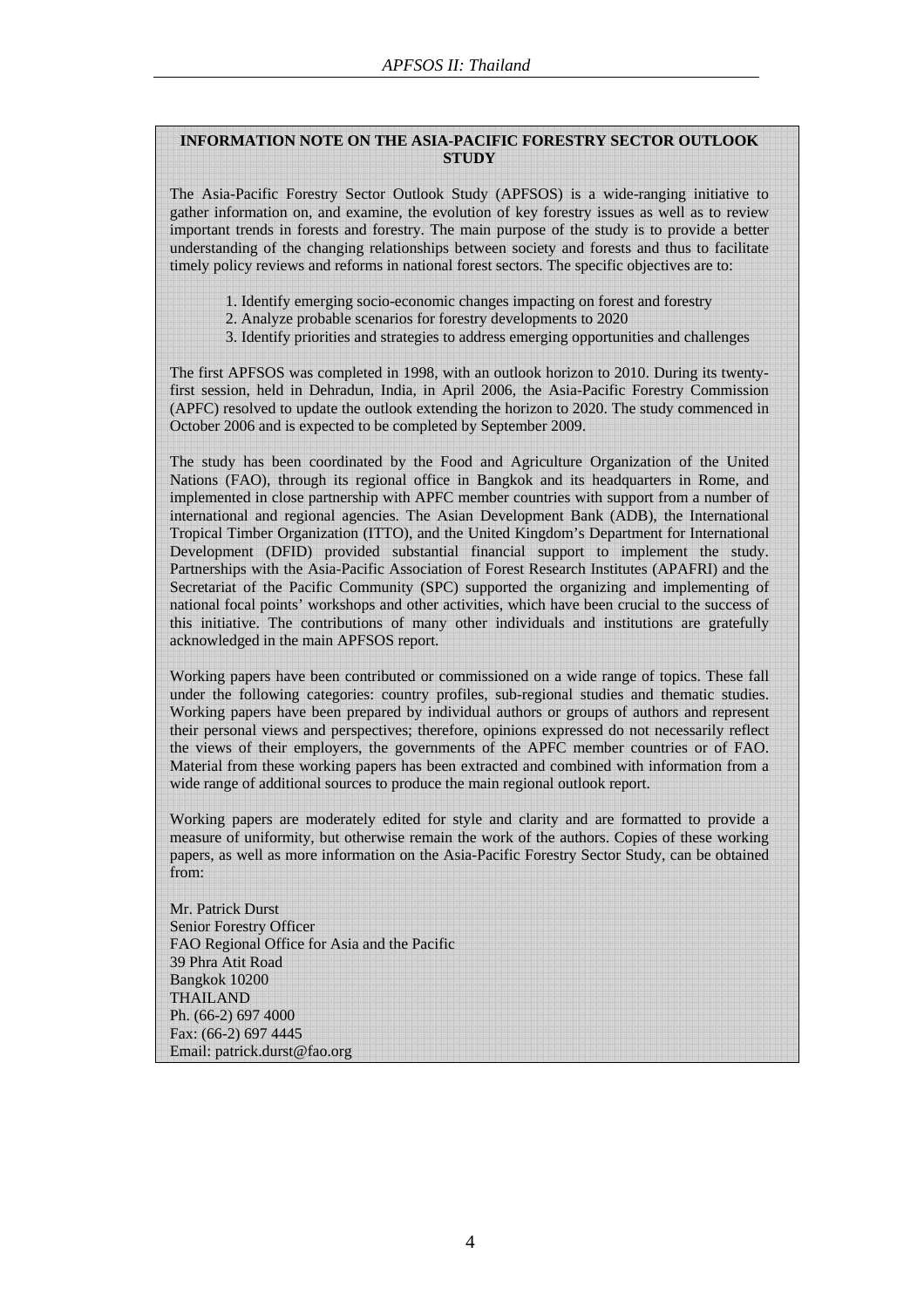## **1. INTRODUCTION**

## **Background**

The Asia Pacific Forestry Commission (APFC) Meeting, at its  $21<sup>st</sup>$  session in Dehradun, India, adopted Agenda Item 10c entitled "Asia-Pacific Forest Sector Outlook Study to the year 2020, APFSOS II" which set up an outline of proposal for member countries in the region to seek specific assistance in their efforts to achieve the objectives and outputs of APFSOS II. The process of APFSOS II is to make every effort to engage all the key stakeholders in the region, for example, in meetings, workshops and conferences.

The Food and Agriculture Organization of the United Nations (FAO), along with other partners, organized the International Conference entitled "The Future of Forests in Asia and the Pacific: Outlook to 2020" from 16-18 October 2007, in Chiang Mai, Thailand. The purpose was to enhance the consultation and capacity-strengthening process of APFSOS II by airing a range of perspectives on emerging changes, probable scenarios and their implications for forests and forestry in the region.

The Royal Forest Department (RFD) and the Department of National Parks, Wildlife and Plant Conservation (DNP) sent delegates to attend the conference. After the conference, the DNP as the National Focal Point, issued an Administrative Order No. 357/2550 dated  $26<sup>th</sup>$ March B.E. 2550 (2007) – subject "Appointment of Working Group to prepare Asia Pacific Forestry Sector Outlook Study". The Working Group consisted of DNP and RFD officers.

## **Objectives**

The objectives of the study were to:

- Collect data on the current and present status of Thailand's forestry
- Brainstorm and exchange experiences and perspectives
- Analyze data for the future of Thailand's forestry

## **Methodology and conduct of the working group**

The Working Group was composed of 28 members, chaired by the Director of Planning and Information Office, DNP. The Director of International Cooperation Division, DNP served as Secretary of the Working Group.

The Working Group had four main functions:

- 1. Collect, study, and analyze data for assessment of the present status and the future of Thailand's forestry in order to draft the Country Outlook paper and Country report of Thailand.
- 2. Coordinate with agencies and stakeholders to help draft the Country Outlook paper and Country report of Thailand.
- 3. Consider and nominate other resource persons to the Director General of the DNP to as an additional Working Group in order to participate in the aforementioned activity.
- 4. Consider and appoint an ad hoc working group to help undertake the activities assigned by the Working Group.

The Secretariat Group prepared the meeting agenda. It is proposed to have six meetings among the Working Group. For each meeting, the members who were representatives of the Office and/or Division concerned had to prepare the available information and existing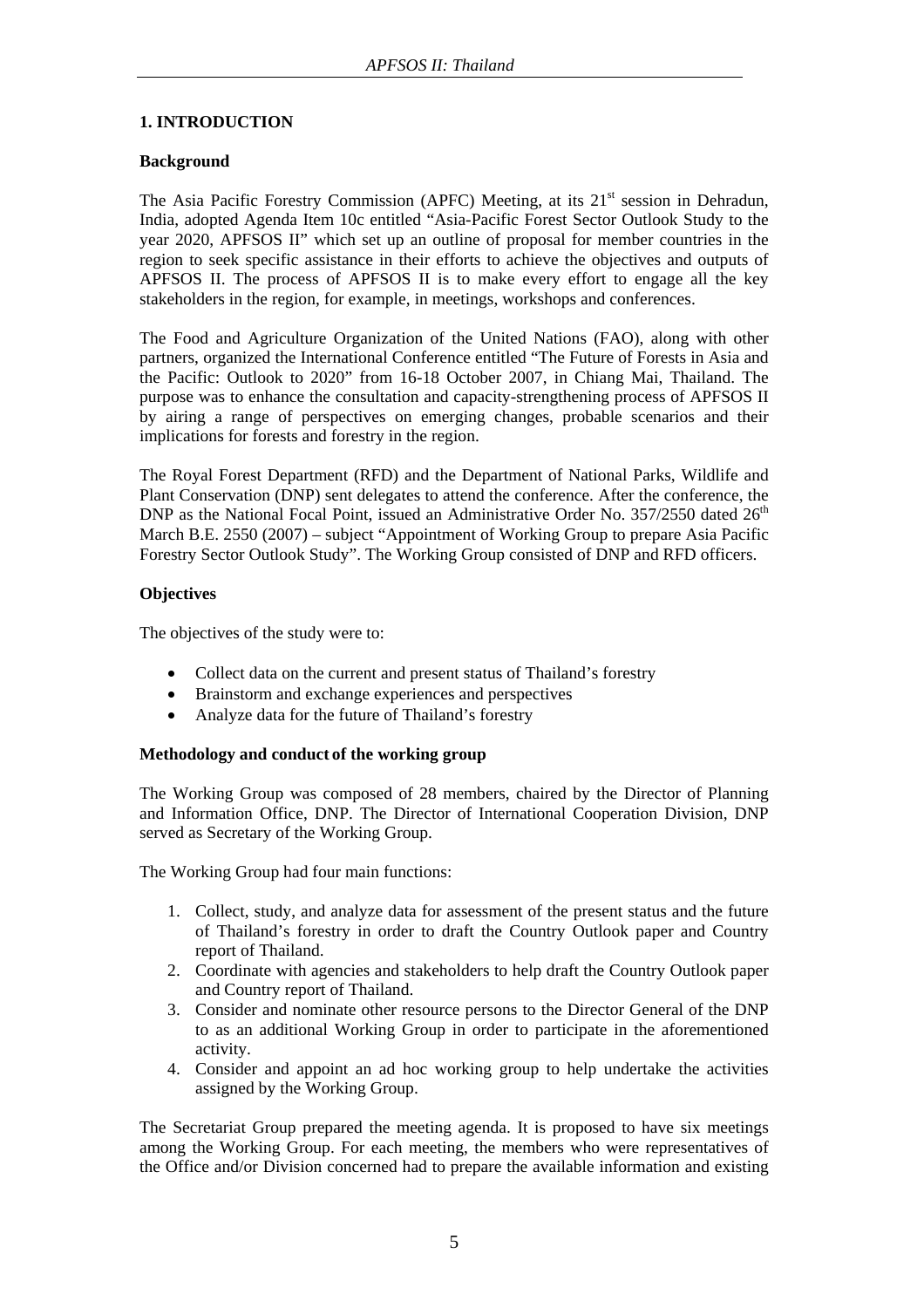statistics. After four meetings, the Secretary prepared the first and second draft of APFSOS (Thailand).

After the meeting and consultation with experts and professionals, the Working Group gave a presentation of the final draft at a stakeholder workshop organized by the DNP.

The report contains first an overview of the current situation which is followed by fact finding. Then the probable scenario of the forestry sector in 2020 is presented.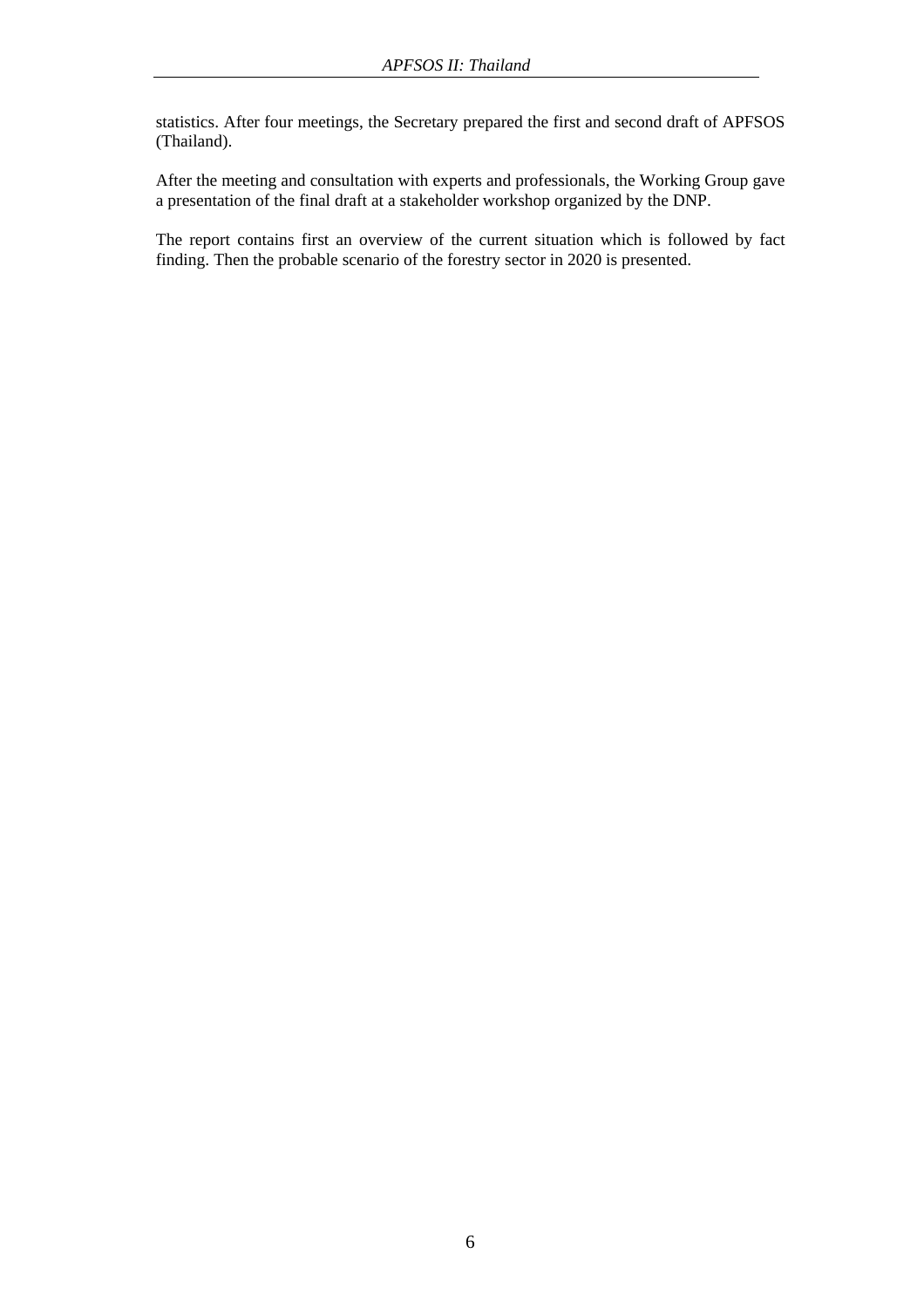## **2. FOREST IN THE NATIONAL CONTEXT**

## **National context**

The Kingdom of Thailand shares a common boundary with Myanmar, the Lao People's Democratic Republic, Cambodia and Malaysia.

The upper part of the country is hilly where the four main tributaries of the Chao Phraya River flow through the alluvial plan of the central part downward to the Gulf of Thailand and forms a great central alluvial plain known as the Chao Phraya Delta. A long stretch of the peninsula stretches far to the south. One-third of the upper part of the landmass forms a large plateau stretching eastwards and is known as the Northeast highland or Korat plateau sloping eastwards to the bordering Mekong River.

Administratively, Thailand is divided into five regions: Northern, Northeastern, Central, Eastern and Southern Regions, with a total of 76 provinces (*Changwat*) and 716 districts (*Amphoe*). Each district is further divided into sub-districts (*Tambons*).

The country's climate is influenced by the southwest monsoon during the wet season and northeast monsoon during the dry season. Annual rainfall amounts to 1,000-4,000 mm. There are broadly two definite dry and rainy seasons. The temperature may rise up to  $40^{\circ}$ C during the dry season and drop to 0°C in some places in the cool-dry season. An average temperature of 25°C is common throughout the year.

At present, the population totals 63 million inhabitants with an annual growth rate of 0.4 percent. The population density is 123 persons/km<sup>2</sup>. Eighty percent of the population lives in the rural areas. Thai society comprises many groups with ethnic Thai as the majority, Chinese, Khmers, Laotian and hilltribe people as the minorities. Buddhism is the national religion.

## **Policy and institutional framework**

## *Macro-level policies*

Over the last four decades of national development all parties in Thai society have had to continuously adjust to changing socio-economic situations. The First and Second National Economic and Social Development Plan (NESDP) (1961-1971) emphasized economic growth through the diversification of investment in infrastructure, including road, electricity, and water supply networks. Despite achieving an impressive record of economic growth, both income distribution and the quality of life of the people in the rural areas deteriorated. Hence, the Third Plan (1972-1976) gave more attention to social development, reduction of the population growth rate, and income distribution. During the Fourth Plan period (1977-1981), political uncertainty and an energy crisis ensued, bringing about severe deficits in balance of trade and current accounts. As a response, the Fifth and Sixth Plans (1982-1991) emphasized economic stability, structural adjustment and poverty eradication. A subsequent worldwide economic recovery brought about rapid expansion of the economy, causing it to overheat. The Seventh Plan (1992-1996) subsequently began the shift to sustainable development which emphasized maintaining a sustainable level of economic growth, stability, improving income distribution, developing human resources, and enhancing the quality of life and the environment.

The Eight Plan (1997-2001) was an important turning point in the country's development planning. The plan represented new values and thinking in Thai society that gave importance to participation by all elements of society, and aimed for **people-centred**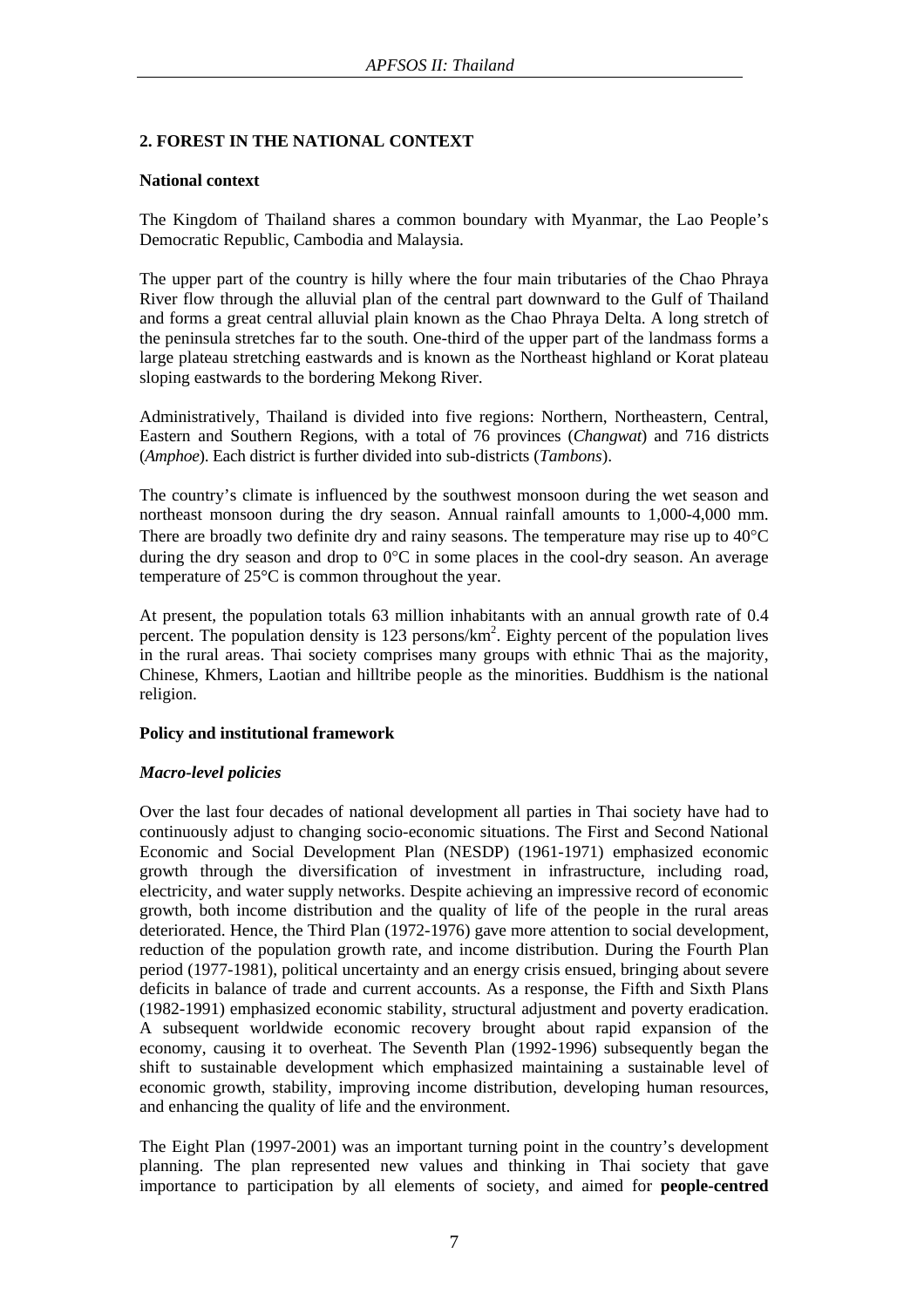**development,** deploying economics as a tool to help people achieve greater happiness and a better quality of life. The plan switched from a segmented approach to a holistic and integrated approach, in order to create a balance in the development of the economy, society, and environment. However, in the first year of the plan, Thailand experienced a severe economic crisis with great impact on individuals and society, including problems of increased unemployment and poverty. Restoring economic stability and reducing the impact of the downturn thus became a priority.

The Ninth Plan (2002-2006) adopted the **Sufficiency Economy** philosophy to guide the development and administration of the country, at the same time as continuing the holistic approach to **people-centred** development from the Eighth Plan. The plan prioritized solutions to problems arising from the economic crisis in order to build an economy with strong internal foundations and resilience to external changes, while aiming for balanced development with respect to people, society, economy, and the environment in order to achieve sustainable development and the well-being of the Thai people. The performance under the Ninth Plan can be summarized as adequately successful. The nation economy grew steadily at an average of 5.7 percent a year. The stability of the economy improved. Poverty fell, while the quality of life of people improved greatly as a result of expansion of health services, better health insurance in both quality and quantity covering the majority of the population, and a decline in drug problems. But the Thai economy remains vulnerable to external instabilities, while problems persist over poverty, income distribution, quality of education, security of life and property, and transparency in government administration. These remain priorities for solution.

During the period of the Tenth National Economic and Social Development Plan (2007- 2011) Thailand will face major changes in many contexts that will present both opportunities and constraints for national development. Both people and systems must be fully prepared to adapt to future changes and reap benefits by keeping up with globalization and building resilience in all sectors, in accordance with the Sufficiency Economy philosophy.

Many important dimensions of change at the global level will affect Thailand greatly as both opportunities and constraints for development. The five major trends of such change are:

- Economic groupings and changes in global financial markets are increasing intercountry flows of capital, goods, services and people
- Leapfrog advances in technologies including communications technology, biotechnology, material technology, and nanotechnology, present both opportunities and threats to the economy and society
- Social changes
- Free movement of people
- Changes in the environment and natural resources

In the context of changes that Thailand must face in the future, a review of the country's situation with respect to society, economy, environment and natural resources, and national administration shows that Thailand has the opportunity to adapt and reap benefits from globalization, but must still develop the structure of its society, economy, and politics in many aspects for the well-being of the Thai people. The important points of the country's situation may be summarized as follows:

- Society
- National economy
- Environment and natural resources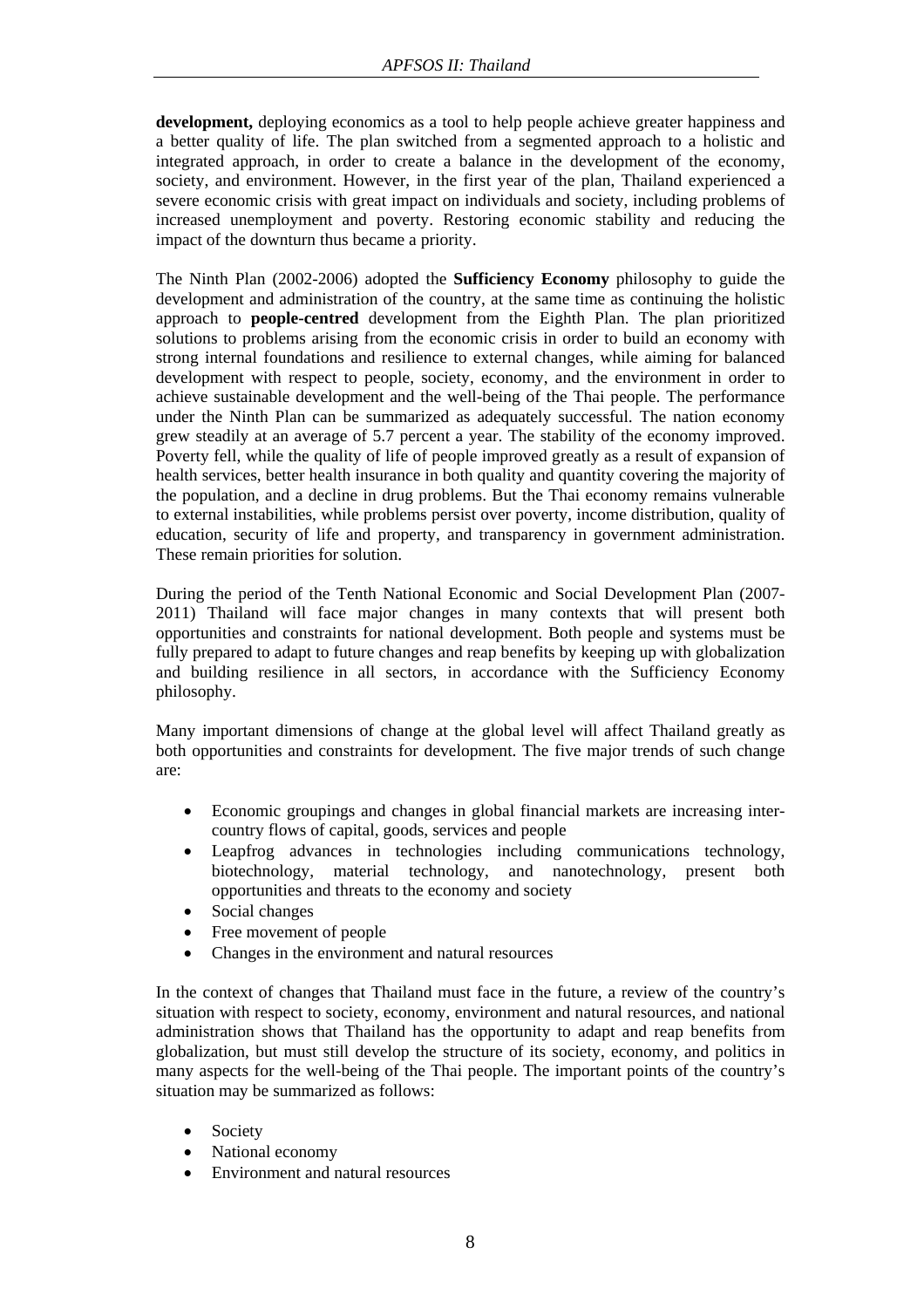In the past, the environment and natural resources were principally used to meet the demand for economic growth. In 40 years, 67 million rai (1 hectare  $= 6.25$  rai) of forests were destroyed, and now forest cover only 33 percent of the country, resulting in more frequent and more severe problems of flooding, drought, and natural disasters. Marine and coastal resources have deteriorated. Mangroves have declined from 2 million to 1.5 million rai. The seafood catch has been reduced to one-third. The conditions of coral and sea grass have deteriorated. Biodiversity is rapidly being destroyed. Human activity that destroys the habitats of various loving organisms is changing the ecology and increasing the extinction of species.

The main reasons for the decline in the quality of the environment are the increase in population and inappropriate lifestyles resulting in increased pollution. Air and water quality is below standard. The volumes of refuse and hazardous wastes are increasing faster than the capacity to dispose of them. Hazardous substances used in production are being imported in increasing volumes without adequate mechanisms for controlling production processes, storage, or transport. As a result, these substances have seeped into the environment and contaminated the food chain. In addition to the complexities, deficiencies, and failures of implementation, the use of economic and legal measures has been limited.

#### *Administration*

Thailand will be a "Green and Happiness Society" in which people have integrity and knowledge of world standards; families are warm; communities are strong; society is peaceful; economy is efficient, stable, and equitable; environment is of high quality and natural resources are sustainable; administration follows good governance under the system of democracy with the King as the head of state; and the country is a respected member of the world community.

To be in line with changes that Thailand must make in future and to progress towards the desired long-term vision, development in the five years of the Tenth plan shall pursue the following principal objective and targets:

- To provide opportunities for learning combined with integrity and morality by creating linkages between families, religious institutions, and educational institutions; to enhance health services; and to improve the security of life and property
- To increase the potential of communities by linking them in networks to serve as the foundation for developing the economy and quality of life; to conserve, rehabilitate, and utilize the environment and natural resources in a sustainable fashion to achieve sufficiency and reduce poverty
- To reform the production structure for goods and services for value creation on a foundation of knowledge and innovation; to promote linkages among production sectors to increase value-added
- To build safety nets and risk management systems for the finance, banking, and energy sectors, factory markets, the labour market, and investment
- To ensure fair competition in trade and investment for national benefit; to create mechanisms for fair distribution of the benefits of development to all segments of the population
- To preserve natural resources and biodiversity, along with safeguarding the quality of the environment to be a secure foundation for national development and livelihoods for both current and future generations; to create mechanisms to safeguard national benefit in a fair and sustainable manner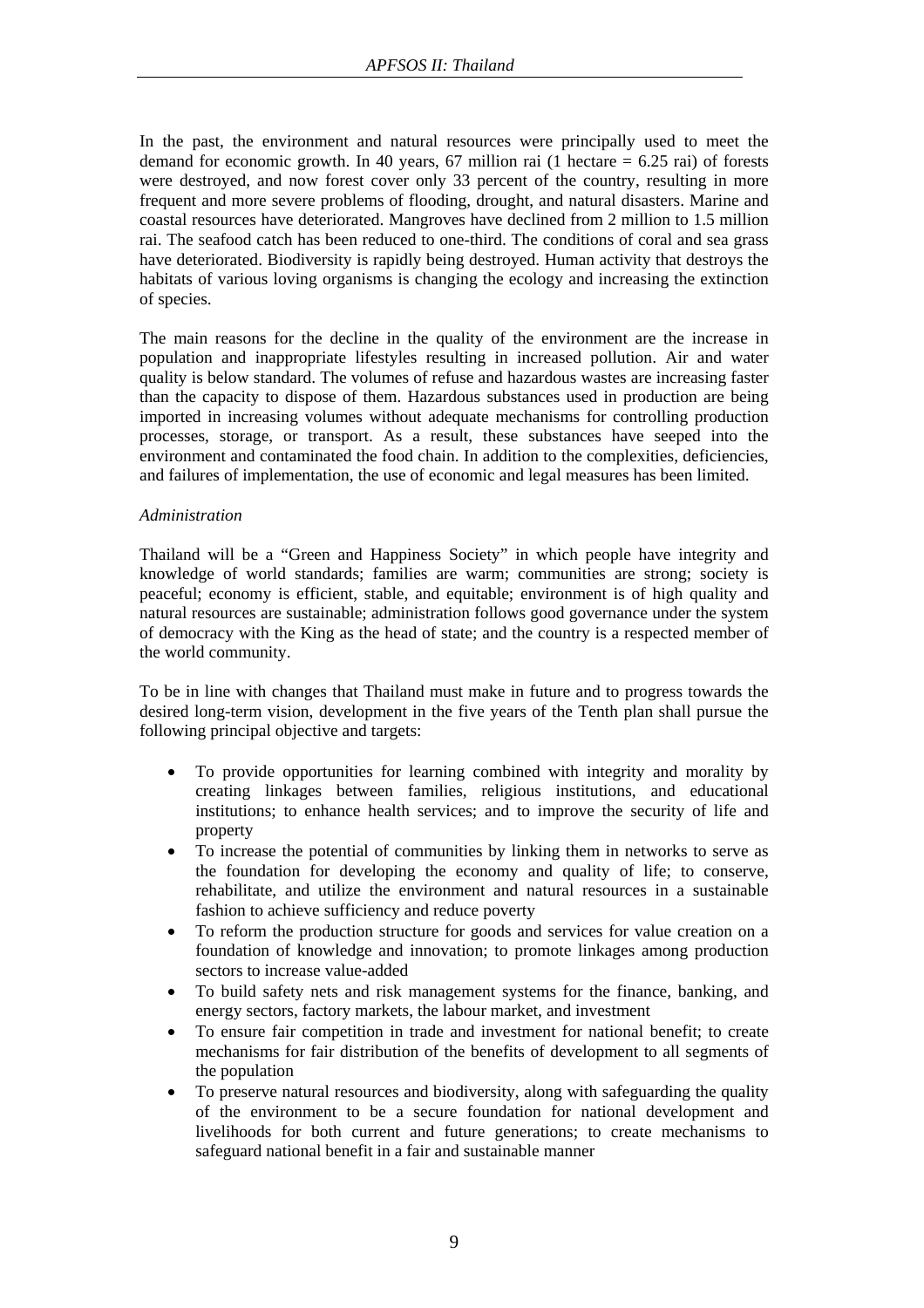• To promote good governance in government administration, the private business sector, and the public sector; to expand the role and capacity of local government bodies; to promote mechanisms and processes of participation in development; and to nurture a culture of democracy for peaceful coexistence

To meet the above objectives, development targets for the Tenth Plan have been set as follows.

- Targets for human development
- Targets for community development and alleviation of poverty
- Targets for the economy
- Targets for safeguarding natural resources and the environment

It is proposed to conserve natural resources and biodiversity by maintaining forest at no less than 33 percent of the total land area, with conservation forest at no less than 18 percent of the total land area; maintain at least 31 million rai of irrigated area for agriculture; enhance environmental quality appropriate for the quality of life and safety of the ecological system, by ensuring that the proportion of river basins and natural water sources where the water quality is rated as fair or good is not lower than 85 percent; maintain air quality above standard, particular matter (PM<sub>10</sub>) not exceeding 120 milligrams/m<sup>3</sup> on average across 24 hours; reduce the rate of carbon dioxide emissions per person by 5 percent from the 2003 level, that is no higher than 3.5 tonnes per person per year; limit the production of waste in urban areas to no higher than 1 kilogram per person per day; ensure proper disposal of at least 80 percent of all hazardous waste from communities and industries; and establish a complete national biodiversity database.

## *Targets for good governance*

In the context of ever faster and more complex change under globalization it is imperative to set appropriate strategies for national development in order to strengthen domestic structures for competitiveness; build a knowledge base for resilience in the face of change; spread equitable development; and promote the equality of groups in society. Also to strengthen local communities and rehabilitate and conserve natural resources and the quality of the environment as a foundation for secure development, and as the basis of livelihood for communities and society. It is also imperative to promote good governance in national administration at all levels in order to achieve development that is secure and sustainable and to retain a place of honor and dignity in the world community.

## *Legal framework*

The Government of Thailand has established stringent laws toward the protection and conservation of forest areas including water and biodiversity. Presently, there are five main Forestry Acts:

- 1. Forest Act, B.E. 2484 (1941) concerns logging operations and non-wood forest product (NWFP) collection, transportation of timber and non-timber products and sawnwood production as well as forest clearing.
- 2. National Park Act, B.E. 2504 (1961) covers the determination of National Park land, the National Park Committee, as well as protection and maintenance of National Parks.
- 3. National Forest Reserve Act, B.E. 2507 (1964) includes the determination of National Reserved Forest, control and maintenance of the National Reserved Forest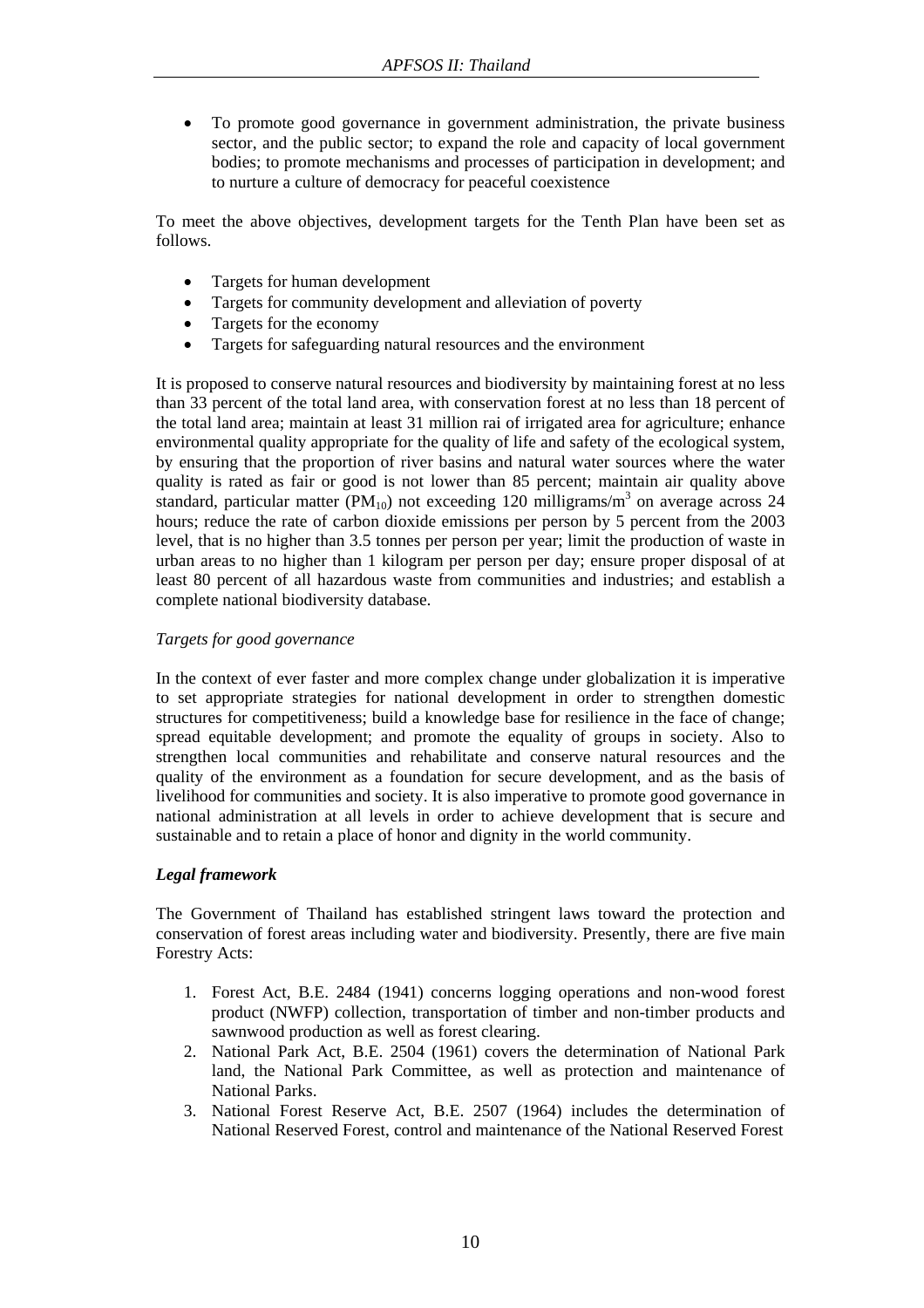- 4. Wildlife Conservation and Protection Act, B.E. 2535 (1992) establishes provisions for national wildlife preservation, establishment of a Protection Committee and identification of 15 species of reserved wildlife.
- 5. Forest Plantation Act, B.E. 2535 (1992) covers the determination of reforestation and land registration of private reforestation rights, ownership and exemption from royalty on forest products from reforested areas.

Besides the provisions for heavy penalties under these Acts, other provisions have been made to ensure that any crime or violation in the field of forestry and wildlife is effectively controlled and prosecuted. As a whole, there are more than 20 laws and a number of Cabinet decisions for forest and resource management. Under Section 39.23 of the Forest Act, 1941, whoever moves timber or forest products shall have a special pass issued by a competent officer in accordance with the terms specified in the ministerial regulations.

The most significant recent political development in Thailand has been the 1997 Constitution that recognizes the rights and roles of Thai people to participate in national policy formulation regarding resources and environmental development and conservation. The Constitution clearly notes the rights of civil societies in managing natural resources and the roles of actors.

## *Institutions*

The Royal Forest Department (RFD) was founded in 1896 in Thailand to consolidate the exploitation of forests. As a result, the ownership and control of all forests were transferred from the feudal chiefs to the Government. The RFD was divided into three Departments in 2002: the Royal Forest Department (RFD), the National Park, Wildlife and Plant Conservation Department (DNP) and the Department of Marine and Coastal Resources (DMC). All the departments are under the supervision of the Ministry of Natural Resources and Environment (MNRE)

The RFD is responsible for forests outside protected areas that are the DNP's responsibility. The DMC performs resource management of coastal flora and fauna, including mangrove forests, through conservation and rehabilitation.

The Office of the National Economic and Social Development Board in the formulation of the Ninth Plan invited experts in economics and other fields to work jointly in compiling and synthesizing His Majesty the King's royal remarks given to his subjects on the Sufficiency Economy theory on various occasions. The synthesis of sufficiency economy was then submitted to His Majesty to His Majesty for royal consideration. His Majesty graciously made a final revision and royal approval has been granted for further dissemination.

## *Ministry of Natural Resources and Environment*

- (i) *The Office of Natural Resources and Environment Policy and Planning* develops natural resources and environmental enhancement and conservation management plans and policies.
- (ii) *The Pollution Control Department* regulates, supervises, directs, coordinates, monitors and evaluates rehabilitation, protection and conservation of environment quality
- (iii) *The Department of Environment Quality Promotion* carries out research, development training, public awareness, development of environment technology, natural resources and environment.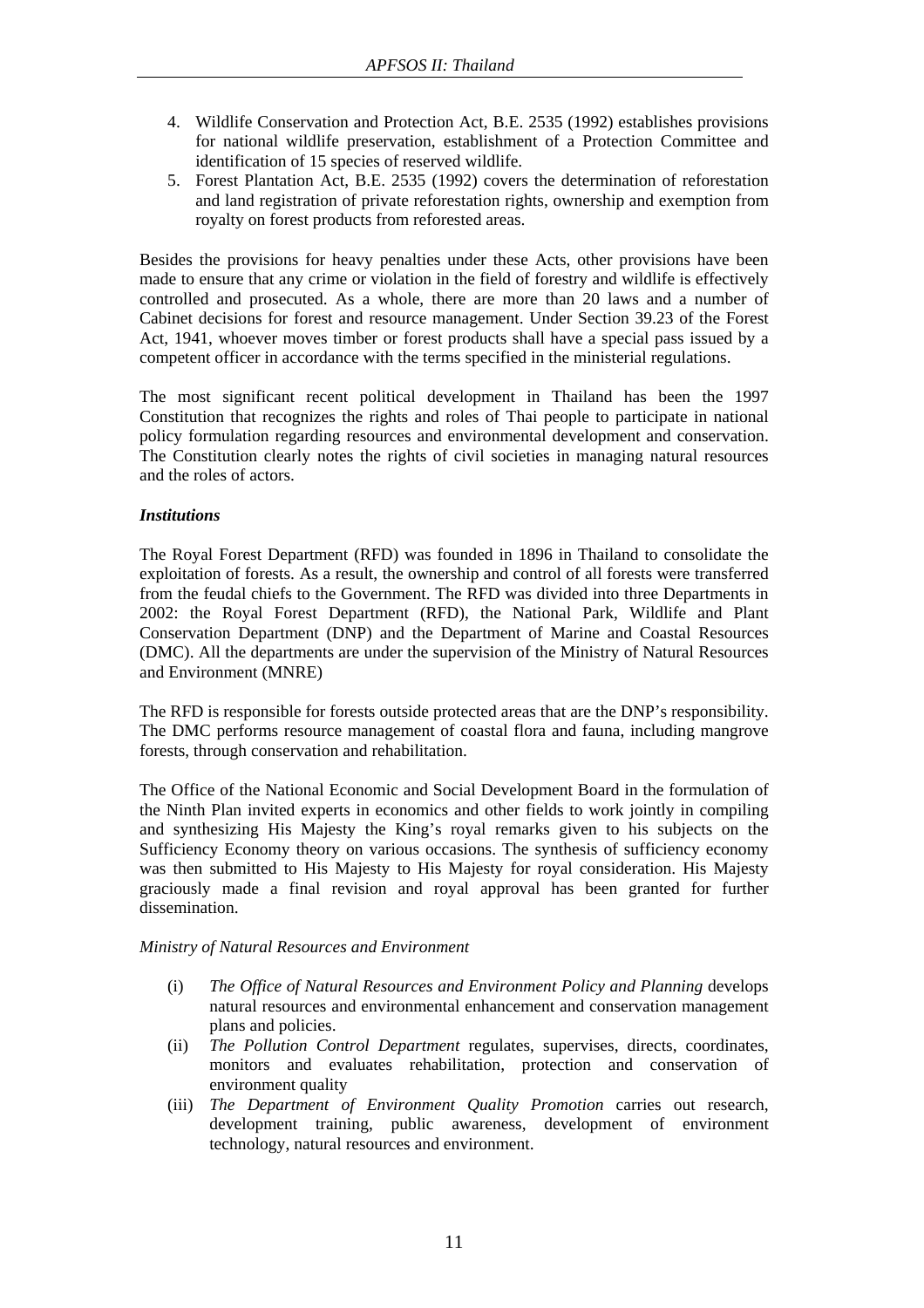*Ministry of Agriculture and Cooperatives (MOAC)* 

- (i) *The Land Development Department* A division of this Department is responsible for land-use planning. Several categories of forestry land uses are included in its land-use-related work.
- (ii) *Agricultural Land Reform Office*  Large areas of state forest land are being declassified and turned over to this office for distribution to farmers.
- (iii) *The Office of Agricultural Economics* collects statistics and conducts economic studies concerning agricultural crops, including forestry information.
- (iv) *The Office of the Rubber Replanting Aid Fund* is responsible for the development of rubber plantations.
- (v) *The Office of Marketing Organization for Farmers* is a possible alternative to developing markets for forest products.

*Other Ministries/agencies* 

- (i) *The Ministry of Interior:* The day-to-day operations of province and district forest officers of the RFD are supervised by the office of the Governor of the different provinces, which is under the Ministry of Interior's Local Administration Department. The Forest Policy Unit of the Police Department assists in forest protection and control of illegal activities.
- (ii) *The Ministry of Industry and Ministry of Commerce* are responsible for promoting forest-based industries and their internal and overseas trade.
- (iii) *The National Economic and Social Development Board (NESDB)* prepares and promotes the National Economic and Social Development Plans on a five-year cycle, formulates the policies to implement the plans and assesses the progress of forest development programmes to ensure their consistency with the plan.

There are two state enterprises in the forestry sector: the *Forest Industry Organization (FIO)* involved in reforestation, teak plantation, sawmilling, and development of forest villages. FIO′s subsidiary *Thai Plywood Company Ltd*. produces plywood and other wood products.

## **Land use and deforestation**

In 2001, the land use of the country was divided between agriculture or farmholdings (41 perccnt), forest (31 percent) and unclassified area (28 percent). This pattern was the result of rapid expansion of agriculture on what was previously forest land. There are significant differences in the land-use pattern by region; the North still has more than 50 percent under forest cover, while the other regions are predominantly agricultural. It is noteworthy that about one-third of the total land in the other three regions remains "unclassified". This includes urban and peri-urban areas, infrastructure, etc, but obviously also degraded areas which were in the past under forest cover (Table 1).

| Region    | <b>Forest</b> | <b>Farmholding land</b> | <b>Unclassified</b> |  |  |  |  |
|-----------|---------------|-------------------------|---------------------|--|--|--|--|
|           |               | %                       |                     |  |  |  |  |
| North     | 54.0          | 26.4                    | 19.6                |  |  |  |  |
| Northeast | 15.0          | 55.0                    | 30.0                |  |  |  |  |
| Central   | 27.1          | 30.9                    | 33.0                |  |  |  |  |
| Southern  | 22.5          | 43.4                    | 34.1                |  |  |  |  |
|           |               |                         |                     |  |  |  |  |
| Total     | 31.4          | 40.9                    | 27.7                |  |  |  |  |

| Table 1. Land-use pattern by region, 2001 |  |  |
|-------------------------------------------|--|--|
|                                           |  |  |

Source: Based on Agricultural Statistics of Thailand, 2004.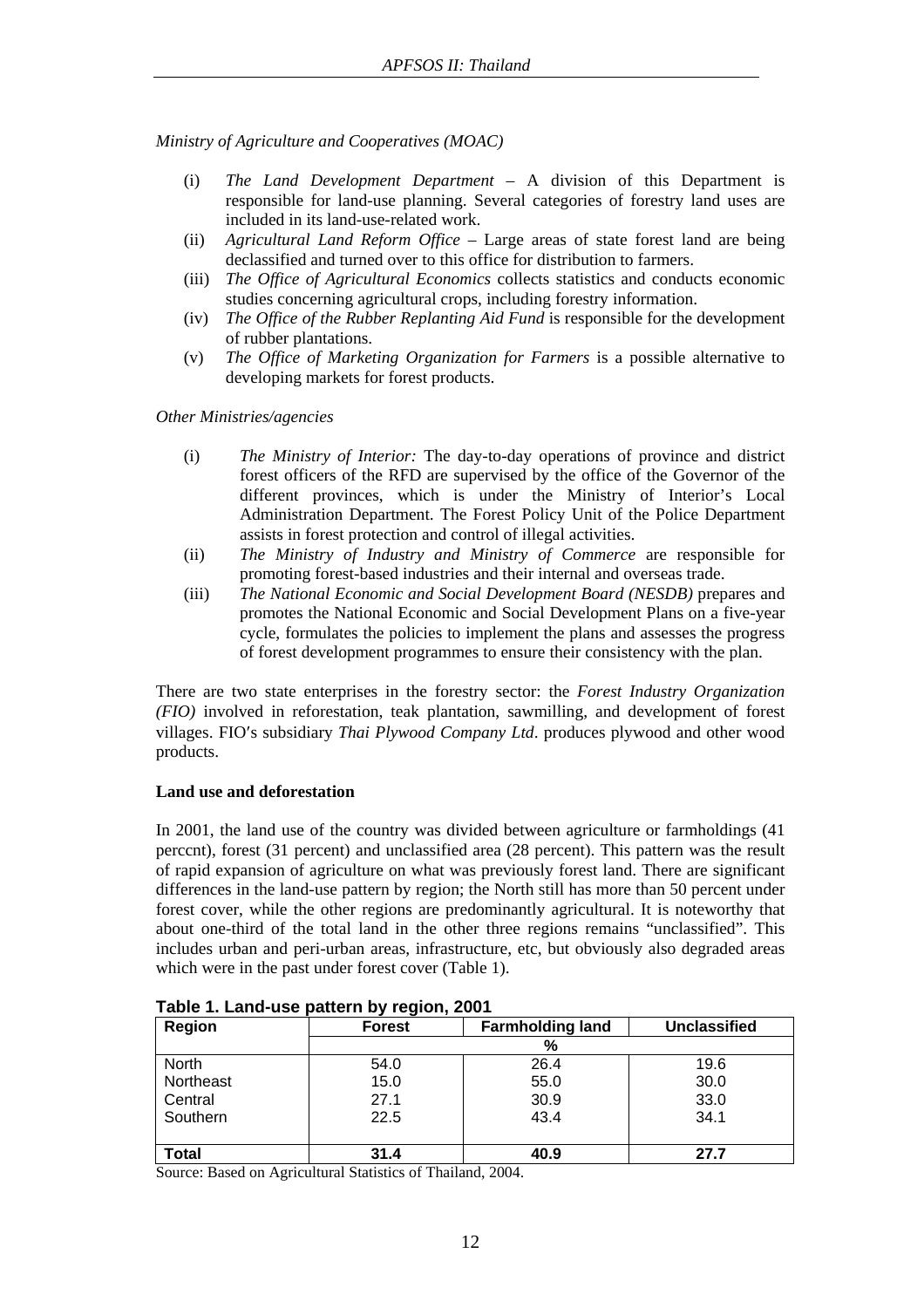In 1961, the total forest area of Thailand was  $273{,}629.00 \text{ km}^2$  or about 27 million hectares or 171,017,812.50 rai covering over 53.3 percent of the country (Annex 1). Subsequently, forest areas were encroached for the purpose of slash-and-burn, shifting cultivation, land resettlement, dam and road construction, land reform for agriculture, etc. As a result, the share of forest area declined to 25.3 percent in 1998. From 2000 onwards the forest has been assessed from LANDSAT-5 interpretation imageries at the scale of 1:50,000, while the earlier assessments were made using imageries of 1:200,000. Due to the change of scale and method of calculation a new benchmark was established for forest area (Table 2). The annual rate of deforestation has been about 63,000 hectares per year since 2000, or higher than in the 1990s. The current forest area is estimated at 16.8 million hectares (32.7 percent)

|      | <b>Forest cover</b> |                       |
|------|---------------------|-----------------------|
| Year | 1,000 ha            | % of the country area |
| 1961 | 27,369              | 53.33                 |
| 1973 | 22,172              | 43.21                 |
| 1976 | 19,841              | 38.67                 |
| 1978 | 17,522              | 34.15                 |
| 1982 | 15,680              | 30.56                 |
| 1985 | 15,087              | 29.40                 |
| 1988 | 14,380              | 28.02                 |
| 1989 | 14,343              | 27.95                 |
| 1991 | 13,670              | 26.64                 |
| 1993 | 13,355              | 26.03                 |
| 1995 | 13,148              | 25.62                 |
| 1998 | 12,972              | 25.28                 |
| 2000 | 17,011              | 33.15                 |
| 2004 | 16,759              | 32.66                 |
| 2005 | 16,100              | 31.38                 |
| 2006 | 15,865              | 30.92                 |

**Table 2. Forest cover, 1996-2006** 

Source: Charuppat (1944); DNP (2006); RFD (2007).

#### **Forest resources**

There are two main types of forests in Thailand: (1) evergreen forest and (2) deciduous forest.

## *Evergreen forest*

The *evergreen forest* is subdivided into tropical evergreen forest, pine forest, mangrove forest and beach forest. *Tropical evergreen forest* is found all over the moist part of the country. This type of forest is also subdivided into the tropical rain forest, the semievergreen forest and the hill evergreen forest. *Tropical rain forest* is characterized by very rich flora and very dense undergrowth. This type of forest is commonly found in the Southern and the Eastern regions where rainfall is above 2,000 mm. It is also found along rivers and/or in valleys in other parts of the country. The predominant species (the top storey species) are, for example, *Dipterocarpus* spp, *Hopea* spp, *Lagerstroemia* spp, and *Shorea* spp, whereas the lower storey species are bamboos, palms and rattans.

*Semi-evergreen forest* is scattered all over the country where the rainfall is between 1,000- 2,000 mm. The predominant species are *Dipterocarpus* spp, *Hopea* spp, *Diospyros* spp, *Afzelia* spp, *Terminalia* spp, and *Artocarpus* spp. The main undergrowth species consist of bamboo and rattan. *Hill evergreen forest* is found on the highlands (above 1,000 metres from sea level) where the climatic condition is the humid subtropical type. The presence of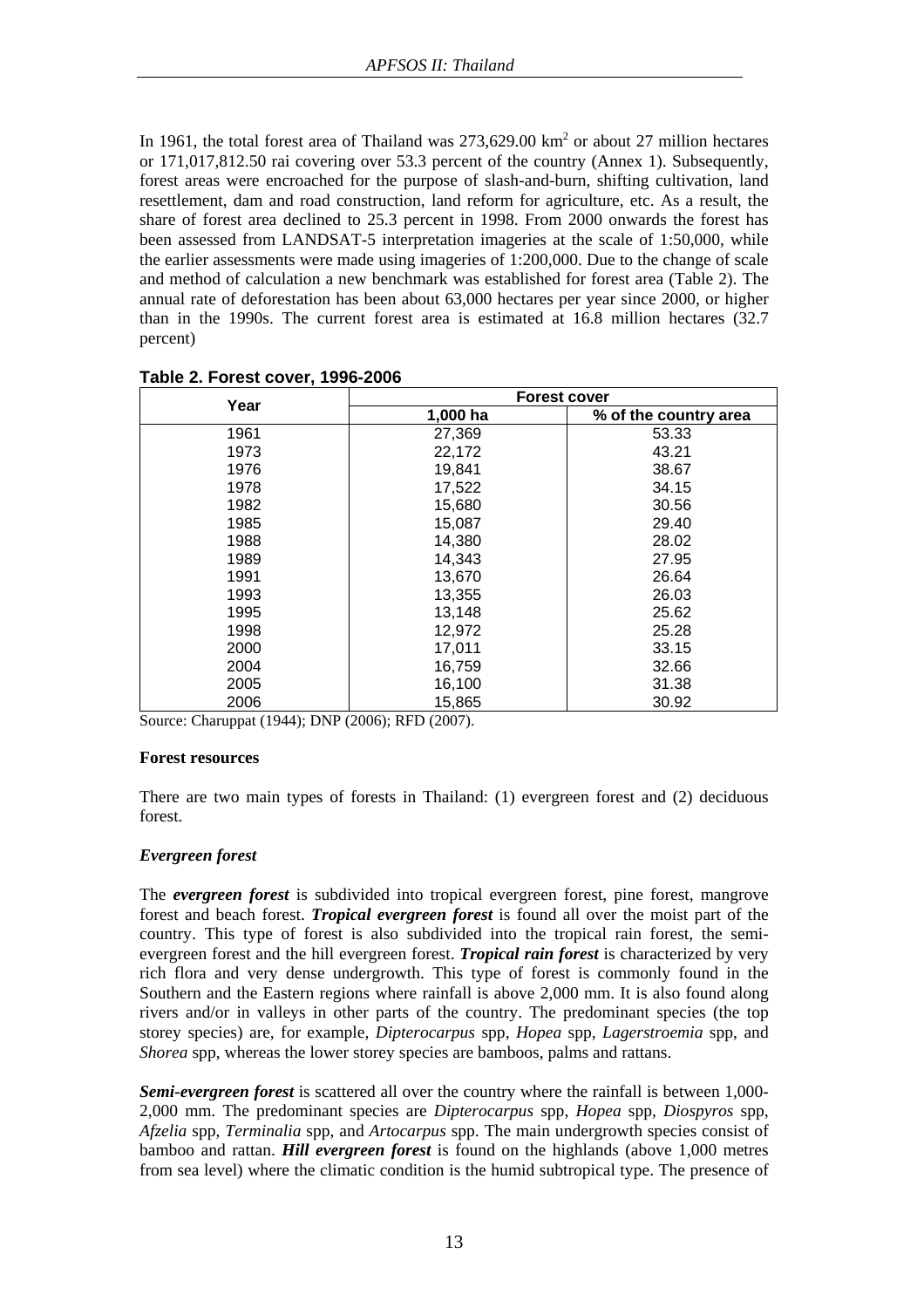mosses and lichens on trees and rocks is the indicator of this forest type. The predominant species are oaks (*Quercus* spp) and chestnuts (*Castanopsis* spp, and *Lithocarpus* spp). *Pine forest* has two species of tropical pines, *Pinus merkusii* locally called Son Song Bi (the twoneedle pine) and *P. kesiya* locally called Son Sam Bi (the three-needle pine). *P. merkusii* is found in the northern and the western part of the Central region where the soil is poor, lateritic and podzolic. *P. kesiya* is found only in the highlands of the Northern and Northeastern regions.

*Mangrove forests* occur along the coastal areas of the Eastern, Central and Southern regions. The mangrove forest is scattered along the estuaries of rivers and seashores where the soil is muddy and influenced by the tide. The predominant species are *Rhizophora* spp, *Xylocarpus* spp, *Avecennia* spp, *Bruguiers* spp, and *Nypa* spp. *Beach forests* occur along the sandy coastal plains especially in the eastern coast of the Southern region. The main species in this type of forest are *Diospyros* spp, *Croton* spp, *Lagerstroemia* spp and *Casuarina* spp.

## *Deciduous forest*

*Deciduous forest* is characterized by the presence of deciduous tree species and is commonly found throughout the country. It is broadly subdivided according to the species composition into the mixed deciduous forest (with and without teak) and the dry dipterocarp forest.

*Mixed deciduous forest* is commercially among the most valuable forest of Thailand. In the Northern Region, this type of forest is called the teak forest with *Tectona grandis, Xylia kerrii, Pterocarpus marcrocarpus, Afzelia xylocarpus* and *Dalbergia* spp (rose wood) as dominant/common species.

*Dry dipterocarp forest* is commonly found in the dry area (rainfall below 1,000 mm) with sandy or gravelly lateritic fertile soils. The predominant species are mainly *Dipterocarpaceae* such as *Diptercarpus tuberculatus, D. obtusifolius, Shorea obtusa, S. siamensis* with the presence of *Dalbergia* spp, *Lagerstroemia* spp, *Terminalia* spp and other species.

## **Permanent forest estate**

The area of permanent forest estate (PFE) reported in 1991 was 23.5 million hectares, much of it already without forest cover. PFE had shrunk by almost 50 percent to 12 million hectares in 2001. About 1.15 million hectares of the original PFE had been converted to agriculture, 8.3 million hectares to settlements and infrastructure, and 1.1 million hectares to other uses. The balance now available comprises about 10 million hectares of protected forest area (Table 3) and 1.9 million hectares of plantations. The production PFE now is found only in planted forests on government land. Theoretically, forest reserves should be classified as PFE, but they do not have effective protection in spite of their legal status, so many of them have lost their forest cover and there are no management plans; thus they have not been classified as part of PFE.

| <b>Estimated total</b><br>forest area | <b>Total closed</b><br>natural forests | PFE (1,000 ha)    |                   |          |  |
|---------------------------------------|----------------------------------------|-------------------|-------------------|----------|--|
| (mill, ha.)                           | $(1.000 \text{ ha})$                   | <b>Production</b> | <b>Protection</b> | Total    |  |
| 13.0-16.8                             | 10.127                                 | Natural 0         | 10.118.8          | 11.988.8 |  |
|                                       |                                        | Planted 1,870     |                   |          |  |

## **Table 3. Permanent Forest Estate (PFE)**

Source: ITTO (2006a), total closed forests FAO (2001); RFD (2004b).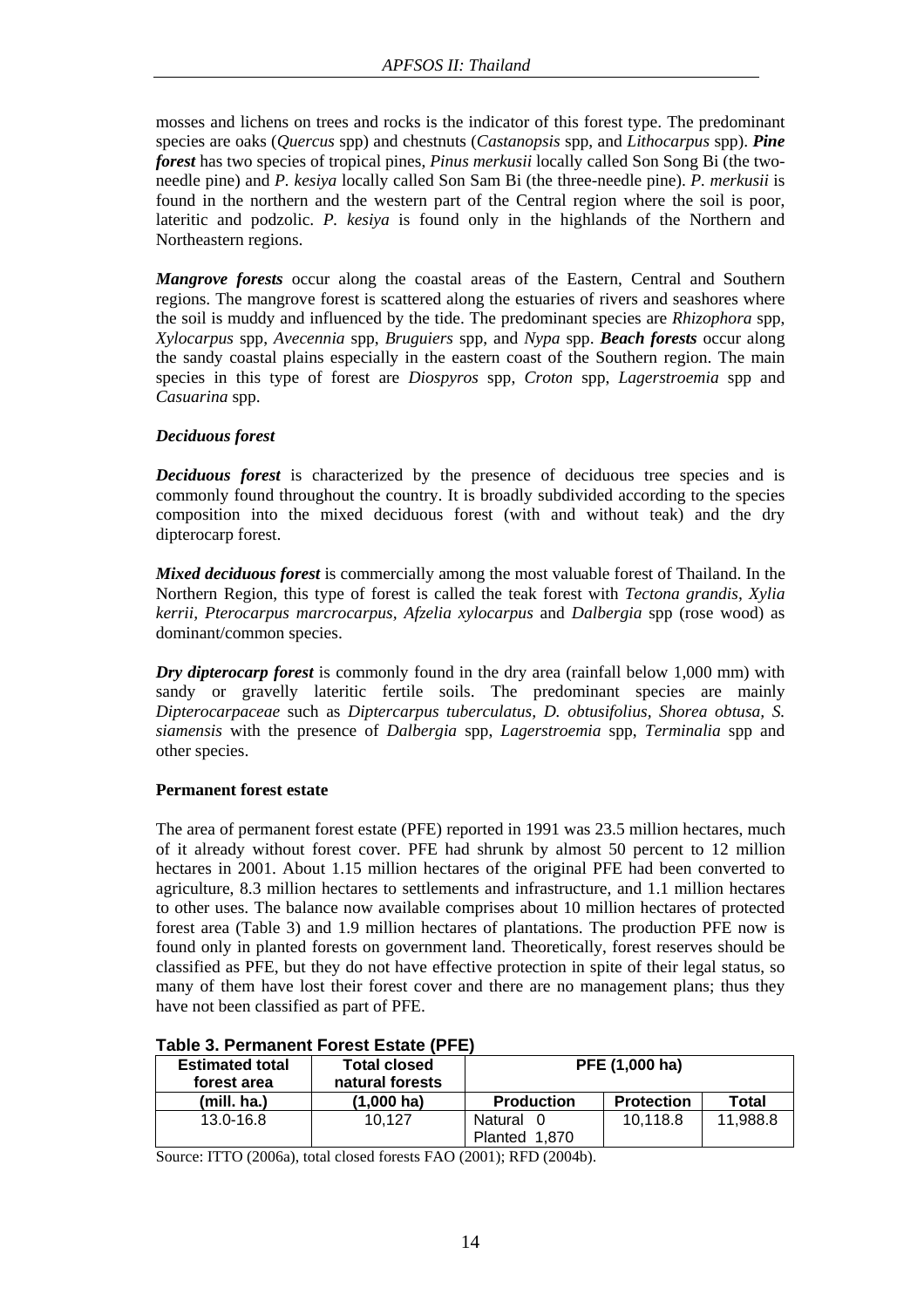## **Land tenure**

Practically all the natural forests are owned by the state and managed by the RFD, DNP or the DMC. Privately owned forests are mostly plantations but are not accounted as part of PFE. The government has issued various types of tenure rights for people living in forest reserves.

## **Management of natural forests**

In the historical perspective four stages can be identified in Thai forestry:

- 1. Early exploitation stage (from the mid-1890s to the early 1930s). Logging for commercial purposes started to meet domestic and export demand for teak. The RFD was established to regulate forest exploitation, particularly in the teak forests of the North.
- 2. Expanding exploitation and management stage (from the 1930s to the early 1960s). Logging became an important economic sector generating foreign exchange, capital for national development, and government revenue, as well as making land available for agriculture. The RFD attempted to bring forest exploitation under management by enacting forest laws, staff training, and enforcement efforts.
- 3. Forest exploitation decline stage (from the 1960s to the mid-1980s). Logging peaked, export-oriented agriculture expanded, and national economic development gained momentum. Coupled with inefficient control and excessive logging, often illegal, the forests continued to dwindle, at an alarming rate. As a result, a growing awareness of the link between the forest and national well-being emerged. Desperate measures were introduced to rationalize forest management but were not successful.
- 4. The struggle towards the sustainable management stage led to a logging ban (from 1989 onwards) as a result of widespread awareness of the adverse effects of forest exploitation. The forest had declined to a point where the government had to decide that what remained must be kept for conservation rather than for further exploitation.

The new forest management approach has had three main interventions: (i) expansion of designated protected areas, (ii) expansion of the forest resource base by plantation to substitute wood supplies from natural forests, and (iii) development of community forestry.

There are no management plans for the Reserved Forest areas. The annual operational plan of the reserved forests covers activities such as protection, reforestation, nursery activity and land allocation. There are no provisions for silvicultural treatments and aided natural regeneration. Emphasis in forest management is on patrolling, recreation and other services, and only limited research has been carried out.

## **Plantations**

Reforestation in Thailand started in 1906. Teak was planted via the *taungya* agroforestry system. Small areas were planted annually until 1960.The reforestation programme gradually expanded after 1961. The cumulative area planted reached  $13,026.47$  km<sup>2</sup> or 7,141,543.75 rai (Annex 2). A national reforestation campaign was implemented during 1994-1996 with a target area of about 800,000 hectares or 5 million rai. The campaign embraced planting of forest trees (i) along roadsides, (ii) around school premises, governmental offices and religious places, (iii) in areas such as parks, recreation areas, dams and reservoirs, riversides, etc. and (iv) in existing degraded forests.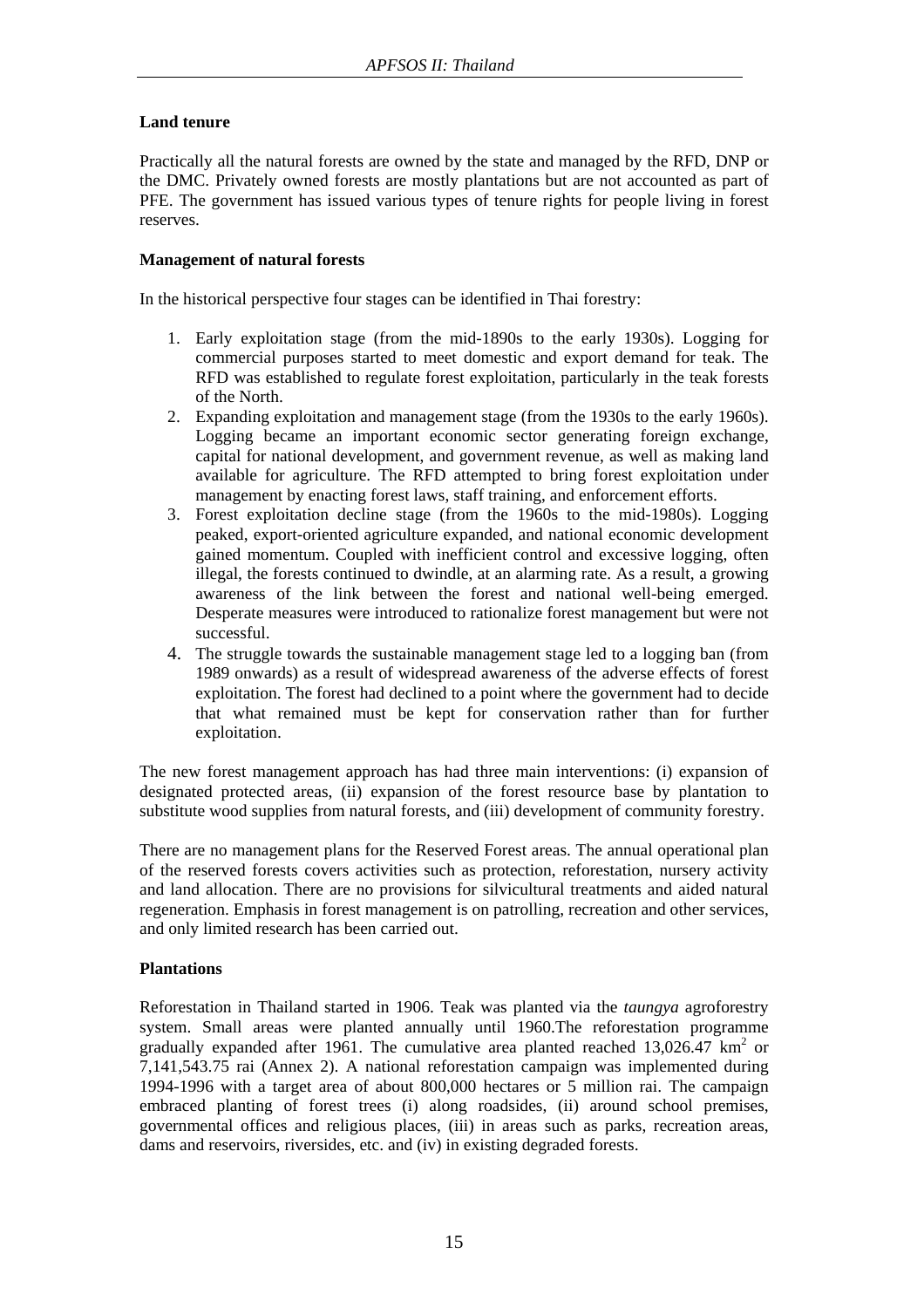The government's farm forestry programme (1994 to 2001) was a response to the deteriorated wood supply situation with the target area of 1.28 million hectares or 8 million rai. The programme subsidized the private sector and farmers in tree planting costs; 80,126 farmers joined the programme but the planted area only covered 169,400 hectares or 1,056,058.24 rai. The programme is still ongoing.

The total extent of planted forests in 2000 (Table 4) was estimated at 2.81 million hectares and there were another 2 million hectares of rubber plantations (FAO 2001).

## **Forest protection**

Forest fire is defined by the RFD (1996) as "a fire that occurs [on forestland] for any reason and in the absence of any control". Thus, controlled burning, for instance, in shifting cultivation system is not a forest fire according to this definition. Forest fires are regarded as a "serious threat" because, although many tree species of deciduous forests can survive fire, seedling and saplings are easily destroyed, and wildlife is also affected. Furthermore, losing soil fertility due to large-scale fires is regarded as a threat. (Nalampoon 2003). Each year in Thailand large areas burn during the season: In 2000, the total burned area was 197,000 hectares (FAO 2001). The RFD has established forest fire control centres in critical areas. These are, however, inadequate in controlling fire in remote areas, and the military assists in high-risk sites. In addition, extension campaigns to combat forest fires have been launched (Nalampoon 2003). The community-based approach has also been introduced to fire management.

| <b>Species</b>                  | 1,000 ha |
|---------------------------------|----------|
| Rubber                          | 2,019    |
| Teak                            | 839      |
| Eucalyptus spp                  | 443      |
| Acacia mangium and other A. spp | 148      |
| Other broadleaved species       | 541      |
| Pinus merkusii and other P. spp | 689      |
| Other conifers                  | 148      |
| Total                           | 4.824    |

**Table 4. Plantation area by species in 2000** 

Source: FAO (2001).

## **Forest production**

No relevant statistics exist in the country on wood production. There are two main sources of industrial wood: eucalyptus plantations and rubber plantations. Due to the logging ban, there is practically no timber production in natural forests. The total volume of industrial roundwood production is estimated at 19 million  $m^3$ /year. There is no information available on the volume of fuelwood produced

At least five million people, the approximate number of actual forest dwellers in Thailand, are critically dependent on NWFPs. These include many plant and animal products. The most important NWFPs are bamboo, rattan, lac, bee products and medicinal plants.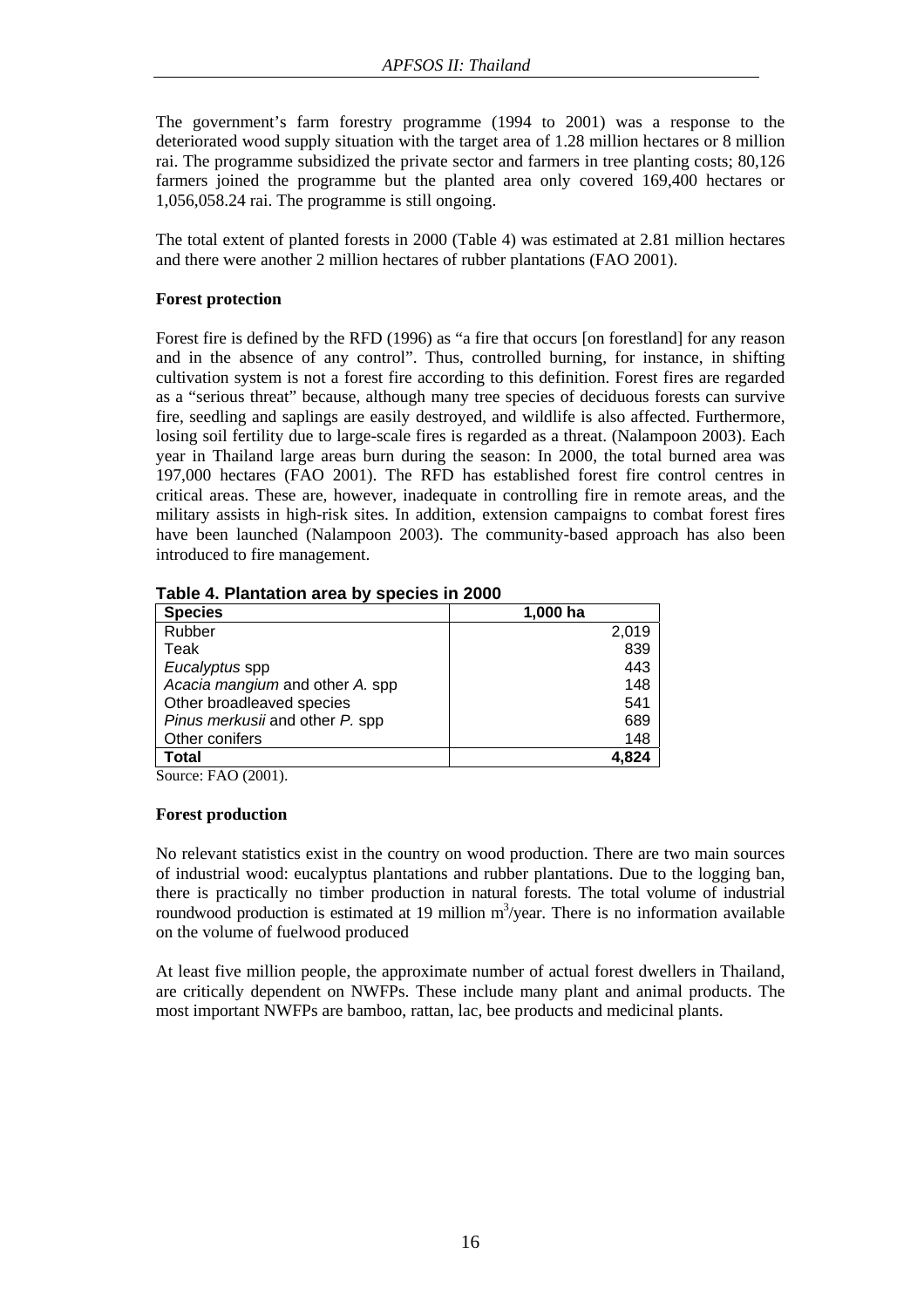## **Conservation of biodiversity**

Thailand is bestowed with rich floral, faunal and cultural diversity. It contains approximately 7 percent of the world's flora and fauna. It is considered a collective centre of botanical diversity from major regional elements: Indo-Burmese, Indo-Chinese and Malaysian.

There are approximately 15,000 plant species in the country of which approximately 12,000 are vascular plant species, including over 1,140 species of orchids. There are more than 2,154 non-vascular plant species in Thailand, including algae and bryophytes, i.e. moss, hornwort, and liverwort.

Thailand has approximately 4,600 species of vertebrates and about 83,000 invertebrate species, of which 14,000 species can be identified. Most of the identified species are insects (MNRE 2006). Many plant and animal species are endangered, rare or threatened (Table 5). Many species have also been domesticated.

| <b>Status</b>                | <b>Plants</b> | <b>Animals</b> |             |                |                |                            |          |       |
|------------------------------|---------------|----------------|-------------|----------------|----------------|----------------------------|----------|-------|
|                              |               | <b>Mammals</b> | <b>Bird</b> | <b>Reptile</b> | Amphib.        | <b>Fresh</b><br>water fish | Sea fish | Total |
| <b>Extinct</b>               |               | 2              | 8           |                |                |                            | -        | 12    |
| Endangered                   | 100           | 39             | 39          | 10             | $\overline{2}$ | 12                         | 7        | 109   |
| Rare                         | 1,000         | 48             | 68          | 26             | 21             | 12                         | 6        | 181   |
| Threatened                   | 300           | 12             | 21          | 4              | 3              | 3                          | 12       | 55    |
| Domesticated                 | 1,000         |                | 2           | 33             | 11             | 37                         | ۰        | 90    |
| Exotic                       | 800           | 3              | 95          | 8              | 3              | 125                        |          | 234   |
| Ornamental (plant)           | 700           |                |             |                |                |                            |          |       |
| Native (animals)             |               | 19             | 5           | 6              | 2              | 64                         |          | 97    |
| 3,900<br><b>Total plants</b> |               |                |             |                |                |                            |          |       |
| <b>Total animals</b>         |               | 130            | 238         | 88             | 42             | 254                        | 26       | 778   |

## **Table 5. Species with status in Thailand**

Source: MNRE 2006.

## **Socio-economic aspects**

Due to the logging ban the sectoral contribution to the GDP of forestry, logging and related activities has been declining since 1989. In 2003 it amounted only to US\$120.5 million representing 0.1 percent of the total GDP and 1 percent of the GDP of agriculture. This does not take into account fulewood and NWFPs, which are important activities in the forestry sector. It is unclear whether rubberwood harvesting is included in the sector's statistics. The declining trend is probably changing with increasing volumes of plantation wood maturing for harvesting. Forestry's accounted GDP contribution can be expected to significantly increase in the future.

Out of the total population of 64 million, 70 percent is reported to live in rural and mountainous areas. The poverty level is low and most people living in protected areas are experiencing high or medium level poverty (46 and percent respectively). For the rural poor, fuelwood and NWFPs are important sources of livelihood. Poverty is the most significant underlying cause for deforestation in the country.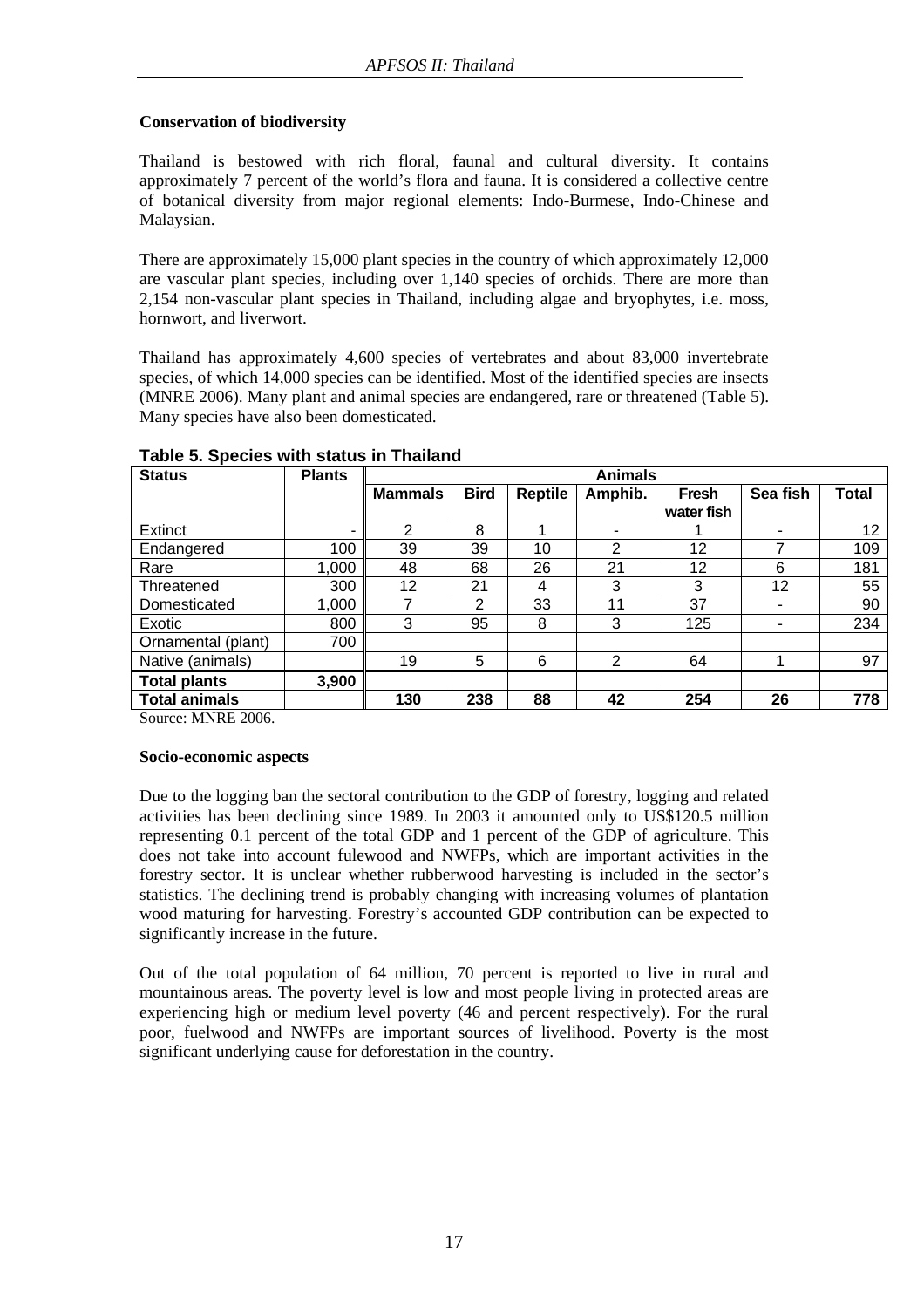## **3. CONSERVATION OF NATURAL FORESTS**

#### **Forest conservation**

#### *Protected area system*

Since the enactment of the National Park Act in 1961 the areas under legal protection have expanded rapidly and they presently cover about 17 percent of the total nation territory. The protected area (PA) system consists of national parks, wildlife sanctuaries or local government-controlled forest parks, wildlife sanctuaries, no-hunting areas (mostly private lands), botanical gardens and arboretums, The existing 227 protected areas amount to 11.3 million hectares and they are under the control of the DNP. National forest reserve management by the RFD is also part of the system, as logging is not allowed in them. The forest reserves have obviously less strict rules than sites with protected area status (Lakanavichain 2001, 10-11) (Box 1). In addition, the system of conservation includes watershed areas which largely overlap with protected areas.

**Box 1. Key Legal Provisions of Protected Areas** 

The National Park Act of 1961 states that a national park is to be preserved in its natural state for the public's education and enjoyment. National marine parks have similar functions. Most former national parks have been reclassified.

The Wildlife Conservation and Protection Act of 1960 states that wildlife sanctuaries are areas for the conservation of wildlife habitat so that wildlife can freely breed and increase their populations in the natural environment. Wildlife sanctuaries are not generally open to the public but researchers are allowed. They are primarily areas for biodiversity conservation. Some are grouped into clusters and adjoin national parks.

Forest parks are forest areas that have at least one significant feature such as a waterfall, large trees or geomorphological formations. They are provided for under the National Forest Reserve Act of 1964, and their chief purpose is to provide sites for local tourism and recreation.

No-hunting areas are protected land that is open to consumptive uses such as fishing and gathering of NWFPs but from which hunting is excluded.

Although extensive, the PA system contains disproportionate amounts of upland forest but very little lowland evergreen forest. Apart from this, Mackinnon (1997) rated habitat coverage as "quite satisfactory" and reported "no obvious gaps". All biounits and subunits were represented. Already prior to the logging ban it was widely believed that the PA network in Thailand was one of the best in Southeast Asia (Parr 1996).

In 1979, Thailand had only 16 national parks covering an area of 935,700 hectares. But, by 2004, 114 national parks covering an area of 6.35 million hectares had been established. According to the DNP, there are still several national parks which have not yet been gazetted (i.e. legal status) (Table 6). All the 55 wildlife sanctuaries (conservation areas) are gazetted. In addition, 67 forest parks have been created covering an area of 87,000 hectares. There are 55 no-hunting areas covering 441,000 hectares, out of which about 17,000 hectares are on private land, and the rest on public lands, probably with more effective control for hunting risks in the latter case.

Thailand has set a target to have 25 percent of the country's total land area as protected areas. At present, protected areas declared by Royal Decrees (under the DNP's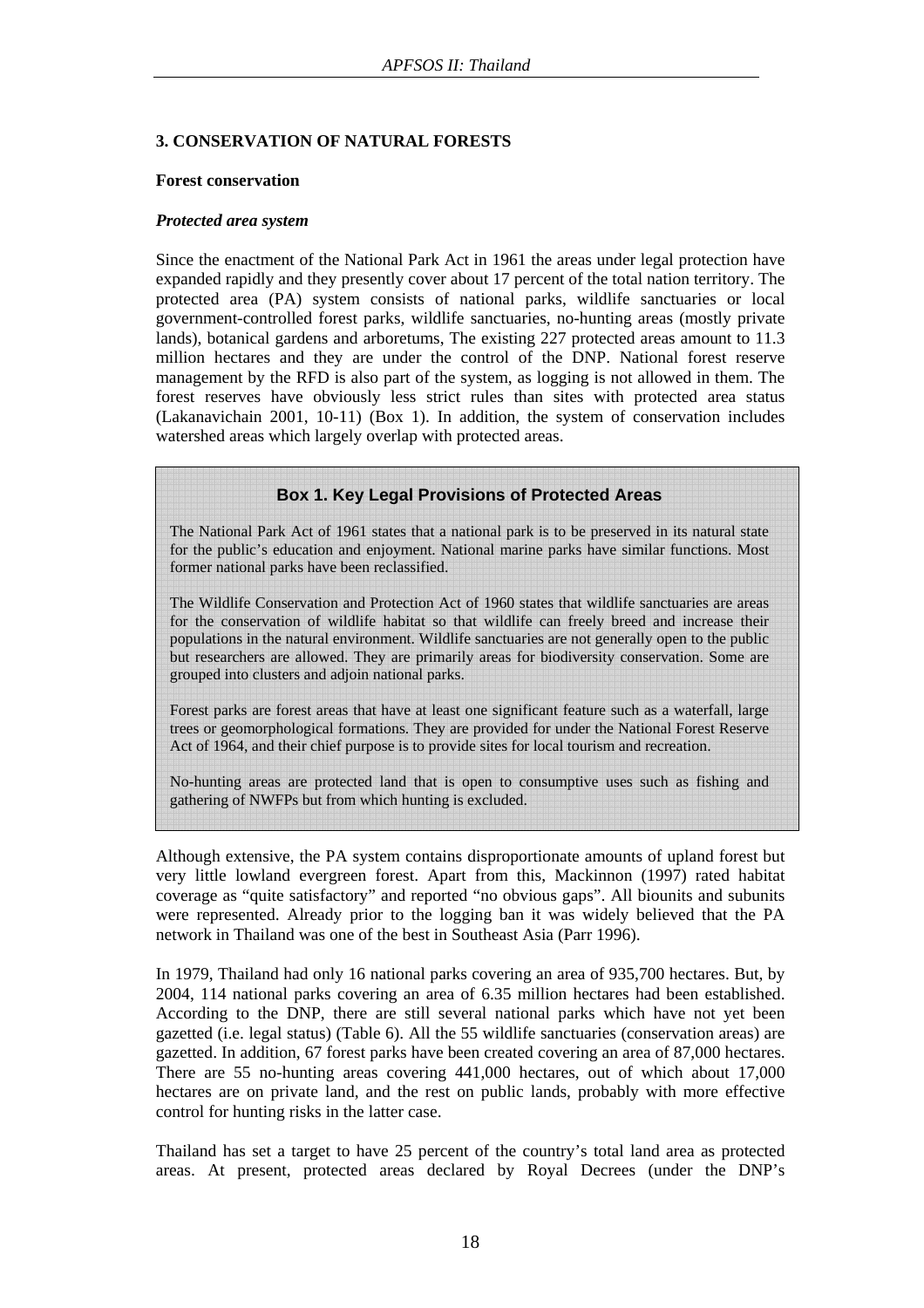responsibility) account for about 20 percent of the country's total land area. Table 6 lists the types of protected areas by category.

Besides taking stringent efforts in covering a total of 9.3 million hectares as protected areas, Thailand has also created 1,221 National Forest Reserves spread over 23.4 million hectares. Out of the five regions in Thailand, the North has the largest area under National Forest Reserves with 11.2 million hectares. It is highly significant for policy design that National Forest Reserves together with protected areas cover about 63.2 percent of the total area of the country. About 20 percent of the country's 56,000 villages are also located within forest reserves.

In 1989, His Majesty the King made an amendment to the National Park Act, which basically prohibited all activities in national parks and allowed the conservation of national reserve forests in national parks (Sutthisrisilapa and Noochdumrong 1998). National parks fall under group II of the IUCN PA classification, wildlife sanctuaries under group IV, and no-hunting areas and forest parks under group V.

## *Protected area management*

The DNP has well-developed procedures for producing management plans. In 1999, a little over 30 national parks and about 20 wildlife sanctuaries had management plans. By 2005, the government had prepared master plans for 55 national parks, out of the total 103 gazetted national parks. These master plans are more general strategic plans than operational management plans. Out of these 55, 15 are approved/validated whereas 40 master plans have expired. The DNP reported that five master plans are under preparation. This clearly exhibits that master plans of 88 national parks are yet to be processed which includes 43 gazetted parks. Moreover, there is no master plan for 55 wildlife sanctuaries. It is understood that master plans for 25 sanctuaries are under preparation. There is also a plan to have wildlife corridors in two national parks.

Management plans may be produced in-house by DNP offices, by universities or by private consultancy companies, subject to terms of reference defined by the DNP. Each management plan takes about one year to complete. During this period, a steering subcommittee supervises the work especially when an external agency is being employed. All stakeholders are consulted during the planning process, including local communities, although this is said to be a relatively recent innovation (Clark n.d.).

Completed management plans are vetted by a management committee, comprising representatives of the RFD, the Tourism Authority of Thailand (TAT), universities and relevant NGOs. Those that are approved go to the Director-General for final signature and are then passed to Superintendents to implement.

## *People and protected areas*

The conservation policy initially revolved around a "wilderness approach," which recommended the total exclusion of people from protected areas. This approach was introduced to Thailand by US experts in the 1950s. It has become increasingly evident that such an approach is no longer possible in a country where a large population dependent on forest resources lives inside PAs. There is a need to balance people's rights to land and traditional resource use within the formal conservation context. The history of conflicts over access to natural resources is rooted in the process of villagers' "encroachment" of forestland. Changes in land allocation and uses over the years have also resulted in pronounced imbalances in power relations between the state, private sector (largely through commercial farmers and land developers) and forest-dwelling ethnic minorities (Bugna and Rambaldi 2003).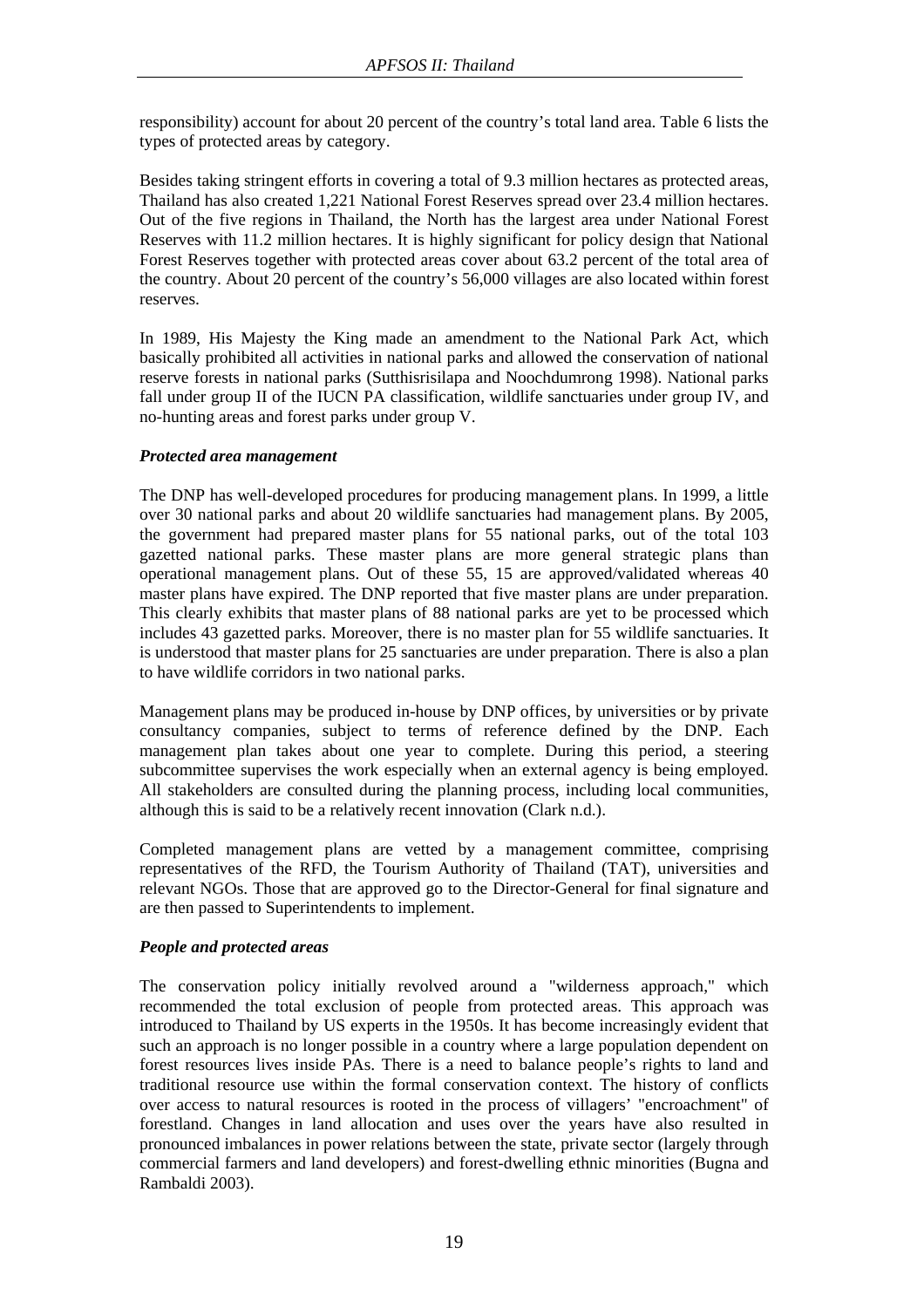Most protected areas have people living in them and all have people living nearby who harvest timber and NWFPs from within. Harvesting is not only for subsistence use. There are considerable commercial interests stimulated by middlemen. The forests are plundered for wild animals (dead and alive), timber, basket-weaving materials, medicinal plants and other commercially valuable products.

Resource harvesting in protected areas is not allowed under current legislation except by permission of the Director General, although it is occurring in the surrounding buffer zones. However, it is reported that, although there is legal justification, some park or sanctuary Superintendents may, on their own initiative, relax the rules at the local level in the interests of fostering local support.

The measures to enlarge protected areas and stop the rotational farming systems have raised concerns at the local level over people's livelihoods. In particular, the intentions to relocate villages have caused resistance for years. The solution suggested in the Thai Forest Sector Master Plan was to limit relocation plans to only a few necessary cases and instead to encourage people to find alternative livelihoods outside the protected forest (TFSMP 1993). The government has never formally endorsed this.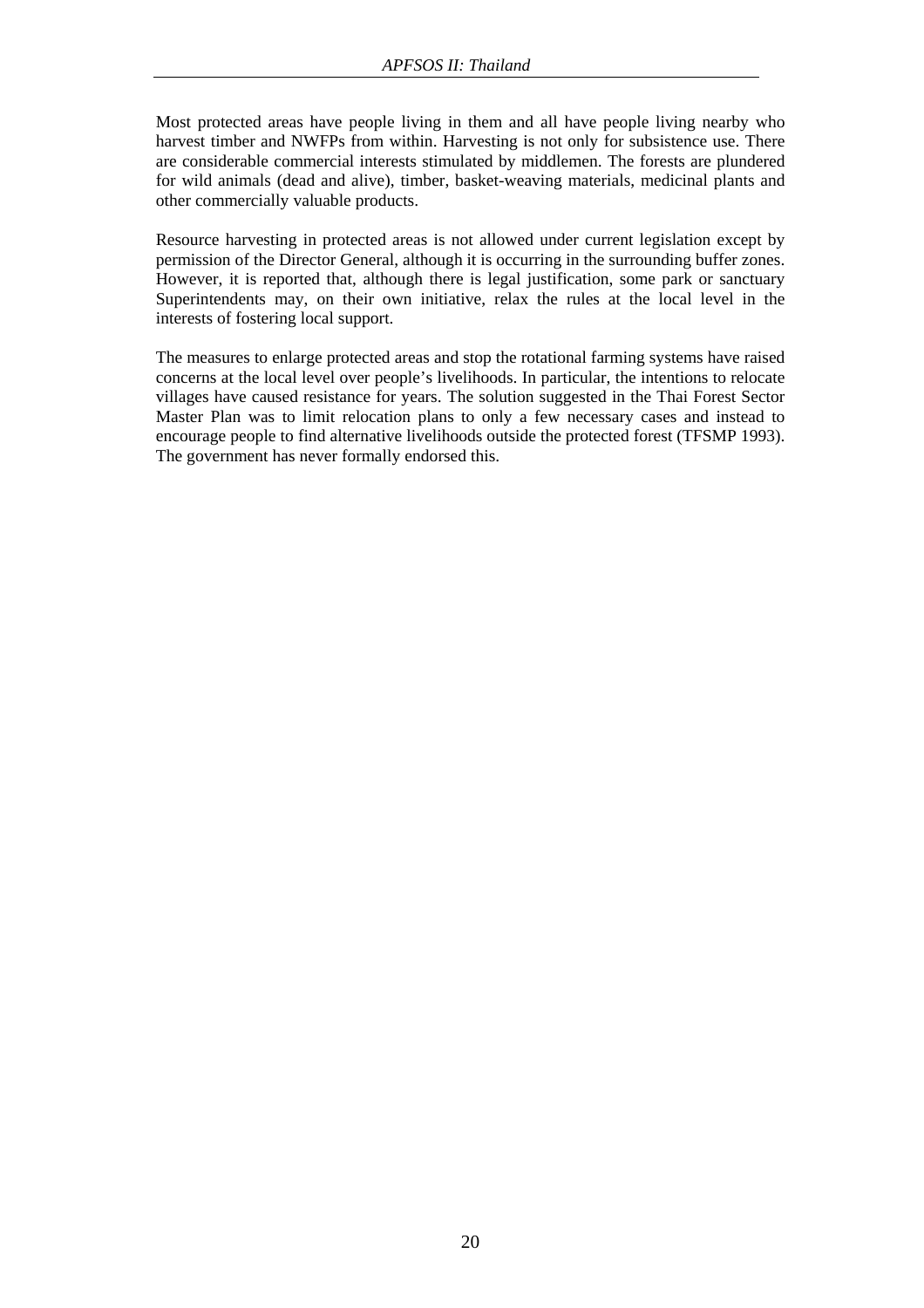| <b>Categories</b>                                                                                                                                                                                                              | <b>IUCN</b>    | <b>Number</b> | <b>Total area</b> | Percentage of |  |
|--------------------------------------------------------------------------------------------------------------------------------------------------------------------------------------------------------------------------------|----------------|---------------|-------------------|---------------|--|
|                                                                                                                                                                                                                                | protected      |               | 100 ha            | total country |  |
|                                                                                                                                                                                                                                | areas          |               |                   | area          |  |
|                                                                                                                                                                                                                                | category       |               |                   |               |  |
| <b>By Royal Decrees</b>                                                                                                                                                                                                        |                |               |                   |               |  |
| National park                                                                                                                                                                                                                  | $\mathbf{H}$   | 114           | 6,346.4           | 12.37         |  |
| Wildlife sanctuary                                                                                                                                                                                                             | la & Ilb       | 59            | 3,675.9           | 7.16          |  |
| Marine national park                                                                                                                                                                                                           | Ш              | 27            | 862.8             | 1.68          |  |
| No-hunting area                                                                                                                                                                                                                | IV             | 55            | 441.0             | 0.86          |  |
| <b>Total</b>                                                                                                                                                                                                                   |                | 227           | 11,326.1          | 22.07         |  |
| <b>By Ministerial Declarations</b>                                                                                                                                                                                             |                |               |                   |               |  |
| Forest park                                                                                                                                                                                                                    | Ш              | 67            | 87.0              | 0.17          |  |
| Botanical garden                                                                                                                                                                                                               | VI             | 15            | 5.9               | 0.01          |  |
| Arboretum                                                                                                                                                                                                                      | VI             | 54            | 3.9               | 0.01          |  |
| <b>Total</b>                                                                                                                                                                                                                   |                | 136           | 96.5              | 0.19          |  |
| <b>Categories</b>                                                                                                                                                                                                              | <b>IUCN</b>    | <b>Number</b> | <b>Total area</b> | Percentage of |  |
|                                                                                                                                                                                                                                | protected      |               | 100 ha            | total country |  |
|                                                                                                                                                                                                                                | areas          |               |                   | area          |  |
|                                                                                                                                                                                                                                | category       |               |                   |               |  |
| <b>By Cabinet Resolutions</b>                                                                                                                                                                                                  |                |               |                   |               |  |
| Watershed class 1 & 2                                                                                                                                                                                                          | I, II, IV & VI |               | 9,309.0           | 18.14         |  |
| Conservation                                                                                                                                                                                                                   | VI             |               | 42.8              | 0.08          |  |
| mangrove*                                                                                                                                                                                                                      |                |               |                   |               |  |
| Environmentally                                                                                                                                                                                                                |                |               |                   |               |  |
| protected                                                                                                                                                                                                                      |                |               |                   |               |  |
| area                                                                                                                                                                                                                           |                |               |                   |               |  |
| <b>Total</b>                                                                                                                                                                                                                   |                |               | 9,351.8           | 18.22         |  |
| <b>International Recognitions</b>                                                                                                                                                                                              |                |               |                   |               |  |
| World<br>Heritage                                                                                                                                                                                                              | $\mathbf{H}$   | $2**$         |                   |               |  |
| (nature)*                                                                                                                                                                                                                      | VI             | $10***$       | 373.2             |               |  |
| Ramsar Site*                                                                                                                                                                                                                   | VI             | 4             | $26.1+$           | $0.05+$       |  |
| Biosphere reserve                                                                                                                                                                                                              | Ш              | $2***$        |                   |               |  |
| <b>ASEAN Heritage*</b>                                                                                                                                                                                                         |                |               |                   |               |  |
| <b>Total</b>                                                                                                                                                                                                                   |                |               | 399.3             | $0.05+$       |  |
| *Total land area is not shown in overlap with other categories, e.g. national parks, wildlife<br>sanctuaries and no-hunting areas.<br>**Regarding legal status, the Word Heritage and ASEAN Heritage sites are either wildlife |                |               |                   |               |  |

**Table 6. Types and areas of protected areas, 2004** 

Kegarding legal status, the Word Heritage and ASEAN Heritage sites are either sanctuaries or national parks

\*\*\*8 out of 10 Ramsar sites are protected areas.

Source: MNRE 2006.

Several NGOs are active in protected areas, including the Thailand Environmental Institute (TEI), the Dhammanaat Foundation, the Foundation of Education for Life and Society, Seub Nakhasathien Foundation, Promotion of Human Resources for Community Development Foundation, Village Foundation, Serving for the People Association and WWF Thailand Some NGOs indicated that the DNP does not encourage participation by communities in the management of forests or protected areas but the RFD is cooperating to find local-level solutions to the problem of population pressure. The reason is said to be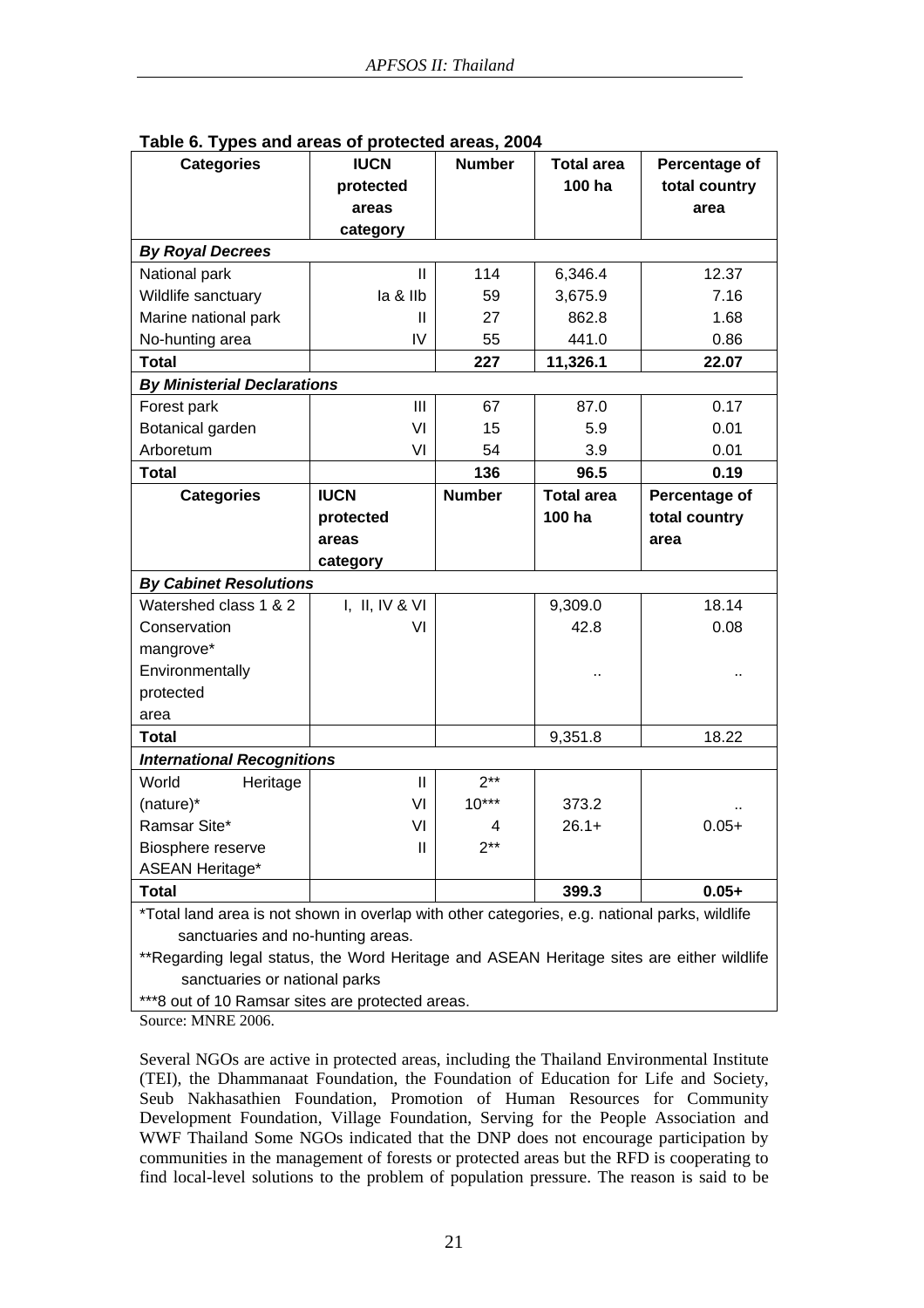that professionals are jealously guarding their territory against those they perceive as amateurs. Nevertheless, local people continue to manage forests according to traditional skills and knowledge, albeit to some extent often illegally. Radical conservation NGOs still argue for expulsion of people who are living in PAs.

## *Cross-boundary issues*

At least 18 protected areas lie adjacent to international borders with neighbouring countries. Thailand has recently made an agreement with Lao PDR on the common approach to the Eastern Forest Complex and it is reported that Cambodia will join this effort. ITTO's role has been instrumental in this exercise in providing support to the management plan of the zone on the Thai side and facilitating the discussions with the neighbouring countries. Informal contacts have been made with Myanmar concerning the Western Forest Complex (WEFCOM) (Box 2).

Common approaches are necessary to bring the cross-border areas under effective protection and control which also has national security implications. There is an illegal flow of NWFPs from neighbouring countries to Thailand. This includes supplies to feed a major illegal market in agarwood oil (*Aqualaria* spp) in the Middle East and Japan, where it is said to catch such high prices that illegal harvesting has all but eliminated the plant from Lao PDR.

Illegally obtained timber also crosses the border from Cambodia and Myanmar. Another market in wildlife by-products involves wild cattle – gaur, kouprey and banteng which occur on the border between Cambodia and Lao PDR. They are hunted for trophies that are exported to Thailand. Thai middlemen encourage this trade. Wildlife trade routes also enter Thailand from Myanmar by way of Tachilek and Maesod (Clarke n.d.).

## **Box 2. The Western Forest Complex**

The Western Forest Complex (WEFCOM) is a large, hilly tract of forested land on the border with Myanmar between about  $14^{\circ}10'$  and  $16^{\circ}30'$  N. It comprises 11 protected areas that have important watersheds. There is therefore unusually high biodiversity. Tiger (*Panthera tigris*), elephant (*Elephas maximus*), gaur (*Bos guarus*) and tapir (*Tapirus indicus*) are among 153 mammal species found in the area. As many as 490 bird species are encountered. WEFCOM encompasses many waterways which supply three of Thailand's six major rivers.

WEFCOM is the largest surviving contiguous forest tract in Thailand, covering 1,873 million hectares. It is composed of nine national parks, six wildlife sanctuaries and two proposed national parks. Two of the largest wildlife sanctuaries, Huai Kha Khaeng and Thung Yai Naresuan, have been designated as World Heritage Sites by UNESCO.

A number of communities are living inside the protected area and many villages are surrounded by WEFCOM. The protected area is under pressure from agricultural encroachment, wild fires, infrastructure development, mining, illegal logging and poaching of wildlife.

All these villages need special attention in terms of outreach strategies, particularly on controlling human impacts. In addition 25 villages need special outreach strategies in order to manage resources sustainably for the well-being of local people. Continuous monitoring of human use in WEFCOM is considered essential.

Source: Emphandhu and Kalywongsa (2003).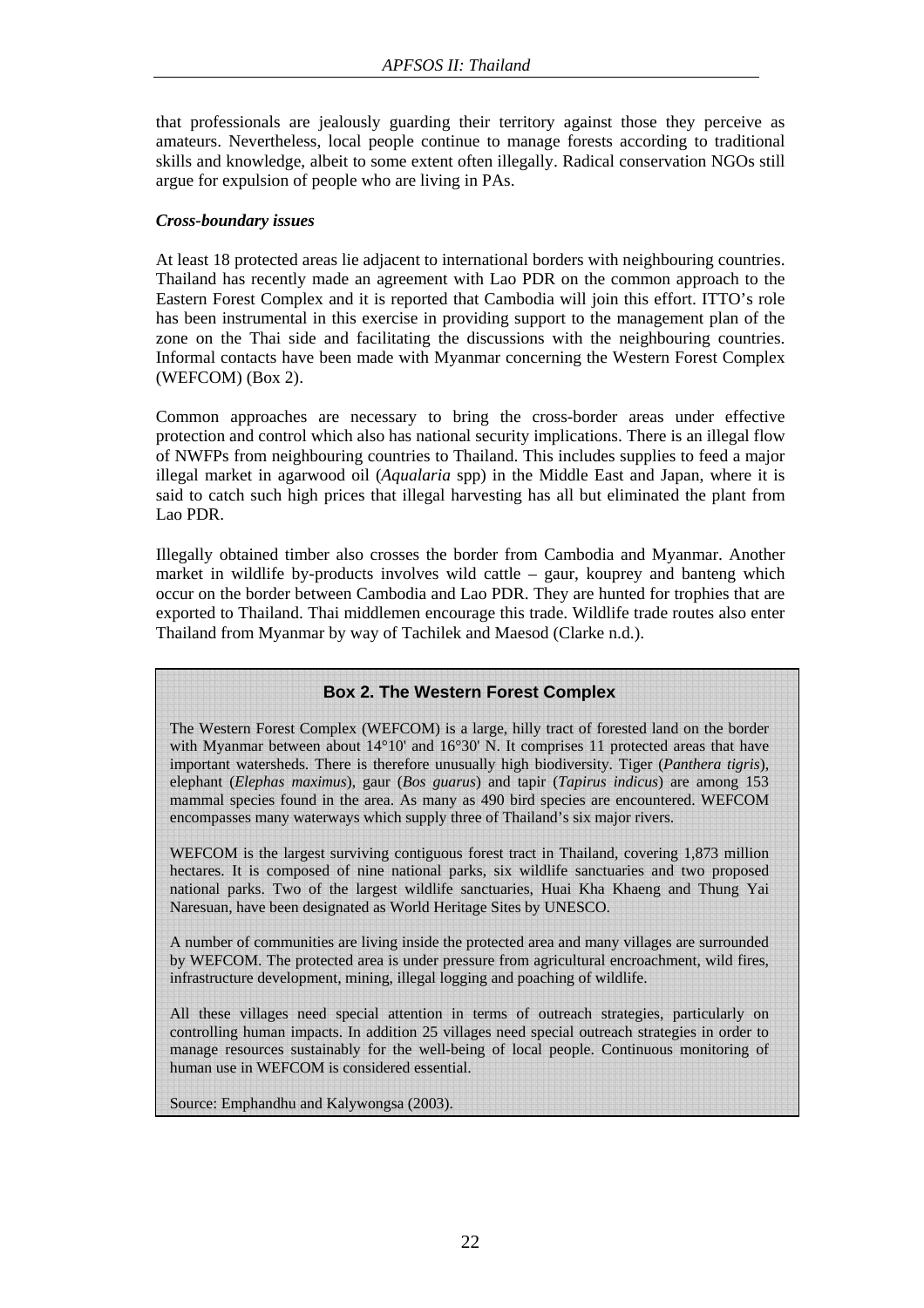## **Forest reserves**

Thailand has never had a long-term silvicultural management system despite the successful experiences of development in neighbouring countries with similar forest types, particularly Myanmar. There are no records of national level forest inventories and during the logging period inventories were regional or local in scale and they contained data only on teak. However, any sustainable sivicultural management requires data on the potential of stands in terms of their future growth and yield. This information is grossly inadequate in Thailand.

Native teak, *Tectona grandis*, has been the most favoured species for commercial plantations. Other broadleaved species such as *Pterocarpus maccrocarpus, Dipterocarpus*  spp, *Swiettenia macrophylla* and *Hopea odorata* are planted on a smaller scale. Teak trees grown in plantations on good soils may reach an average of 60 cm in diameter at breast height and 30 m in height in about 50 years. Typically, 1,200 to 1,600 stems per hectare are planted and canopy closure takes place between the third and fourth year and suppresses the development of weeds. Pruning is carried out near the time of canopy closure. This has the added purpose of reducing the chance of ground fires reaching the crowns and facilitating access to the stand.

The first thinning generally takes place when the dominant height reaches about 9 or 10 m, and the second when the dominant height reaches 17 to 18 m.

Teak is also the dominant tree in the mixed deciduous forests of northern Thailand. These forests are open, with teak trees being isolated or in small groups. Although logging in natural forests in Thailand was banned in 1989, the current National Forestry Policy states that efficiency in timber production should be increased through appropriate forest management techniques using both selection and clear-felling systems. With the logging ban in force, this provision has become irrelevant.

In theory, the clear-felling system would require cleared areas to be replanted immediately. Teak forest should be managed under a 30-year felling cycle; trees to be felled are marked and girdled for felling. The tropical evergreen forest should be managed under a similar system and the same felling cycle. The dry dipterocarp forest should be managed under "modified coppice" and "coppice with standards" systems, based on a 20-year rotation. These provision are technically sound but cannot be applied in practice.

Recent research has revealed that the growth potential of dry dipterocarp forest is about 5 m<sup>3</sup>/ha/yr of which 1 m<sup>3</sup>/ha/yr are crop trees. These forests have potential for silvicultural management, particularly through liberation and refinement. However, due to a long history of disturbance, a large part of these forests' growing stock levels are so low that advanced management is not justified and therefore silvicultural treatments should be targeted in areas with high growth potential. The specific uniformity of stands and the high degree of regeneration render such sites suitable for the shelterwood system which is widely practiced in the Indian sub-continent. Clearcuts would be unsuitable, opening the soil for erosion. The transitional areas would need to be managed taking into account their heterogeneity targeting mixed or dry dipterocarp forests. Selective treatments, harvesting and regeneration would depend on the characteristics of the forest and the site. This would in any case require clear delineation of management compartments based on the inventories to be carried out (Weyerhäuser 2001).

Since the logging ban, the overall management objectives of the forest policy have been geared towards conservation. For PAs this is logical but in the existing 1,221 forest reserves covering 230,280.64  $km^2$  or 143,925,400.00 rai (44.89 percent of the country's area) there has been lack of clarity in what the management objectives should be in practice. PAs were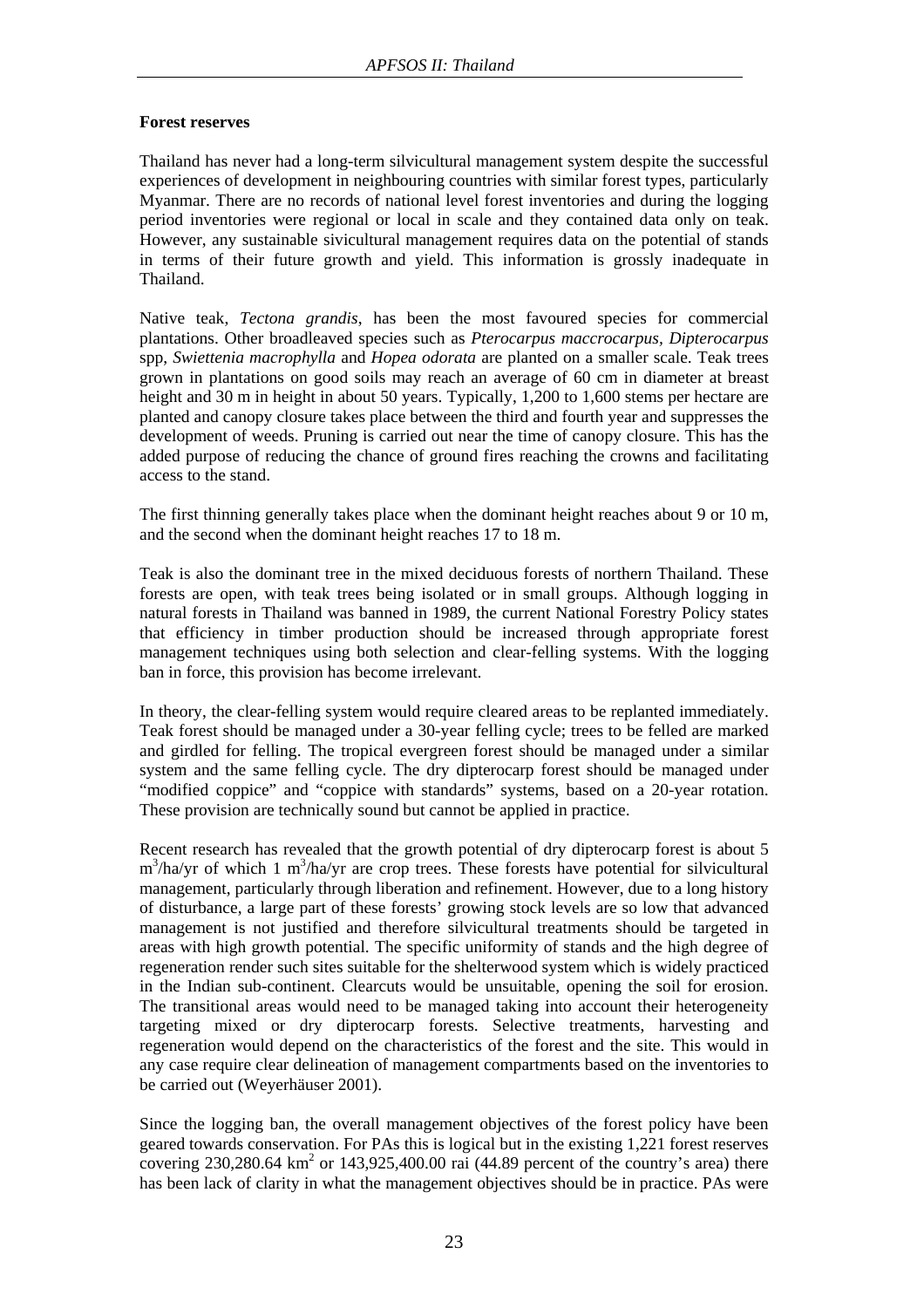established in some areas which used to be forest reserves. As large areas do not have forest cover they have become de facto common public land that is encroached by expanding agricultural activity. Lacking inventories, little is known about the growing stock, including the relatively large areas planted over the last 20 years in forest reserves. These areas would need to be managed to guarantee their health and vitality.

Silvicultural treatments such as thinning are not allowed because of the logging ban and therefore hardly any revenue can be generated from this huge state-owned asset. What is allowed is the production of NWFPs which is mainly being carried out by local people. In addition, the RFD employs them to carry out forest rehabilitation and reforestation work where available funds allow it.

#### **Watershed management**

#### *Cabinet's resolution on watershed classification*

On 28 May 1985, 21 October 1986, 12 July 1988, 7 November 1989, 19 November 1991, and 21 February 1995, the cabinet enacted resolutions on watershed classification and criteria for land use within each watershed class in Ping-Wang, Yom-Nan, and Moon-Che watersheds in the southern, eastern, western, and central parts of the country, and Pa-sak watershed, and other watersheds along the border in the northern and northeastern part of the country. The watershed classification covers altogether 25 main watersheds in the country. The main purposes of watershed classification are to increase effectiveness in land use and to reduce conflict among stakeholders who need to utilize land on watershed areas.

Presently Thailand has approximately  $135,120.51 \text{ km}^2$  of upper watersheds, divided into watershed class 1A (84,091.50 km<sup>2</sup>), class 1B (8,428.87 km<sup>2</sup>), and class 2 (43,730.32 km<sup>2</sup>). From LANDSAT satellite imagery in 2004 it was found that only 115,728.21  $\text{km}^2$  (85.6) percent of the whole upper watershed) was still forested watershed, the rest being disturbed upper watershed.

## *Watershed conservation and management strategy*

Presently there are four main strategies for watershed conservation and management as outlined below. His Majesty the King's Guidelines for Watershed Conservation are shown in Annex 6.

*Research and development:* Highlight on study, research, and development to conserve and rehabilitate natural resources and the environment in highland and upper watersheds, including technology transfer in administration and management to rehabilitate natural resources and the environment.

*Land-use planning:* To clearly demarcate agricultural and community areas, separate from forested watershed areas. The agricultural areas will be based on soil and natural resource capacity and also government policies.

*Legal enforcement:* Legal enforcement has to be applied strictly on upper watershed areas to stop encroachment. Since there is no direct Act concerning watershed conservation and protection, at least four Acts can be applied to upper watershed areas: 1) Forest Act (1941), 2) National Forest Reserve Act (1964), 3) National Park Act (1961), and 4) Wildlife Conservation and Protection Act (1992).

*Watershed community development:* The strategy of "Harmonious living of people and forest" by His Majesty the King are applied to watershed community development in highlands.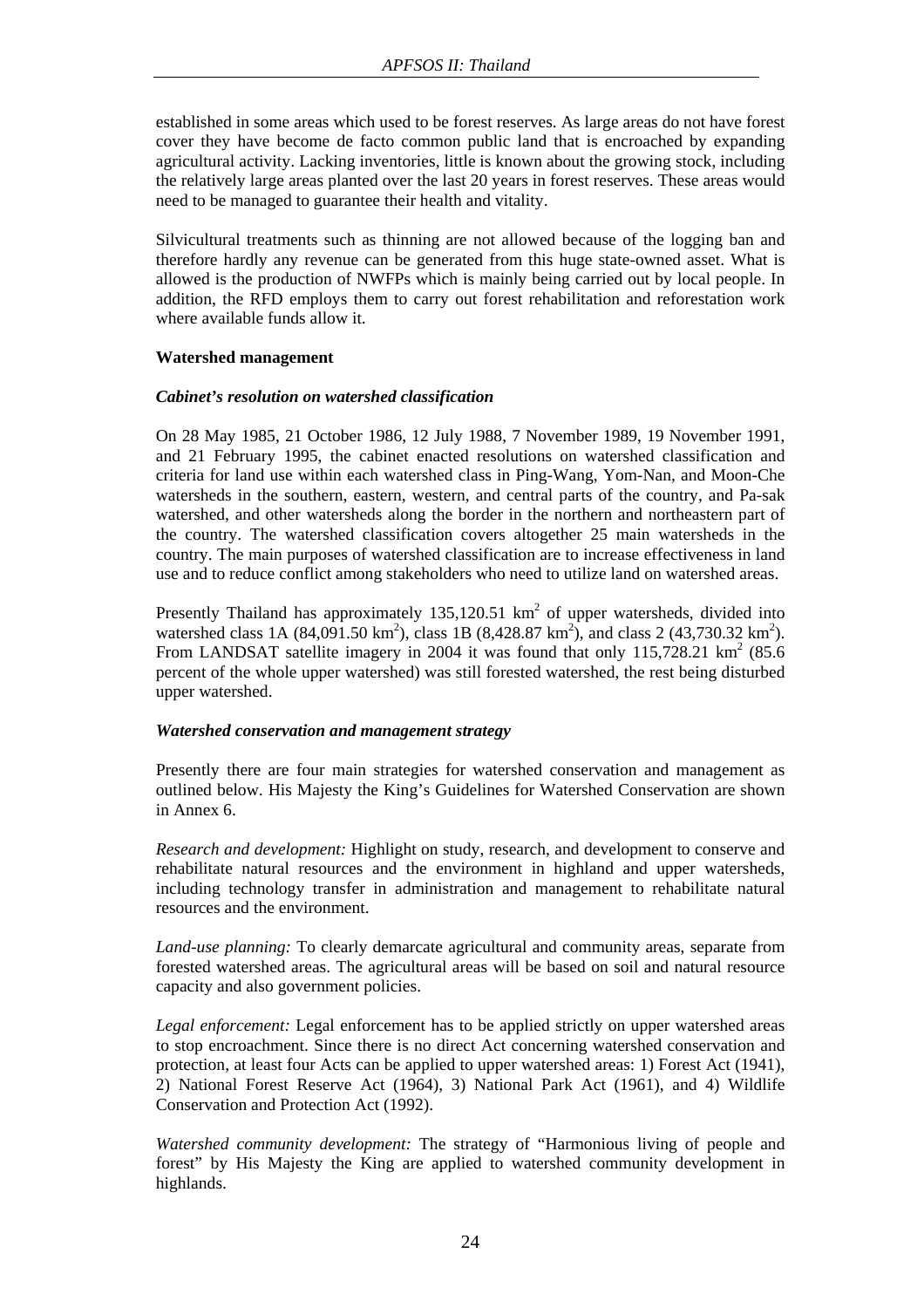*Watershed network:* Watersheds are not a single unit area but they are connected with other adjacent watersheds to form a bigger and larger watershed. The events that happen in one watershed will affect other watersheds. Hence a watershed network is applied to communities that have relationships with other communities in other watersheds to give them knowledge of mutual environmental effects.

*Capacity building:* Capacity building through training is organized for communities, for example: 1) youth training camps in nature conservation, 2) training in sustainable agriculture, 3) training in water resource development, and 4) training in careers outside the agriculture sector (weaving, silversmith, etc).

## **Mangroves**

## *Resource management*

Thailand has 2,600 km of coastline and 70 percent of this is under mangroves covering a total area of 276,000 hectares with 55 species, showing an increase of about 7,600 hectares per year (Table 7). The Department of Marine and Coastal Resources (DMC) is carrying out a project for the enrichment of mangroves (2004-2009). About 16,000 hectares have been planted in the last two years and the planting target for 2006 is 8,000 hectares. In total, 60,000 hectares are to be planted in a five-year period under the project. The government is also funding the People's Participation Program which includes (i) training and awareness raising, (ii) participation in planting activities, and (iii) protection and improvement of facilities.

| $\overline{\phantom{a}}$<br>Region | 2000    | 2004    | <b>Annual change</b> |
|------------------------------------|---------|---------|----------------------|
|                                    |         |         |                      |
| Central                            | 12,550  | 9,650   | $-725$               |
| East                               | 23,390  | 22,750  | $-160$               |
| South                              | 209,310 | 243,400 | $+8,522$             |
| Total                              | 245,250 | 275,800 | $+7.637$             |

## **Table 7. Mangrove forests**

Sources: RFD 2004b, Geo Informatics, DNP.

The TEI, a reputed NGO, is developing a mangrove information network which will be completed in three years. The TEI is operating in 80 buffer zones to improve their management to enhance protection of mangrove forests.

## **Botanical gardens and arboreta**

Botanical gardens and arboreta comprise 7 botanical gardens, 54 arboreta, 4 literary botanical gardens and 4 special gardens. Their objectives are to:

- Collect living plants native or not to Thailand for botanical research
- Conserve and propagate native plants, particularly the rare, endemic and economically important species
- Act as collection centres of herbarium specimens
- Act as educational and recreation centres for tourists and local people, for pleasure and to raise environmental awareness.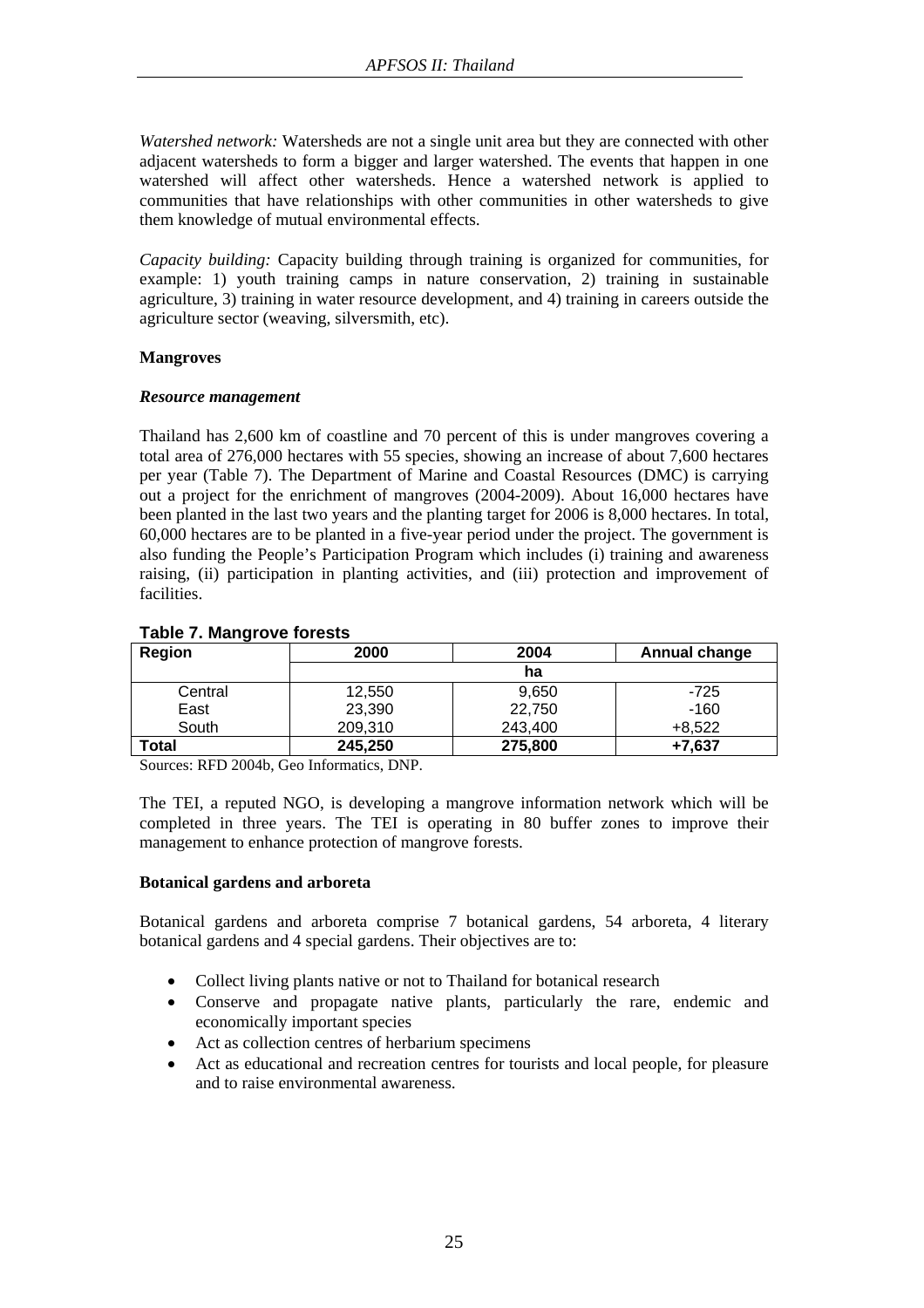## **Tree Outside Forests (TOF)**

In the Thai context, "tree cover" means the area covered by a crown of trees that is too small to be delineated by digital interpretation of remote sensing data at 1:50,000 scale used for forest resource assessment. "Tree cover" differs from the concept of "Trees Outside Forests" (TOF) which means all tree crops outside recorded forest area (forest and other woodland). About 18.9 million hectares comes under the category of "others", i.e. outside recorded forest areas, which may be interpreted as potential TOF areas.

TOF is an important element of landscape in the whole country but particularly in the Central Region where the relative forest cover is lowest. Trees are grown for a variety of products such as fuelwood, construction poles, NWFPs, shelter, fencing etc. Trees are also part of land-use systems such as agroforestry or silvipastoral techniques. The open areas with TOF resources are also important for biodiversity conservation. Data are, however, badly lacking on the biological and socio-economic importance of TOF as a strategic natural resource. Knowledge on their contribution to meeting farmers' various needs could lead to adjustment of reforestation programmes and extension services.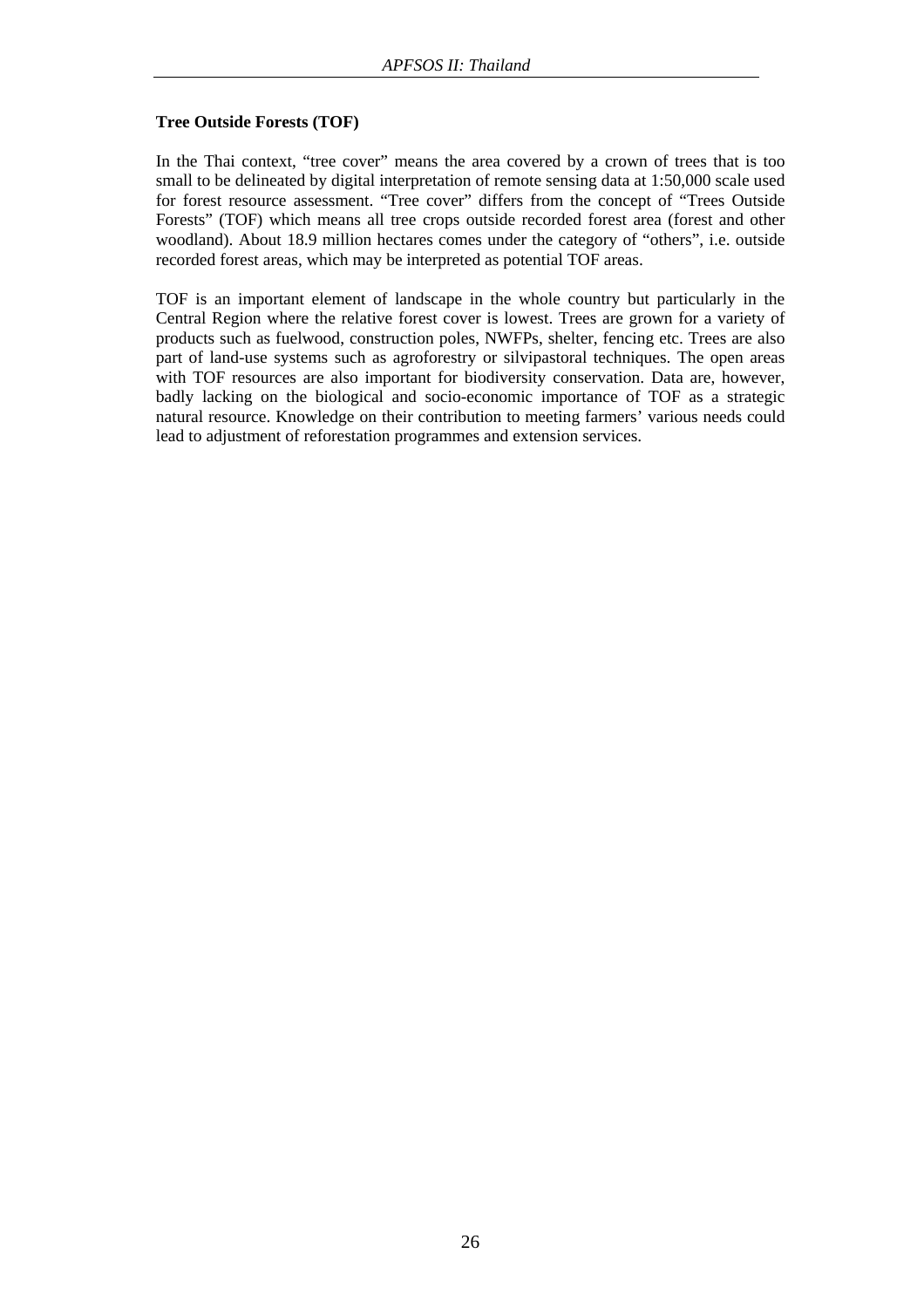## **4. COMMUNITY FORESTRY**

## **Evolution of the government Community Forestry Program**

Forest resources have been an integral part of Thailand' s rural life, involving all aspects of local people's activities, thereby contributing to their social, economic, cultural, environmental and political objectives, At present, some 1.2 to 2 million people are reported to be living in and around protected areas (national parks and wildlife sanctuaries) and rely on forests for livelihoods. In addition, another 20 to 25 million people are reported to live near national forest reserves and use them for forest products both for household consumption and to sell them in markets for cash income (Wichawutipong 2005; Pragtong, pers. comm.)

As early as the 1970s, the RFD recognized community (or village) forestry as a strategy for sustainable management of the nation' s forest resources (FAO 1978; Pragtong 1991). In 1991 a Community Forestry Division, now renamed as the Office of Community Forest Management, was created with a mandate to plan and promote community forestry, and to involve local communities, local organizations, NGOs and other civil society organizations and various other institutions in local forest management. The Thai Forestry Sector Master Plan of 1992 recognized community forestry as one of the main strategies(TFSMP 1993).

In 1993, drafting of a legislative framework known as the Community Forestry Bill, was initiated to provide a legal framework to promote community forestry in the country. Since then several versions have been drafted but approval has been on hold due to difficulty in reaching a consensus among politicians and stakeholders (Table 8). In particular, views differ on a clause that would allow community forests in protected areas.

According to Wichawutipong (2005), the establishment of government-supported community forests is at present allowed in two types of legally categorized forests: (i) national forest reserves, under formal management by the RFD, (ii) other forests (i.e. any forests not yet occupied or developed for any use by Thai citizens, according to the Forest Act of 1941).

According to the draft of the Community Forestry Bill (1993 version, cited in Wichawutipong 2005), community forest would not be allowed in the following categories of land: (i) where use permits have been given to individuals and/or any government agencies for residential purposes, afforestation and other types of use, (ii) government afforestation areas, state parks and botanical gardens, and (iii) protected areas declared by the Cabinet.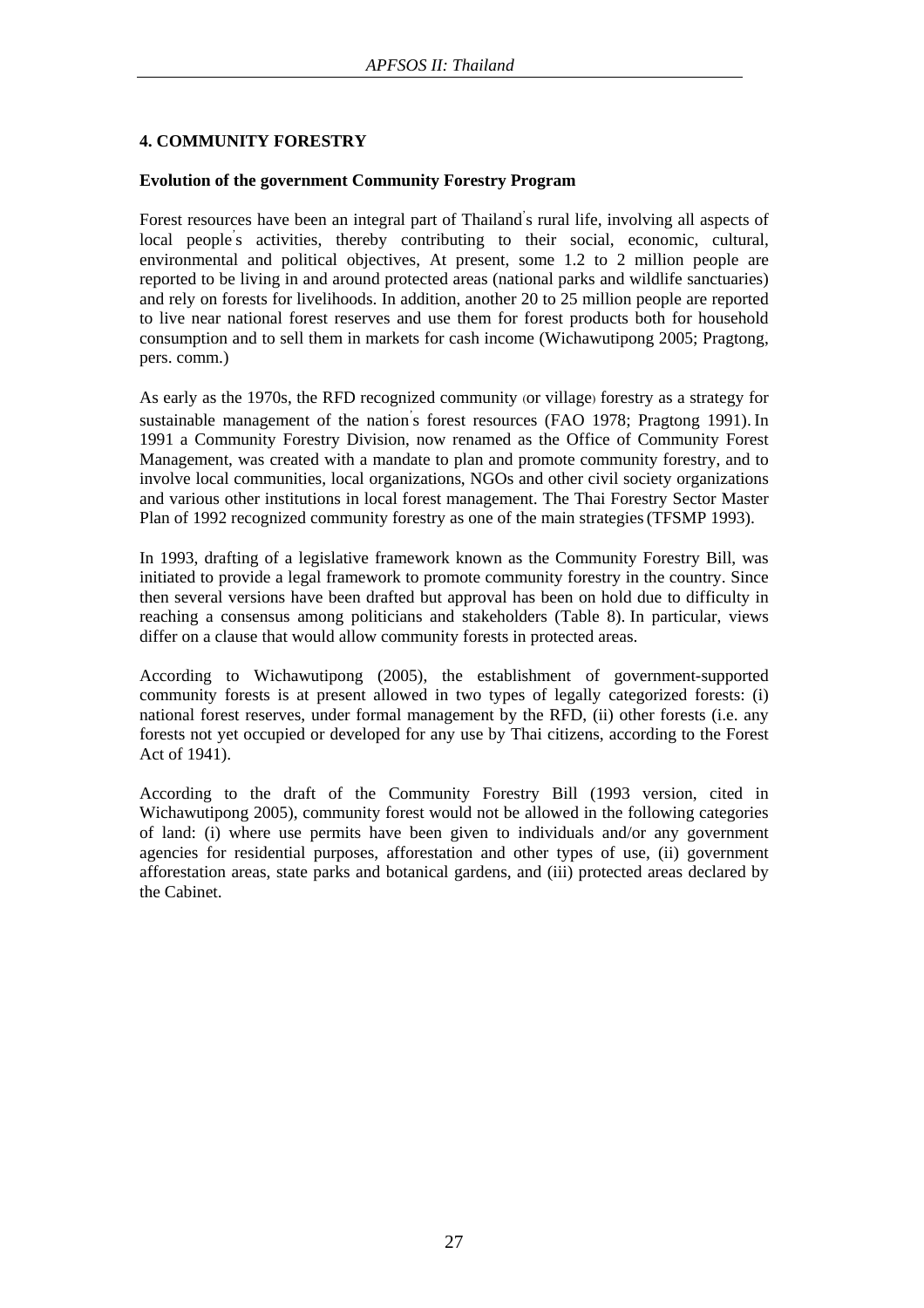| <b>Date</b> | Event                                                                       |
|-------------|-----------------------------------------------------------------------------|
| 1991        | The RFD began a process to develop a Community Forestry Act to involve      |
|             | local communities in managing community forests, and developed a draft      |
|             | Community Forestry Bill.                                                    |
| 1992        | The concept for a draft Bill was approved by the Cabinet.                   |
| 1992-1995   | The draft bill was revised and reconsidered through committees and public   |
|             | hearings.                                                                   |
| 1993        | A draft Bill was developed by the RFD and another version by NGOs.          |
| 1994        | NGOs and grassroots groups campaigned for the government to accept the      |
|             | people's version of the Bill.                                               |
| 1996        | As a response to the grassroots and NGO pressure, the government            |
|             | assigned the NESDB to organize and draft a new version of the bill, with    |
|             | the participation of representatives from the government, NGOs, academics   |
|             | and grassroots communities.                                                 |
| 2000        | Nationwide community forestry networks announced their intention to         |
|             | collect 50,000 signatures to submit a people's version to Parliament        |
|             | according to Article 170 of the 1990 constitution. The Bill was approved by |
|             | the Lower House.                                                            |
| 2001        | A new government confirmed its intention to consider the Bill.              |
| 2002        | The Senate's revision deleted the most crucial clause of the Bill which     |
|             | would have allowed community forests in protected areas. The Bill was       |
|             | sent to the Joint Committee of Senators and Representatives. The Bill was   |
|             | sent back to the House to consider the Senate's revision.                   |
| 2005-06     | The consideration of the Bill in the Joint Committee continued.             |

## **Table 8. Key events in the development of community forest legislation in Thailand**

Sources: Kalyawongsa (1997); Witchwutipong (2005).

## **Present status of the Community Forestry Program**

## *Extent of community forests*

Some 11,400 villages (or 15.5 percent of all the villages) (Wichwutipong 2005) are involved in managing community forests in the country, of which about a half (5,331 villages) are reported to have formally registered their community forest with the RFD (Table 9). These community forests are reported to cover an area of 196,667 hectares in both national forest reserves (112,869 hectares) and other forest areas (83,798 hectares), accounting for about 1.2 percent of the total forest area (Wichawutipong 2005). It can extrapolated that if all the villages were involved in community forestry, the total area covered could be in the range of 1.1 million hectares.

The majority (72 percent) of existing community forests is concentrated in the Northeast and North regions where most natural forests are located. Moreover, these two regions are also where the majority of the poor people is reported to live (IUCN 2004). Interestingly, the Northeast, which is the poorest region, is also reported to be the least indebted region, with US\$1,128 per household, compared to figures for the rest of the country (IUCN 2004). On the other hand, in the Northeast the average size of community forest is the smallest.

In the North and Northeast regions, the landless forest-dependent population is dominated by so-called hill tribe people. Furthermore, a significant proportion of the hill tribes live in and around protected areas, especially those bordering neighbouring countries. Many are reported to be illegal immigrants. They have no formal land rights and their land-use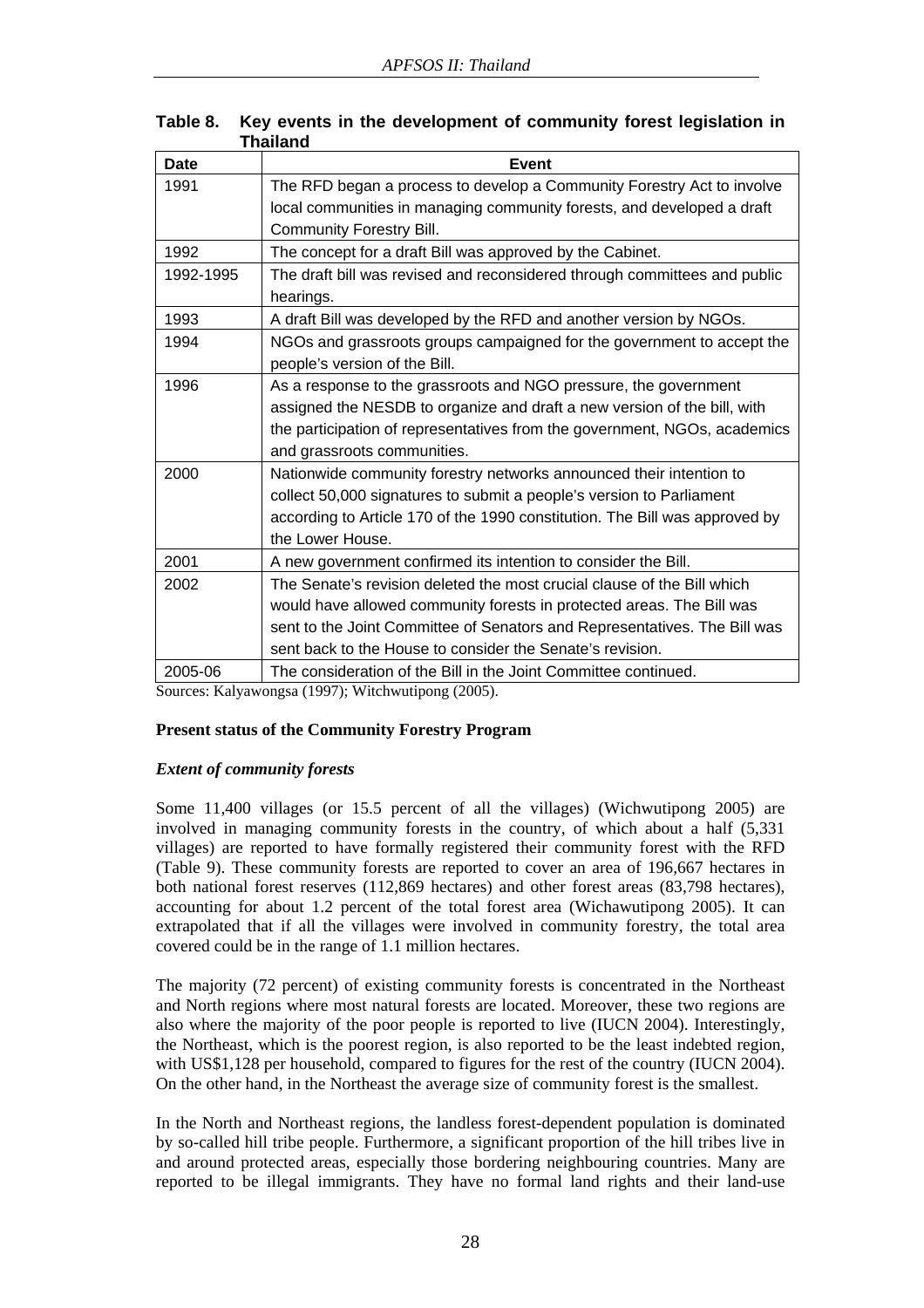practices have been criticized by authorities and NGOs as being one of the main causes of deforestation.

| Region                       | <b>North</b> | <b>Northeast</b> | <b>Central</b> | East  | <b>South</b> | <b>Total</b> |
|------------------------------|--------------|------------------|----------------|-------|--------------|--------------|
| (1,000)<br>Population        | 10,479       | 22,315           | 18,17          | 2,449 | 9,004        | 62,418       |
| inhabitants)                 |              |                  | 2              |       |              |              |
| Total forest area (1,000 ha) | 9,206.8      | 2,809.           | 2,124          | 824.0 | 1,794.3      | 16,759.      |
| Villages with CFs            | 3,359        | 6                | 3              | 563   | 1,059        |              |
| Size of CF (ha)              | 28.7         | 4,809            | 1,621          | 15    | 26.7         | 11,411       |
| CFs registered with the RFD  |              | 5.5              | 13.2           |       |              | 14.9         |
| Areas under formal CFs       |              |                  |                |       |              | 5,331        |
| $(1,000 \text{ ha})$         |              |                  |                |       |              | 196.7        |
| Population living in poverty | 12.2         | 28.1             | 5.4            | NA.   | 11           |              |
| $(\%)$                       |              |                  |                |       |              | NA           |

## **Table 9. Number of community forests by region and selected socioeconomic variables**

Sources: Ministry of Interior, 2005; RFD 2004a; Wichwutipong, 2005; IUCN, 2004: Mission estimates.

## *Benefits from community forests*

At present, due to the logging ban of 1989, villagers are not allowed to fell or harvest any kind of living trees ("green wood") from natural forests for household or commercial purposes. They may, however, use the plantation forests to harvest timber and fuelwood but for teak and other reserved species a permit is required from the RFD.

Villagers are allowed to use community forests to collect dry dead wood free of charge for subsistence needs (e.g. fuelwood and construction timber). With no other source of energy, the amount of fuelwood used each year by these millions of people for cooking and heating is significant.

In addition to fuelwood and construction wood, villagers are allowed to use, free of charge, NWFPs such as mushrooms, rattan, bamboo and bamboo shoots, wild vegetables, flowers, fruit and nuts, and medical plants. These are used mostly for household consumption to supplement diets, especially during the time of food shortage but also for supply to local markets for cash income. The types of NWFPs collected from community forests vary from place to place, and their volumes can be locally highly significant. For example, in 2004, villagers reported collecting about 13 tonnes of NWFPs from Nong Song Hong, Khon Kaen and Dong Keng community forest (a dry dipterocarp forest covering 287 hectares) (Witchawutipong 2005).

Relatively few households are reported to be engaged in marketing of NWFPs, but the cash generated through forest product trade in local markets can be quite substantial. For example, in Dong Keng in 2004, NWFPs sold in the local market accounted for 5.25 percent of the average annual household income (Witchapwopitong 2005). According to the Thailand Environment Monitor Series, in 2004, a village generates, on average over US\$25,000 per year by selling NWFPs. Thus, with 73,467 villages in the country, this would amount to up about US\$2 billion per annum from the NWFP trade in the local market alone.

In addition community forests have an important cultural and religious significance for rural people. Tens of thousands of monks are reported to reside inside the forests often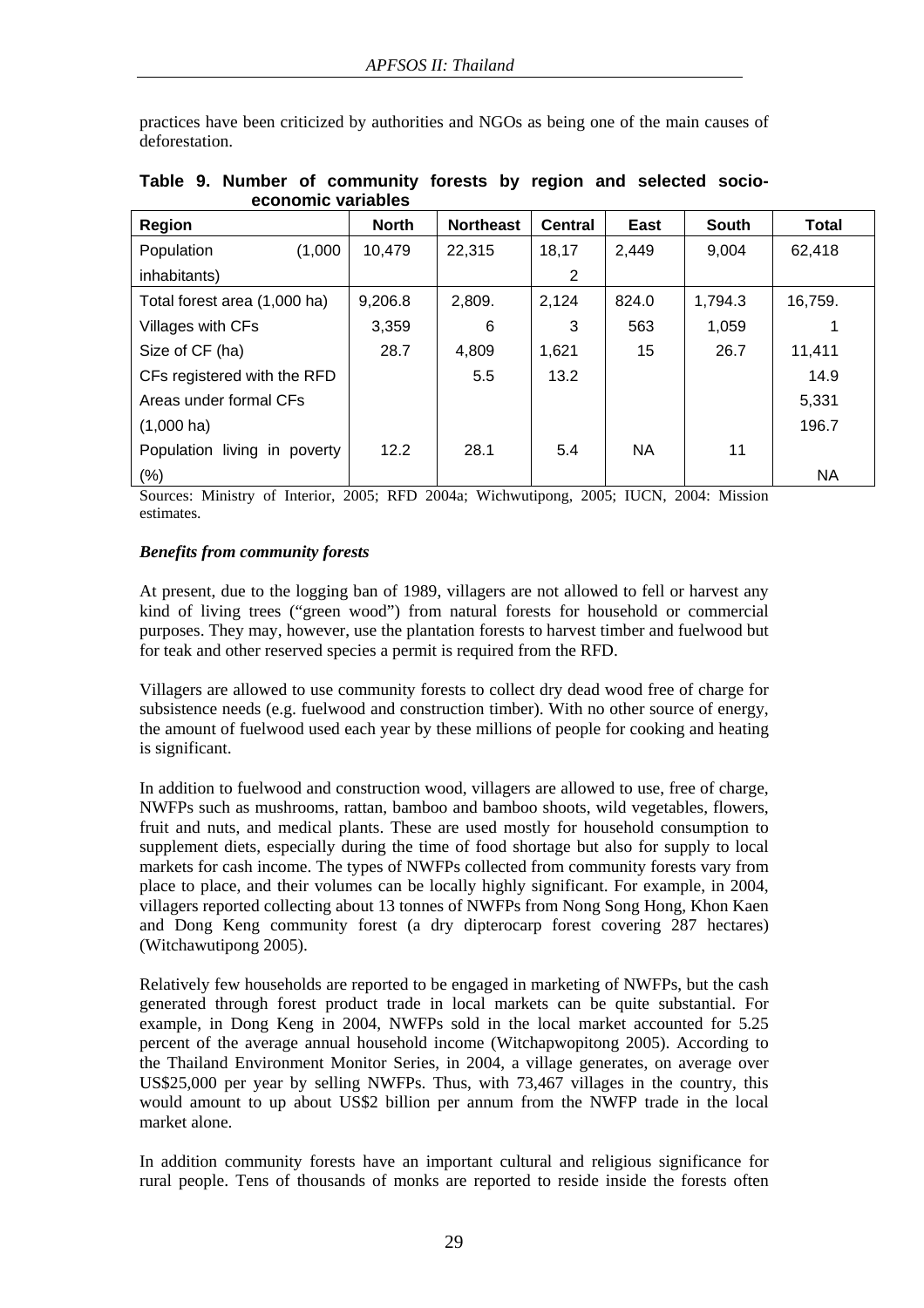cooperating with forest authorities to encourage villagers to protect the forest. Many NGOs and authorities see forests to be important for watershed protection and are therefore actively engaged in the promotion of planting trees and protecting forests for watershed areas through community involvement.

## *Public support to villages*

According to the Office of Community Forest Management, RFD provincial and district staff help demarcate community forest areas and prepare operational plans. They provide villagers with basic forestry skills, such as nursery establishment, planting and maintenance and fire protection. The RFD also provides planting materials, such as seeds and seedlings (mainly eucalyptus). Almost all the villages with registered community forest have a nursery and tree-planting programme. The RFD also organizes study tours for community forest group members to visit successful community forest sites, both within and outside Thailand. They also provide training on networking among community forest groups.

Some community groups are reported to receive financial assistance through the tambon (sub-district) administrations (TAO) under the decentralization programme while the RFD at present has no provision for direct financial support to villages for community forestry activities.

The RFD has identified and promoted a variety of means to support local communities to manage their forest, albeit at pilot scales, so that these could be scaled up once the Community Forestry Act is passed. These support projects and programmes include:

- *Community Forestry in buffer zones*. This is being tested with pilot projects in forest reserves that surround national parks and wildlife sanctuaries. The aim is to develop understanding of local processes and tools for developing collaborative management arrangements between local organizations and the RFD to manage buffer zones
- *Small-scale forest plantations to support TAOs* in their role as a primary local institute to promote small-scale enterprises and employment; areas of 10 to 20 hectares are allocated to a TAO for reforestation and planting of trees such as eucalyptus and teak
- *Involving TAOs in forest management* in all 75 provinces, with the aim to develop procedures for local forest officers to work with the TAO administration to manage forestland in their territories. TAOs are encouraged and assisted to develop forest management plans and activities (for TAO forests or community forests/village groups), while officers play a crucial role in providing extension services to plan and implement activities that will ensure wise use of forests by villagers for their own benefit
- *One Tambon One Product (OTOP)* is a government programme that supports local communities to develop value-added products that have potential for commercialization; for example, products from forest trees and plants, such as wine, juice, honey; medicines are produced by many villages in the Northeast region
- *Forest and forest fire protection* involves local people in controlling forest fire. The RFD has supported TAOs in developing forest fire control plans to reduce the impact of forest fires on local economies and forests, especially in national parks and wildlife sanctuaries.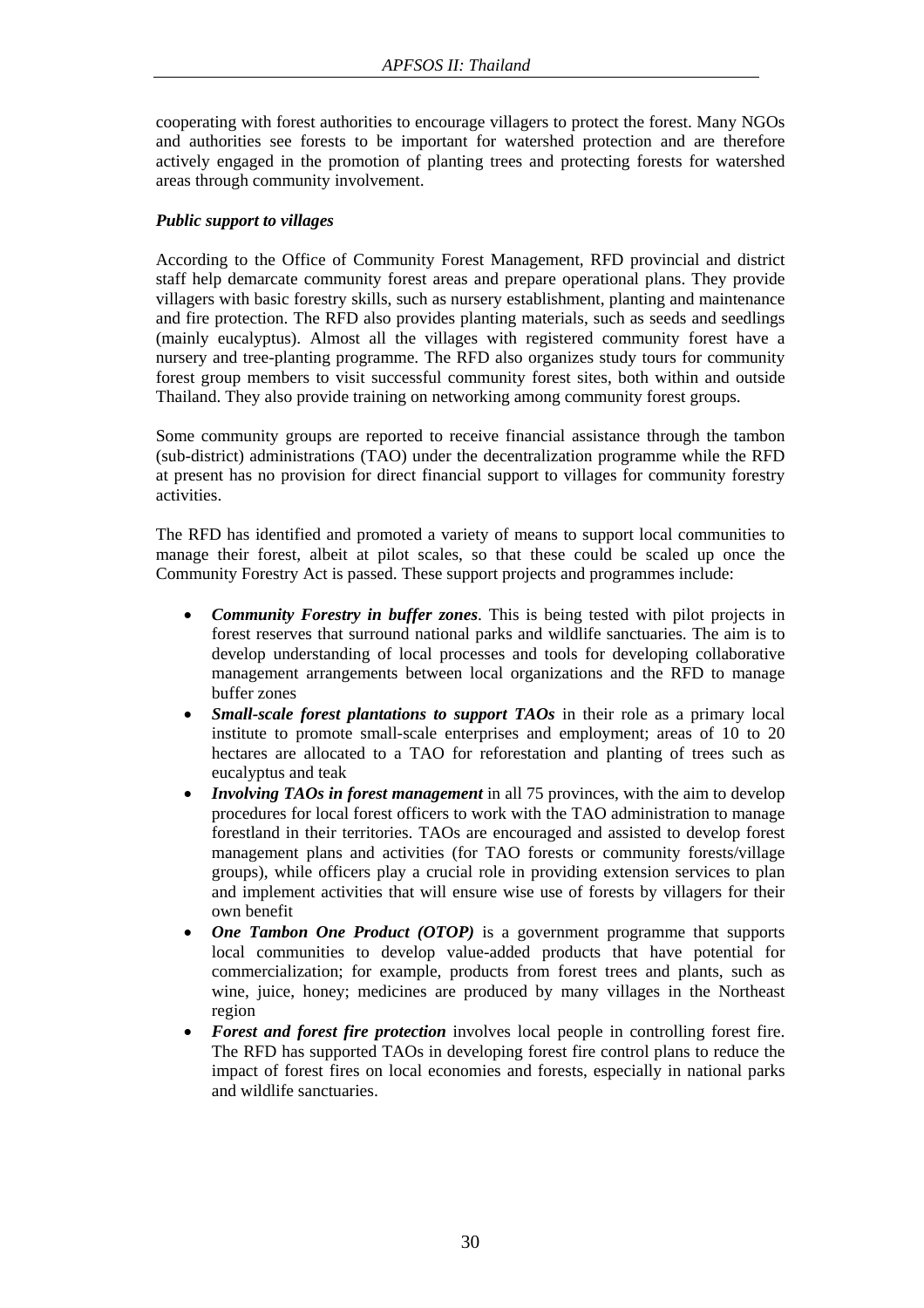#### **Issues and constraints**

In two decades, only about 1.01 percent (Wichawutipong 2005) of the total forests has been brought under community management. Therefore, with the current approach and slow speed, the government's Community Forestry Program will have limited positive impact on the livelihoods of forest-dependent people and the country's forest resources. Key issues and constraints facing community forestry development are discussed in the following sections.

## *Trust and confidence in local communities*

The authorities and many vocal NGOs have little trust and confidence in local communities as custodians of forests. They see people living in and around the forests as the main cause of forest degradation, and fear that community forestry might contribute to further degradation of the remaining forests. Both the DNP and some influential NGOs like Dhammanaat Foundation strongly believe that community forestry should not be allowed in protected areas; even in the national forest reserves, where community forestry activities are allowed, the RFD has retained control over almost all of the well-stocked forests, leaving only degraded sites for community forests to be established. Communities are expected to rehabilitate these marginal lands.

As Kalyawongsa (1977) pointed out there are conflicting interests among stakeholders on which land should or could be allocated for community forestry. It is not only a matter of having differences between the groups but also within the groups which made it complex to development common views through a broad-based dialogue both at national levels.

## *Illegal immigrants*

The number of illegal immigrants, especially in the protected areas bordering Myanmar, Lao PDR and Cambodia, is reported to be increasing, continuously driven by better living conditions in Thailand (including possibilities for off-farm income) and the fact that the same ethnic groups are found on both sides of the border. According to Dhammanaat, the number of people living in and around protected areas in 1994 was less than 1 million but the population has now more than doubled, mainly due to the illegal immigrants. Some existing local communities are reported to encourage people from across the border (who are usually their own relatives) to come, clear forests and settle down. This is one of the main reasons for objection by the DNP and NGOs to allow community forestry in protected areas. It is feared that not only would community forestry give illegal immigrants use rights to forests, but would also serve as a means for the immigrants to obtain Thai citizenship.

## *Privatization of land ownership*

Individual land grant programmes are well justified to provide people with a more stable social situation as the delineation of granted holdings is a basis for effective controls against misuse. The downside is that titling may be expanded to areas that would be otherwise assigned to community forest. There are presently on-going programmes to transfer some land to individual households both in protected areas and national forest reserves. In 1997, H.M. the King declared the need to recognize the forest-use rights of people living in and around the forests, regardless of protected areas or national forest reserves. Consequently, this particular year became a basis for determining which households would be eligible for land grants (i.e. families living in a site prior to 1997).

According to the RFD, in the national forest reserves, a household is entitled to a minimum of 1 hectare, whereas, in the protected areas this has now been reduced to a maximum of a little over 1 hectare per household.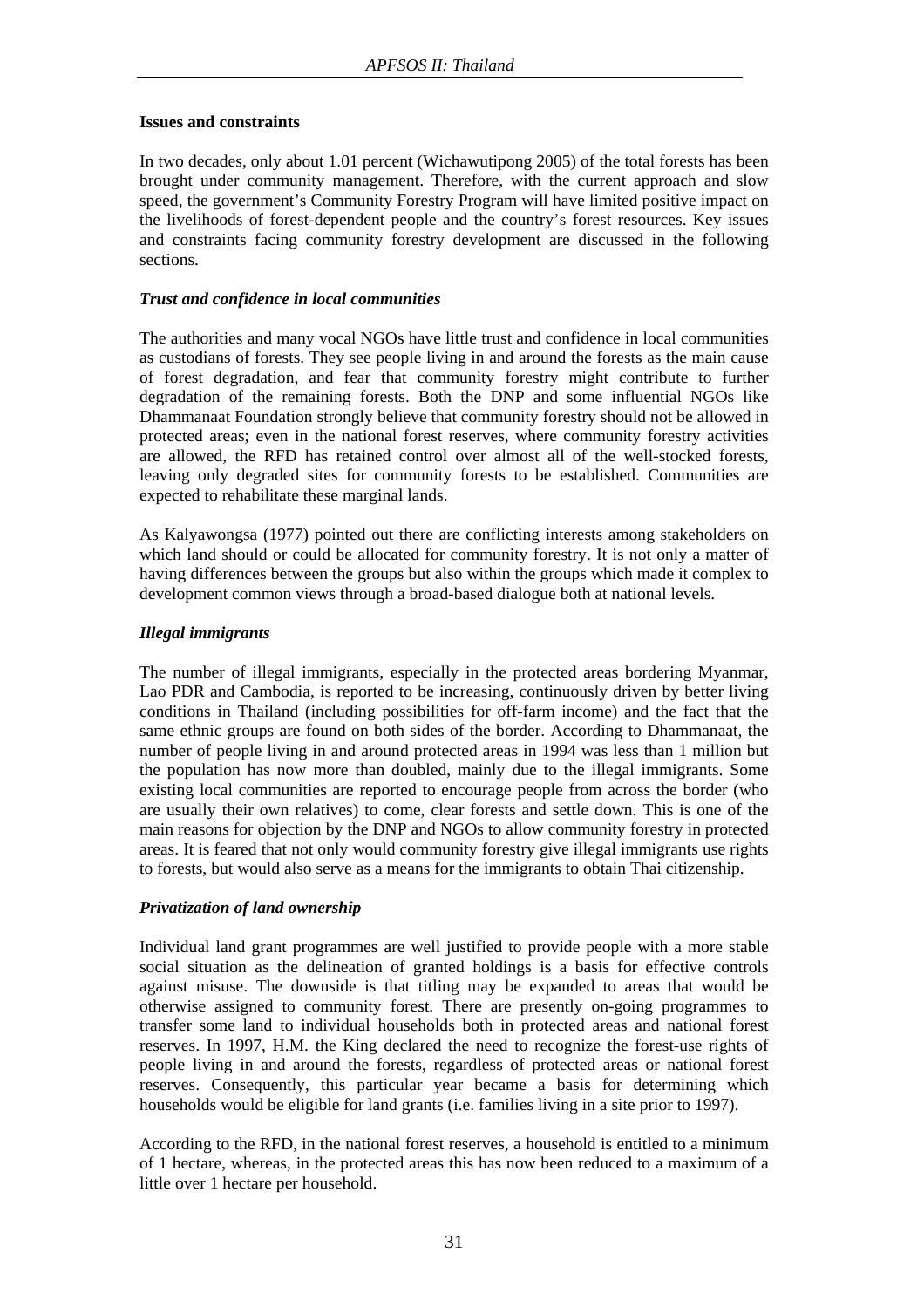There seem to be no proper guideline laid out for what can or cannot be done on such land, especially in the protected areas. In principle families can use the land to grow crops, vegetables and fruits, etc., but they are not allowed to sell the land. However, in practice some villagers/farmers are reported to have informally sold their land to people from cities without having a formal land title, Payment of land tax is used as a proxy to demonstrate that the land is occupied by its claimed holder.

## *Tenure and use rights of forest and forest products*

All the natural forests – regardless of their status as protected area or national forest reserves – are owned by the state and controlled by two government agencies, the DNP and the RFD. In protected areas, local communities have no formal use rights (although they are allowed to collect free of charge some basic forest products, such as dry fuelwood and some NWFPs for household consumption). All decisions related to the use management of protected areas are made by the DNP authorities.

In the national forest reserves, local communities are reported to have usufruct rights to forest resources (but not to the forest land). The RFD attempts to control the forests and local communities are engaged in protecting and patrolling the resource. Villagers are allowed to collect free of charge dry and dead wood for use as fuelwood and construction timber, but felling of any living tree species in natural forests is prohibited. In plantation forests, felling of reserved tree species, such as teak, for household use or for village development activities may be allowed but requires a permit from the RFD. Villagers are also allowed to collect free of charge various NWFPs for both household consumption and sales. Thus, from the villagers' perspective, apart from use rights of selected forest products (which are allowed in non-community forest areas anyway) a formally registered community forest seems to bring no additional direct benefit to them. Instead, it would bring more responsibilities for forest protection, management and other activities.

## *Financial support*

There is no financial support to community forestry. The RFD provides some assistance to villages (e.g. forest demarcation, operational plan preparation, planting materials, etc.). The current approach to community forestry typically focuses on planting trees and protecting forests, and sees the utilization of forests mainly from the perspective of subsistence needs. On the other hand, local people are involved in collecting NWFPs from forests, within and outside community forests and are trading them in local markets. At present, there seems to be little support and assistance for local people in marketing of forests products or setting up community-based processing enterprises for commercial purposes. Such enterprises are, however, in the interests of TAO councils.

According to RFD staff, TAOs are supposed to allocate funds for forest management, but the local budget allocation procedure has yet to formally include community forests. Some TAOs have started to do this and, for example, in Don Keng, Nong Song Heng and Khon Kaen a TAO can allocate up to US\$1,500 a year as wages for forest protection groups. Forest guards receive up to US\$12.50 per month for patrolling forests two to three times a week (Wichawutipong 2005). However, it would probably be appropriate for TAOs to provide such support through community forest groups.

## *Legal framework*

The Community Forestry Bill was approved by the National Legislative Assembly on 21 December 2007 and now is under the process of Royal Endorsement. Regardless of the Bill's endorsed, local communities in many villages are actively engaged in managing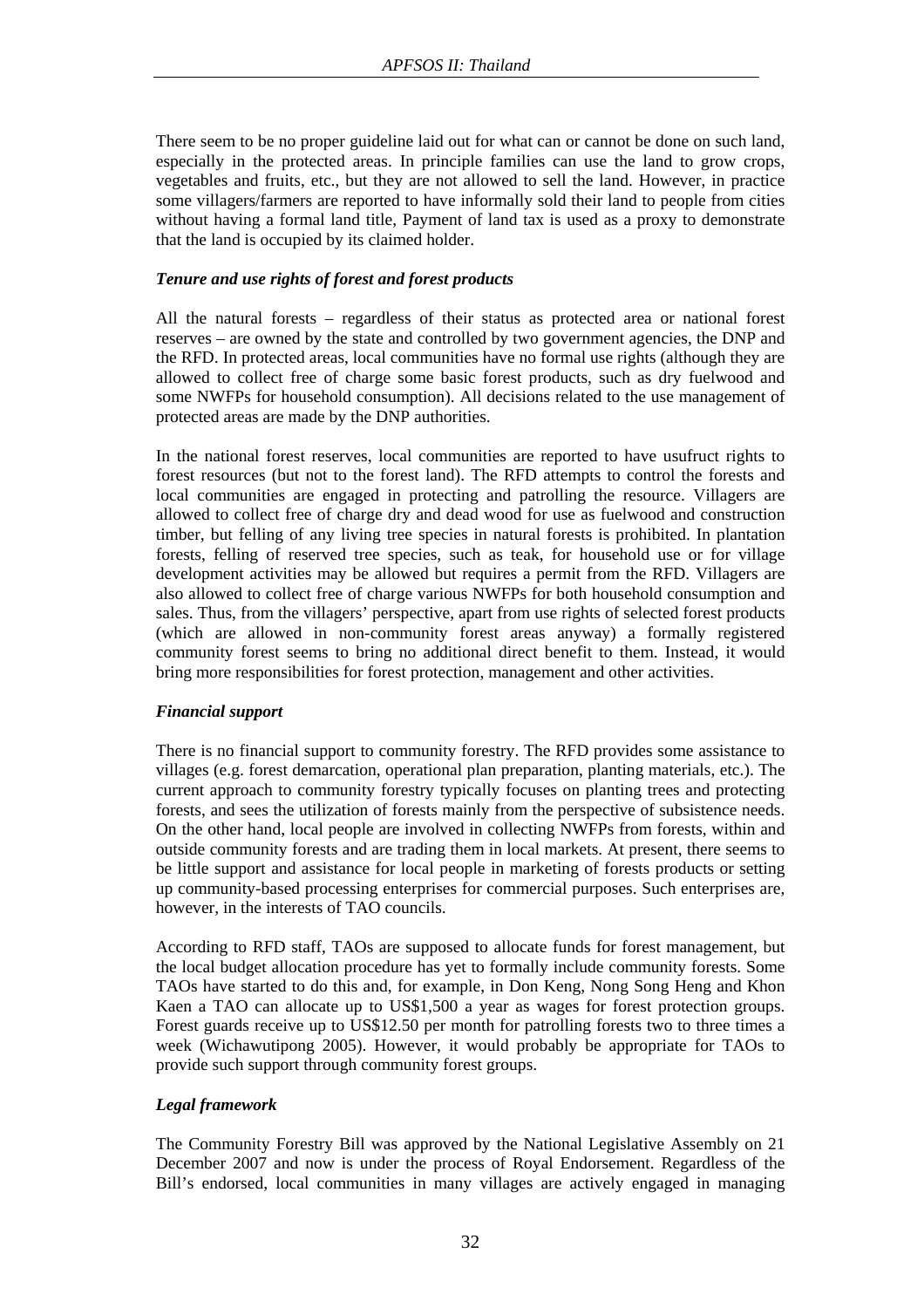forest resources, even though the delay in approval has slowed down the progress. The lack of an appropriate regulatory framework has also resulted in the misunderstanding of what can and cannot be done in a community forest, often contributing to frustration among, and even frictions between, the concerned parties. Field forestry staff often have to take personal risks in promotion of community forestry as later on it may be found out that such activities were against the letter of law in force.

Concerns over illegal immigrants have been cited as a major reason for holding up the Community Forestry Bill. However, the number of illegal immigrants in the protected areas has increased over the years independent from legal control. Thus, the issue appears to have more to do with the immigration policy than the Community Forestry Bill. Another risk involved is, as pointed out by some conservation NGOs, that community forestry may be used as a means to giving land out to individuals which could possibly be later on privatized or would be converted to other uses.

Without a Community Forestry Bill in place, it has proved difficult to develop proper, formal administrative procedures and guidelines for field implementation of community forestry. The proposed process of the establishment of a community forest is outlined in Box 3. Formally it would be up to local people to decide whether they want a community forest and to form a group and fill in an application.

However, the planned system is rather complex, bureaucratic and time consuming. For example, each community forest has to be approved by the Director General of the RFD before a villager is formally given a use right of forest. This responsibility could be delegated to the concerned provincial authority. In addition, some conditions, such as the need to form a group with at least 50 households, may not always be applicable for every village. Management plans in the past have considered mostly technical details (forestry and environment) and very few social, economic and cultural aspects and this should be rectified.

## *Goals and strategy of the Community Forestry Program*

The final constraint relates to the lack of definition of the overall goal and long-term strategy of community forestry. The Thai Forestry Sector Master Plan of 1992 clearly described the objectives and roles of community forestry, but they were never formally endorsed

The situation with the Community Forestry Bill shows that the government's Community Forestry Program has been trapped in a political stalemate. The lack of overall policy goals corresponding to today's realities in environmental degradation, inappropriate resource use, imbalance between demand and supply of forest products, a long-standing ban on logging, uncertainties in the utilization of plantations, etc. do not provide an adequate strategic framework for community forestry. It is unclear whether community forests should become commercially viable economic undertakings or just a means to meet subsistence needs and generate some additional revenue for the most disadvantaged groups in the community who do not have other resources. It is also important to clarify the role of agriculture as a source of livelihood in forest communities be they located in or outside protected areas (cf. Walker 2005).

This situation undermines the government investment already made in promoting community forestry. Important lessons have been learned to avoid top-down and bureaucratic approaches and to generate awareness and willingness to manage and conserve forest resources sustainably. These lessons however, cannot be put in practice due to the lack of clarity in policy and strategies.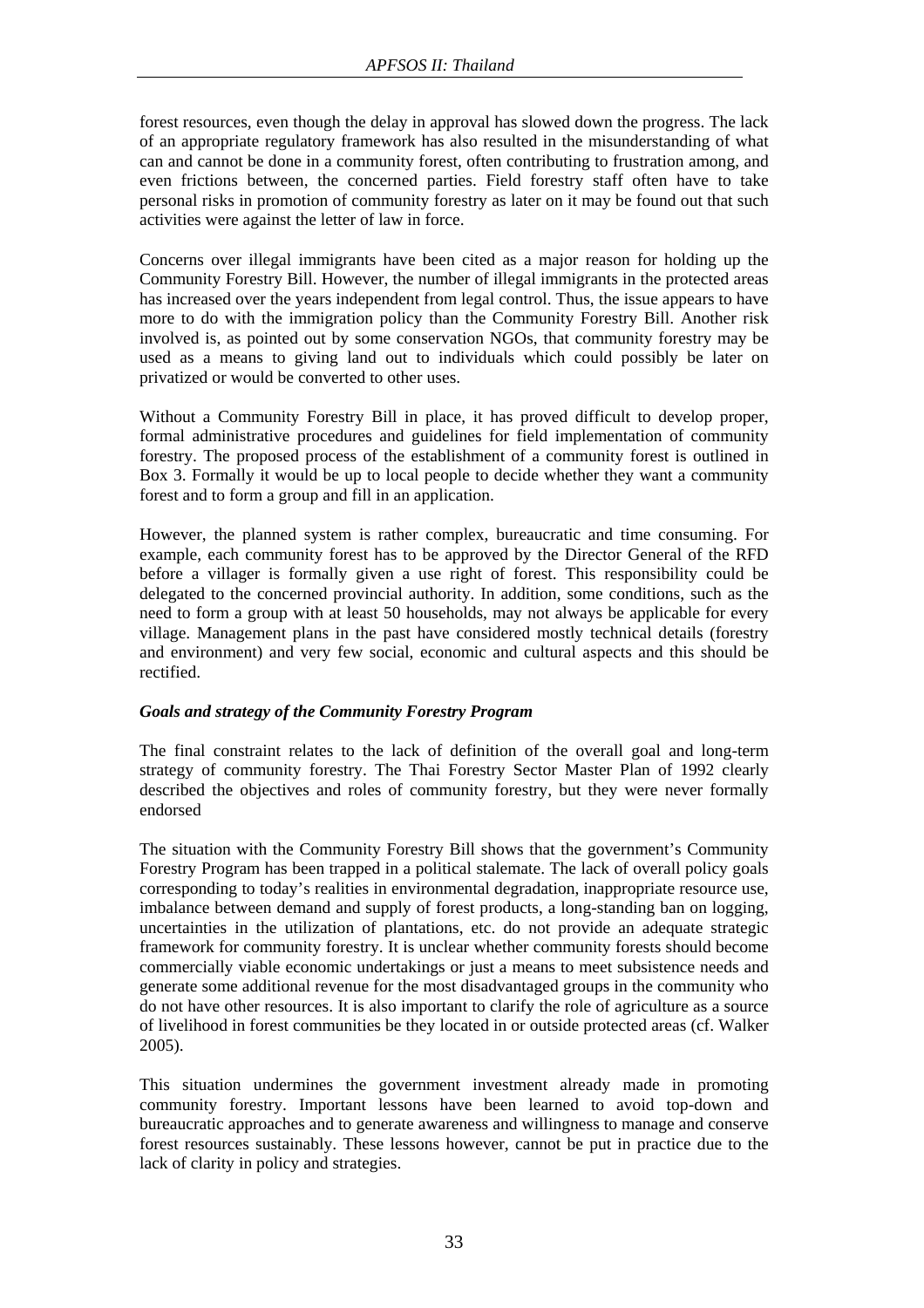If community forestry is not allowed in protected areas in the future, the government should also make it clear what kind of livelihood strategies are offered to the 1-2 million people living in the these areas (relocation, long-term subsidization, engagement in PA management activities, etc.).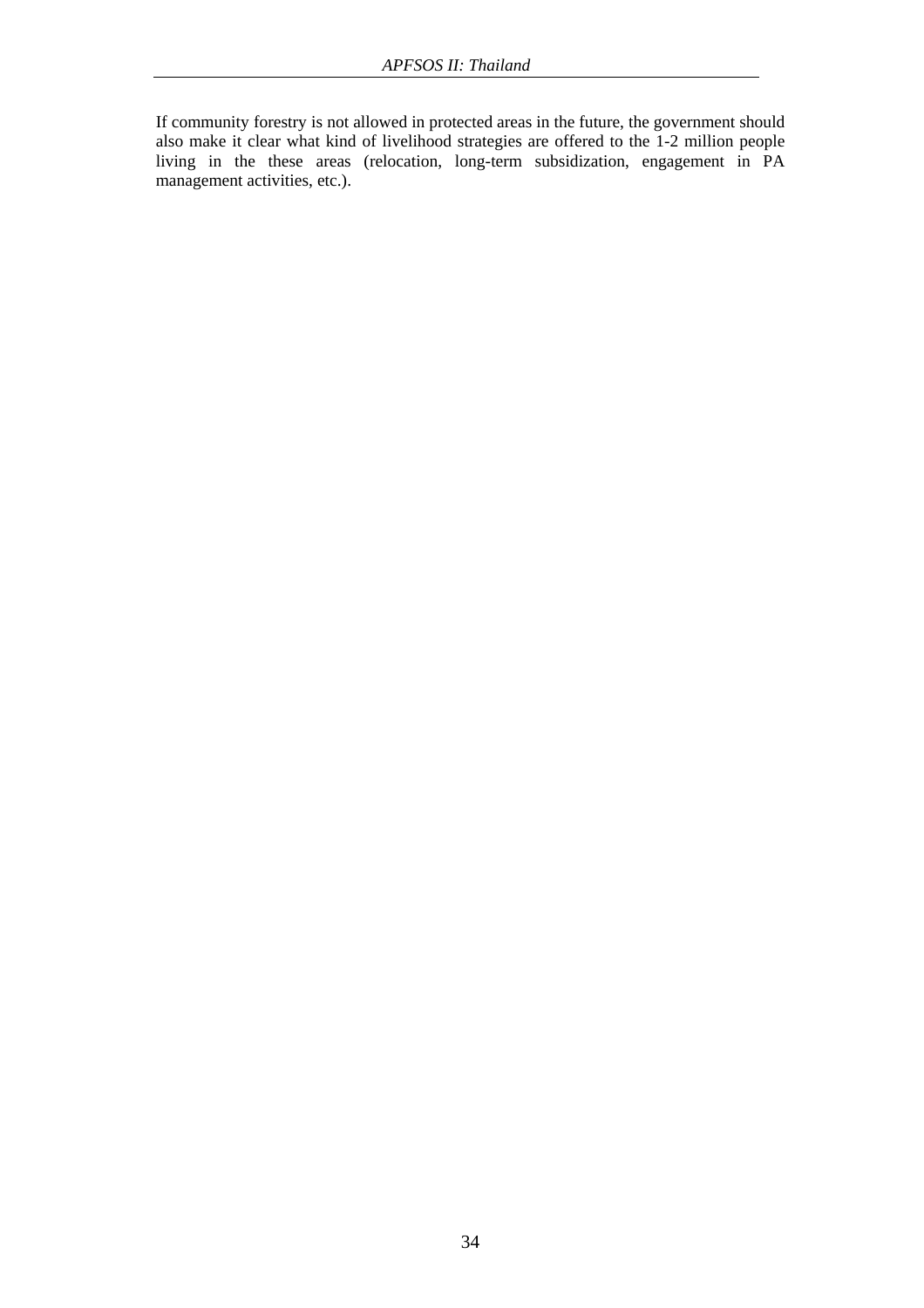## **Box 3. Proposed Procedure to Establish Community Forests**

A number of steps will have to be completed before a community forest is officially in the name of a group.

- 1. Local people organize themselves into a group of at least 50 people (18 years or older).
- 2. They discuss and agree on a set of Community Forestry Programs and activities, fill-in and sign a community forestry application form (CF Document 1), and submit it to community leaders(e.g. Tambon leader – Kamnan and/or village headman – Poo Yai Ban), who in turn submits the form to the concerned District Administration Authority.
- 3. The District Mayor, District General Secretary and District Forestry Officer review the application form (CF Document 1), check if all the supporting documents are included, and forward the application to the concerned Provincial Authority.
- 4. The Governor, with authorized Forestry Officers from the Provincial Office of Natural Resources and Environment (i) appoints a responsible Forestry Officer for field investigation; (ii) the Officer carries out the field investigation, together with the Kamnan and/or Poo Yai Ban and authorized community members, and writes a field site investigation report (CF Document 2); (iii) the local group/institution develops a proposal for community forest (CF Document 3) with technical assistance from forestry officers; (iv) together with a recommendation from the TAO, the group submits the proposal to the Provincial Administration; and (v) the concerned provincial officer reviews the proposal and submits to the RFD for final approval.
- 5. The Director General of the RFD approves or disapproves the proposal, informs the provincial officers of the decision and issues instructions to implement the decision. Upon the approval of the CF proposal, the authorities start the process for registration of the community forest, as follows:
- 6. The Provincial Governor declares an area of the approved community forest according to the National Forest Reserve Act 1964 (Decree 15) and informs the District Mayor, Kamnan and/or Poo Yai Ban, Forestry Officers, and Provincial Agricultural and Cooperative Officers. These officers are responsible for monitoring and evaluation of the programme. Forestry and Agricultural/Cooperative Officers develop a CF monitoring and evaluation report (CF Document 4) and submit it to the RFD at least once a year.
- 7. The local group, with the help of forestry officers, demarcates boundaries of the forest, places community forest signs with information on rules and regulations, sanctions and restricted forest products. The community forest group (a) develops a CF operational plan for plantation, enrichment planning, community forest development, etc., (b) establishes forest patrolling groups, (c) monitors CF activities, (d) informs community members of the plan, and (d) provides progress reports to forestry officers.
- 8. Forestry officers work closely with the local CF group as technical assistants to ensure programme effectiveness and forest sustainability

Source: Witchawutipong 2005.

## **Towards effective community forestry**

From the experience and insights of planning and implementing community forestry in and outside Thailand, a set of key building blocks for effective community forestry development have been devised, which are described in the following sections.

## *Community forestry policy and strategy*

There is a need to recognize the key role of community forestry in the overall strategy to achieve sustainable forest management in Thailand. Local communities should be seen as assets or human capital for improving the country's forest condition (rather than as the cause of forest resource degradation) (Box 4). There are numerous examples from different parts of the world (including Thailand) that demonstrate local communities' understanding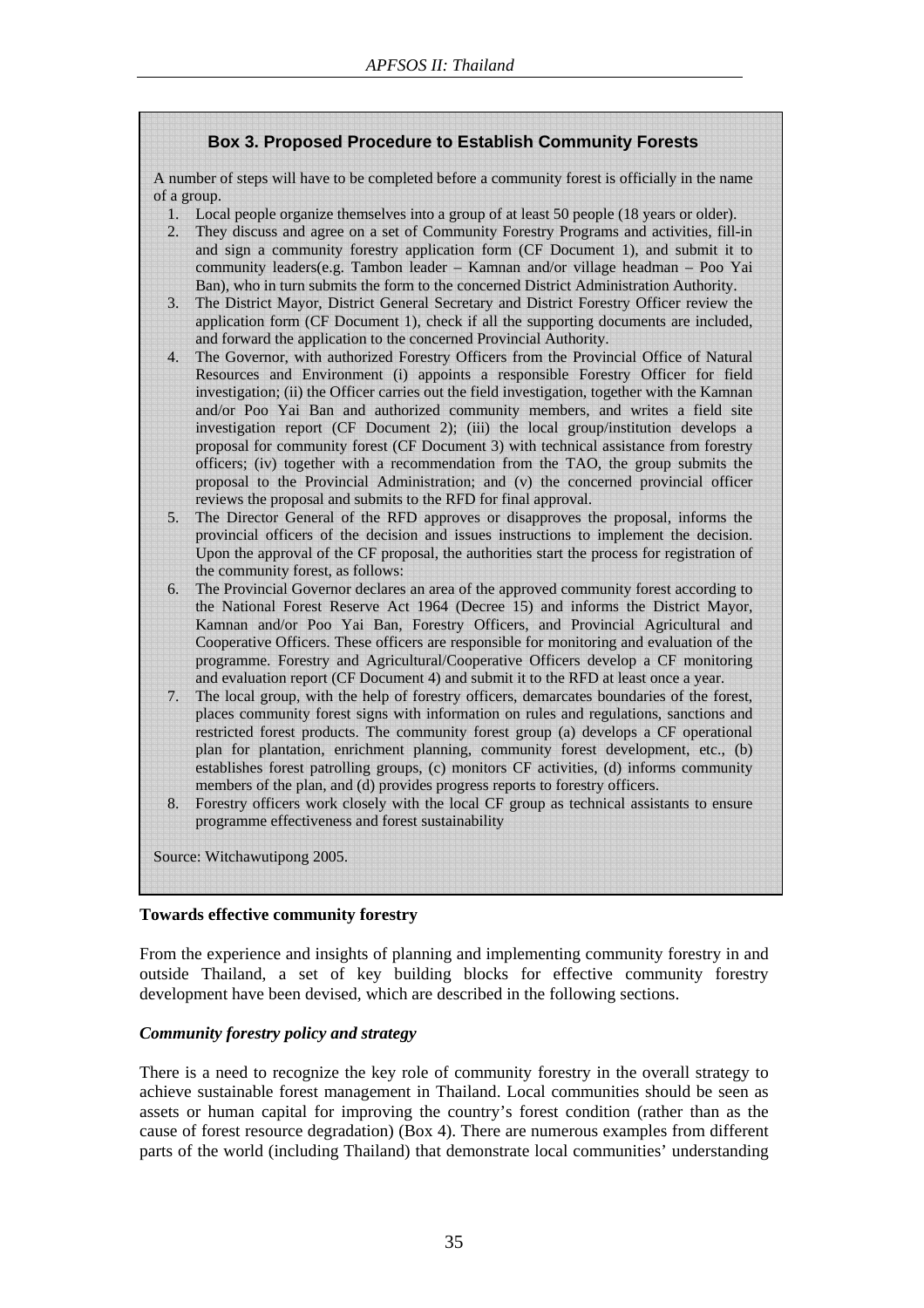and knowledge of forests and forest products as well as their successful efforts in managing and regenerating forests and trees in their villages.

The rational and good practice is relevant to Thailand's forestry situation. The knowledge and understanding of forest-dwelling people on forest conservation have been well demonstrated and documented (e.g. Heares 2006). Community forestry fits well into the government's current development objective of poverty reduction and the philosophy of development through decentralization. Not only would community forestry mobilize millions of people to participate in the management of the country's forest resources, but the government's financial and administrative burden for forest management would also be reduced.



It is important to have clear targets as to how much forest should be under community management and within what time period this should be achieved. Such targets would give the planners clear goals and strategic direction to strive and plan for, and for seeking and mobilizing the necessary resource. Targets would also serve as a useful basis to measure progress and assess the overall impact of community forestry over time as experience in other countries demonstrates.

## *Benefits and costs of community forestry*

Actual or perceived benefits are a key to attract local people for active participation in community forestry activities. Most government programmes, including in Thailand, tend to place emphasis on meeting local people's subsistence needs. However, many villagers, especially the poorer members, do not have access to other means of livelihoods and therefore find such programmes irrelevant. These poor villagers are interested in forestry activities that would help them get out of the subsistence economy. Therefore, community forestry must consider production of good and services beyond the subsistence needs, i.e. development of commercial operation including collection and sales of NWFPs and supplying wood to processing industries. This would help raise the income of poor households while adding value to forests for society at large.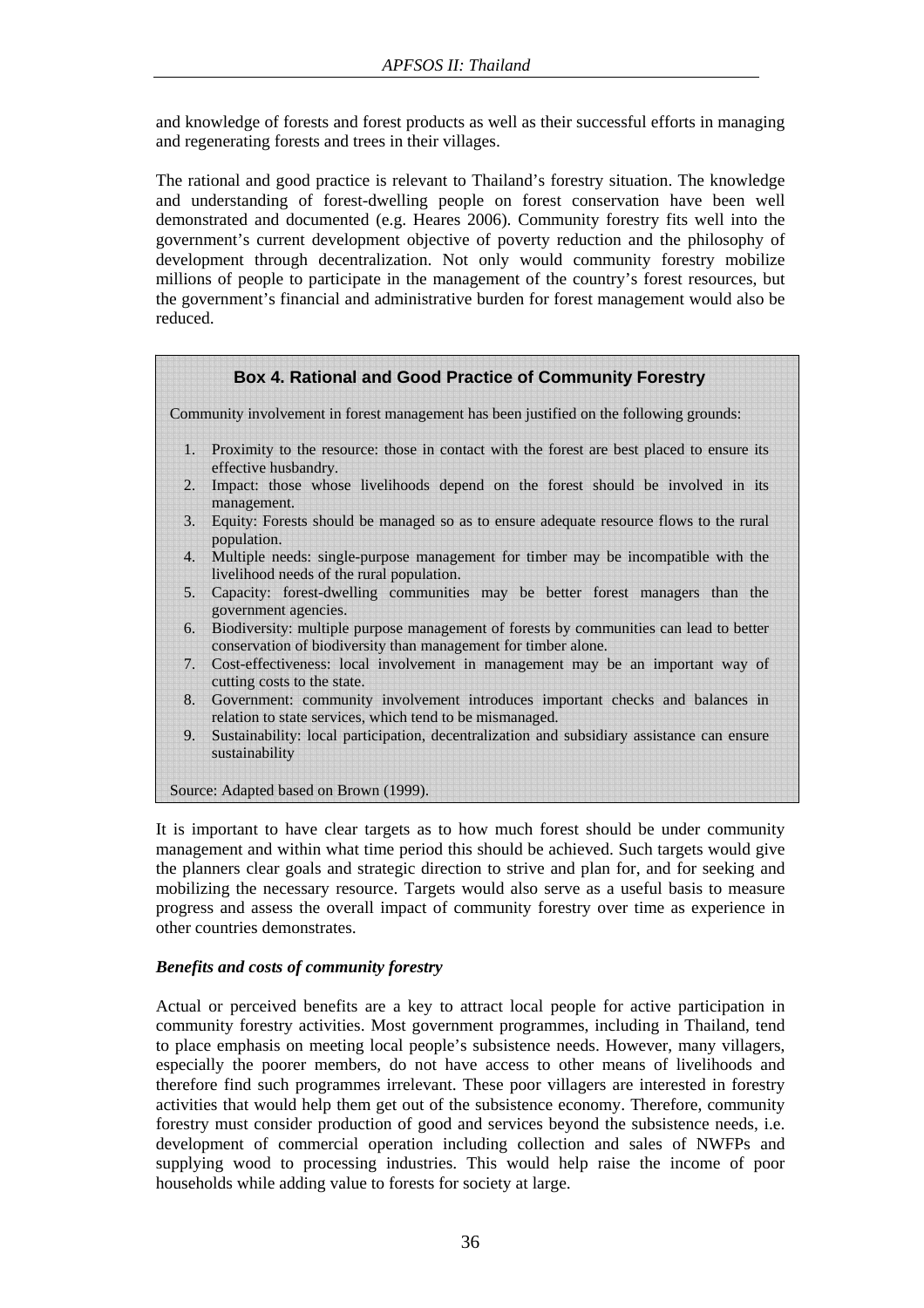Unfortunately, community forestry has yet to find its way to benefit the poorer villagers in Thailand. Specific pro-poor activities are needed to reach this social group (e.g. providing scholarships to children, interest-free loans for income-generating activities, and providing necessary skills by training) (Kanel and Niraula 2004).

Community forestry's contribution to conservation objectives is equally important. Many case studies from different parts of the world have highlighted regeneration of forest resources, improved watersheds and return of wild animals and birds, following the implementation of community forestry programmes. Community forestry has a huge potential for contributions towards the objective of sustainable forest management, thereby enhancing the role of forests for society through improved ecosystem services (i.e. biodiversity conservation, watershed management and carbon sequestration, etc.).

As well as benefits, it is equally important to consider costs caused by community forestry activities. According to Malla (2006), local communities, once they are in control of community forests, can start making substantial investment of their resources (money, time, energy, knowledge and skills) in regenerating, protecting and sustainably using resources. The long gestation period of forestry investments makes it impossible for the poor to engage in tree planting without external support. Appropriate incentive structures have to be tailored to the operational environment and they have to address power sharing, information sharing and issues (Castrén 2004).

Apart from the direct costs of management and production there are also transaction costs which are often disregarded (Adhikary 2005; Malla 2006). Through community forestry programmes, the authorities impose many demands on local people's time and other resources. They are required to organize meetings among themselves and with forest authorities. They need to fill in forms and submit periodic reports. When forest officers pay visits to a village, they expect to be entertained with organized visits to community forest sites, all free of charge. Indeed, in some places, some community members are reported to have started to use the village fund to cover such costs. There is a need to consider all benefits and costs (direct and indirect) when planning forestry and carrying out financial analysis.

## *Tenure and use rights of forest and forest products*

Another important factor for community forestry lies in the "ownership" and "secured use rights" of forest and forest products. For this, two actions are critical. First, it is important to clearly define the boundaries of the resource that will be allocated as community forests and identify which households are users of the forests (Gilmour and Fisher 1991). The draft Community Forestry Bill requires a minimum group of 50 people to commit to the activity before a community forest can be established. Second, the local communities should be vested with both "authorities" and "responsibilities" (not just responsibilities) for the protection and management of community forests, including authority to protect the resource from outsiders and action against the community members who breach the forest management rules (Moore 2005). This would involve the establishment of clear internal rules for use rights, protection of the resource, sharing of benefits and penalties, Most community forests, where these elements are present, are found to be very effective. Table 10 provides a tentative outline for how local communities' use rights of forests could be defined in the Thai conditions.

In Thailand in general, it appears that most community forests have loosely defined resource boundaries and users and villagers have unclear responsibilities for protecting and regenerating forest, but with no effective control over the resource. It is important to provide a clear set of conditions for what is not possible for community members, i.e.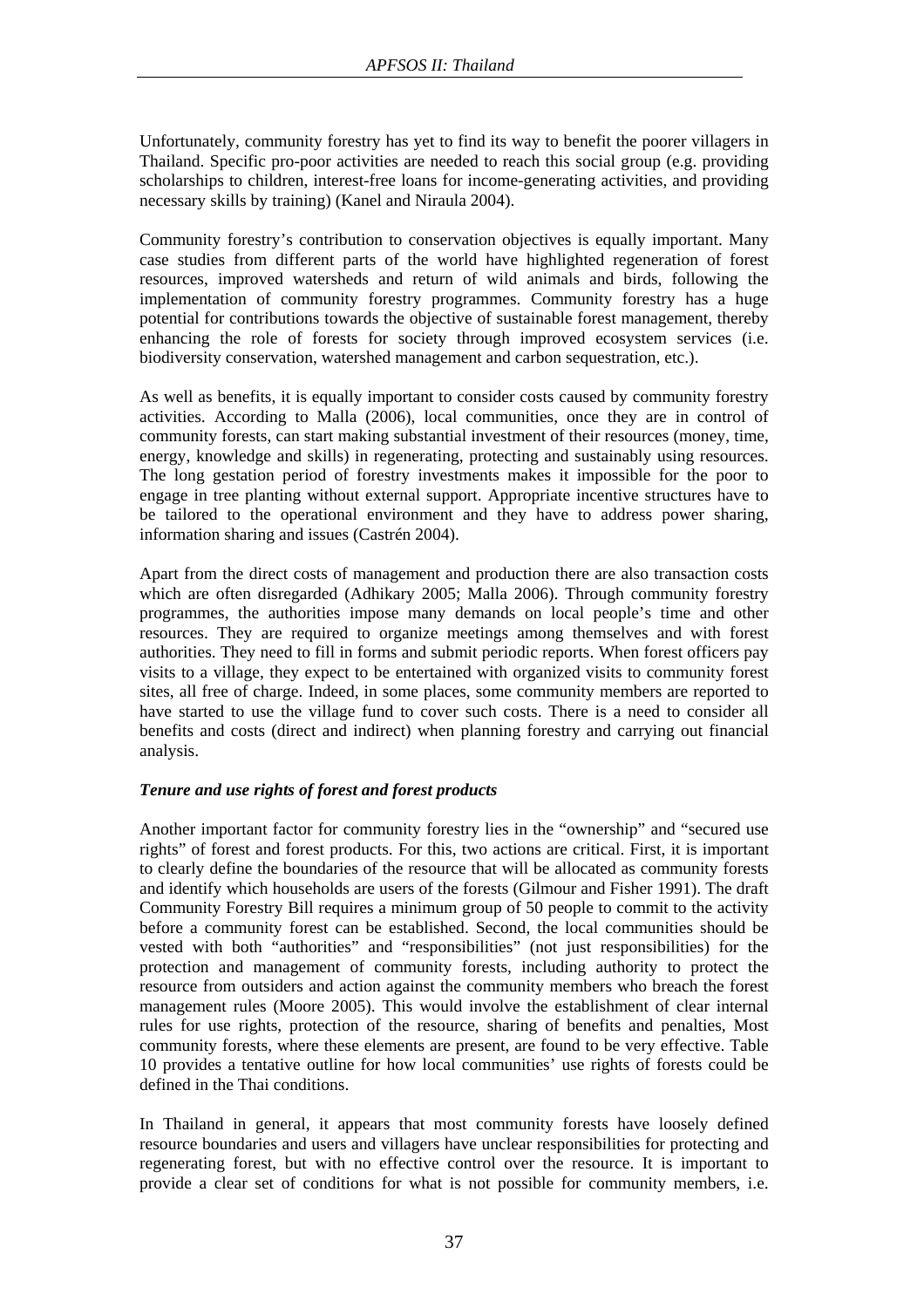resource boundaries and users, use rights (both authority and responsibility) as well as sanctions (Table 10).

The present Thai policy to grant/lease reserve forest land to private individuals and private companies for commercial tree plantations may represent a limitation to community forestry development. Therefore, other options should be considered in situations where communal management can better achieve the sustainable management objectives.

An appropriate regulatory framework is critical to enable community forestry activities in the field (Moore 2005) and for their mainstreaming beyond the pilot sites. Indeed, in countries such as India, Nepal and the Philippines, community forestry expanded rapidly once a regulatory framework was put in place. On the other hand, in Thailand, the delay in approving the Community Forestry Bill has been one of the limiting factors for the expansion of community forestry.

## *Organizing communities and forest-based community enterprises*

Community forestry is about both forests and people (communities), and it can only move ahead if the people concerned are interested in acting together. A community is made up of individuals and groups with different interests and means of livelihoods. Different interest groups see forest resources from the viewpoint of their own specific needs. Many Thai forest communities are ethnically and socio-economically diverse. Community members need to organize themselves to be able to manage the forest and to ensure that different forest goods and services are available in a sustainable and equitable manner.

Community-based forest management and related enterprises have been expanding dramatically in the world with the recognition of historical tenure rights and the transfer of responsibilities to local levels (Molnar et al. 2005). Yet, a major weakness of most government community forestry programmes, including in Thailand, is that they concentrate resource and effort mostly on forest protection and regeneration activities. The reason is that these programmes have been initiated largely in response to the environmental concerns. Forest industries and market promotion have been viewed negatively as expanded production is feared to accelerate the deforestation process.

It is time that policy makers and stakeholders realize that community forestry is not about just planting and protecting forests, or producing forest products for subsistence purposes only. Communities can generate revenue to reduce poverty while contributing to meeting broader societal needs of forest goods and services. It has been demonstrated that people are willing to pay for such goods and services. Both domestic and international markets for timber and NWFPs have expanded dramatically and as a new opportunity payment schemes for environmental services have been put in place in many countries. Financing is available through various financing institutions and private sector sources which are providing credit and other services to support small- and medium-scale enterprises.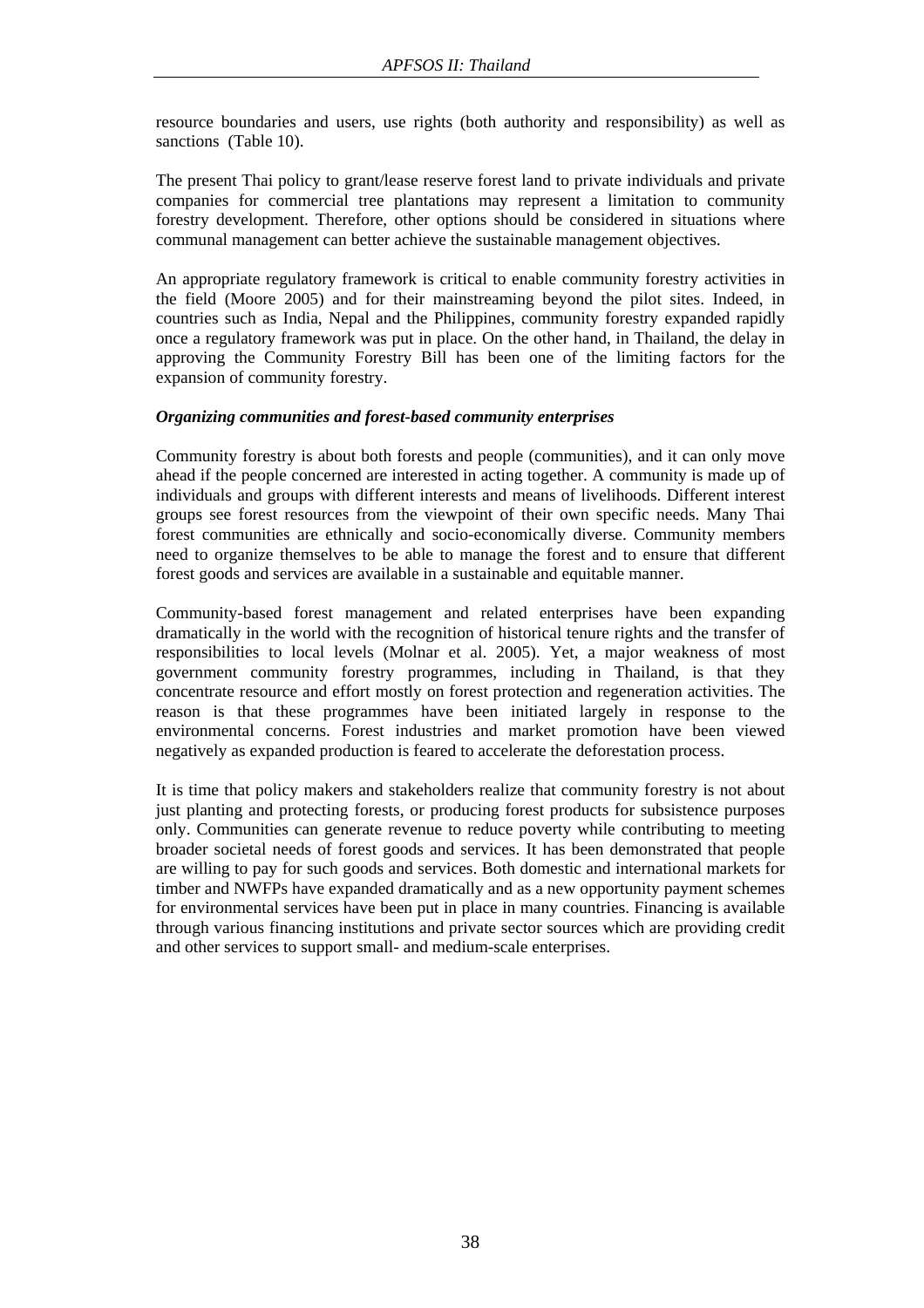|                                                            | <b>National forest</b><br>reserve | <b>Communal</b><br>land | <b>Protected area</b>            |
|------------------------------------------------------------|-----------------------------------|-------------------------|----------------------------------|
| Resource boundaries of forests (area,                      |                                   |                         |                                  |
| restricted area, etc.)                                     | Yes                               | Yes                     | Yes                              |
| Users (h/holds numbers & names)                            | Yes                               | Yes                     | Yes                              |
| Ownership of land                                          | <b>State</b>                      | Community               | <b>State</b>                     |
| Ownership of forests/trees                                 | Community                         | Community               | <b>State</b>                     |
| Responsibility for:                                        |                                   |                         |                                  |
| Protection                                                 | Yes                               | Yes                     | In designated areas<br>$\bullet$ |
| Regeneration<br>$\bullet$                                  | Yes                               | Yes                     | In designated areas<br>$\bullet$ |
| Monitoring<br>$\bullet$                                    | Yes                               | Yes<br>●                | In designated areas<br>$\bullet$ |
| Authority to community for:                                |                                   |                         |                                  |
| Controlling/protecting resource<br>$\bullet$               | Yes                               | Yes                     | Within FMP provisions            |
| Imposing fines and sanctions<br>$\bullet$                  | Yes                               | Yes                     | Possible through                 |
|                                                            |                                   |                         | internal rules                   |
| Forest resource use:                                       |                                   |                         |                                  |
| Subsistence purposes<br>$\bullet$                          | Yes                               | Yes                     | Yes                              |
| $\bullet$<br>Commercial purposes                           | Yes                               | Yes                     | <b>No</b>                        |
| Set aside core conservation areas<br>$\bullet$             | If necessary                      | If necessary            | Yes                              |
| Forest land grants/leases:                                 |                                   |                         |                                  |
| To a defined community or group<br>$\bullet$               | Yes                               | Yes                     | Within FMP provisions            |
| for tree planting                                          |                                   |                         |                                  |
| Use of products for subsistence<br>$\bullet$               | Yes                               | Yes                     | Within FMP provision             |
| need by a defined group or                                 |                                   |                         |                                  |
| community                                                  | <b>No</b>                         | <b>No</b>               | Within FMP provision             |
| For planting trees by individual<br>$\bullet$              |                                   |                         |                                  |
| households(disincentive to CF)                             |                                   |                         |                                  |
| For cultivation/building house by<br>$\bullet$             | <b>No</b>                         | <b>No</b>               | <b>No</b>                        |
| individuals<br>$\bullet$                                   | <b>No</b>                         | <b>No</b>               | <b>No</b>                        |
| To clear forests for other uses by a<br>community or group | Yes                               | No                      | No                               |
| To a company/corporation                                   |                                   |                         |                                  |
| Benefit sharing arrangements:                              |                                   |                         |                                  |
| 100% to community (group)<br>$\bullet$                     | <b>No</b>                         | Yes                     | Within FMP provision             |
| 100% to Tambon/provincial govt.<br>$\bullet$               | <b>No</b>                         | <b>No</b>               | <b>No</b>                        |
| Share b/w community & govt.                                | Yes                               | No                      | Yes                              |
| Utilization of income                                      |                                   |                         |                                  |
| For forest management<br>$\bullet$                         | Yes                               | Yes                     | Yes                              |
| For village development<br>$\bullet$                       | Yes                               | Yes                     | Yes                              |
| Sharing among group/community<br>$\bullet$                 |                                   |                         |                                  |
| members (loans, etc.)                                      | Yes                               | Yes                     | Yes                              |
| Operational or working plan                                | Yes                               | Yes                     | In designated areas              |
| Agreement with government authority                        | $\overline{Yes}$                  | Yes                     | Yes                              |

| Table 10. Tentative definition of use rights of forests in Thai conditions |  |
|----------------------------------------------------------------------------|--|
|----------------------------------------------------------------------------|--|

On the other hand, local people are already extensively involved in collecting NWFPs, within and outside community forests, trading them in local markets. In Thailand, the Bank of Agriculture and Agricultural Cooperatives (BAAC) provides loans to groups of farmers for various types of processing, including NWFPs, and even for export market development. Various initiatives, such as the Royal Project Foundation and H.M. the King's Initiative Projects have been designed to help the poor people, especially hill tribes, living in and around the forests to improve their livelihood base. These Royal projects provide training and financial support to the villagers. Similarly, the government programme One Tambon, One Product (OTOP) is specifically designed to encourage villagers to become more business oriented. Support and infrastructure for forest-based community enterprises already exist in the country but they do not reach the target groups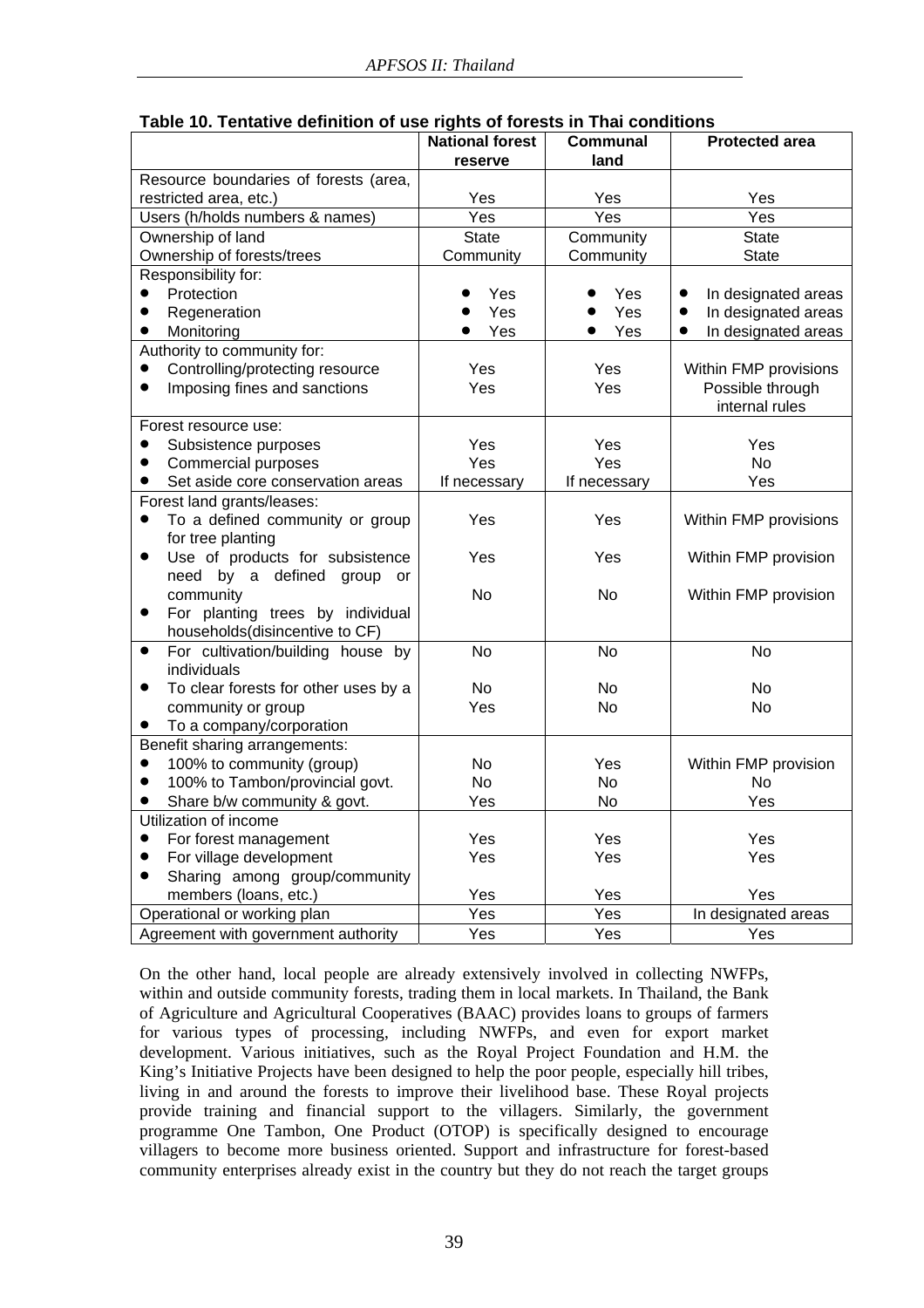in the communities. It is necessary to link community forest groups with these various initiatives through training, communication and eventual adjustment of financing instruments.

## *Networking and association of community forest groups*

## *Community networks*

As the number of community forests increases and more experience is gained, local communities need to develop networks among themselves, share experiences and learn from each other. In particular, communities, which have yet to establish community forests, could benefit from visiting the existing ones. As community forest groups expand both in number and area, the RFD staff will find it increasingly difficult to meet the information demands of the community groups.

In some parts of the country, especially in the North and Northeast regions, some groups have already started networking often assisted by donor projects and NGOs. The RFD can build on these community networks as channels of information and assist in expanding them in an organized and systematic manner.

## *Association of community forest groups*

As well as networking among community members, another major task of community forestry practitioners should be to assist in the establishment of associations of community forest groups. This concept has been applied in some other countries (e.g. in Nepal, see Bhattarai (2005) for details). Such associations could operate at different levels – from Tambon through to the national level. Just as government authorities need to inform community groups on new programmes or changes in policy instruments and regulations, local communities need to provide feedback on the extent to which public programmes are relevant. Community forestry associations could play roles in facilitating this communication by:

- *Acting as an interest* group in dialogue with the government and market actors, including on policy and market issues ensuring that the concerns of community forest group members are taken into account
- *Acting as a link* between community group member and other stakeholders (government forest authorities, industries, etc.) for communication on new knowledge and information, including changes in forest regulations
- *Acting as an agent of change* by educating and motivating different groups of community member (children, men and women), using a variety of media communication tools and techniques, for awareness raising and sustainable use of forest resources
- *Acting as a service provider* to community members on the management of community forests, including hiring necessary technical expertise

Community forest groups should be charged a membership fee to make the operating of such associations financially sustainable. For technical services community groups should pay fees which can be initially nominal and subsidized. Over time they may take responsibilities for extension and campaigning activities, and associations may raise funds from various sources.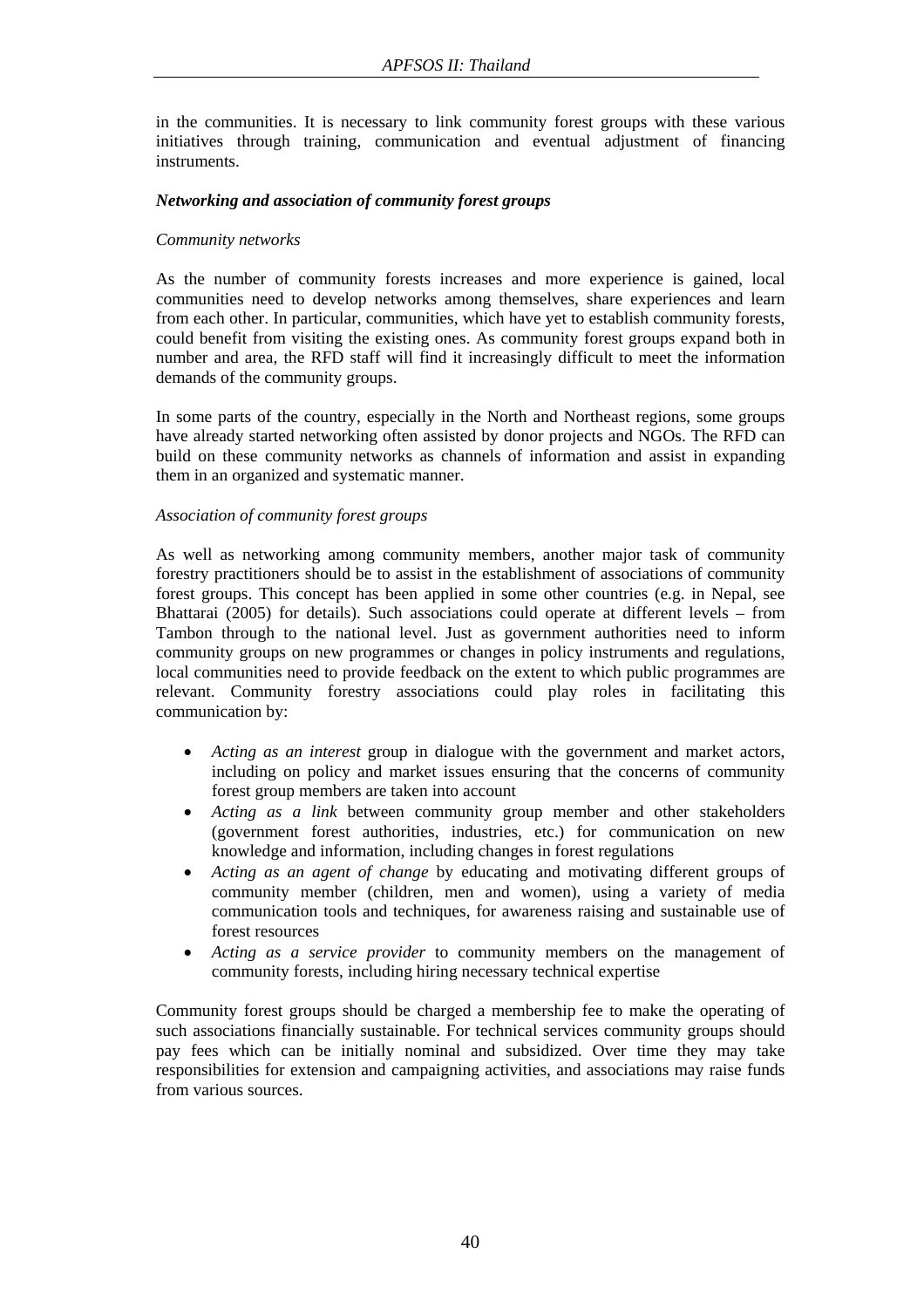# **5. PLANTATIONS**

#### **Rubber plantations**

## *Rubber planting*

The rubber tree (*Hevea brasiliensis*) is native to the equatorial tropical zone in the Amazon Basin in South America. It was first introduced in 1900 in south Thailand and in 1908 in eastern Thailand. Rubber planting has been actively promoted by the government since the 1960s and the total area reached 1,959 million hectares in 1996. The international rubber markets experienced a period of excess supply in the mid-1990s and the expansion of the area was discontinued. Since 1999 the international prices of rubber have more than doubled (Table 11) and a new promotion programme was launched in 2004. The current rubber area is 2.019 million hectares of which 84 percent is found in the Southern region and 11 percent in the Central region. Thailand, together with Malaysia and Indonesia, is one of the bigger rubber producers in the world.

Rubberwood, also called parawood in Thailand, is a medium density hardwood with relatively low shrinkage, and compressive and bending strengths for its hardness. It is highly susceptible to fungal attack and dries well. It machines easily, but latex tends to clog the saw's teeth. Glueing and finishing pose no problems. It has become a very popular timber for use in furniture, parquet flooring, wooden household articles and toys. It is also used as a raw material for the production of particleboard, MDF and plywood. Rubberwood has thus become the lifeline of the Thai wood industries and the country has been a forerunner in the development of rubberwood utilization.

Growing of the rubber tree and the production of latex fall under the Ministry of Agriculture and Cooperatives, productivity improvement is the responsibility of the Rubber Research Institute (RRI) under the Department of Agricultural Extension, and the promotion, financing and control of the replanting are the responsibility of the Office of the Rubber Replanting Aid Fund (ORRAF), reporting to the Department of Agriculture. The conversion of the logs into manufactured products is promoted by the RFD.

## *Rubber as a crop*

The rubber tree is generally planted for its latex, which can be harvested from the age of seven years onwards. Good drainage and suitable soil are required. The most common technique for rubber planting is stump budding with improved varieties or clones. The RRI has promoted a special approach for production of high quality rubber. Earlier they used to provide free seedlings but now, high quality seedlings are being provided at the rate of US\$0.38/seedling. The planted area, harvested area, yield of latex, farm price and farm value for the period 1995 to 2004 are given in Table 11.

|  |  |  | Table 11. Rubber plantation area, latex production and farm value 1995-2004 |
|--|--|--|-----------------------------------------------------------------------------|
|--|--|--|-----------------------------------------------------------------------------|

| Year | <b>Planted area</b><br>1,000 ha | Tapping area<br>1,000 ha | Latex<br>production<br>1,000 MT | Yield/ha<br>kg | <b>Farm-gate price</b><br>of latex<br>US\$/kg | <b>Farm value</b><br>US\$ million |  |  |
|------|---------------------------------|--------------------------|---------------------------------|----------------|-----------------------------------------------|-----------------------------------|--|--|
|      |                                 |                          |                                 |                |                                               |                                   |  |  |
| 1995 | 1,870                           | 1,572                    | 2,062                           | 33.6           | 0.78                                          | 1,605                             |  |  |
| 2000 | ,988                            | 1,524                    | 2,378                           | 40.0           | 0.54                                          | 1,279                             |  |  |
| 2004 | 2,083                           | ,657                     | 3,005                           | 46.4           | 1.10                                          | 3,315                             |  |  |
| 2005 | 2,019                           | 1,602                    |                                 |                |                                               |                                   |  |  |

Source: Agriculture Statistics of Thailand, 2004; Centre for Agricultural Information, Office of Agricultural Economic, Ministry of Agricultural & Co-operatives, Bangkok, Thailand; data for 2005 from the Office of Agricultural Economics.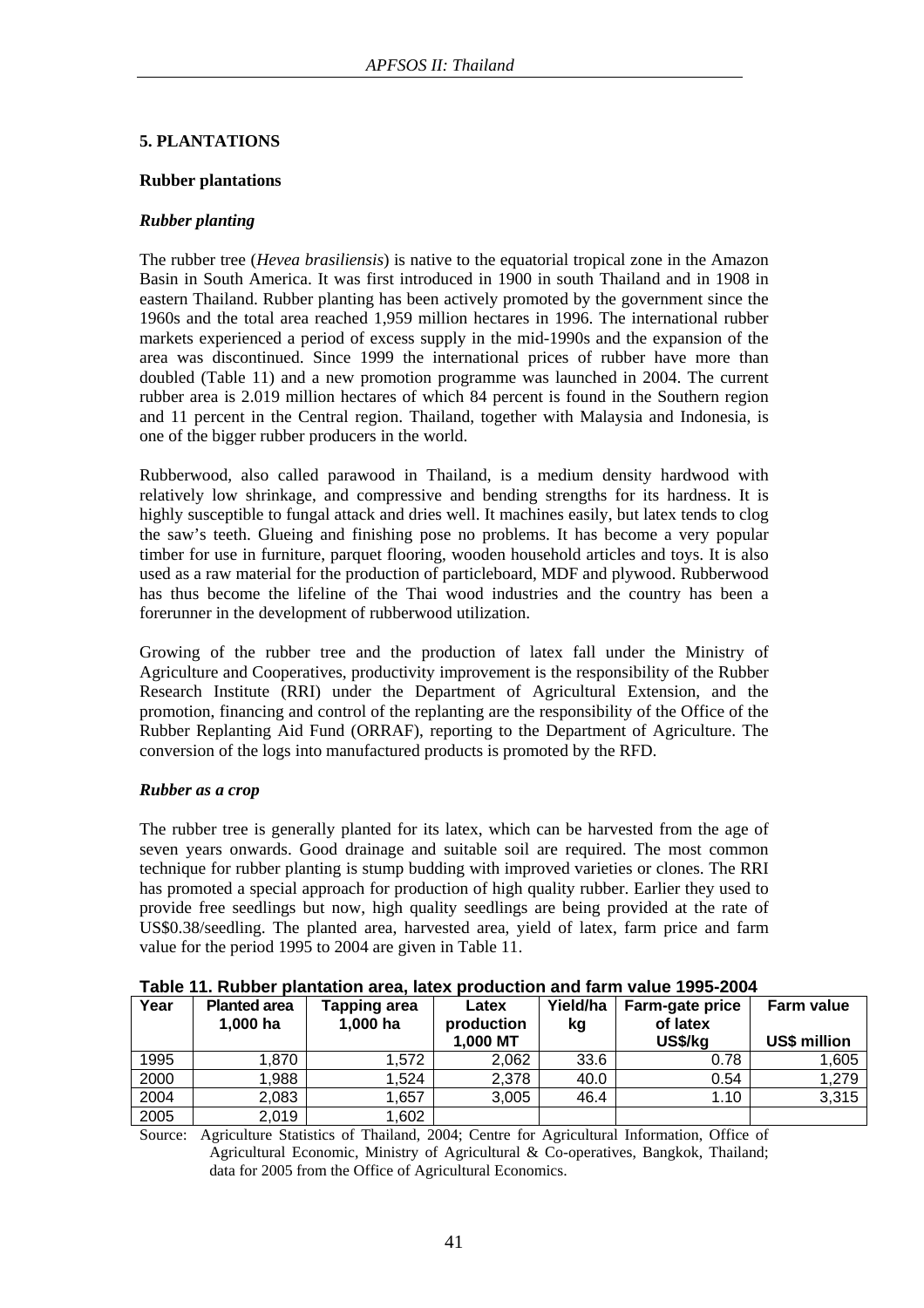Ninety-three percent of rubber plantation belongs to smallholders, the average size of the plantation being only 2.08 hectares. The medium-size plantations are larger averaging 9.6 hectares but they represent only 6.7 percent of the total area. The rubber holdings represent a major source of income (about US\$3.3 billion per year) for over 800,000 rural households or 2.4 million people and their social importance is therefore strategic. The average family income from rubber is US\$4,125 per household.

## *Rubberwood supply*

The rubber plantations are the main source of industrial timber in Thailand. The theoretical potential of wood supply was estimated to be about 21 million  $m^3$ /year (Table 12). The sawlog share is estimated to be 7.9 million  $m^3$  while the rest (13.1 million  $m^3$ ) would be small-sized logs for wood-based panels, fuelwood and other purposes.

This theoretical supply potential is calculated based on regular replanting of mature rubber plantations as after 25 years of age their latex productivity starts to decline rapidly. In practice the annual replanting is only 48,000 hectares or 57 percent of the theoretical longterm potential. During the last few years when the latex prices peaked as a result of oil price increases, farmers have continued exploiting their mature plantations as the lower yield is well compensated by the current high sales price of latex. As a result, the rubberwood supply has dropped and it is estimated that only about 35,000 to 40,000 hectares are being currently harvested and replanted releasing only 8.7 to 10.0 million  $m<sup>3</sup>$  of rubberwood for the market. This has seriously influenced the wood supply of the sawmilling and panel industries.

Revenue from wood sales is additional to that from latex and helps farmers finance replanting cost. While the average annual revenue from latex is US\$2,000/hectares, the wood sales at the end of the rotation period can only generate US\$1,000-1,500/hectares (stumpage). At the national level, the total stumpage revenue of the smallholders from rubberwood is estimated at US\$35-60 million but it could be much higher if plantation management was based on regular output. Wood production can be a particularly attractive option for the North and Northeast regions where latex productivity is well below the national average (Table 12).

| Region       | Total<br>planted area                            | Tapping<br>area | Annual wood<br>harvesting area <sup>T</sup> | <b>Annual wood</b><br>supply $T$ | <b>Rubber tapping</b><br>productivity |
|--------------|--------------------------------------------------|-----------------|---------------------------------------------|----------------------------------|---------------------------------------|
|              |                                                  | 1000 ha -       |                                             | 1000 $m3$                        | index                                 |
| North        | 1.9                                              | 1.6             | 0.1                                         | 25                               | 64                                    |
| Northeast    | 94.4                                             | 53.4            | 2.8                                         | 700                              | 83                                    |
| Central      | 222.2                                            | 160.5           | 8.4                                         | 2,100                            | 87                                    |
| Southern     | 1,699.4                                          | 1,386.2         | 73.0                                        | 1,820                            | 102                                   |
| <b>Total</b> | 2,019.0                                          | 1,601.7         | 84.3                                        | 21,075                           | 100                                   |
|              | Assumption: 25-year rotation, even age structure |                 |                                             |                                  |                                       |

**Table 12. Potential rubberwood supply 2005-2010** 

<sup>‡</sup>Based on standing volume of 250 m<sup>3</sup>/ha

Source: Planted area based on remote sensing data from Office of Agricultural Economics, June 2006.

## *Improvement of genetic material*

It is apparent that in the current situation farmers prefer those clones which are for latex only; RRI's research has also targeted developing clones that yield most latex. Strong rubberwood demand has, however, created an interest in developing clones which combine both latex and wood, or which are targeted at wood production only (as in Malaysia). RRI has three types of clones available for farmers: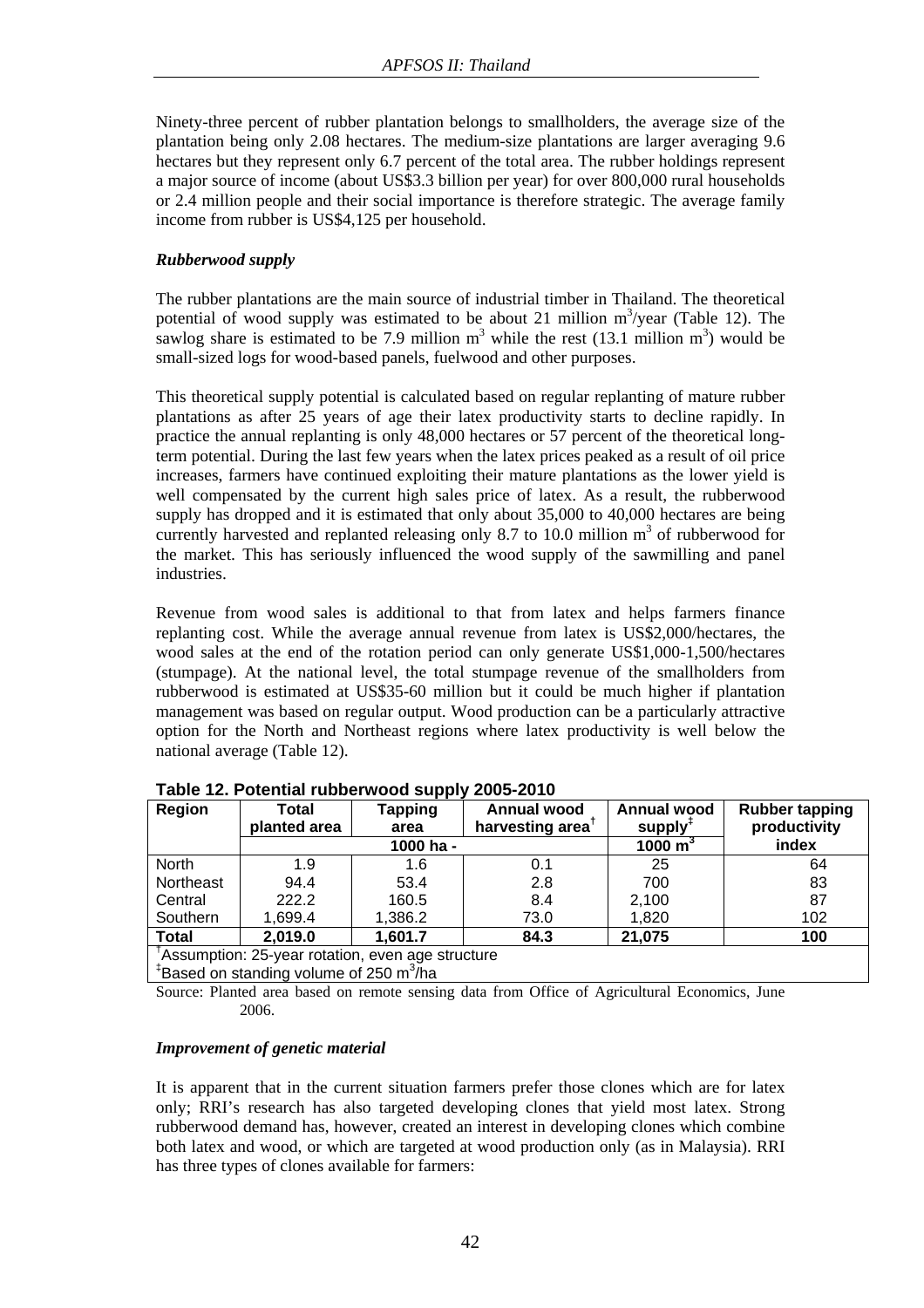- (a) Only for latex RRM 1 is the most popular clone in this category, but PB 225 is also used.
- (b) Only for wood BPM 1, Charchensao 50, AVRS 2037 and PBM 1; these clones are not tapped.
- (c) Combined latex and wood PB 255, PB 235, PB 260, RRI 110.

Apart from the strong market for rubberwood, the other reason for interest in planting rubber trees for wood production is limited labour supply for tapping work. In the Southern and Central regions labour can be attracted on the basis of benefit sharing as the standard minimum wage (US\$4/day) cannot mobilize a sufficient labour force for tapping. In a typical arrangement, skilled workers get 40 percent of the output value which results in a daily wage of about US\$12-14. It is common to employ immigrant labour in rubber tapping as the working season is only about 100 days per year and no permanent employment can be offered.

The Malaysian experience suggests that timber clones of the rubber tree can have a mean annual increment (MAI) of about  $26 \text{ m}^3$ /hectare which can represent an attractive investment opportunity for the landowner if regular annual revenue is not needed and skilled labour for tapping is not readily available. This contrasts with the best Malaysian latex clones where the MAI is 20 m<sup>3</sup>/hectare and the 9<sup>th</sup> year latex yield was 2,675 kg/hectare (Hassan 2000).

In planting rubber solely for its wood, no tapping would be involved, and the rotation period can be significantly shortened. For medium-sized farmers with other income or absent landowners this investment option is likely to become attractive.

#### *Harvesting methods and organization*

Rubberwood harvesting is a simple operation (chainsaws or bulldozers are used for felling, bucking is by chainsaws and loading is often manual onto a truck directly on the plantation site without skidding) where the focus is on the volume rather than optimizing the potential value of the tree as a raw material for industrial processing. This labour-intensive approach has worked well in the past when manpower was available and the industrial capacity was below wood supply. In the long run, semi-mechanized harvesting is likely to become attractive and loading, as enduring and accident-prone manual work, should be the first phase for mechanization. The industry's involvement in the harvesting of rubberwood is limited as it is usually contracted out or organized by middlemen. Transportation is mainly with small-sized trucks (10 to 14 tonnes) which can easily access the plantation site and circulate in narrow rural roads but their use also results in high transportation cost.

Due to rubberwood susceptibly to fungal attack, the harvesting-transportation process has to be fast as logs cannot be stocked for more than a few days. There is no information available on wood quality loss due to deficiencies in the wood supply system. There is a need to carry out analysis of this issue as well as other means to improve value-added of the log output through improved bucking. The short log length makes manual loading practical but longer log lengths would be desirable for productivity improvement both for transportation and industrial processing. Silvicultural aspects (e.g. pruning techniques) could be integrated into management prescriptions for rubber plantation to maximize timber value while not losing the productivity of latex at the same time.

Most harvesting is carried out by contractors who usually work for intermediaries. Some large sawmilling-furniture companies and panel producers have a few harvesting crews fully informed about the production cost. Long-term planning of the wood harvesting operations has not been given due attention in the past (Bassili 2000).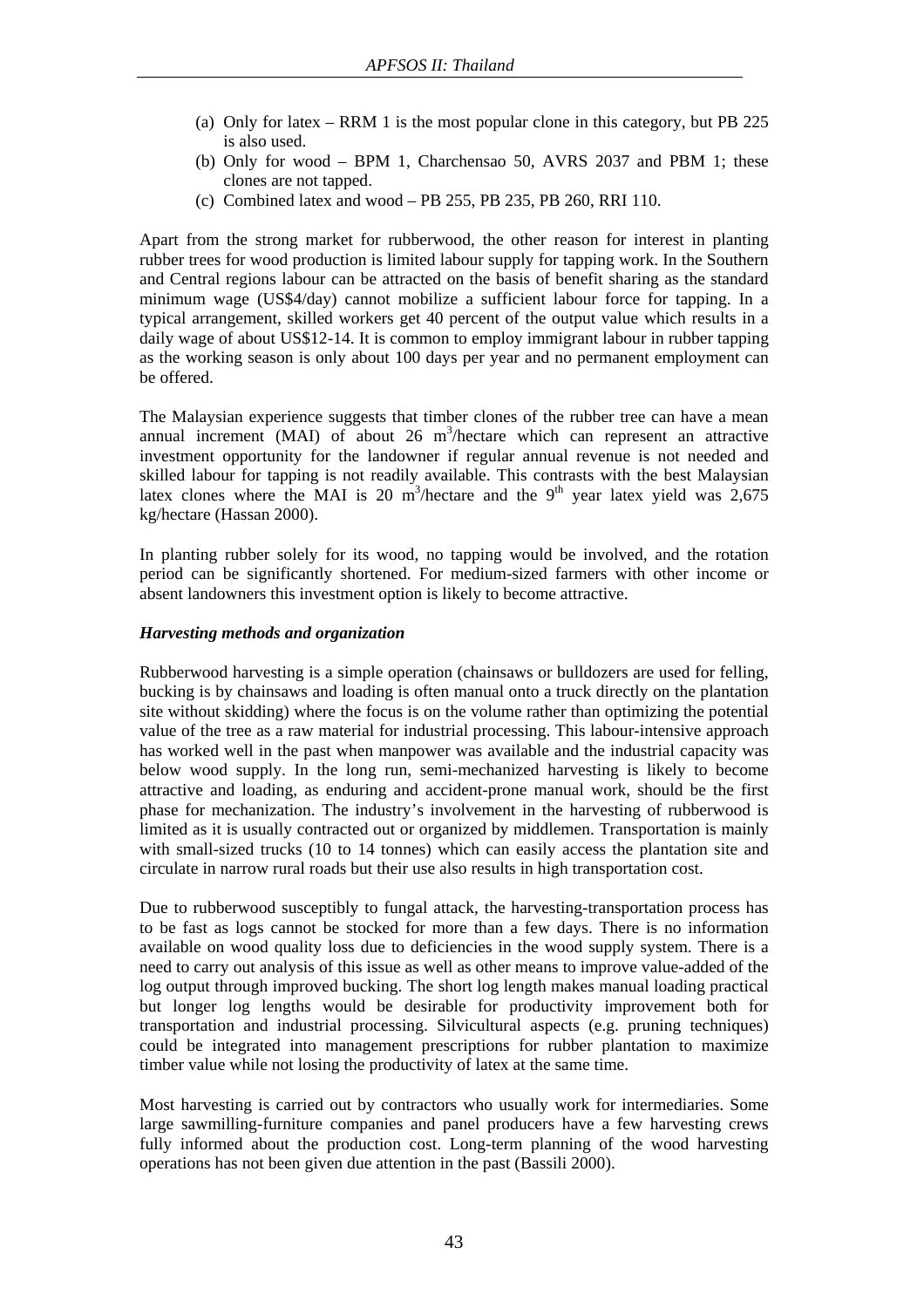# *Other benefits*

Rubber plantations are largely established at the spacing of 3×7 m as recommended by the RRI. In the initial years, farmers plan other annual cash crops such as tea, coffee, pineapple or chili to gain some additional income during the first three years. There are also other options which have not yet been tried in Thailand. In Mexico, a shade-tolerant ornamental palm tree (*Chameodora elegans*) was introduced in the rubber plantations. Its leaves are regularly harvested to be used for providing green material in flower bouquets, mainly for export markets (notably the US). This has become economically so attractive that palm leaves can generate more revenue than latex tapping. An optimum utilization of the rubber resource can therefore have several diversification opportunities, and various option could be considered in Thailand, which is a world leader in flower exports.

# *Role of the Office of Rubber Replanting Aid Fund (ORRAF)*

ORRAF was created in 1960 with responsibility to provide rubber plantation technology to farmers and promote high-quality rubber production ORRAF subsidizes the cost of replanting rubber. The funding source is a cess of US\$0.475/kg of latex which is collected from producers. The subsidy covers the initial period of replanting and it amounts to US\$1,441/hectare to cover the cost of seedlings and labour. The subsidy is paid in seven installments after milestones of implementation. The subsidy has proved to be necessary to keep farmers replanting and not switching to other crops. Recently other crops (including 28 tree species, mostly fruit trees but also teak and dipterocarps) have, however, been included in the support programme. The subsidy can also be used for replanting with oil palm.

Together with the Bank of Agriculture and Agricultural Cooperatives (BAAC), ORRAF is also providing small loans for the establishment of new rubber plantations. The loan amount can be up to US\$750 with an interest rate of 3 percent. ORRAF is also important in improving the efficiency of the market mechanism. It assists farmers in collecting production volumes in strategic locations for supplying the rubber industry. Information on available sales volumes is disseminated for bidding by interested buyers, and farmers are informed on market trends. ORRAF does not buy any rubber as its role is just to collect and disseminate information and facilitate trade.

ORRAF is fully aware of the importance of wood revenue for farmers but it is seen as a complementary element in the replanting phase. There is no coordination with Thailand's important rubberwood industry although information on plantation areas has been made available to the wood industry. The wood production depends practically entirely on the latex market and therefore represents a significant market risk factor for the wood processing industry.

# **Timber plantations**

All forests in Thailand are owned by the state whereas all trees established on private lands are private property. Since logging in natural forests is banned, timber production in Thailand has shifted from natural forests to planted forests, particularly teak and rubberwood and non-forest sources supplemented by imports. But planting of timber species has progressed slowly due to a series of constraints. Most farmers are poor and indebted and therefore they have to obtain quick returns and even a five-year rotation with eucalyptus is often too long for them. This has led many farmers to apply only 3-4 year rotations with resulting loss of timber yield. Thus, they prefer to raise agricultural crops for seasonal regular revenue and tree crops are usually complementary to these sources of income. Only rich and large-scale farmers can wait for the returns at the maturity of the timber species.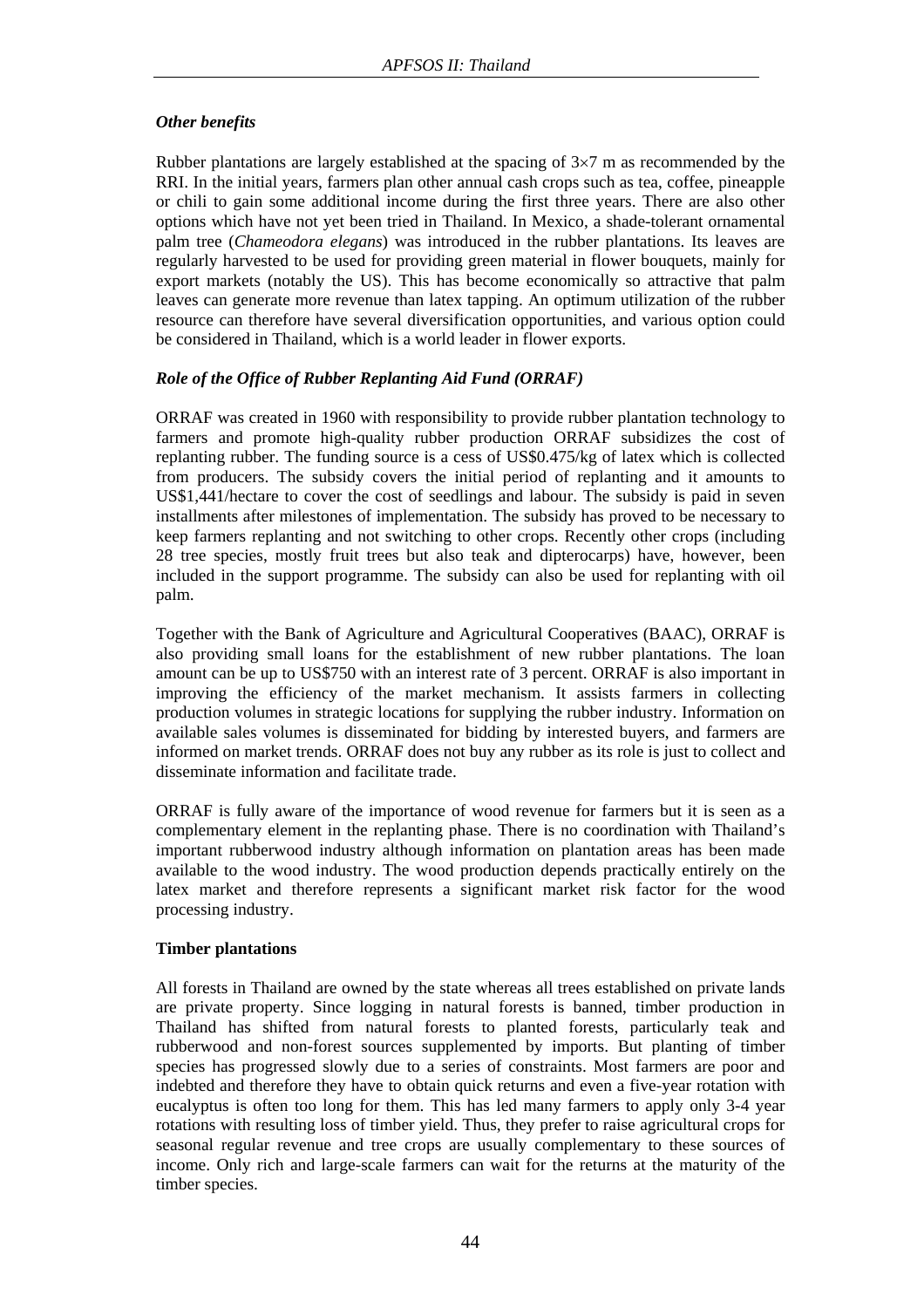Farmers hesitate in investing in timber plantation because: (a) no proper credit facility is available, (b) forestry species are competing with other cash crops such as cassava, sugar cane etc. which are being actively promoted, (c) the registration problem of reserved species at the time of harvesting represents a source of uncertainty, and (d) some species such as neem have no market.

In order to overcome the problem of diminishing forest resources and achieve the target to bring 40 percent of the country's area under tree cover, both the private and public sectors have initiated plantation promotion schemes. Teak, eucalyptus and rubber are the main plantation species though bamboo, *Acacia mangium, Albizzia lebbeck, Leucaena leucocephala, Gmelina arborea, Pinus* spp, *Acacia* spp and *Azadirachta indica* (neem) have also been planted.

After the initial trials by the Forest Industry Organization (FIO), the private sector also initiated teak plantations. The long rotation period (about 30 years) and lack of initial cash flow, however, curtails teak's attractiveness. Teak is mostly planted in agro-forestry systems and on some commercial block plantations. The initial experience indicates that the plantations are able to provide medium-quality raw materials for wood-working industries.

Data on private plantations is scarce. Available figures are biased upwards as they refer to the planting carried out, not the trees survived. No detailed inventory of the existing plantation area has been carried out. The estimates of the survival rates range from 33 to 57 percent. Thus, even at best, the net plantation area would be only half of the cumulative area reported as planted. On the other hand, there is estimated to be a significant area which has been planted without any government involvement; but no reliable data are available.

## *Government programmes*

The government-supported plantations in Thailand have been established mainly through the following six agencies: (a) afforestation by government budget, (b) concessionaire's reforestation, i.e. the reforestation camping in commemoration of the Royal Golden Jubilee, (c) the Forest Industry Organization (FIO) and its current subsidiary Thai Plywood Co. Ltd., both parastatal companies, (d) reforestation according to the Ministry's Regulations, and reforestation by concessionaire budget. These plantation areas from the outset to 2007 have amounted to  $13,026.47 \text{ km}^2$  or  $7,141,543.75 \text{ rai}$  (Annex 3).

In 1992-2004, the JICA Reforestation and Extension Project (REX) in the Northeast promoted planting by local people, through a social forestry approach in order to restore environmental conditions and to improve living standards in the region (JICA 2004). The project included four components: (i) forest management information, (ii) forest management techniques, (iii) training and extension, and (iv) monitoring. In 1998 the project concluded with remarkable outputs such as 89 million seedlings produced by four large-scale nurseries, seedling distribution to 2,444 villages in the region, 143 training courses, 6,093 hectares of demonstration plantations, research reports and various other activities contributing to the promotion of tree planting activities by local people in the region. The main species were selected based on the farmers' preferences, including eucalyptus, neem, *Pterocarpus macrocarpus, Acacia mangium* and teak. Trees are generally planted on marginal lands by small farmers often intercropping with other cash crops, particularly on boundaries of agricultural fields. The main objective is to get quick returns. Marginal lands have been usually used, except on saline soil. The bushland mostly belongs to the community, which means that plantation activity needs be decided by the community. Villagers have formed community forest centres which provide seedlings. The promotional activity is concentrated on marginal farmers who do not have other economic options. Most of the trained villagers are spreading the knowledge and therefore, work as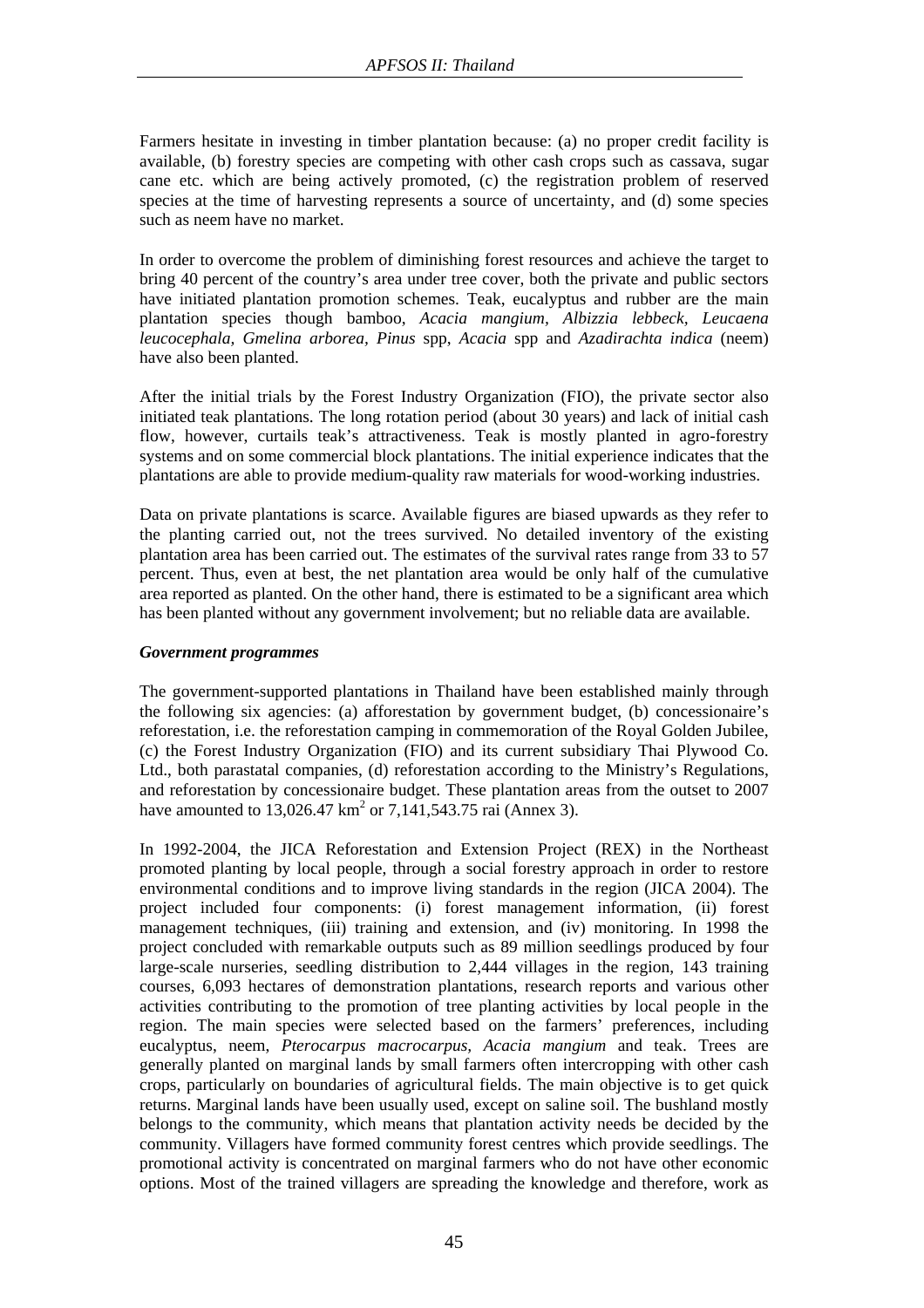informal extension agents. The main objective of the community forest may be NWFPs whereas private forest owners aim to produce timber which gives them quicker and better economic returns.

Eucalyptus and *Leucaena leucocephala* have been raised on private lands for making charcoal and wood vinegar (alcatra). Mushrooms and some NWFPs such as bamboo shoots, jungle spice and medicine herbs are also grown and they offer large potential for economic benefit to the farmers.

In order to meet the increasing demands for wood, the Ministry of Agriculture and Cooperatives, upon the initiative of the RFD, proposed the budget to the government to implement a farm forestry programme. The Private Tree Farm Incentive Plantation Promotion ran from 1994 to 2002 (except 2001), with the target area of 1.28 million hectares. The programme encouraged the private sector and farmers to plant the specified economic tree species on their lands at 1,250 seedlings/hectares. The purpose was to make use of all unutilized marginal farmland and areas for environmental benefit, and to reduce rural poverty. Planting was subsidized by the government at US\$469/hectare. The farmers are free to harvest or manage the standing stock on their own decision after the deal ends at the beginning of year six.

About 80,126 farmers joined the programme. The planted area covered 1,056,058.24 rai or 169,400 hectares which means that only 13 perecnt of the target was achieved (Annex 4). The reason is claimed to be attractive subsidies offered for rubber but the inherent obstacles of investing in tree crops discussed above have obviously been important as well. The programme is still ongoing even though it was officially planned to end in 2002.

In addition, the RFD, DNP and DMC have issued a Four-Year Action Plan (2008-2011) in which the visions, missions, targets and key performance indicators are presented (Annex 5).

## *Teak*

Teak forests occur naturally in the Asia-Pacific region over an area of about 23 million hectares in India, Laos, Myanmar and Thailand. Asia constitutes 94 percent of global teak plantations. The natural distribution in these countries ranges from sea level to mountainous areas of 800 m and in exceptional cases, up to 1,300 m above the sea level. Teak can survive and grow under a wide rang of climatic and edaphic conditions. The rotation period is 60-120 years. Shorter rotations of 20-30 years for both veneer and sawlog production for relatively quick returns are now being employed in many countries. Since teak is basically a long rotation tree species, its carbon sequestration potential is also significant (Bhat et al. 2005).

The area of natural teak forest in Thailand decreased from 2,324,300 hectares in 1954 to about 150,000 hectares in 2000, mostly due to the demand for agricultural land and construction wood by the increasing human population. Overexploitation, often illegal, was also an important factor. Up to 2000, both private and public sectors in Thailand had established only 836,000 hectares of teak plantations (FAO 2001). Thailand, therefore, has to import teak wood, especially from Myanmar, Laos and Indonesia, with an average value of about US\$50 million annually. However, small logs from domestic teak plantations are used for furniture, carving, building construction, household utensils, toys, poles, etc. for domestic consumption as well as for export. The Forest Industry Organization (FIO) has obtained two FSC certificates for its sustainable teak plantations and is still trying to get additional certificates for other areas (Kijkar 2005).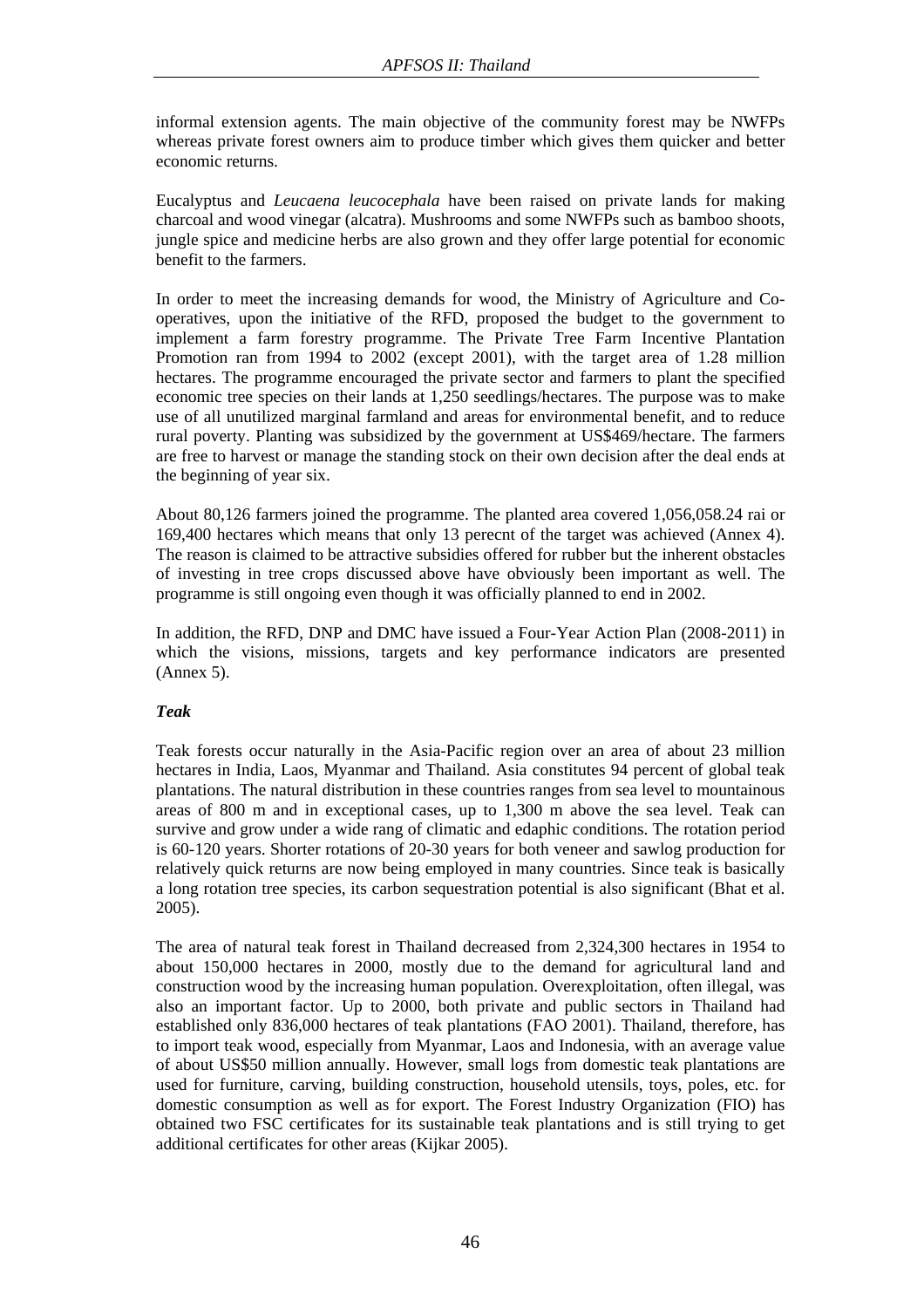Teak planting in Thailand started in 1906, by applying the *taungya* system with modifications to suit the surrounding circumstances, both economically and socially. From 1994 to 2000, the RFD has already assisted the private sector to establish teak plantations of about 100,000 hectares. Spacings are typically 2×4 or 4×4 m whereas the MAI is reported as  $13.52 \text{ m}^3/\text{hectar}$ .

The long-term production potential of existing teak plantations has been estimated at about 0.9-1.0 million  $m^3$ /yr. This level of production would require timely implementation of thinnings which is to some extent lagging behind due to limited markets. As teak planting has mostly taken place in forest reserves, it is unclear whether they can be effectively managed for timber production due to the logging ban.

Teak plantations have increased since 1993 after the Government of Thailand started to promote private sector investment in this business through the provision of subsidies. However, the enactment of the Forest Plantation Act, 1992 is presently considered an obstacle for private planting. Teak plantation establishment is likely to increase when the Act is amended which is foreseen by the RFD. The FIO has played an important role in teak plantation establishment and utilization.

Lack of domestic supply of teak is a major concern among the wood-based industries. Legal harvesting is only possible with a special license and the volume of confiscated illegal teak logs (about 10,000 m<sup>3</sup>/yr) is only a fraction of what was produced in the 1980s.

More and more farmers and other landholders are planting teak in rotations of 20-30 years. Recent research findings indicate that short-rotation teakwood is not significantly inferior in density and strength compared to natural-grown teak, but its lower heartwood makes it less durable and attractive. The outlook for plantation growers, including smallholders includes:

- Without altering timber strength, plantation managers can aim to produce logs with higher yields of naturally durable heartwood by accelerating tree growth in short rotations with judicious fertilizer application and genetic improvements on suitable sites. Irrigation during the early years of the rotation period can also be justified
- The MAI for teak plantations is generally relatively high in short rotations of 20-25 years. However, yield tables indicate that the MAI usually peaks within 20 years of plantation establishment
- Teak can produce timber of optimum strength in relatively short (e.g. 21-year) rotations
- Fast-growing provenances/clones can be selected for teak management without reducing the wood's specific gravity. However, matching the provenances for specific site conditions and product requirements appears to be crucial in tree improvement programmes and therefore on-site testing is useful

Some research has been conducted in Thailand into teak breeding through pollination among selected trees. However, the seed orchards have not given satisfactory openpollinated products. Controlled pollination trials have therefore been initiated and seed production areas have been established to support field operations. The Teak Improvement Centre (TIC) has operated in Lampang since 1965, in collaboration with DANIDA, to improve plantations, especially using genetically improved materials. Techniques to propagate teak vegetatively have been developed and have been commercialized and are at present used for superior clonal multiplication. Other main results of the TIC include: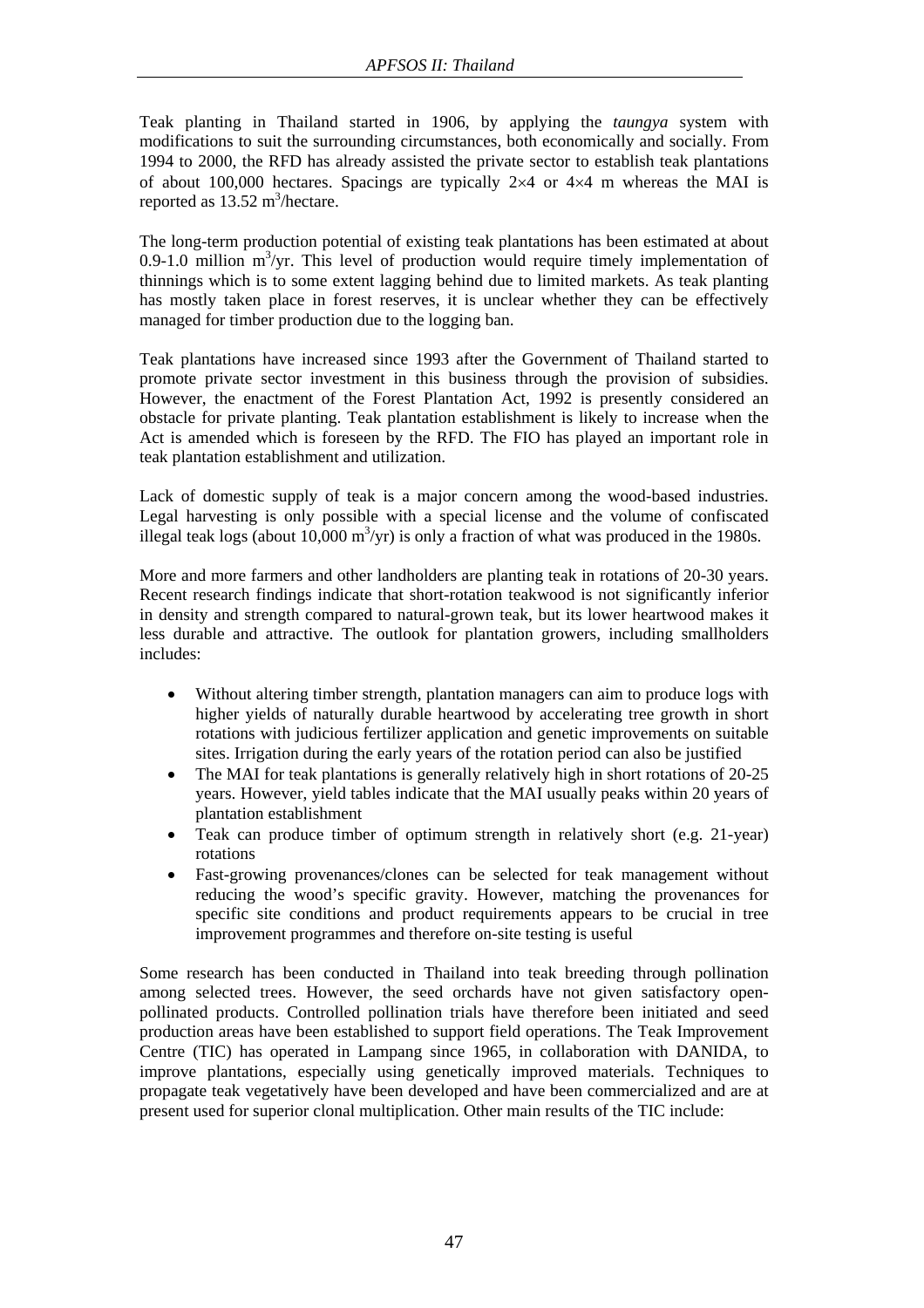- 480 elite trees selected (Gavinlervatana 1995) for further multiplication and propagation. Out of them, 357 plus trees have been vegetatively reproduced for clone banks and clonal seed orchard establishment (Sumantakul and Sangkul 1995)
- Both local and international provenance trials have been established and studied for their appropriateness to suit different conditions and sites
- About 1,120 hectares of seed production areas and 1,831 hectares of seed orchards have been established and maintained for immediate seed production. However, seed productivity of these areas is rather low, i.e. about 10 kg/hectare (Meekaew 1992)
- Controlled pollination in teak has been successfully developed for breeding programmes. The research outputs from this exercise are still underway
- Vegetative propagation techniques have been developed. Buds are commonly used for cloning; a tissue-culture technique was developed in 1987, which became commercial in 1992. Annually, about 500,000 plantlets are produced (Gavinlertvatana 1995)
- Utilization of small-sized teak logs from thinnings is under study

The availability of relevant information on water use and the carbon sequestration potential of teak trees and suitable teak provenances/seed sources for quality timber production can help preparation of sustainable plantation management plans. Standardized cost-effective vegetative propagation/clonal multiplication techniques are envisaged with the establishment of decentralized nurseries and clonal orchards to supply genetically superior planting material to teak growers.

In spite of the extensive research effort, wood production has not yet benefited much from such improvements. The main problems of teak plantations in private land are as follows: (a) planting on unsuitable sites where growth is poor, (ii) delays in thinnings, (iii) lack of market for thinning wood, and (iv) lack of definition of key silvicultural parameters, including the targeted rotation period, thinning densities, pruning schedules, etc. The relatively large areas planned in the Northeast region are now reaching the age of thinning and timely execution will be crucial for the economic returns to the investment made (JICA 2004).

# *Pterocarpus macrocarpus*

There are some plantations of *Pterocarpus macrocarpus* in the Northeast of Thailand but only limited information is available on their characteristics. The species is suitable for the region as it can grow on sandy soil in lowlands. The available data suggest that *P. macrocarpus* grows first more slowly than teak but at about 15 years it becomes taller. Seedlings can be propagated from cuttings and the first gene bank of this species is reported to exist. Basic knowledge on nursery techniques has also been developed. Once established with proper site preparation and fertilization, Pterocarpus stands require effective tending to avoid growth losses and pruning is also recommended (JICA 2004). Further research is required on the economic potential of this species as a strategic option for plantation programmes.

# *Eucalyptus*

Because of their astonishing growth characteristics, climatic adaptability and wide ranging usefulness, eucalyptus trees are increasingly being regarded as amongst the most important species available for economic utilization. Eucalyptus wood is versatile and can be used for multiple purposes including transmission poles, posts, fuelwood, pulpwood, particleboard, plywood and sawnwood. Minor forest products obtained from eucalyptus include oil distilled from leaves, tannin from bark, alcatra from charcoal burning, etc. Many eucalyptus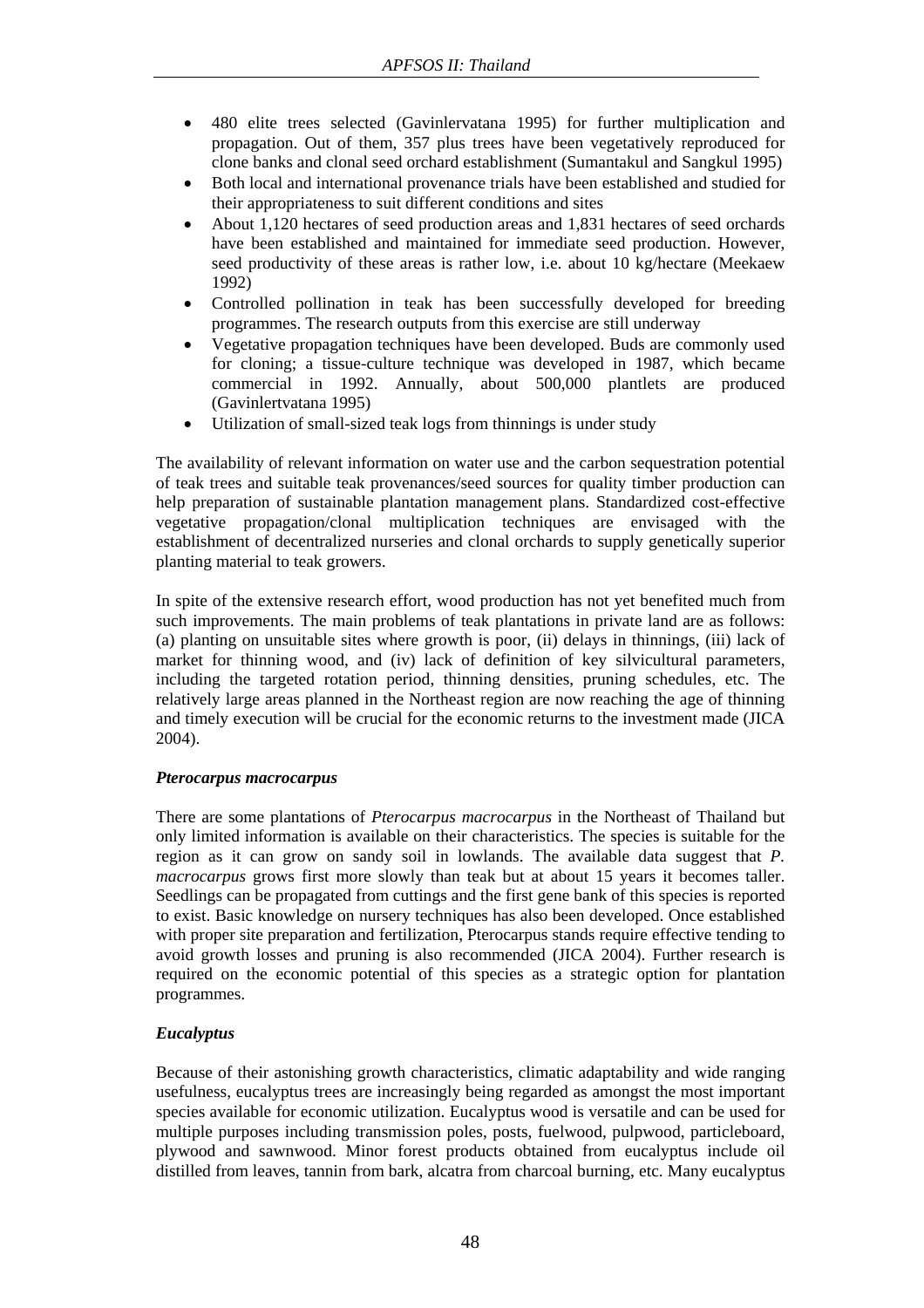species have decorative flowers used as ornamentals; others are used for windbreaks and shelterbelts. It is also a common species in housing and furniture making.

In Southeast Asian countries, eucalyptus acquires maximum strength at about 13-14 years whereas the yield can be up to  $50-60$  m<sup>3</sup>/hectare/year. In the existing private plantations in Thailand, the recorded MAI tends to average  $25 \text{ m}^3$ /hectare in good sites but only 8 m<sup>3</sup>/hectare in poor sites. However, even with the current relatively low MAI rates on good and medium sites, planting is clearly profitable (JICA 2004) and spreading fast on farm lands, however with suboptimal techniques.

The quality of seedlings is a key issue. Pulp and paper companies are selling improved seedlings at US\$0.06 to 0.11 each while ordinary seedlings cost only US\$0.04. Selling improved seedlings by the pulp and paper company is a win-win option as it increases wood supply reducing upward pressure on pulpwood prices while the nursery operations of companies are highly profitable. Strong demand for improved seedlings (sometimes in short supply) demonstrates that farmers are aware of their net benefits as well. As two to three coppice rotations are usually applied, the yield impact should be considered over a period of 15 to 20 years.

In Thailand, 70-80 percent of eucalyptus produced goes to the paper and pulp industry, 10- 15 percent is used for charcoal and 5 percent is used for construction poles, etc. Manufacturing of MDF, hard-board and particleboard from eucalyptus has been taken up by some companies. Moreover, it is also used by the Electricity Department as a source of biomass energy.

Eucalyptus has some problems in sawing. Surface cracking and splitting, warping and collapse are common seasoning defects for both air and kiln seasoning. However, these defects can be reduced considerably through air drying before kiln seasoning and using appropriate drying schedules with low temperature (Vermaas 1998). The Saw-Dry-Resaw process also improves the sawing quality of eucalyptus. Eucalyptus hybrids season well when sawn radially compared to tangentially. Improved peeling after boiling or adequate soaking and glueing techniques have made it possible to use plantation grown eucalyptus in plywood and veneer in many countries. Eucalyptus could be a prime species for plywood manufacture also in Thailand. As the country is in short supply of saw logs, eucalyptus can improve the situation if its use is promoted in sawnwood and plywood manufacture.

There is an ongoing debate on the environmental impact of eucalyptus throughout the world and in Thailand the public perception is also generally negative. Eucalyptus has been seen as incompatible with soil water retention and local people's livelihoods. This is partly due to past top-down programmes to plant eucalyptus where people did not want it. Eucalyptus plantations were also seen as a means to transfer land, which was used by local people, to private investors (Carrere and Lohmann 1996).

However, among farmers the negative perception has apparently faded as it has been demonstrated that there is no adverse effect either on the productivity of the land or on the agricultural crops if plantations are established and managed properly. About 20 years of regular plantation in dry farming areas has proved that there is usually no adverse impact in this respect. Instead, with the plantations, increased production of rice has been reported when eucalyptus has been planted in paddy fields. *E. camaldulensis* has been largely planted at the spacing of  $3\times3$  m. It gives an MAI of up to 50 m<sup>3</sup>/hectare in short rotations. The selling price of eucalyptus pulpwood at the mill gate is about US\$17-35 (average US\$30)/ $m^3$  whereas the cost price for five years is about US\$780/hectare resulting in an attractive positive margin with even lower MAI rates.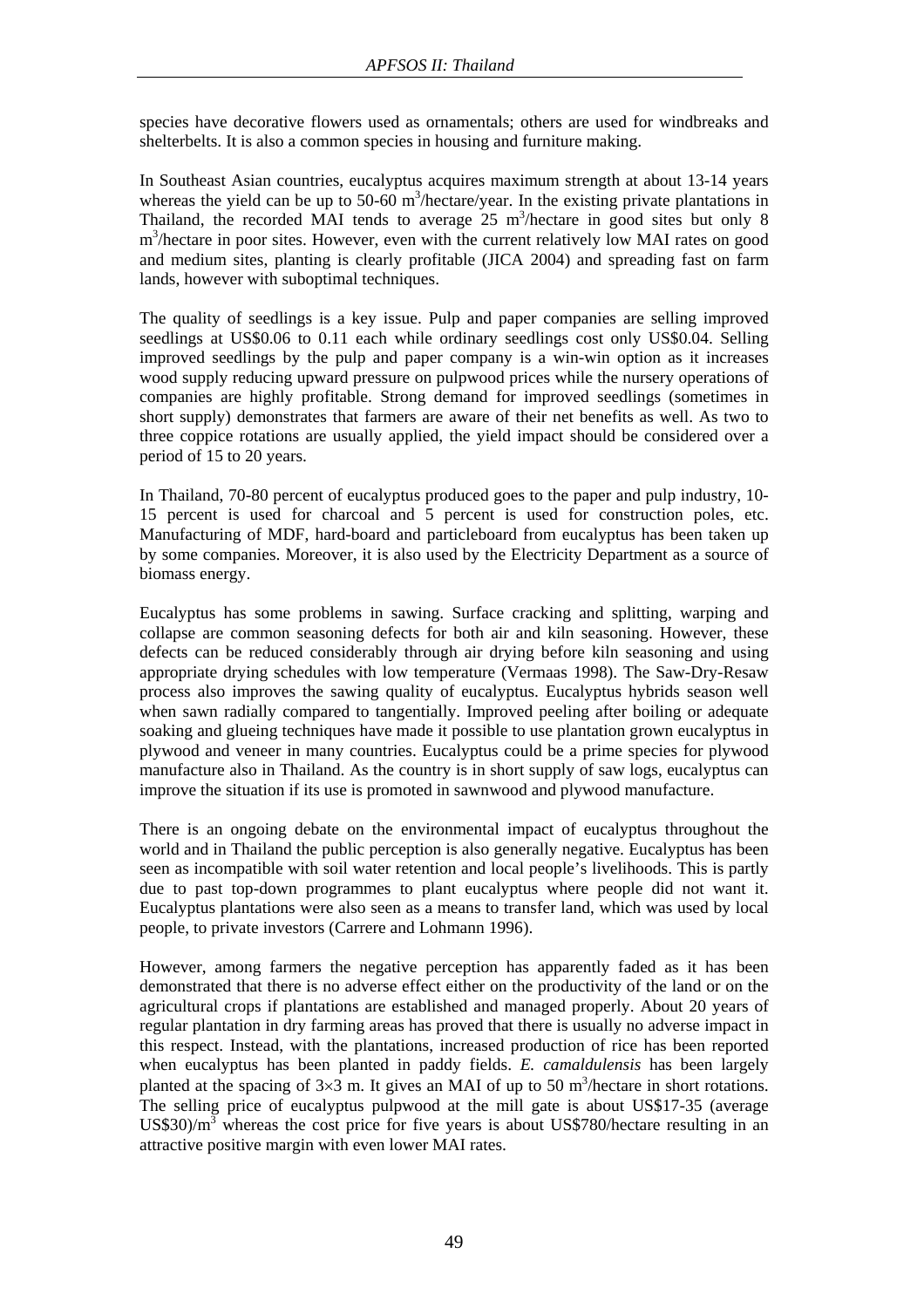One of the biggest consumers of planted eucalyptus wood is the Advance Agro Group. The company consumes about 2 million  $m<sup>3</sup>$  of eucalyptus wood annually for the production of bleached chemical pulp. The company encourages farmers to plant trees and seedlings are also provided under contract farming as the company wants to ensure sustained supply of raw material to the mill. Similar approaches are practiced by other pulp producers.

According to FAO (2001), eucalyptus plantations covered 443,000 hectares in 2000 in Thailand. The current area is estimated at 480,000 hectares of which 10 percent is in paddy fields. Wood production is estimated at 7 million  $m^3$ /yr (Table 13). The rotation period of eucalyptus is 3-5 years and spacing is  $1\times1$  or  $1\times3$  m. Productivity varies by province. Many small farmers prefer to sell standing trees through contract farming to be sure about the income whereas other prefer to cut trees on their own and sell the wood by weight to the company.

| Indicator                        | <b>Current situation</b> | <b>Potential</b> |
|----------------------------------|--------------------------|------------------|
| Area, 1,000 ha                   | 480                      |                  |
| MAI, $m^3/ha/yr$                 | 4.6                      |                  |
| Medium term                      |                          | 25               |
| Long term                        |                          | 40               |
| Wood supply, mill.m <sup>3</sup> | 7.0                      |                  |
| Short term                       |                          | 12.0             |
| Long term                        |                          | 19.2             |

**Table 13. Eucalyptus wood supply from existing plantations** 

A study of eucalyptus plantation with cassava has shown that the benefit-cost ratio is 1.85 whereas the net present value (NPV) is US\$1,086/hectare (JICA 2004).

## *Economically viable tree planting initiatives*

The promotional planning of economically viable trees emphasizes: short-rotation tree growing in order to produce raw materials for the wood products industry, especially the furniture industry and associated wood based accessories; increasing the value of exported wood products to remedy the loss in balance of trade from the forest sector; increasing income to the local community.

The important issues of this management plan comprise:

- The evaluation of the domestic demand for wood as raw material and the sized of the targeted area for reforestation using economically viable tree species
- Determining the promotional zone for economically viable tree planting
- Identifying the most suitable tree species for inclusion in the associated extension programme
- Developing the guiding principles for the development of an extension organization and its extension strategies
- Impact evaluation.

# *Demand for wood in Thailand*

Demand for wood in Thailand can be evaluated from an analysis of the industrial wood sector which may be classified into five main groups, namely: 1) pulp and paper production, 2) furniture and furniture accessories production, 3) sawmilling, 4) construction industry, and 5) plywood and veneer production.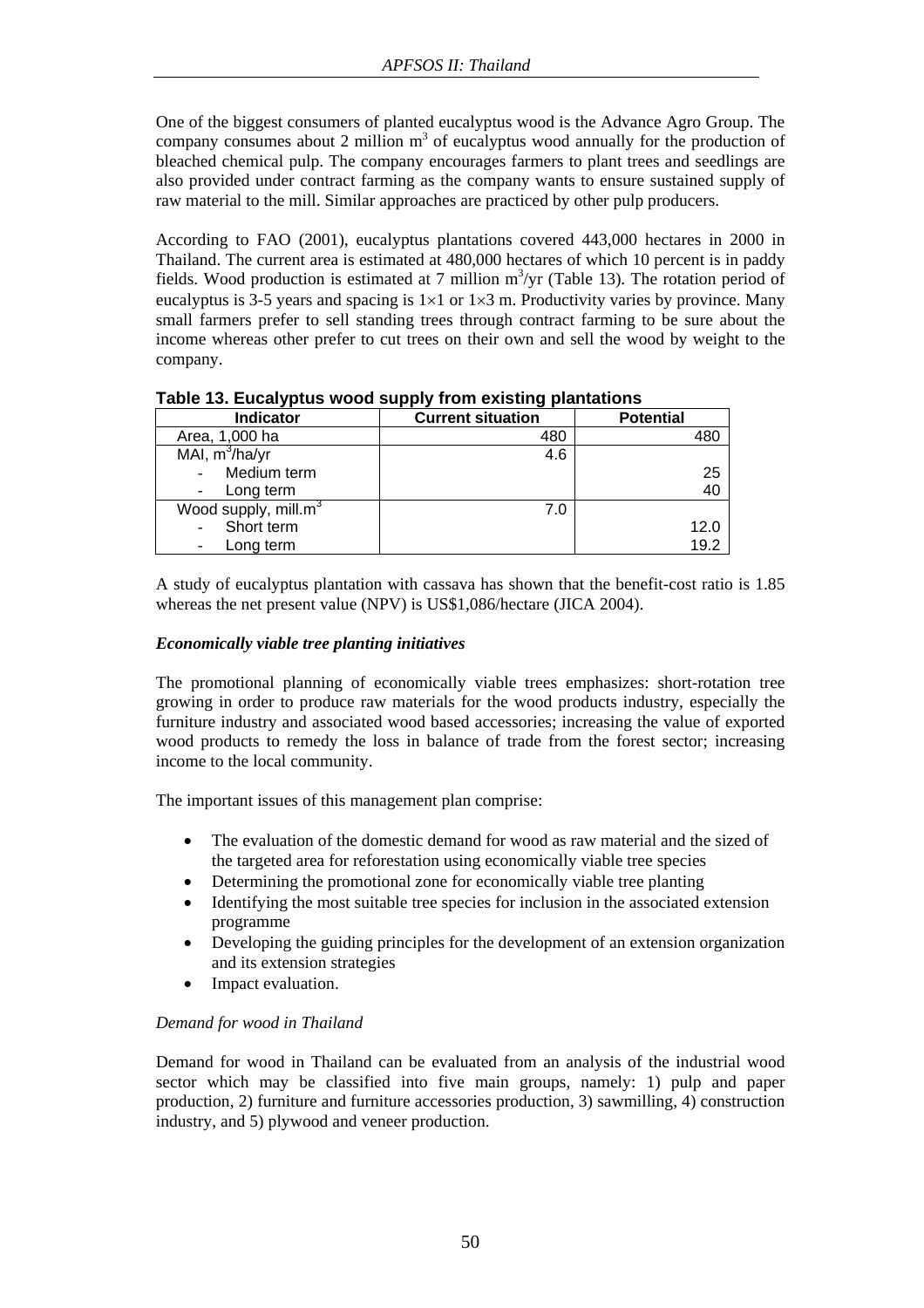| Industry type      | Timber equivalent (m <sup>3</sup> ) | <b>Total</b>       | <b>Percent</b> |        |
|--------------------|-------------------------------------|--------------------|----------------|--------|
|                    | <b>From timber</b>                  | <b>From lumber</b> |                |        |
| Pulp and paper     | 10,488,022                          | ٠                  | 10,488,022     | 47.8   |
| Furniture and      | 121,533                             | 6,160,618          | 6,282,151      | 28.6   |
| accessories        |                                     |                    |                |        |
| <b>Sawmills</b>    | (5,728,590)                         | ۰                  | (5,728,590)    | (26.1) |
| Constructions      |                                     | 4,283,086          | 4,283,086      | 19.5   |
| Plywood and veneer | 909,799                             |                    | 909,799        | 4.1    |
| <b>Total</b>       | 11,519,354                          | 10,443,704         | 21,963,058     | 100.0  |
| Percent            | 52.4                                | 47.6               | 100.0          |        |

## **Table 14. Annual wood consumption by industry type converted to timber equivalent**

Source: Master Plan for Economically Viable Tree Planting 2006

Note that the bracketed sawmilling figure is excluded from the total wood consumption.

From Table 14, the annual domestic wood utilization in 2003 was  $21,963,058$  m<sup>3</sup>, with the pulp and paper industry group being the largest user (47.8 percent), followed by furniture and accessories (28.6 percent), construction (19.5 percent) and plywood and veneer (4.1 percent).

The pulp and paper industry utilized almost all the Eucalyptus species wood harvested over 10 million  $m<sup>3</sup>$ ), with most of this purchased from farmers who participated in private company extension programmes.

The furniture and accessories industry utilized lumber that was produced either from domestic sawmills or was imported. Most of the lumber was from *Hevea brasiliensis* plantations being 98.7 percent of the total domestic lumber consumption or 5.3 million  $m^3$ .

The construction industry utilized lumber. The study indicated that lumber imported from foreign countries was  $92.8$  percent or 3,973,588 m<sup>3</sup>. The majority was natural hard wood including *Dipterocarpus alatus*, *Shorea leprosola* and other species from the family Dipterocarpaceae.

The plywood and veneer industry utilized only a small amount of timber, with most coming from rubber plantations (93.6 percent), some Eucalyptus timber (5.8 percent) and the rest was imported timber  $(0.6$  percent).

Based on the above analysis, Thailand currently uses  $21,963,058$  m<sup>3</sup> of wood, with the major timber species being Eucalyptus (48.2 percent), rubber (para) (28.2 percent) teak (tectona) (0.3 percent) and other various hard wood species (23.2 percent).

This suggests that a priority for any reforestation project involving economically viable species should focus on increasing wood production to meet the lumber requirements of the furniture and accessories industry because it does not have the integrated approach evident for example in the pulp and paper industry. At present, there are almost 8,000 furniture factories in the country, with wood utilization of about 6 million  $m<sup>3</sup>$ . The study indicated that this type of industry could have a demand for up to 11 million  $m<sup>3</sup>$ , which would require an area of about 15 million rai under sustainable tree management.

## *Area for promotion of economically viable tree plantations*

Based on the National Forest Policy, the areas to be used under this project for the expansion of plantations should be on land that is owned or managed by the private sector.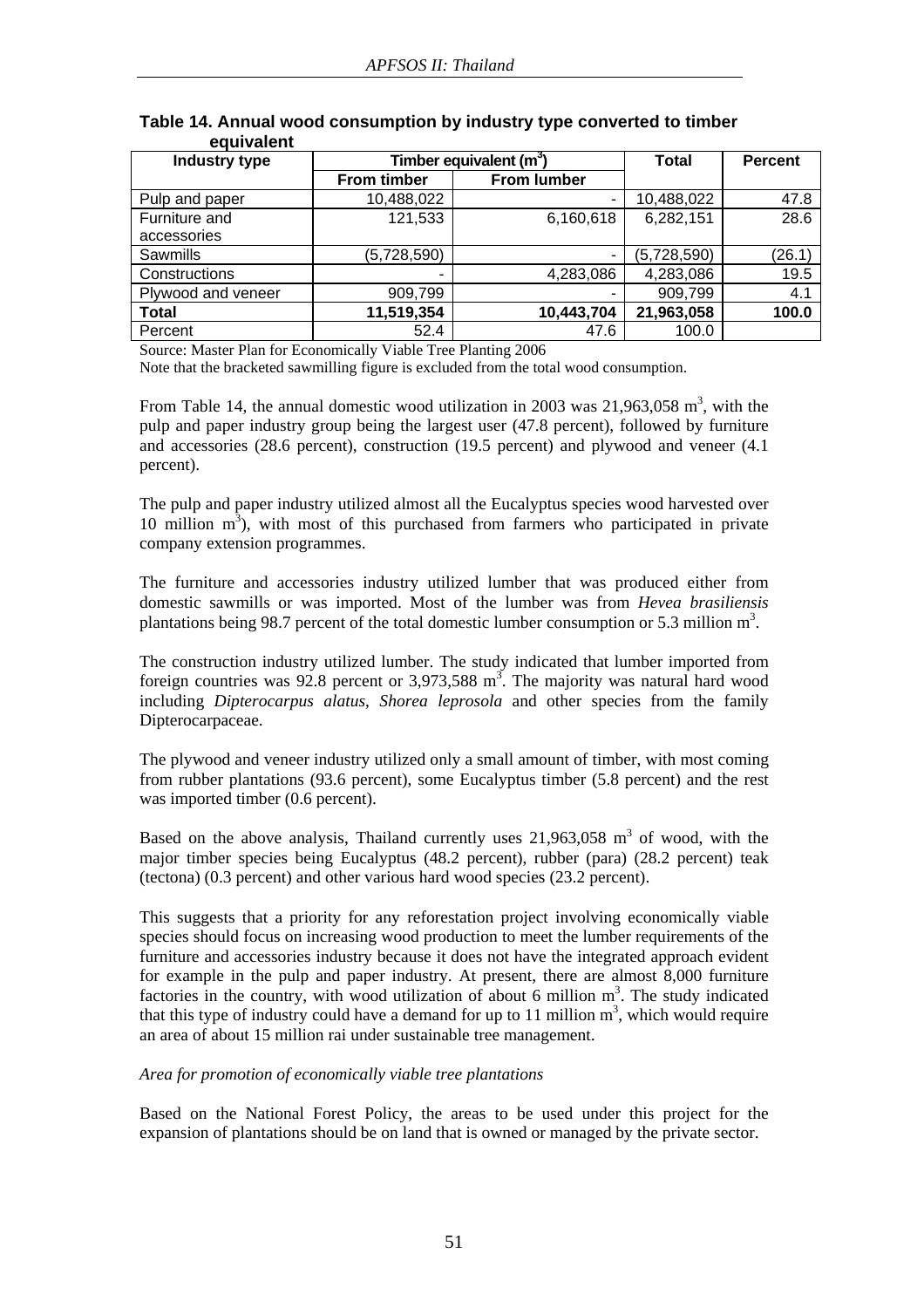The study indicated that the economically viable extension zone should be based on areas that are already covered with trees in the upper reaches of each sub-catchment consistent with the principle of land use being compatible with topography – an important consideration. Thus, the project classified suitable areas based on approximately  $100 \text{ km}^2$ units with zones being developed from the top of catchments with about 40 percent of the zone considered suitable for potential development under this project. The total area considered suitable for use in the project was 45.2 million rai.

Current land use in the zones is paddy fields (40.7 percent), agronomy (19.7 percent), fruit tree orchard (14.6 percent), forest plantation (15.5 percent) and others (9.5 percent). Consequently to encourage a successful change in land use to achieve the desired conversion to plantation will require an extension service that includes incentives.

Maps of the promotion zone were also produced digitally using a geographic information system (GIS) which would be very useful for effective planning in each region.

#### *Economically viable tree species for extension*

The project recommends that only tree species that are economically viable should be promoted, with the associated extension being mainly conducted by the wood buyer group or the wood user group. This will encourage the tree growers to have confidence that their trees will have a market at harvest time.

To date, there have been many tree species used for processing by the aforesaid industry types that have come from fruit-based species such as coconut, mango, durian and giant ipil ipil wood or from imported hard wood species with long rotation, such as wood from *Pterocarpus marocarpus*, and those in the Dipterocarceae family.

Tree species that would be recommended through extension should have a rotation of not longer than 20 years, with established and economically viable markets. Four appropriate tree species that satisfy these requirements are: *Tectona grandis, Hevea brasinsis*, *Eucalyptus* spp and *Acacia mangium*.

The appropriate tree species for each area should be determined taking into account local environmental factors, including moisture, temperature and soil properties. The project has produced a Capability Map identifying zones for economically viable tree growing incorporating these criteria.

The Capability Map has eight zones, with each zone having different recommended species. In addition to allocating the four species recommended for extension, the Capability Map could also be used for indicating the capability of five other groups of forest trees as follows.

| Tree group 1 including Azadirachta indica, Afzelia xylocarpa, Pterocarpus indica, |
|-----------------------------------------------------------------------------------|
| Dalbergia cochinchinensis, Dalbergia oliveri, Xylia kerrii,                       |
| Peltophorum enerme                                                                |
| Tree group 2 including <i>Dipterocarpus alatus</i> , <i>Hopea odorata</i>         |
| Tree group 3 including <i>Intsia bakerii</i> , Azadirachta excelsa                |
| Tree group 4 including Casuarina junghuhniana, Casuarina equisetifolia            |
| Tree group 5 including Pinus merkusii, Pinus khasya, Pinus caribaea               |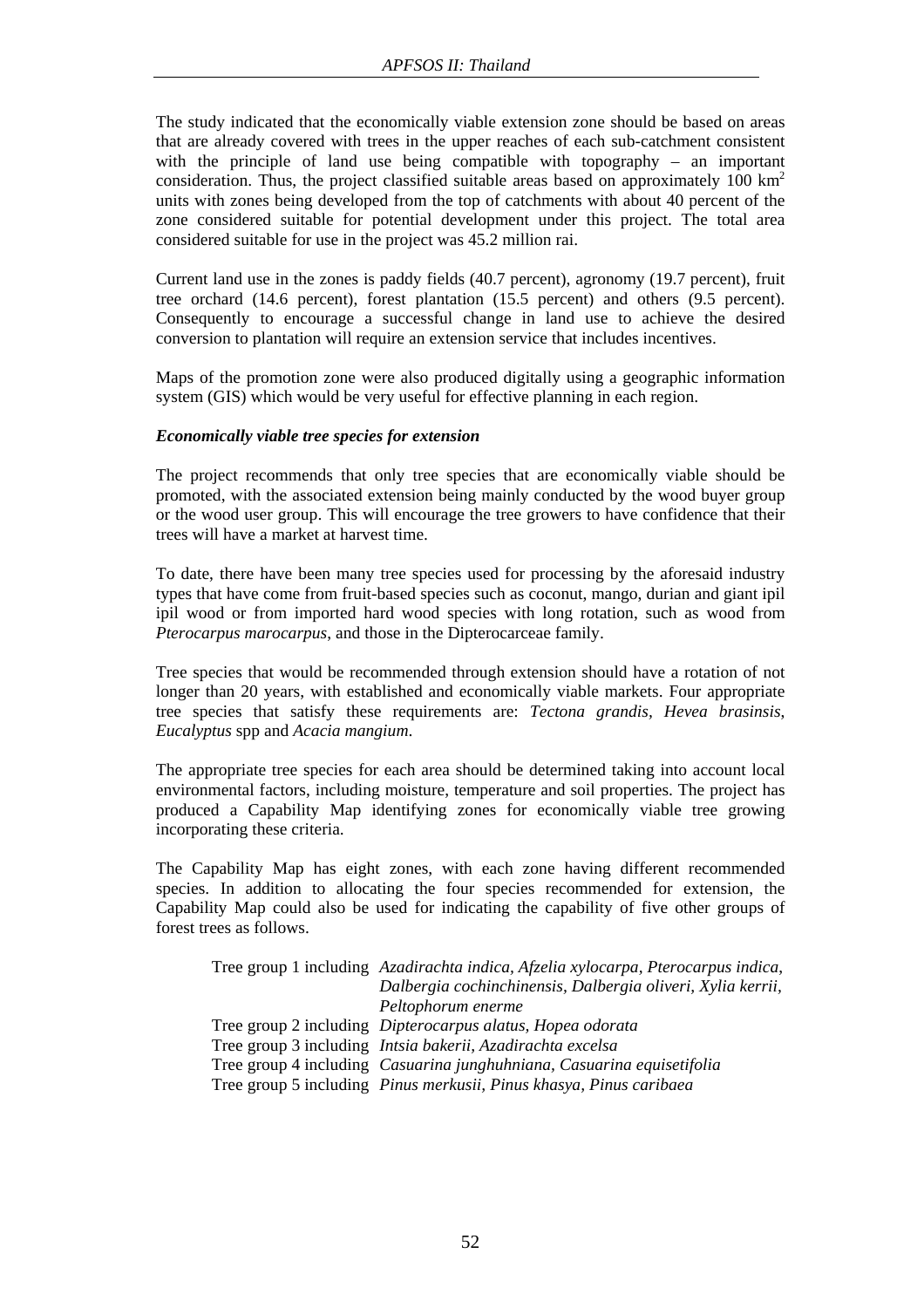## *Organization guidelines for economically viable tree extension*

The analysis of the stakeholders involved in economically viable tree extension identified three groups namely: a government organization group, a raw material producer group and a raw material user group.

The government organization group led by the RFD will have responsibility for creating stability in the supply of domestic forest produces, an increase in economic productivity whilst maintaining sustainable environment outcomes, policy control, and acquisition of funds to underpin planning of approved species in the promotion zones by the raw material producing group.

The raw material producer group comprises a government enterprise organization (the Economic Tree Organization) with a private company (the Economic Tree Extension Company) contracted for tree growing extension in the promotion zone. The private company will lease land on a contract basis from the land owners or farmers in the extension zone. The farmer or land owners may be involved with the tree growing and tending under the management of the private company which in turn has a contract with the government. The company will also manage the harvesting of both thinnings and clear felling and the associated replanting extension. The wood production from harvesting will be transported to the raw material user group which will be made up from any component of the wood industry that has shares in the Economic Tree Extension Company.

The raw material user group will be encouraged to form a single entity (the Economic Tree Extension Company) to enter into contracts with the Economic Tree Organization to guarantee that the raw material will be transported directly to users. This will increase the certainty of supply of raw wood material to the industry sector as well as encourage further expansion, so that the government could increase its forest sector taxation returns, with this extra revenue used to underpin the budget for ongoing funding of economically viable tree growing.



**Figure 1. The interaction between organization development tax circulation and economic tree budget**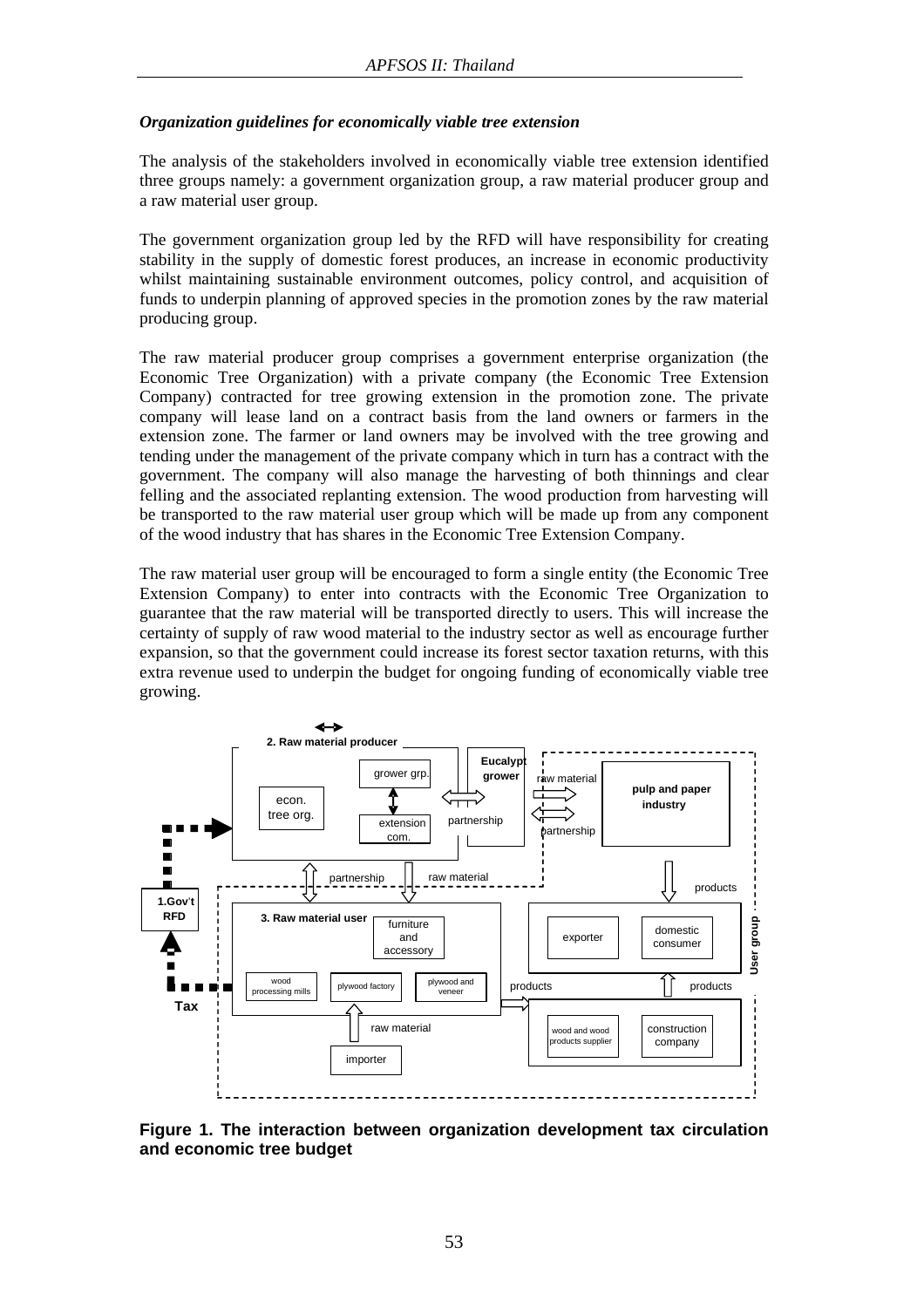The RFD has a very important role to play in the establishment of the Economic Tree Organization and the registration of the Economic Tree Extension Company. The primary requirements for the Economic Tree Extension Company are to provide personnel with demonstrated expertise in successful reforestation and to facilitate the active involvement of wood industry group representatives as shareholders to guarantee markets for the wood produced.

# *The strategic plan for economically viable tree extension*

The strategic plan for economically viable tree extension involves: setting up the Economic Tree Organization; registration of the extension company; setting up the economic tree grower group in the promotion zone; supporting economic tree planting in the promotion zone; production of high quality seedlings; and supporting tending, thinning and wood harvesting in the promotion zone. The plan has a lead up period of ten years, with substantial revenue from the project commencing in subsequent years.

# **Table 15. Strategic plan for promoting economically viable tree growing**

|                                                                                                                      |                                                                                     |                          | . <u>.</u>                                                         |
|----------------------------------------------------------------------------------------------------------------------|-------------------------------------------------------------------------------------|--------------------------|--------------------------------------------------------------------|
| <b>Objectives</b>                                                                                                    | <b>Strategies</b>                                                                   | <b>Duration</b>          | <b>Responsible agency</b>                                          |
| Improving efficiency of<br>the<br>government                                                                         | Setting<br>the<br><b>up</b><br>Tree<br>Economic                                     | 1 year<br>$(yrs 1-2)$    | <b>RFD</b>                                                         |
| administration<br>and<br>management system in<br>doing timber business                                               | Organization                                                                        |                          |                                                                    |
| efficiency<br>of<br>Increase<br>economic tree business                                                               | of<br>Registration<br>the<br>Economic<br><b>Tree</b><br><b>Extension Company</b>    | 2 years<br>$(yrs 1-2)$   | <b>RFD</b>                                                         |
| Generating support<br>by<br>people<br>in.<br>the<br>establishment<br>of<br>economic tree planting<br>promotion zones | Setting up economic<br>tree grower groups in<br>the promotion zone                  | 10 years<br>$(yrs 1-10)$ | <b>RFD</b>                                                         |
| Increasing timber production<br>in the promotion zone                                                                | Supporting economic<br>in<br>the<br>tree<br>growing<br>promotion zone               | 10 years<br>(yrs 2-11)   | <b>RFD</b><br>Economic Tree<br>Organization and private<br>company |
| Increasing productivity of<br>economic tree plantations<br>in the promotion zone                                     | Production<br>high<br>of<br>quality seedlings                                       | 10 years<br>(yrs 1-10)   | <b>RFD</b><br>and related agencies                                 |
| Improving growth rate and<br>quality<br>of<br>the<br>timber<br>plantation in the promotion<br>zone                   | Tending and thinning<br>operations<br>for<br>the<br>economic<br>tree<br>plantations | 10 years<br>(yrs 1-10)   | <b>RFD</b><br>Company and members                                  |
| sustainable<br>Obtaining<br>economic<br>from<br>return<br>economic<br>tree<br>plantations                            | Timber harvesting<br>in<br>the promotion zone and<br>replanting                     | 1 year<br>(yr 11)        | <b>RFD</b><br>and related agencies                                 |

Source: Master Plan for Economically Viable Tree Planting 2006.

For the implementation of the above strategic plan, the government will have to prepare a budget of 170,131,444,500 baht over the life of the project. It is expected to gain breakeven point after 15 years of project implementation.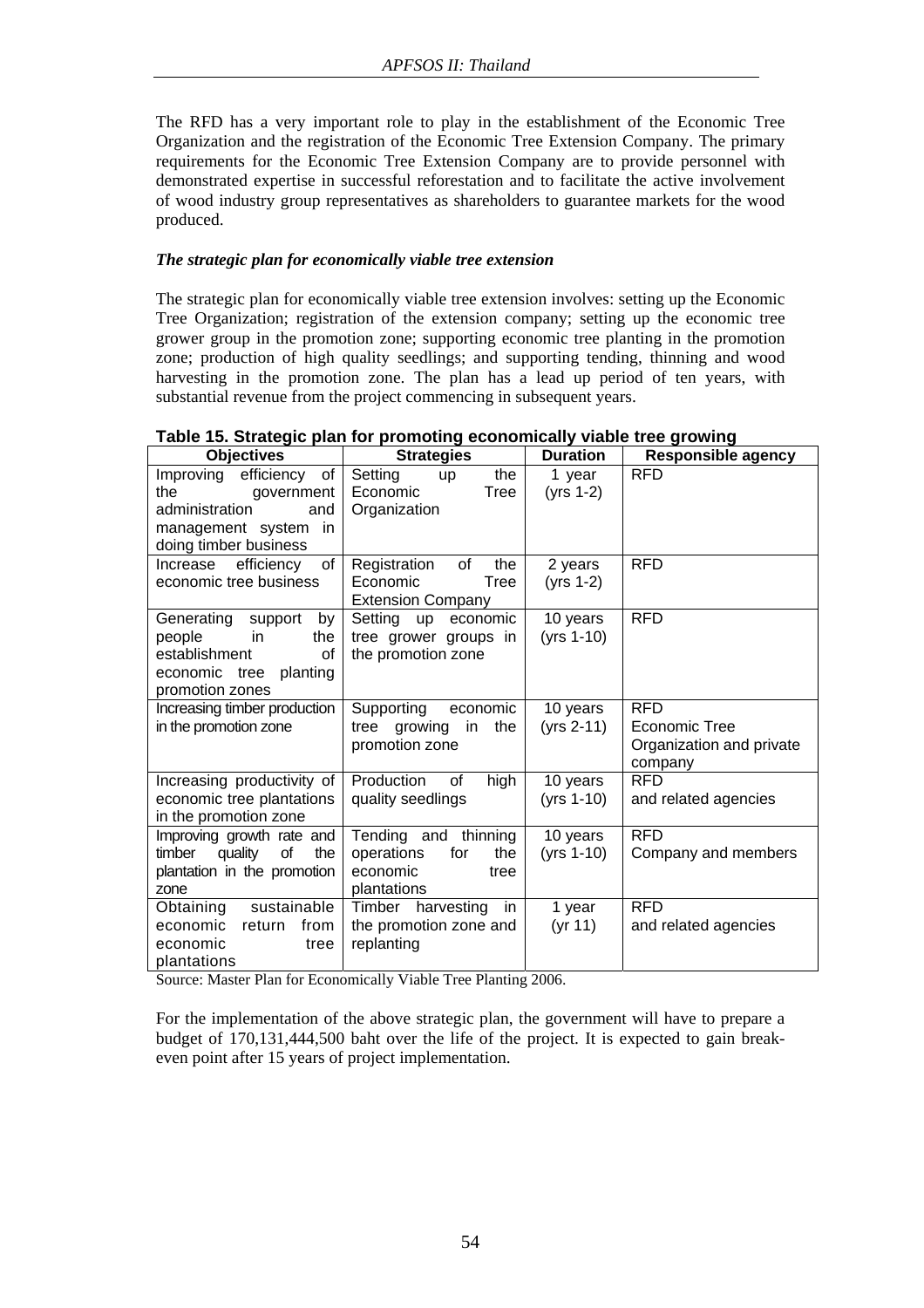| <b>Activities</b>                                      | <b>Implementing</b> | <b>Baht</b>     |
|--------------------------------------------------------|---------------------|-----------------|
|                                                        | year                |                 |
| Project promotion to targeted group (by television     |                     | 1,800,000       |
| programme)                                             |                     |                 |
| Produce promotion to mass media via 1-minute           | 1                   | 300,000         |
| television slots                                       |                     |                 |
| <b>Establish Economic Tree Organization</b>            | $1 - 2$             |                 |
| Register the economic tree growing extension           | $1 - 2$             | 844,500         |
| company                                                |                     |                 |
| Preparation and audit of economic tree growing         | $1 - 10$            | 3,500,000       |
| control in the extension zone                          |                     |                 |
| Budget allocation for economic tree planting fund      | $1 - 11$            | 56,250,000,000  |
| Seedling production for four main species              | $2 - 10$            | 13,500,000,000  |
| Budget allocation for tending activities               | $3 - 11$            | 93,175,000,000  |
| Plantation stocking inventory and thinning contract in | $7 - 11$            | 5,625,000,000   |
| six-year-old plantations                               |                     |                 |
| Harvesting trees in 10-year-old plantations in the     | 11                  | 1,575,000,000   |
| promotion zone                                         |                     |                 |
| Total                                                  |                     | 170,131,444,500 |

| Table 16. Summary of implementation plan and budget unit harvesting |  |  |  |  |
|---------------------------------------------------------------------|--|--|--|--|
|---------------------------------------------------------------------|--|--|--|--|

Source: Master Plan for Economically Viable Tree Planting 2006.

## *Project impact*

The national economically viable tree growing extension project will have positive economic, social and environmental impacts.

Positive economic impact will occur from the commencement year of the project, through project expenditure of up to 100,000 million baht per year. When the rotation age is reached, the value of harvested wood production will be almost 50,000 million baht.

Positive social impact will result through employment by the establishment of the Economic Tree Organization and the Economic Tree Extension Company. This will increase demand for up to 6,000 or more personnel with qualifications of at least a B.Sc. degree, providing stimulus for a new generation of graduates. Reforestation extension and seedling production will need an annual budget of over 1,000 million baht and this will absorb over 500,000 labourers in rural employment.

The project will generate a positive environmental impact through the successful reforestation in the targeted area of approximately 1.5 million rai per year or over the whole project of approximately 15 million rai. The extension zone will have a consistent overarching principle of conservation of land use through the linkage of planted areas between the sub-catchments, providing a distribution of trees and vegetation cover in each sub-district and province. This will increase water absorption down to the lower soil level and reduce the surface run off. In addition, it will be a source of carbon sequestration to help mitigate the green house effect and global warming. It may also result in deriving some benefit from trade in carbon credits.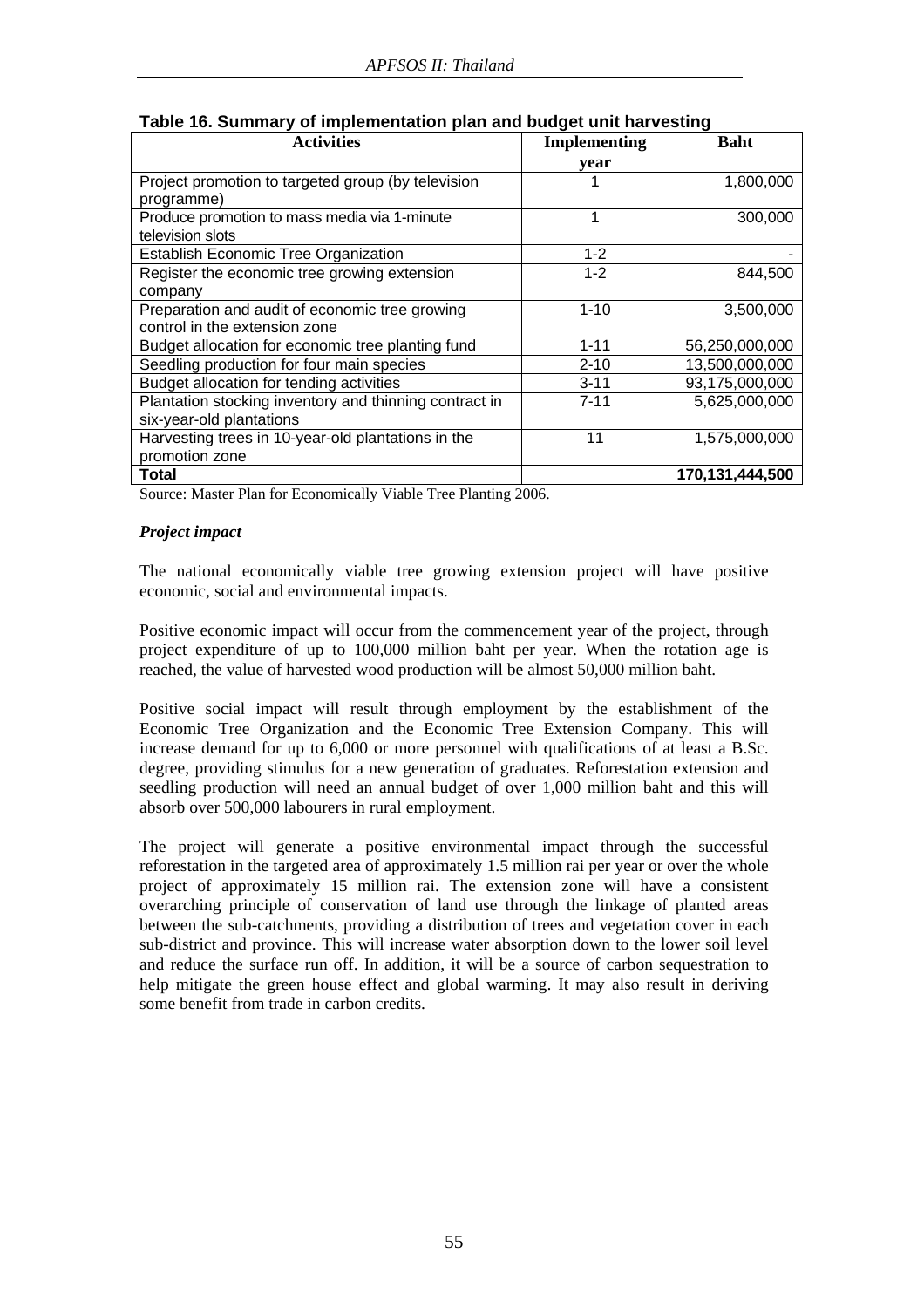## **6. INDUSTRY AND MARKETS**

#### **Supply and demand**

#### *Roundwood*

There is not enough information on the production of roundwood in Thailand. What is known is (a) the small volume of illegally harvested confiscated logs that are sold to the domestic market by FIO and (b) the limited volumes of licensed harvesting of dying or decaying trees in natural forests or areas cleared for road construction and other infrastructure. The total volume of these items used to be about  $30,000 \text{ m}^3$  but it has now declined to a few thousand cubic metres (Table 17).

|      | Licensed<br>felling of<br>reserved<br>species | <b>Felling of</b><br>nonreserved<br>species | <b>Confiscated</b><br>timber | <b>Total</b> |  |  |
|------|-----------------------------------------------|---------------------------------------------|------------------------------|--------------|--|--|
|      | 1,000 $m^3$                                   |                                             |                              |              |  |  |
| 2000 | 5.5                                           | 20.6                                        | 20.2                         | 46.4         |  |  |
| 2001 | 4.5                                           | 17.1                                        | 19.8                         | 41.2         |  |  |
| 2002 | 5.8                                           | 10.2 <sub>1</sub>                           | 17.6                         | 33.6         |  |  |
| 2003 | 2.7                                           | 10.7                                        | 6.8                          | 20.2         |  |  |
| 2004 | 1.2                                           | 0.5                                         | 0.5                          | 2.1          |  |  |

| Table 17. Recorded industrial roundwood production, 2000-2004 |  |
|---------------------------------------------------------------|--|
|---------------------------------------------------------------|--|

Source: RFD 2004b.

Lacking reliable data, the wood supply situation on the basis of industrial production by sector and typical conversion factors of processing by type of raw material were estimated. The timber from natural forest is only a small fraction of the total roundwood supply, which was estimated to be about 19.2 million  $m^3$  in 2003 (Table 18). About 98 percent of the total industrial roundwood supply comes from plantations, 10.6 million  $m<sup>3</sup>$  being eucalyptus and  $8.2$  million m<sup>3</sup> rubberwood.

The largest consumer of roundwood is the pulp and paper industry accounting for 54 percent of the total, followed by the sawmilling industry (30 percent). Particleboard is estimated to absorb 11 percent as it mainly relies on sawmill residues (Table 18). MDF production is based on small-sized logs that are debarked before processing while many particleboard mills also use unbarked raw material.

| Table 18. Industrial roundwood supply and consumption, 2003 |  |  |  |  |  |  |
|-------------------------------------------------------------|--|--|--|--|--|--|
|-------------------------------------------------------------|--|--|--|--|--|--|

| End-use        |                          | Source of supply       |                                  |                 |                              |              |  |  |
|----------------|--------------------------|------------------------|----------------------------------|-----------------|------------------------------|--------------|--|--|
| sector         | <b>Natural</b><br>forest | <b>Plantation wood</b> |                                  |                 | <b>Imported</b><br>roundwood | <b>Total</b> |  |  |
|                |                          | <b>FIO</b>             | <b>Private</b><br><b>Private</b> |                 |                              |              |  |  |
|                |                          |                        | eucalyptus                       | rubberwood      |                              |              |  |  |
|                |                          |                        |                                  | 1,000 $m^3$ (r) |                              |              |  |  |
| Roundwood      |                          |                        |                                  |                 |                              |              |  |  |
| -Sawmilling    | 20.2                     | 3.9                    | -                                | 5,348.4         | 356.1                        | 5,728.6      |  |  |
| -Veneer &      |                          | ۰                      | 53.3                             | 851.6           | 4.8                          | 909.8        |  |  |
| plywood        |                          |                        |                                  |                 |                              |              |  |  |
| -Particleboard |                          |                        | 190.3                            | 2,000.0         |                              | 2,190.3      |  |  |
| & fibreboard   |                          |                        |                                  |                 |                              |              |  |  |
| -Pulp & paper  |                          |                        | 10,332.9                         | -               | 19.1                         | 10,351.1     |  |  |
| <b>Total</b>   | 20.2                     | 3.9                    | 10,576.2                         | 8,200.0         | 380.3                        | 19,179.5     |  |  |

Source: Partly based on RFD/KU 2005.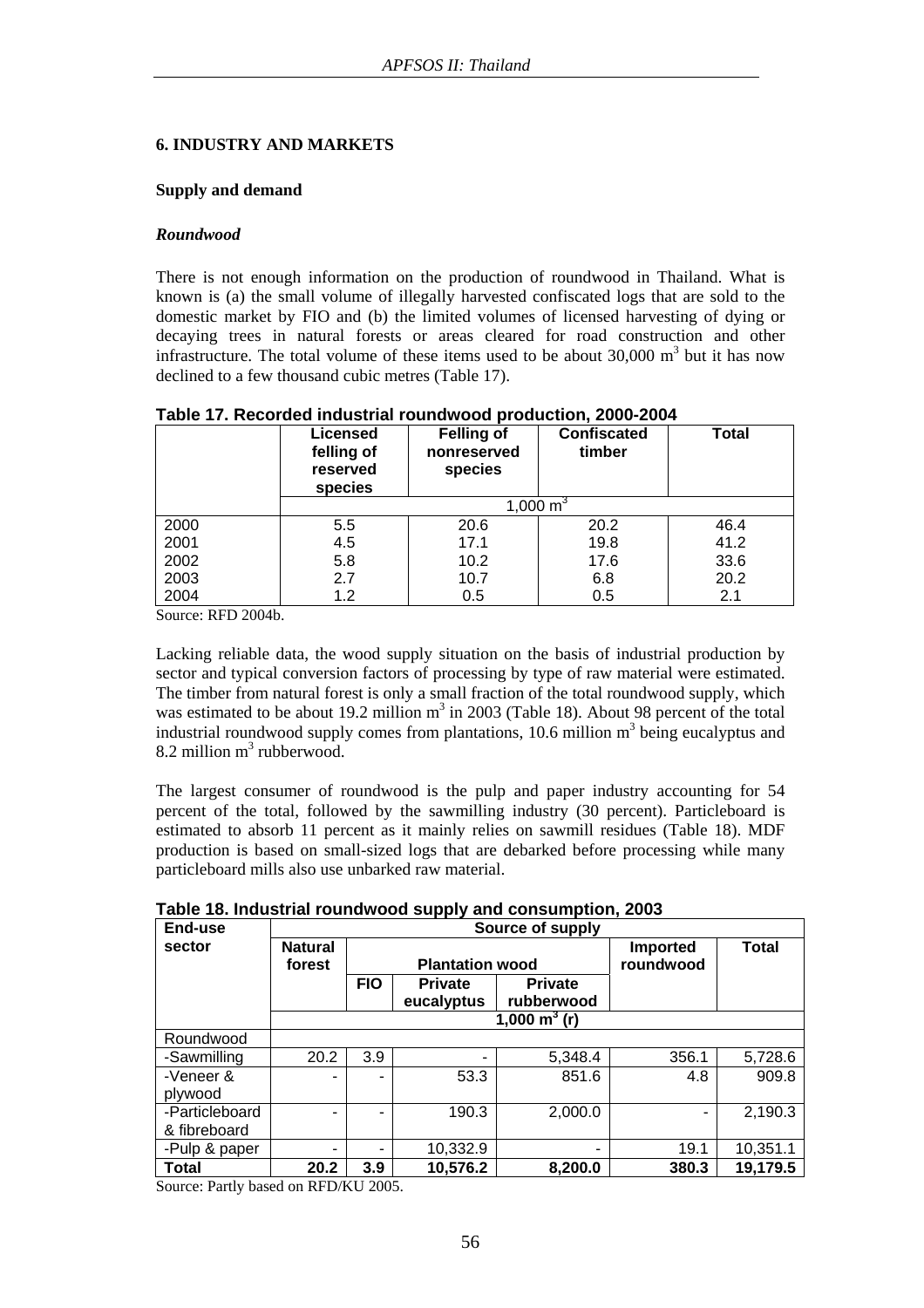# *Wood products*

In spite of its limited economic forest resource base, Thailand has been able to develop an extensive forest industry, which can meet most of the country's domestic demand (Table 20). The largest segments of the industry in terms of production volume are pulp and paper, sawmilling and particleboard. With the exception of plywood and veneer, the Thai industry is a significant export supplier in all products in spite of rapidly increasing domestic demand. A particular element in the Thai domestic timber demand is the consumption of the export-oriented furniture industry, which is a major consumer of sawnwood, particleboard and MDF.

Imports play a key role in meeting the demand for sawnwood and plywood. About twothirds of sawnwood consumption is imported, mostly for building construction as this enduse market cannot be served by rubberwood, the mainstay of the Thai sawmilling industry. The limited supply of good quality large-sized logs is a constraint for the plywood industry and therefore imports account for 28 percent of the apparent consumption. Log imports (Table 19) have been necessary for keeping the country's present plywood production level as the domestic raw material, rubberwood, is only applicable in mills which have been designed for this purpose.

|                                                                                                         | Domestic logs             | <b>Imported logs</b>                  | Total   |  |  |  |
|---------------------------------------------------------------------------------------------------------|---------------------------|---------------------------------------|---------|--|--|--|
|                                                                                                         |                           | $\overline{1,000}$ m <sup>3</sup> (r) |         |  |  |  |
|                                                                                                         | Wood residue availability |                                       |         |  |  |  |
| *Sawmilling                                                                                             |                           |                                       |         |  |  |  |
| - rubberwood (65%)                                                                                      | 3,476.5                   |                                       | 3,476.5 |  |  |  |
| - other (55%)                                                                                           | 10.2                      | 178.0                                 | 188.2   |  |  |  |
| Sub-total                                                                                               | 3,486.7                   | 178.0                                 | 3,664.7 |  |  |  |
| *Plywood and veneer                                                                                     | 452.5                     | 2.4                                   | 454.9   |  |  |  |
| <b>Total availability</b>                                                                               | 3,939.2                   | 180.4                                 | 4,119.6 |  |  |  |
| Wood residue utilization                                                                                |                           |                                       |         |  |  |  |
| Particleboard and                                                                                       |                           |                                       |         |  |  |  |
| fibreboard production <sup>†</sup>                                                                      |                           |                                       | 3,120.0 |  |  |  |
| Energy generation                                                                                       |                           |                                       | 999.6   |  |  |  |
| <b>Total utilization</b>                                                                                | 3,393.2                   | 180.4                                 | 4,119.6 |  |  |  |
| $\hat{A}$ Assuming that all other residues not used for panel production are used for energy generation |                           |                                       |         |  |  |  |

## **Table 19. Wood residue balance, 2003**

## **Table 20. Production and apparent consumption of wood products, 2004**

| <b>Product</b>                                                                                          | <b>Production</b>             | <b>Imports</b> | <b>Exports</b> | <b>Consumption</b> |  |  |
|---------------------------------------------------------------------------------------------------------|-------------------------------|----------------|----------------|--------------------|--|--|
|                                                                                                         | 1,000 $\overline{m}^3$<br>(s) |                |                |                    |  |  |
| Sawnwood <sup>1</sup>                                                                                   | 2,700-3,000                   | 1,835          | 1,789          | 2,746-3,046        |  |  |
| Veneer & plywood                                                                                        | 455                           | 176            | 4              | 627                |  |  |
| Fibreboard                                                                                              | 914                           | 25             | 638            | 301                |  |  |
| Particleboard                                                                                           | 2,600                         | 11             | 867            | 1.744              |  |  |
| Woodpulp <sup>T</sup>                                                                                   | 900                           | 457            | 167            | 1,190              |  |  |
| Paper & board <sup>#</sup>                                                                              | 3.600                         | 560            | 819            | 3,341              |  |  |
| <sup>†</sup> FAO (2005c) reports sawnwood production as 288,000 m <sup>3</sup> which is likely to cover |                               |                |                |                    |  |  |
| only part of the domestic supply (probably based on non-planted timber).                                |                               |                |                |                    |  |  |
| $†1.000$ tonnes                                                                                         |                               |                |                |                    |  |  |

Source: Sawnwood production: based on interview data; imports and exports, Table 20.

In particleboard and fibreboard the country is a large export supplier as 33 percent and 70 percent of the total production is exported, respectively. Thailand also exports 23 percent of its paper production and 19 percent of pulp output. About 1 million tonnes of virgin fibre is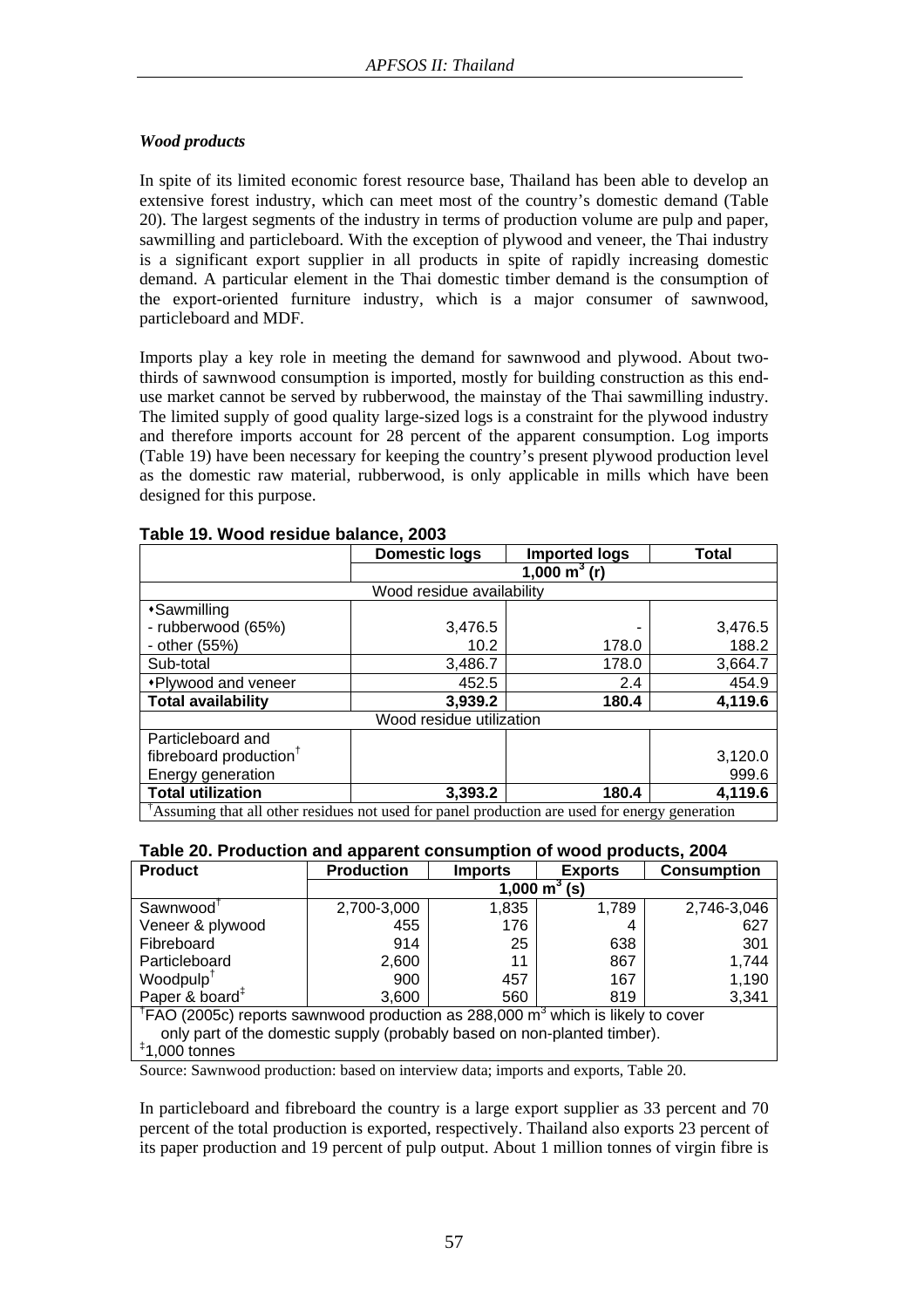imported either in the form of wood pulp or paper and board to complement the local supply.

Thailand has no systematic data collection on the production and trade of sawnwood and processed products. So sawnwood production had to be estimated. This is a major gap in the current information system that should be addressed.

## **Foreign trade**

## *Imports*

The total trade balance of wood-based products (including pulp and paper) is positive amounting to about 3.4 million  $m^3$  in wood raw material equivalent (WRME) (Table 21). Apart from reconstituted panels, Thailand is also a significant exporter of wood chips (about 800,000  $\mathrm{m}^3/\mathrm{yr}$ ), which are mainly produced in eucalyptus plantations. In all other wood products the country is a net importer.

The sawnwood trade is strategically important as it accounts for 90 percent of the total wood product imports and 54 percent of total exports. This must be reviewed in the context of log imports. The combined imports were in the 1980s relatively stable (about 1 million m<sup>3</sup> WRME per year). The imports expanded exponentially as a result of the logging ban, first in logs but later on in sawnwood. Sawnwood production based on imported logs gradually declined and was less competitive compared to imported sawnwood. The peak level of combined imports was reached in 1994 (7.1 million  $m^3$  WRME). In the second half of the 1990s imports declined, partly due to the economic crisis and associated decline in demand. However, in 1999 the import started showing an upward trend which has been continuing since then, driven by the strong demand in the building construction sector. At the same time log imports have gradually declined and they represented no more than about 10 percent of the total combined imports in 2004.

| <b>Products</b>                            | <b>Imports</b> | <b>Exports</b> | <b>Balance</b> |  |  |
|--------------------------------------------|----------------|----------------|----------------|--|--|
|                                            | 1,000 $m^3$    |                |                |  |  |
| Logs (wood in the rough)                   | 381            |                | $-380$         |  |  |
| - coniferous                               | O              | $\Omega$       |                |  |  |
| - non-coniferous                           | 381            |                | $-380$         |  |  |
| - wood chips                               |                | 800            | $+800$         |  |  |
| Sawnwood                                   | 1,835          | 1,789          | -46            |  |  |
| - coniferous                               | 50             |                | $-50$          |  |  |
| - non-coniferous                           | 1,785          | 1,789          | $+4$           |  |  |
| Veneer sheets                              | 35             | 2              | $-33$          |  |  |
| Plywood                                    | 141            | 2              | $-139$         |  |  |
| Fibreboard                                 | 25             | 638            | $+613$         |  |  |
| Particleboard                              |                | 867            | +858           |  |  |
| Sub-total                                  | 2,047          | 3,298          | $+1,254$       |  |  |
| Wood pulp <sup><math>\uparrow</math></sup> | 457            | 167            | $-290$         |  |  |
| Paper & board <sup>†</sup>                 | 560            | 819            | $+259$         |  |  |
| <b>Total wood raw material</b>             |                |                | $+3,371$       |  |  |
| Equivalent (WRME) <sup>†</sup>             |                |                |                |  |  |
| $\textsuperscript{t}$ 1,000 tonnes         |                |                |                |  |  |

**Table 21. Recorded trade in wood and wood products in Thailand, 2004** 

‡ Different conversion factors have been used for imported coniferous and non-coniferous sawnwood and exported rubberwood sawnwood.

Source: UN/FAO/EUROSTAT/ITTO Thailand's Forest sector Questionnaire.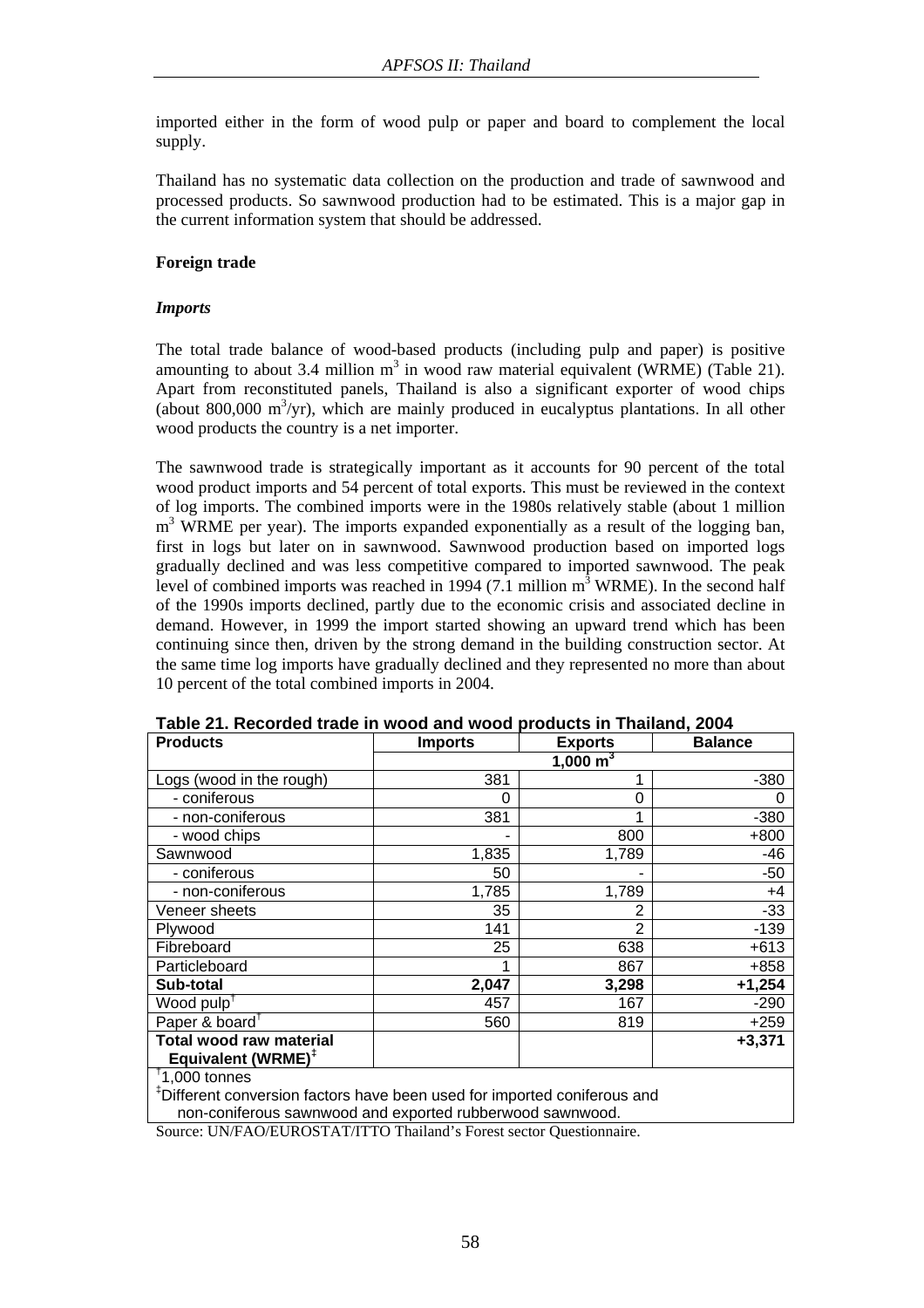The recorded imports do not cover all the trade in sawnwood. There is unrecorded trade with neighbouring countries, particularly Myanmar and Laos. It has two components: legal imports of small amounts for non-commercial purposes and illegal imports. The volume of these flows is not known. There is a general perception that illegal imports have been declining drastically compared to what they used to be. However, unrecorded and unlicensed importation by private individuals has become in some border towns a lucrative semi-organized activity. It takes place not only in the form of sawnwood but also in pre-cut furniture components or rough pieces of squared wood to be processed into value-added products in Thailand.

The main sources of recorded log imports are Malaysia and Myanmar  $(130,000-140,000 \text{ m}^3)$ each) (Table 22). Two-thirds of sawnwood imports come also from Malaysia, mainly various dipterocarp species. The next largest source is Laos (mainly planted teak) while the balance is mostly temperate hardwoods from North America and Europe. Malaysia is also the main source of supply for veneer sheets and plywood, which are also imported from China and Indonesia. The Chinese imports are representing tough competition for traditional suppliers and their market share has been increasing rapidly.

The imports from the neighbouring countries represent distinctive patterns (Table 23). Thailand imports logs mainly from Myanmar, as the share of sawnwood is still only a quarter of the combined volume (on WRME basis). With Laos the situation is reversed: most imports are sawnwood and log trade is limited. The imports of sawnwood from Cambodia are marginal (2004) but there is some furniture trade with Laos and Myanmar. Differences in labour costs make furniture trade profitable and it is likely to expand in the future.

Imports of wood products are influenced by tariff escalation. While logs have only a nominal import duty of 1 percent, in further processed products the duty can be up to 30 percent. Also wood-based panel imports face a duty of 2 or 12.5 percent.

| <b>Source</b>                 | Logs | <b>Sawnwoo</b> | <b>Veneer</b>            | Plywood     | <b>Particle</b> | <b>Fibreboard</b> |
|-------------------------------|------|----------------|--------------------------|-------------|-----------------|-------------------|
|                               |      | d              | sheets                   |             | board           |                   |
|                               |      |                |                          | 1,000 $m^3$ |                 |                   |
| China                         |      | 9              | 4                        | 29          | 3               |                   |
| Indonesia                     |      | 41             |                          | 24          | 1               |                   |
| Laos                          | 27   | 290            | 5                        |             |                 |                   |
| Malaysia                      | 142  | 1,187          | 16                       | 83          | 1               | 8                 |
| Myanmar                       | 127  | 18             |                          | 3           |                 |                   |
| Asia total <sup>†</sup>       | 298  | 1,556          | 28                       | 141         | 6               | 11                |
| Oceania                       | 63   | 93             | $\overline{\phantom{0}}$ |             | 5               | 10                |
| Africa                        | 13   | $\overline{2}$ | ۰                        |             | ۰               |                   |
| Europe                        | 4    | 25             | 5                        |             | ٠               | 3                 |
| North America                 | 3    | 106            | 4                        |             | $\blacksquare$  |                   |
| <b>Total</b>                  | 381  | 1,835          | 35                       | 141         | 11              | 25                |
| Including all Asian countries |      |                |                          |             |                 |                   |

**Table 22. Sources of recorded imports of wood and wood products in Thailand, 2004** 

Source: UN/FAO/EUROSTAT/ITTO Thailand's Forest Sector Questionnaire.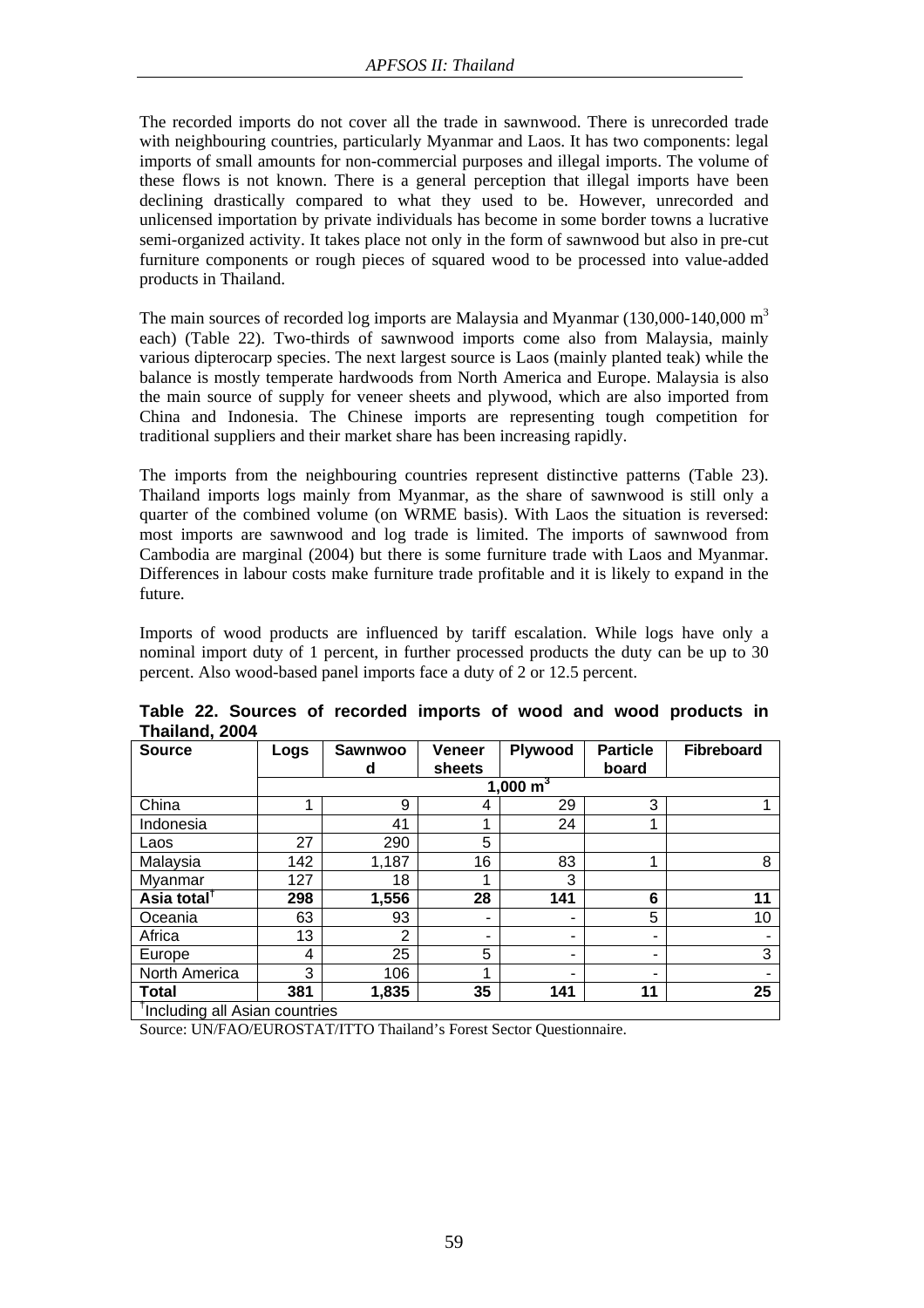| <b>Products</b>    | <b>Myanmar</b> | Laos    | Cambodia |
|--------------------|----------------|---------|----------|
|                    |                |         |          |
| Logs               | 127.419        | 27.400  |          |
| Sawnwood           | 18.208         | 290,158 | 5.260    |
| Parquet panels     | ٠              | 670     |          |
| Furniture (pieces) | 62.416         | 33.906  | 27.77    |

Source: RFD 2004b.

#### *Exports*

Thailand's main export items in wood products are sawnwood, particleboard and fibreboard. In the 1990s the sawnwood trade was rather stable varying within a relatively small range of  $45,000$  to  $96,000$  m<sup>3</sup> per year. In 1999 the situation started to change and volumes increased rapidly reaching the level 1.6 million  $m<sup>3</sup>$  in 2002. There was a dip in 2003 when the exports dropped to 1.1 million  $m<sup>3</sup>$  but picked up again in 2004 reaching 1.8 million m<sup>3</sup>. This quite phenomenal development is a result of the growing interest of Chinese furniture producers to procure sawn rubberwood from Thailand. About 97 percent of the total sawnwood exports in 2004 were rubberwood and China represented 80 percent of this. Most of the balance (15 percent of the total) was rubberwood exports to Peninsular Malaysia which has been suffering from shortage of sawn rubberwood.

Discrepancies between trading partners have also been noted in export data. Sawnwood imports from Thailand to China (including Hong Kong) were  $510,000$  m<sup>3</sup> less than the reported Thai exports; in the case of Malaysia the same difference was  $130,000$  m<sup>3</sup>. A possible explanation is that these volumes could have been re-exported directly from the importing countries. However, there is clearly a need to investigate why such significant differences exist; i.e. a third of the reported Thai sawnwood exports is not recorded in the importing countries.

Particleboard exports have been increasing since 2002 as the volume more than doubled in 2002-2004. The entire exports go the regional market in Asia where the principal outlets have been the Republic of Korea, China, Malaysia and Taiwan POC (Table 24).

| <b>Market</b>          | Particleboard | <b>Fibreboard</b> |
|------------------------|---------------|-------------------|
|                        | $-$ % -       |                   |
| Korea Rep.             | 29.8          | 8.2               |
| China, incl. Hong Kong | 26.4          | 31.6              |
| Malaysia               | 17.0          | 9.7               |
| Taiwan POC             | 12.3          | 12.8              |
| Viet Nam               | 5.9           | 7.5               |
| Indonesia              | 3.9           | 1.3               |
| Korea Dem. Rep.        | 2.7           |                   |
| Philippines            | 0.6           | 1.4               |
| Other Asia             | 0.7           | 14.3              |
| Other                  | 0.7           | 27.5              |
| <b>Total</b>           | 100.0         | 100.0             |
| Total 1,000 $m3$       | 869.6         | 705.5             |

**Table 24. Exports of particleboard and fibreboard, 2004** 

Source: RFD 2004b.

In fibreboard the export growth has been limited, i.e. during the last few years only 3-4 percent per year. The market distribution is different from particleboard as the sub-regional market has less importance. China is the biggest outlet absorbing almost a third of the total followed by Taiwan POC, Malaysia, the Republic of Korea and Viet Nam. The main export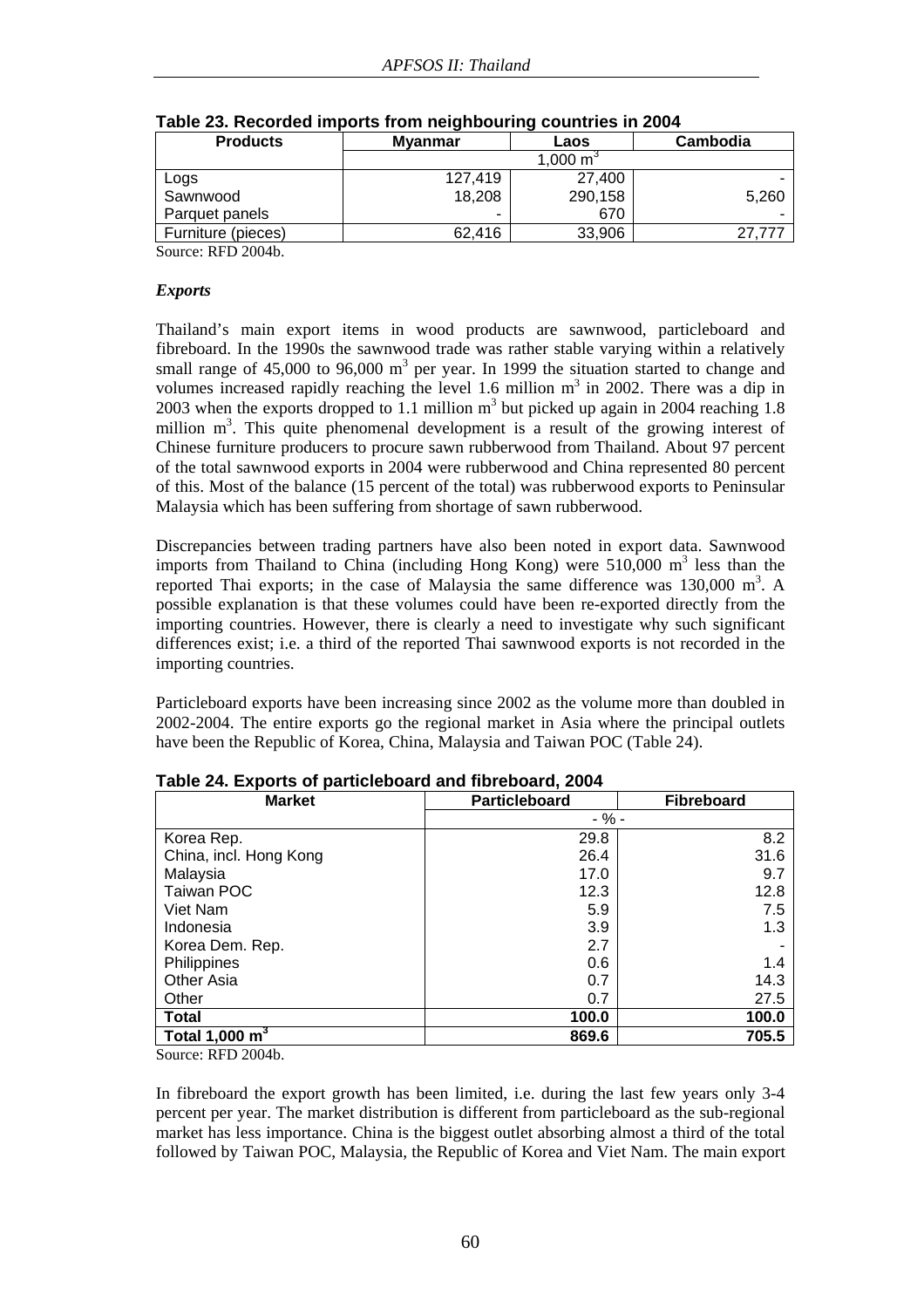item is MDF which many countries have low or no capacity in. Fibreboard is exported in significant quantities also to the Gulf States.

In further processed products, a significant item is parquet panels, the exports of which reached about  $7,800 \text{ m}^3$  in 2004. This was 41 percent less than in 2000 indicating difficulties in competing internationally with laminated MDF flooring. The main markets for this niche product were Japan, Germany, the US, Denmark and Italy.

Thailand is one of the world leaders in rubberwood furniture exports and the trade expanded rapidly in the 1990s. The value of exports in 2004 was about US\$562.8 million. The small bamboo and rattan furniture market has expanded vigorously, 30-40 percent per year during the last two years.

The main export market for Thai rubberwood furniture is the US (50 percent of the total), where most of the volume is sold on the basis of price and the quality is at the low end, but still strictly controlled. The second largest outlet is Japan (26 percent) which represents the high end of the furniture market. The quality requirements, particularly for finishing are significantly higher in Japan than in the US. Europe takes another 12 percent of the Thai exports. All the markets are highly competitive, being supplied by traditional rubberwood furniture exporters (Malaysia and Indonesia) as well as new suppliers (particularly China and Viet Nam, often based on imported Thai rubberwood). The sawn rubberwood exports are partly in the same hands as furniture exports as the larger companies are all integrated. There have been calls for restricting sawnwood exports to ensure competitiveness of the Thai furniture markets that buy their raw material in the open market.

## **Wood industries**

#### *Overview*

According to industrial statistics, there are about 2,500 establishments in the wood-based industries of which two-thirds are furniture producers (Table 25). They employ about 260,000 people representing 11.2 percent of the total manufacturing industries. The sector paid US\$560 million in wages and salaries, or US\$2,150 per employee on average. The wood-based sector generated a value-added of US\$1.5 billion in 2000 or about 8 percent of the total manufacturing. The figure could presently be at least about US\$1.8-2.0 billion taking into account the output growth during the last five years. In 2000 the value-added by employee was US\$5,724 or 70 percent of the average in all manufacturing. However, the wood-based sector's wages and salaries were less than 80 percent of the average in all industries. These indicators illustrate the significant direct economic contribution of the wood-based sector even though they do not take account of the indirect upstream and downstream effects.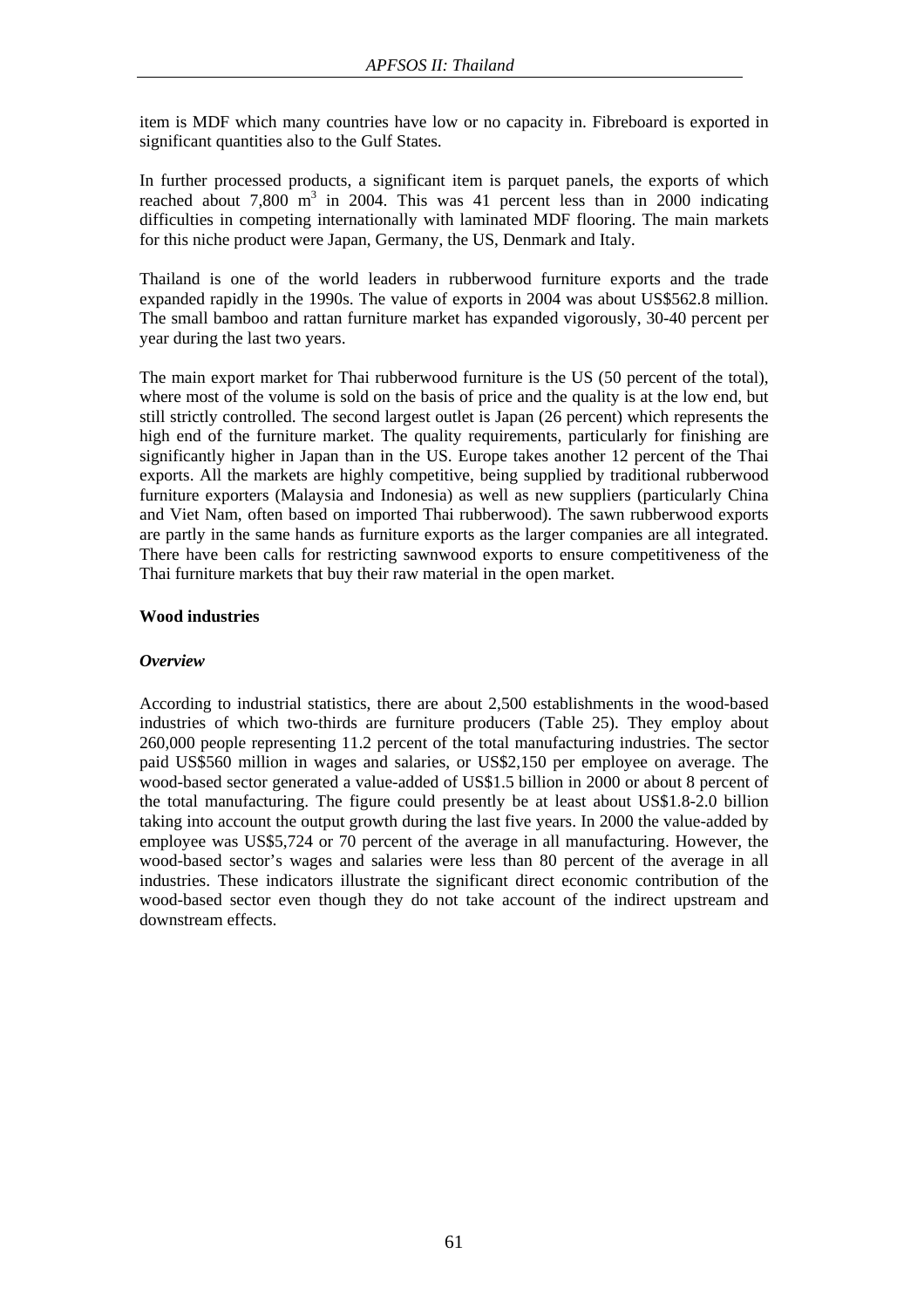| <b>Indicator</b>                                | <b>Wood and</b> | Furniture <sup>†</sup> | Pulp and paper | <b>Total</b> |  |  |
|-------------------------------------------------|-----------------|------------------------|----------------|--------------|--|--|
|                                                 | wood            |                        | and converted  |              |  |  |
|                                                 | processing      |                        | products       |              |  |  |
| Number of                                       | 797             | 1,671                  | 487            | 2,555        |  |  |
| establishments                                  |                 |                        |                |              |  |  |
| - Employment                                    | 52,482          | 163,182                | 44,260         | 259,924      |  |  |
| - Employee remu-                                | 99.8            | 321.0                  | 138.4          | 558.8        |  |  |
| neration US\$mill.                              |                 |                        |                |              |  |  |
| - Remuneration/                                 | 1,902           | 1,967                  | 3,126.9        | 2,149.8      |  |  |
| employee US\$.                                  |                 |                        |                |              |  |  |
| Value added US\$mill                            | 222.8           | 703.1                  | 561.9          | 1,487.8      |  |  |
| Value added % of                                | 24.9            | 29.2                   | 22.8           |              |  |  |
| gross output                                    |                 |                        |                |              |  |  |
| Value added/employee                            | 4,246           | 4,309                  | 12,695         | 5,724        |  |  |
| US\$                                            |                 |                        |                |              |  |  |
| Relative indicators (total manufacturing = 100) |                 |                        |                |              |  |  |
| - Employee                                      | 69              | 72                     | 114            | 78           |  |  |
| remuneration                                    |                 |                        |                |              |  |  |
| - Value-added/                                  | 51              | 52                     | 154            | 69           |  |  |
| employee                                        |                 |                        |                |              |  |  |
| Share of total manufacturing                    |                 |                        |                |              |  |  |
| - Employment                                    | 2.3             | 7.0                    | 1.9            | 11.2         |  |  |
| - Value-added                                   | 1.2             | 3.7                    | 2.9            | 7.8          |  |  |
| <sup>†</sup> Furniture and manufacturing n.e.c. |                 |                        |                |              |  |  |

**Table 25. Economic indicators of forest-based industries, 2000** 

Source: Based on data of the National Statistical Office (www.nso.go.th)

The industrial statistics do not include the smallest scale operators. According to another source in 2004, there were reported to be 242 sawmills and 5,318 woodworking plants, half of which were in the Bangkok area. The wood-based panel sector has 22 particleboard mills, four hardboard units and seven MDF plants.

In addition there were about 3,000 timber traders, lumberyards and similar operations and another 3,800 wood product retailers selling timber and timber products. The formal timber trade can be estimated to generate an additional employment of 30,000. The informal operations are likely to be even more important as a source of employment.

Of total employment of the wood and wood-processing sector (260,000), 45 percent are women. The industry relies heavily on unskilled labour (only 39 percent). This is a cause of concern and is reflected in low labour productivity and problems of quality control, and, in general, inefficiency in the organization of work. Particularly, maintenance teams are often overstaffed while production operations are better organized.

## *Sawmilling and panel industries*

The sawmilling industry has been under a major restructuring as most of the teak and mixed hardwood mills have been closed down due to lack of raw material. Most of the rubberwood sawmills are medium sized but there are also large units with up to 25 band saws. These mills are typically owned by furniture companies and produce mainly for the corporate needs. Mills are labour intensive and the layout is simply tailored to the rapid throughput of rubber logs which cannot be stocked for longer periods. Most of the equipment is locally made and tends to be old. The recovery rates vary depending on the level of technology and production management, varying in the range of 20 to 35 percent. Operators appear to be skilled and have only had on-the-job training. The processing system is targeted at maximizing the throughput rather than at high conversion rates, or even less at optimization of the potential log yield.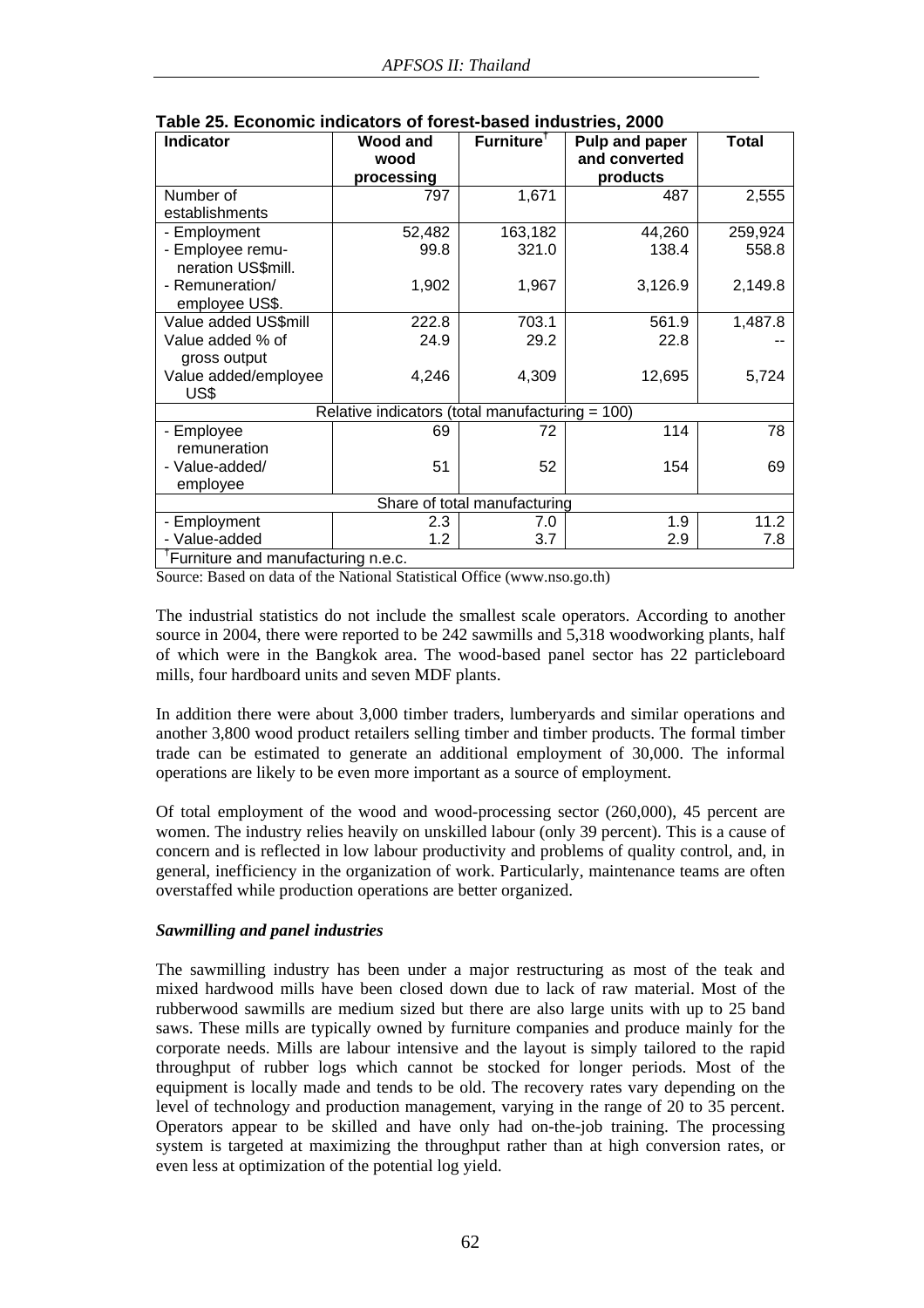The common length of rubberwood logs in the South is 1 m, while in the East it is 1.3 to 1.5 m. Logs with diameter below 15 cm (in length of 1.8 m) are used by MDF mills while particleboard mills buy branches and thinner logs with minimum diameter of 5 cm and minimum length of 0.9 m, using them with bark. The largest logs (diameter of over 30 cm) are destined for plywood production if there is a mill within economic distance, while the balance goes to sawmilling. As the logs are short (from 1 to 1.3 m), the number of pieces to be handled is huge even in medium-sized mills, which lowers labour productivity. Furthermore, possibilities to produce longer lengths for applications where finger-jointing is not desirable are limited.

In the action plan for the rubberwood industry developed with ITTO support (Bassili 2000), it was highlighted that the value of sawn rubberwood could be increased through a higher quality of sawing, operating at lower speeds to select the best open face, sawing for grade and not only for volume. Other possible measures included grading of logs and applying smaller diameters in the headsaw to increase recovery rate. The quality of saw-doctoring is still weak in many mills. These conclusions are still valid.

As much of the sawnwood market is integrated with furniture production, there has been little incentive to introduce grading systems. Some mills selling to third parties are applying their own classification system but there is no national standard like in the case of Malaysia.

The Thai plywood industry has been declining due to the changing raw material situation, especially after 1989 when the logging ban was introduced and practically no local logs were available. It is estimated that there are still about ten veneer and plywood mills in the country. Many rely on the use of rubberwood as a raw material for core veneer. The largest unit is state-owned Thai Plywood. The future development of the industry will depend on the availability of large-sized logs from plantations, including eucalyptus.

The reconstituted wood-based panel industry has many modern world-class production units which are relatively well organized as regards the processing and handling of products. Woodyard operations could however often benefit from improvements. Of the four hardboard mills, three utilize eucalyptus as raw material but in the case of MDF only one mill has been relying on eucalyptus. All the others use rubberwood. Most particleboard mills use rubberwood and only some smaller mills use either eucalyptus or bagasse. There are several investment projects either decided or in the planning stage and at least two new MDF lines are going to be installed by 2008. They represent a challenge to the already tight wood supply situation.

## **Markets for wood and wood products**

## *Roundwood*

The current market mechanism for plantation-based roundwood is characterized by the strong demand-pull in the southern and central parts of the country where most of the processing industry is located. The sellers are small producers and they are poorly organized. In logs the number of buyers is large and competition between them is intensive while in small-sized logs there are fewer buyers and they are well organized. The roundwood prices (Table 26) appear to be rather uniform over species. The sawlog market is limited to teak thinning logs which are sold at higher prices depending on the size.

Intermediaries play a significant role. Large buyers have small logging operations mainly to be fully informed about the real costs of harvesting. No systematic information is available on intermediaries and contractors but field data suggested that their margins can be significant, typically 10 to 30 percent of the sales price. Large buyers appear to have a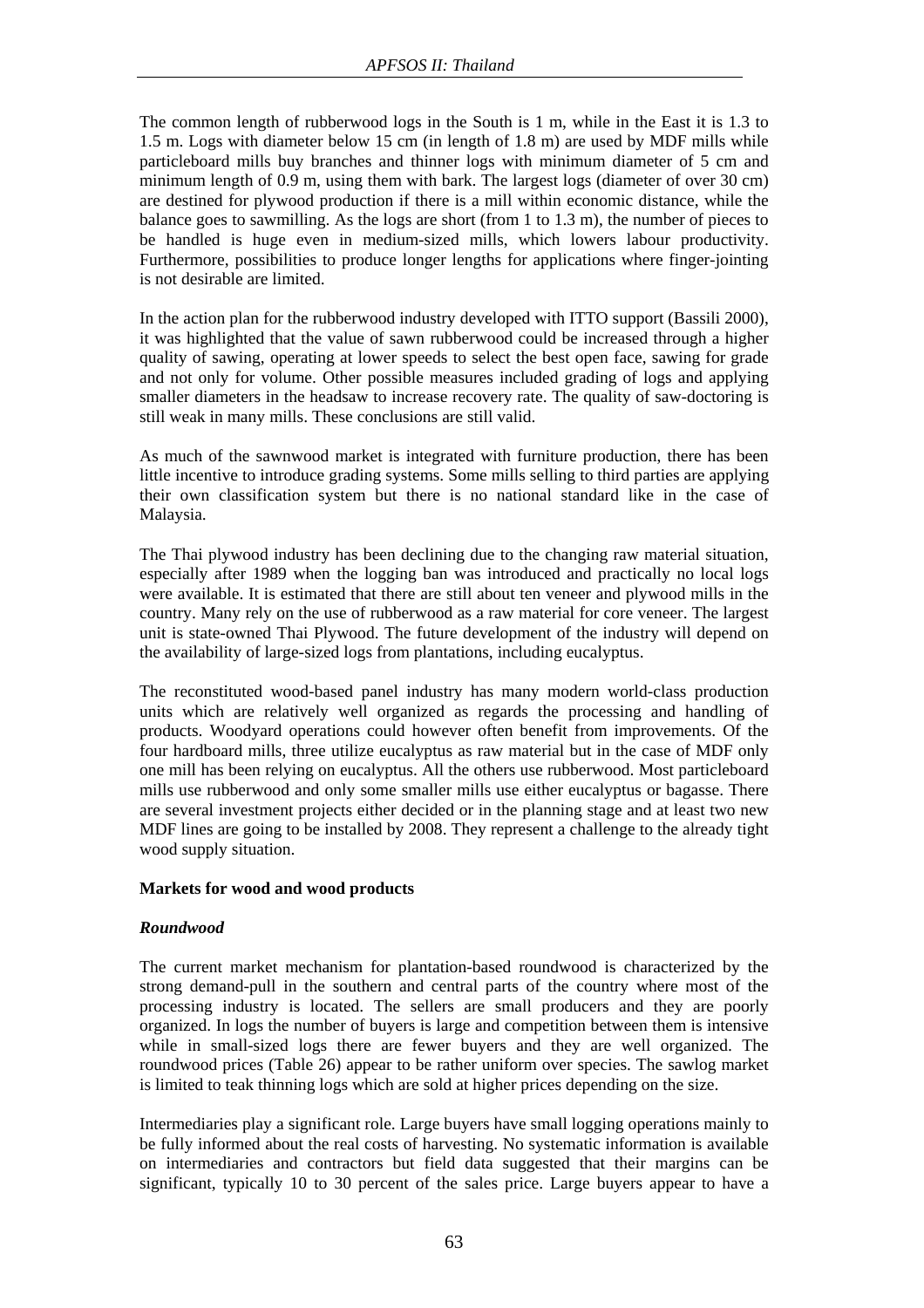policy to favour larger contractors capable of implementing medium-term commitments in their deliveries. Contractor management and wood supply/purchasing planning appear to be based on simple principles of quick, short-term deliveries rather than long-term win-win partnership.

Wood purchasing is either based on area (rai) or weight. Both are inaccurate measures for wood trade. In area-based deals the buyer makes a lump sum offer for the standing stock and the seller does not necessarily have a sufficient idea of the potential value of his crop. Weight-based deals are not measured in purchasing and they are estimated by truckloads. In weight-based deals the log size and log quality are not considered and the sole criterion is minimum diameter. The intermediary, often the contractor, carries out log sorting and makes the profit when selling different assortments to the industry, this time by actual weight. In rubberwood, weight-based measures work better than in eucalyptus as logs cannot be left at the site for more than a couple of days while in eucalyptus drying on the ground takes place quite quickly and influences the owner's revenue if paid by weight. Storing is not however practiced widely due to the tight supply situation.

| Type of wood         | Location         | Price US\$/m <sup>3</sup> | <b>Comment</b>                   |
|----------------------|------------------|---------------------------|----------------------------------|
| Stumpage             |                  |                           |                                  |
| - Rubberwood         | Rayong           | 21.40-35.70               | THB10,000-100,000/rai            |
|                      | Prachinburi      | 25.00-41.70               | depending on the quality of      |
|                      | Southern         | 20.00-50.00               | growing stock                    |
|                      | Region           |                           |                                  |
| - Eucalyptus         | Nakon            |                           | Low end for small logs, high     |
|                      | Ratchasima       | 12.50-23.75               | end for large logs               |
|                      | <b>Northeast</b> | 40.00                     |                                  |
| - Teak thinning logs | <b>Northeast</b> | 50.00-112.50              | Low end for first thinning, high |
|                      |                  |                           | end for second thinning          |
| Delivered mill price |                  |                           |                                  |
| - Rubberwood         | Rayong           | 33.25                     | Low end for less than 6" and     |
|                      | Southern         | 40.00-47.50               | high end for more than 8" in     |
|                      | Province         |                           | diameter                         |
| - Eucalyptus         | Prachinburi      | 30.00-40.00               |                                  |
| - Teak planted, from | Chiang Mai       | 125.00-150.00             |                                  |
| Laos                 |                  |                           |                                  |

**Table 26. Examples of roundwood prices in April-May 2006** 

The current market mechanism is far from being balanced and is strongly influenced by the small number of pulpwood buyers. They have also contract farming schemes where they provide seedlings, technical advice and other support in the establishment stage while committing themselves to buy the output at "market prices". Many farmers living in their properties have been reluctant to embark on this type of contract being unsure about their true benefits. Strong demand for wood is contributing to this cautiousness for long-term commitments from the owner's side. The formula fits better for absentee landowners who do not have the capacity to manage their plantations.

The delivered mill wood costs of pulpwood vary in the range of US\$30 to 40 which is significantly higher than in Indonesia but lower than in Europe or North America. In addition, for foreign pulp mill investment, Thailand is not among the most attractive locations due to lack of reliable information on the raw material source and the weak organization of the timber market.

# *Wood products*

The distribution channels of sawnwood and panel products are relatively well established. All the bigger consumption centres have their own private lumberyards that compete with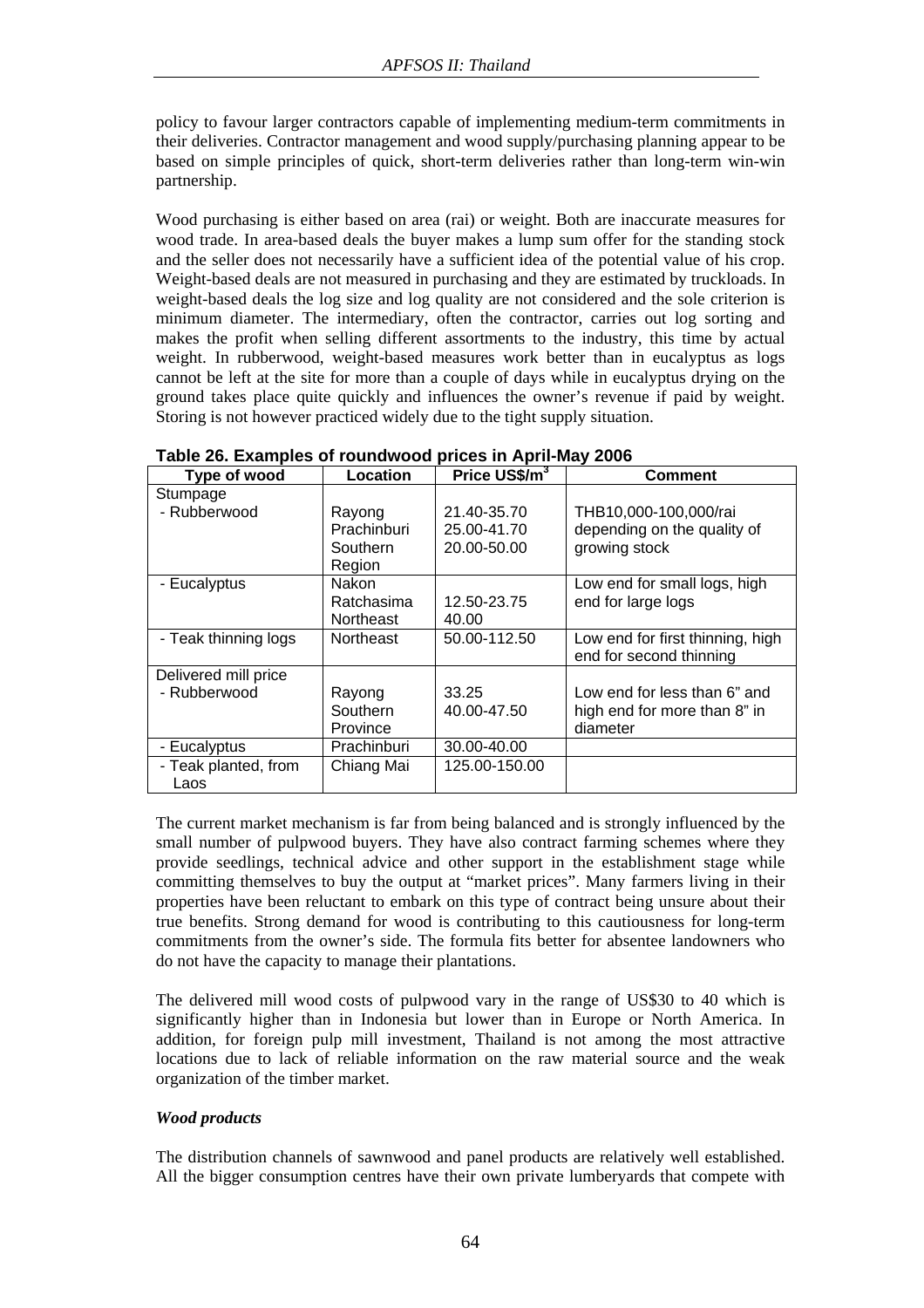each other in selling to builders and professionals. In addition, small wood shops both in urban and rural areas sell to individual customers, often providing resawing, drying, and even cabinet or furniture making services to buyers.

Typical current prices in the Thai timber markets (Table 27) indicate that the market is highly competitive and relies on imported natural timbers in the sawnwood trade. The imported sawnwood goes largely to the building and construction sector, which cannot be supplied by domestic timbers. There is a heavy emphasis on hardwoods for traditional reasons and the consumption of coniferous species is marginal. Only radiata pine is used in small quantities for utility purposes. In the construction sector there is potential to substitute high-value hardwoods with lower-cost good quality softwoods which would result in economic gains for the users. Strong teak tradition has however kept such transition marginal.

Of particular social importance as a timber use is the strong small-scale enterprise sector dominated by the carving industry which is suffering from the non-availability of Thai teak. An associated market segment is the traditional hand-made furniture industry which thrives in the North serving both the domestic market and high-valued export market niches, especially in Europe. Imported teak is expensive and prices are high. Planted Thai teak still comes in small dimensions which limits its use for large-sized objects.

About 75 percent of plywood consumption is in building construction (including doorskins), 20 percent in furniture and 5 percent for packing crates, advertising and other uses. Particleboard, MDF and hardboard are mainly used for furniture and cabinet making, laminated flooring, etc. The use in construction for ceilings, fittings, interior walling etc. is less important.

| <b>Product</b>             | Location   | Price US\$/m <sup>3</sup> | <b>Comment</b>           |  |  |
|----------------------------|------------|---------------------------|--------------------------|--|--|
| Sawnwood                   |            |                           |                          |  |  |
| - rubberwood               | Bangkok    | 211                       | Furniture grade          |  |  |
| - rubberwood               | $ "$ $-$   | 132                       | Utility grade            |  |  |
| - Thai mixed hardwoods     | L # L      | 268                       |                          |  |  |
| - Malaysia hardwoods       | $-$ " $-$  | 357                       |                          |  |  |
| - meranti                  | Chiang Mai | 483                       |                          |  |  |
| - radiata pine             | Bangkok    | 210                       |                          |  |  |
| - teak natural (from       | Chiang Mai | 7,500                     | 25 x 300 mm, KD          |  |  |
| Myanmar)                   |            |                           |                          |  |  |
| - teak planted (from Laos) | Chiang Mai | 720                       | Green                    |  |  |
| <b>Plywood</b>             |            |                           |                          |  |  |
| - teak veneered            | Chiang Mai | 713                       |                          |  |  |
| - utility grade hardwood   | Bangkok    | 365                       |                          |  |  |
| - construction grade       | Chiang Mai | 295                       |                          |  |  |
| (from China)               |            |                           |                          |  |  |
| Recycled wood              |            |                           |                          |  |  |
|                            | Bangkok    | 44                        | Sales price for residues |  |  |
|                            | Bangkok    | 90                        | Purchase price           |  |  |

**Table 27. Wood product prices, April-May 2006** 

The Thai panel market is competitive due to the presence of many strong domestic suppliers and some imports. A large share of sales goes directly business-to-business and the balance is marketed through the same distribution channels as sawnwood. There are established practices for grading of the product unlike in sawnwood.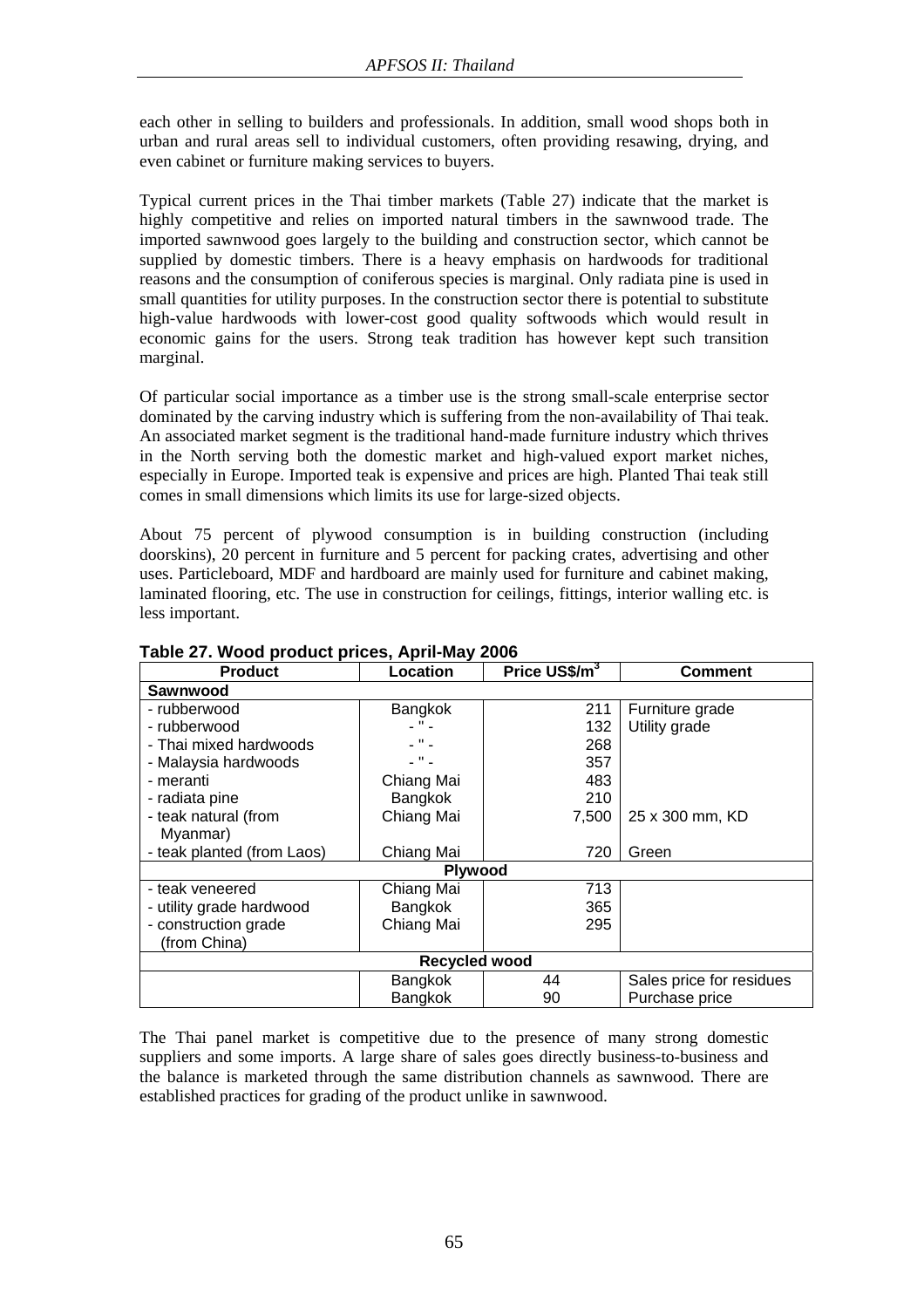## **Furniture industry**

Thailand's wooden furniture industry can be divided into solid rubberwood furniture (60 percent), hardwood furniture (10 percent) and furniture made of wood panels such as particleboard, MDF and plywood, 90 percent of which are also made of rubberwood. Thus, the industry is almost entirely dependent on rubberwood for its raw material. There are about 1,700 wooden furniture factories in the country (cf. Table 25) which produce for the domestic and export markets; 200 are considered larger factories employing over 200 people. However, the bulk of the exports is created by about 10 to 15 large-scale enterprises which have been able to develop reliable regular export trade with the US, Japanese and European customers.

The manufacturing of rubberwood furniture and parts has been the fastest-growing subsector within the furniture industry accounting for the bulk of production for exports. The exports are still growing but at a significantly slower pace than in the past. The Thai exporters are presently under a heavy competitive pressure from Chinese producers with ample supply of low-cost labour and who import a significant part of their raw material from Thailand. Addressing this issue through export regulation based on the protection of domestic industries does not, however, appear feasible.

In the larger companies equipment and process layout are, by and large, up to the international standard. Lines are not yet fully automated, as the labour force is still available at reasonable cost. Working conditions are generally good in large- and mediumscale mills. Internal transportation of intermediate goods is sometimes haphazard. Surface finishing skills are good and can meet, if needed, the highest Japanese standards. Investment needs are mostly in improving the bottleneck equipment. Management system standards are also high allowing easy monitoring of production and costs. The situation in the small mills is different as plants suffer from problems with inadequate layout, weak maintenance standard and only a basic level of planning and quality control (Bassili 2000).

## **Certification as a tool to meet market requirements**

Certification has been one of the key market drivers in several major importing countries over the last five years. Large buyers of wood, wood products and furniture have been under pressure to issue their own responsible purchasing policies and many traditional customers of Thai exports in North America and Europe are now taking brisk action in this field. Furthermore, many governments have turned to using public procurement policies as a tool to give preference to products which are legally and sustainably produced. These policies are now in place in Japan, Denmark, Belgium, France, the UK and New Zealand while many others like Germany and Spain are in the process of finalizing similar provisions. The ultimate objective is to phase out illegally produced timber from the market and give a boost to implementation of forest certification as a tool to ensure that products come from sustainably managed legal sources.

The Thai export industry has already taken some action to respond to these market demands which are likely to be more pronounced, particularly when China as an in-transit further processing country will have to meet the same requirements. Household furniture markets have still been quite immune to these market pressures but in garden furniture certification is almost a basic requirement in many markets. Some Thai companies have obtained an FSC chain-of-custody (COC) certificate and a few company-owned plantations have also been certified. With the relatively well-developed management systems in place, larger companies have no problems to obtain a COC certificate but certifying the wood source has proved to be problematic.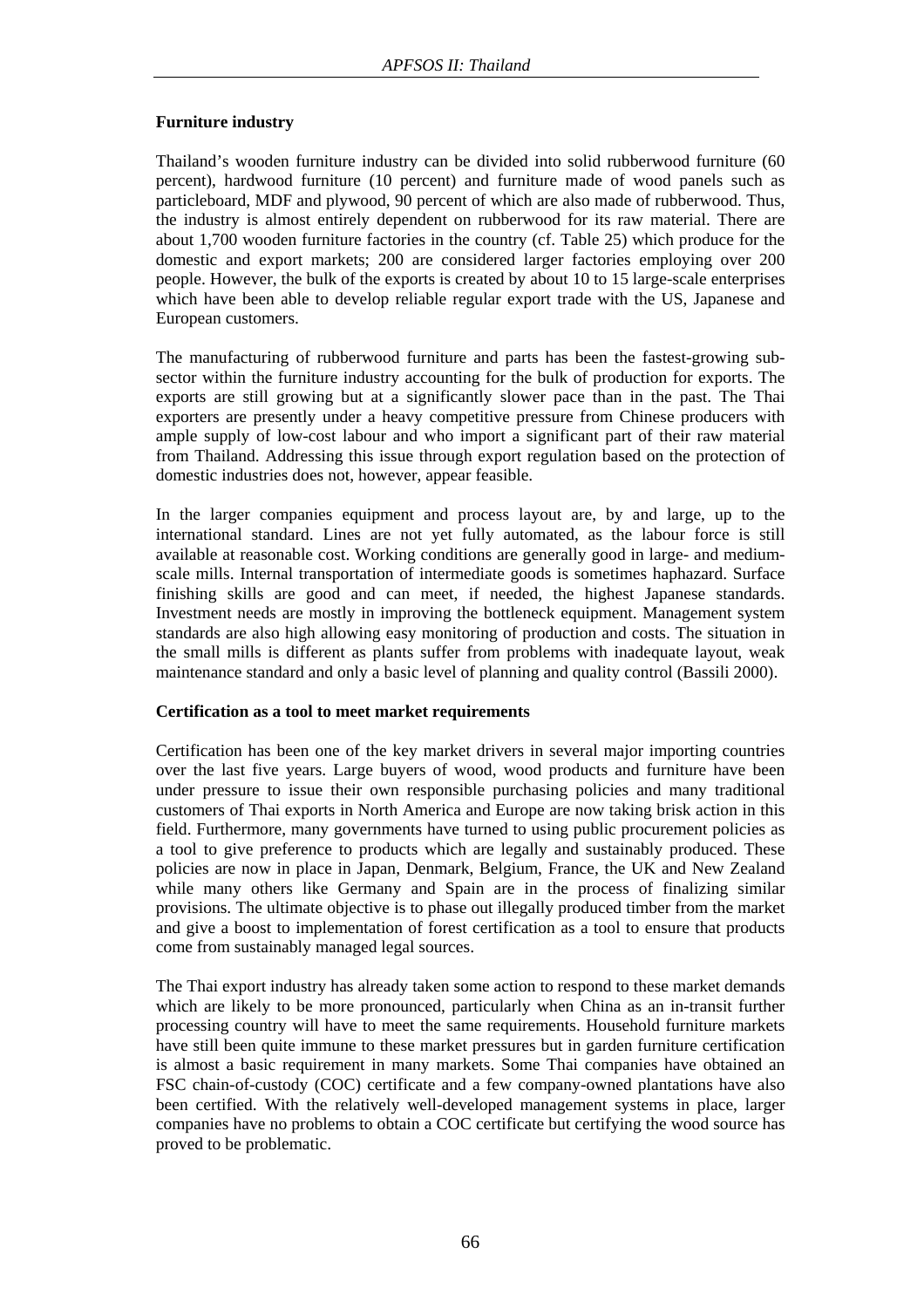Only a few rubberwood plantations in the whole world have been certified under the FSC and practically all of them are large-scale plantations which are rare in the Thai context. Rubber is planted in 99 percent of cases for latex not for timber. The whole latex management concept has little to do with sustainable forest management. The other issue is plantation sustainability as rubber may be replaced by other crops when trees reach maturity. Similar issues are likely to arise also with eucalyptus when grown in agroforestry systems in paddy fields, which is typical in the Central and Northeast regions.

#### **Fuelwood and charcoal**

Since 1990 no reliable surveys have been carried out on the consumption of woodfuels in Thailand. It was then estimated that the household sector uses about 20 million tonnes of fuelwood and charcoal annually. According to the National Energy Agency (NEA 1991), the per capita annual consumption in rural households in 1990 was  $0.410 \text{ m}^3$  (97.1 kg).

FSMP (1993) estimated that 92 percent of the wood energy is used in the countryside and 1 percent and 7 percent in Bangkok and other urban centres, respectively. In rural areas, the per capita demand of fuelwood has been estimated at  $0.6$ - $0.7 \text{ m}^3$  (or significantly higher than the NEA estimate). The rural population of Thailand (47 million) may be estimated to consume 28-33 million  $m^3$  of woodfuel annually.

The FSMP further estimated that only a fifth of fuelwood supply (6 to 7 million  $m<sup>3</sup>$ ) comes from forests and the balance from other sources, such as tree crops and agroforestry (37 percent) and non-forestry crops (18 percent). It was also estimated that the supply potential could be in the range of 40 million  $m^3$ .

Since the early 1990s the energy situation has radically changed. The average monthly expenditure of household on woodfuels was then 16.4 percent of the total expenditure on all fuels but in 2000 the figure had dropped to 3.9 percent. However, in absolute terms, the consumption levels have slightly increased (Table 28). Calculated based on energy equivalent, it has been estimated that fuelwood represents 60 percent of the total woodbased energy while the balance is charcoal. It is noteworthy that the consumption of other biomass energy sources has increased faster and bagasse is now a more important source of energy than charcoal. There are also some imports of charcoal which amounted to 34,000 tonnes in 2004 or 62 percent more than in 2000.

There are many industries that still depend on wood-based fuels as their main source of energy. These industries (agro-processing, food processing, brick making, pottery and ceramic production, etc.) have experienced shortages of energy, which has led to calls for government investment in fuelwood plantations. This is paradoxical when it is considered that the Thai forest resources could easily produce more than double the current demand.

| $1400 - 201 - 1011$ and $000 - 01101 - 01$ and $000 - 0110 - 011$ |       |       |         |  |  |
|-------------------------------------------------------------------|-------|-------|---------|--|--|
| Type of energy                                                    | 1999  | 2003  | Change  |  |  |
|                                                                   | Ktoe  |       | %       |  |  |
| Fuelwood                                                          | 3.279 | 3,493 | $+4.6$  |  |  |
| Charcoal                                                          | 2,218 | 2,357 | $+6.3$  |  |  |
| Paddy husks                                                       | 733   | 996   | $+35.9$ |  |  |
| Bagasse                                                           | 2,092 | 2,905 | $+38.9$ |  |  |
| <b>Total biomass</b>                                              | 8,322 | 9,751 | $+17.2$ |  |  |
| Share of total national                                           | 17.7  | 17.3  | -       |  |  |
| energy consumption %                                              |       |       |         |  |  |

## **Table 28. Biomass-based energy consumption, 1999-2003**

Source: Thailand Energy Situation 2003.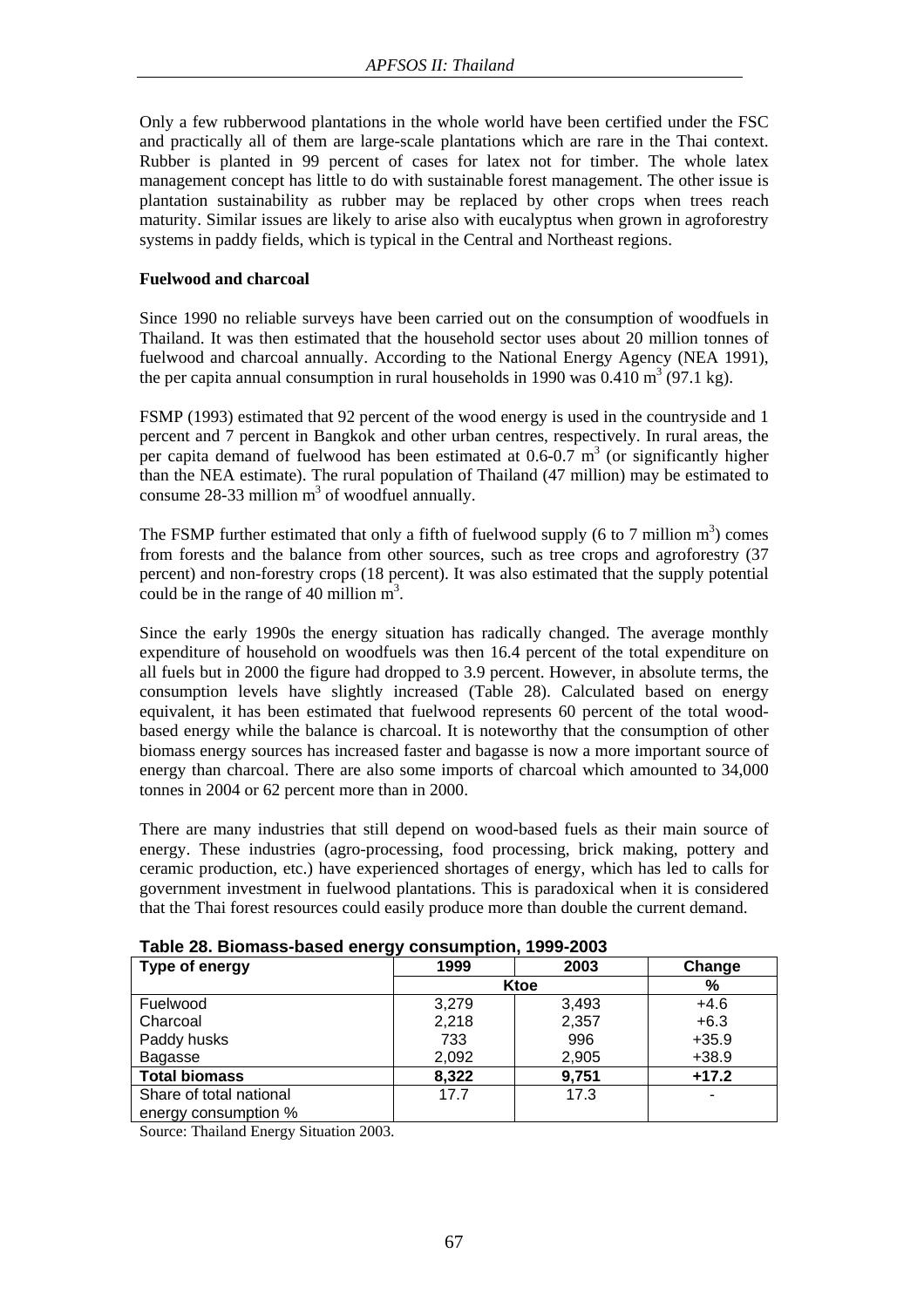Several measures to improve the situation have been taken including the development of fuel briquettes, promotion of agricultural residue stoves, improved cooking stoves and improved charcoal kilns (Panunumpa 2004). The REX project demonstrated that charcoal production can be highly profitable, particularly as alcatra (wood vinegar) from eucalyptus can generate more revenue than charcoal. The problem to develop this activity is the availability of labour and the limited number of investors who are interested in production which needs relatively low investment and can largely be based on non-saleable plantation output.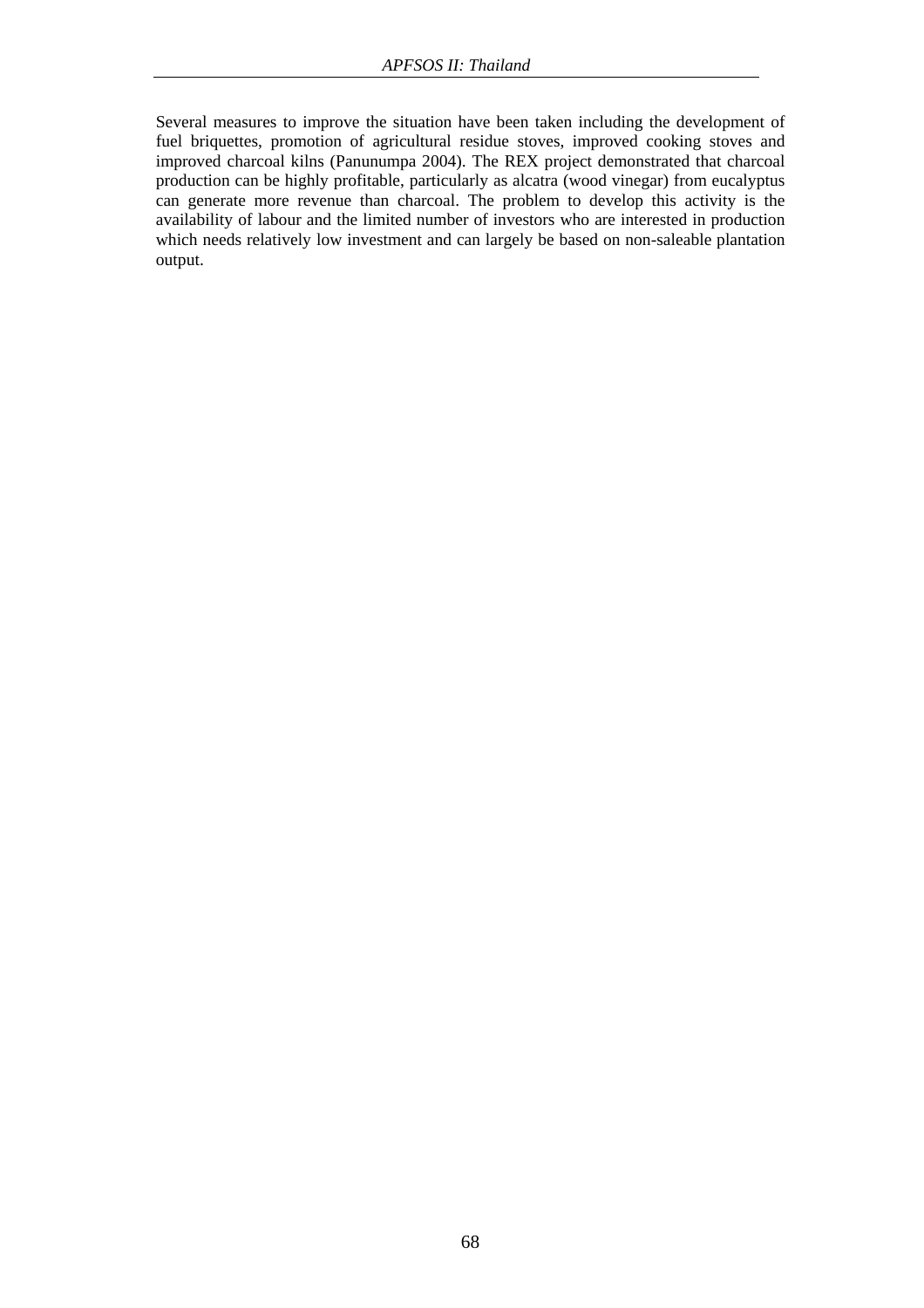## **7. NON-WOOD RESOURCES AND THEIR UTILIZATION**

#### **Bamboo**

#### *Bamboo resources*

Thailand has 12 genera and about 60 species of bamboo. The main species are *Thyrsostachy siamensis, Banbusa blumena, B. polyumorpha, B. mana, B. arundiancea, Dendrocalamus hamiltonii, D. giganteus,* and *D. brandisi.* Bamboos constitute the natural undergrowth in deciduous forests. The latest survey (1998) showed that bamboo covers a total area of 800,000 hectares. On the basis of an average annual yield of 0.1 tonne/hectare green weight, Thailand's potential annual production of bamboo from natural sources is about 500,000 tonnes.

Bamboo is used extensively as a substitute for timber in construction, scaffolding, ladders, bridges, fences, and in pulp making. Numerous articles such as baskets, furniture, toys, musical instruments, sticks, beds, fans, fishing rods and traps, water containers, etc. are also made from bamboo. About 80 percent of the bamboo production in Thailand goes to nonindustrial uses and about 20 percent has gone to the pulp industry but the latter use has been declining. The pulp industry's preference is to use eucalyptus if available in the market.

The importance of bamboo as a source of employment is largely unrecognized. Harvesting licenses are being issued without any resource assessment. The free removal of bamboo from forests has created shortage of bamboo which for artisans and SMEs is a more serious constraint than shortage of money. Because of inaccessibility and lack of management, the overall productivity of bamboo in Thailand is annually about 8 percent that of Japan. Since stump cleaning costs about US\$0.5/clump, farmers do no cleaning of stump sites. They use edible salt to change the pH of the soil which they feel gives more bamboo shoots. No other treatment is generally done.

## *Bamboo plantations*

To meet the demand for bamboo, farmers are also planting it on a large scale. There is an extensive niche market available among artisans in Thailand. Bamboo plantation requires one-time investment and utilization possibilities are diverse. Since the bamboo shoots are edible, the farmers use them for their own consumption whereas bamboo poles are sold in the domestic market. They are easy to transport and maintain and no insecticide is required. Farmers harvest about 20-40 percent of the culms from clumps every year. They do not require any permission for cutting in their own plantations or any transport permit.

About 10,700 hectares of plantations have been established under the extension programme of the Department of Agricultural Extension. Because of attractive yield, commercial plantations for edible shoots with *D. asper* are extending rapidly. According to an estimate, average bamboo production from 1980 to 1990 was 49.2 million culms or about 147,600 tonnes.

With the plantation of bamboo, farmers start getting income from the third year and therefore, in many villages each family has a bamboo plantation. Such a plantation can yield an average annual net revenue of US\$875/hectare.

Due to its fast growth, easy propagation, soil binding property and short maturity period, bamboo is being recognized as an ideal species for afforestation, soil conservation and social forestry programmes in many parts of the world. Bamboo, as an agricultural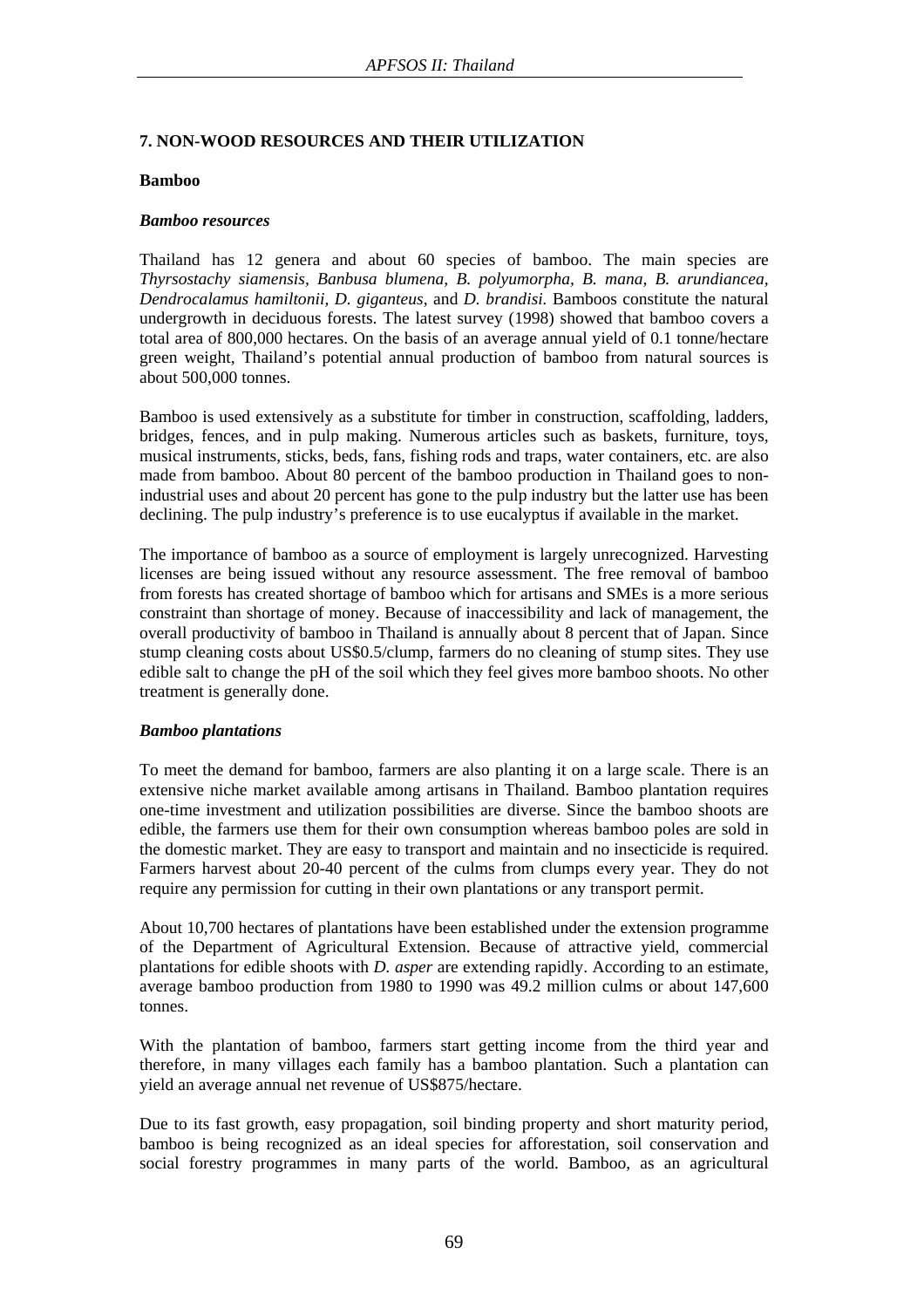intercrop, can increase ground flora and the allied silvicultural and agricultural operations can significantly improve the nutrient status of the soil.

Bamboo is widely used as food and for many medicinal uses. Compared to tree crops, bamboo can produce an economic return in a relatively short period of time. Furthermore, while trees grown for timber can only be harvested once, a bamboo clump can be harvested many times over. Bamboo is a multipurpose species and its processing is labour intensive providing opportunities for diverse employment. It may also be converted to value-added products. It is thus more useful that most multipurpose woody species. Therefore, developing bamboo cultivation is of great significance not only to promote economic gains but also to improve rural livelihood and economy as well as to increase farmers' income.

Bamboo is facing competition with rubber and eucalyptus. The competitive selling prices of 6 m eucalyptus and bamboo poles are US\$2.50 and US\$0.62/piece, respectively. Only four bamboo culms from one clump can give the same revenue as obtained by cutting a eucalyptus tree. One bamboo clump provides several culms annually while eucalyptus needs three to four years to produce a valuable pole. Farmers harvest bamboo clumps twice a year producing on average 20 culms per clump per year. The bamboo market is very attractive. It has a high potential for domestic trade and export. In the best producing areas, local intermediaries buy bamboo for export to Taiwan POC and other markets. Bamboo is virtually a standing bank account for farmers, which requires limited management effort.

## **Rattan**

#### *Regulatory framework*

In the past all rattan species grew in the natural forest, except *Calamus caesius* in the 14 southern provinces. Rattan was originally a non-reserved forest product and no permission was required for harvesting which led to serious overexploitation. The situation was changed through a Royal Decree in 1987 which specified rattan as a reserved forest product. To gather rattan in the forest, permission is required from the RFD and royalty is also to be paid. Thailand has banned the harvesting of rattan in natural forest and its export in raw form.

## *Rattan plantations*

The rapid reduction of rattan in natural forests prompted Thailand and other cane producing countries to establish plantations, as an obvious strategy for sustainable development of rattan resources. Rattan gardens can also serve as a safety net for farmers. When they need cash, they can harvest some stems for sale. Selection of suitable species of rattan for plantation depends upon the targeted use:

- Large cane: *Calamus mananu, C. blumei, C. peregrinus, C. latifoluis, C. rudentum.*
- Small cane: *Calamus caesuis, C. pandanosmus, C. myrianthus,* Wai Ka Nun, Wai Sanim, *Daenomorops sabut, C. palustris, C. rudentum,* Wai Sai Kai, *C. javensis* and Wai Kao.
- Edible shoots: *Calamus viminalis, C. siamensis* and *C. tenuis*.

Rattan has been planted under different programmes in Thailand but on a small scale (Suthisrisilapa and Phuriyakrn 2002). In 1998, the total area of rattan plantations was 210 hectares mainly with five species (*Calamus longisetus, C. latifoluis, C. palustris, C. caesius* and *C. rudentum*). By 2003, 512 hectares were planted under the Royal Initiatives Programme (1997-2003) and 6,216 hectares were planted under the supervision of the RFD's Reforestation Division. Rattan plantations are found in Northern, Northeastern,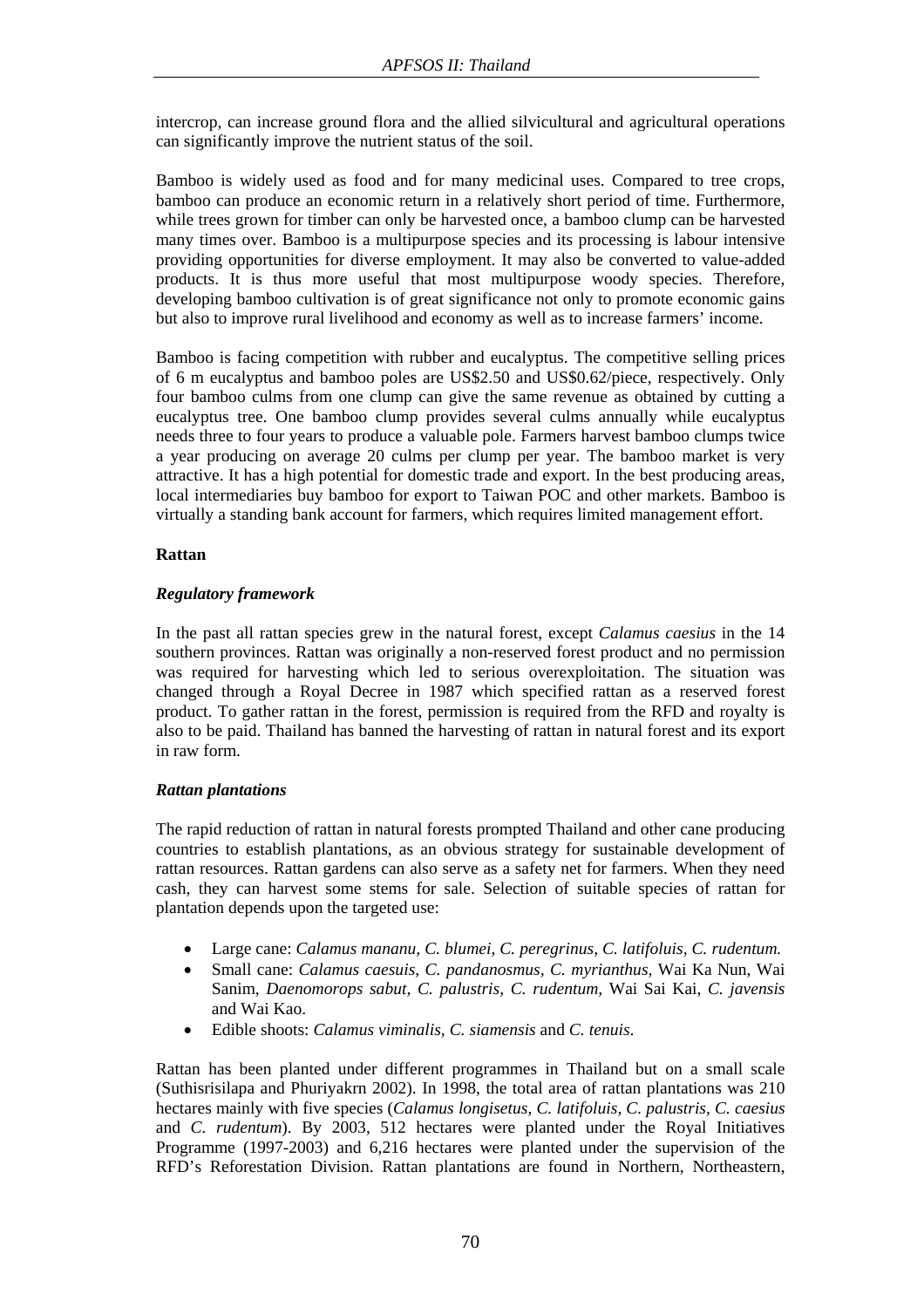Central and Southern regions. Their objectives were to serve as food banks and to produce value-added forest products as well as to protect the reforestation area from encroachment. In state lands a total of 4,914 hectares have been planted. Private investment in rattan has not advanced because of lack of know-how, the long rotation period (about ten years), and lack of systematic promotion.

At the age of 14 years rattan has a maximum growth rate of 0.49 m/year followed by the ages of 11 years and 12 years with the growth rate at 0.46 m and 0.45 m, respectively. The appropriate age for the utilization of rattan is 12 years, depending upon the species, site conditions, etc. The rotation of the larger stem rattan is about 15 years while the small stem rattan is grown in 7-10 years.

Thailand is also producing rattan shoots for food. In fact, Thailand and Laos are competitors in the trade. The development of management for shoots of three rattan species *C. viminalis, C. siamensis* and *C. tenuis*, has been quite successful and rather sophisticated in Thailand. The shoot can be harvested as early as 1-1.5 years and full production is achieved at 6 years. The shoot production can last more than 20 years. It is estimated that an income of US\$1,562/hectare can be obtained, which is a high return compared with other crops.

## *Utilization*

The role of rattan in the rural economy is important in many areas as local people largely depend on rattan for their living. Rattan is used by the local people to produce various utensils for their own use. Cash income can also be obtained from rattan handicrafts. In many areas, local people use rattan shoots for food and also for medicine. The decline of rattan resources has significantly affected the rural economy in many areas.

More than 200 rattan furniture factories are found in Thailand but most of them are small household manufacturers. Only three factories are large and can export their products. Due to shortages of local supply, rattan is also imported from other countries such as Malaysia, Indonesia, Laos, Cambodia, Philippines, Myanmar and India and but the volume is decreasing each year. Rattan furniture is one of the important export items of Thailand with the main markets in France, Germany, UK, the US, Japan and New Zealand.

Rattan and rattan products have an export value US\$0.8 to 2.2 million annually, while the value of imports has varied up to US\$0.5 million (RFD 2004b). During recent years, due to decline of raw material supply, the export value from rattan has declined considerably (Sombrun 2004).

## **Other non-wood forest products**

Non-wood forest products (NWFPs) have high economic potential and therefore, they should often be raised as crops so that people do not have to depend on wild plants. At least five million people are assumed to be critically dependent on NWFPs as they provide material needs, cash income and employment at levels which are significant to the rural and national economies. In addition, their extraction usually represents a non-exhaustive sustainable form of tropical forest utilization.

Besides bamboo and rattan, many edible and medicinal plants, seeds, mushrooms, honey, wax, lac and resin etc. belong to NWFPs. But their significance in the rural and national economies has been little appreciated. Yet they can play a key role in alleviating rural poverty, as they offer the poor the means to increase both their food production and their incomes.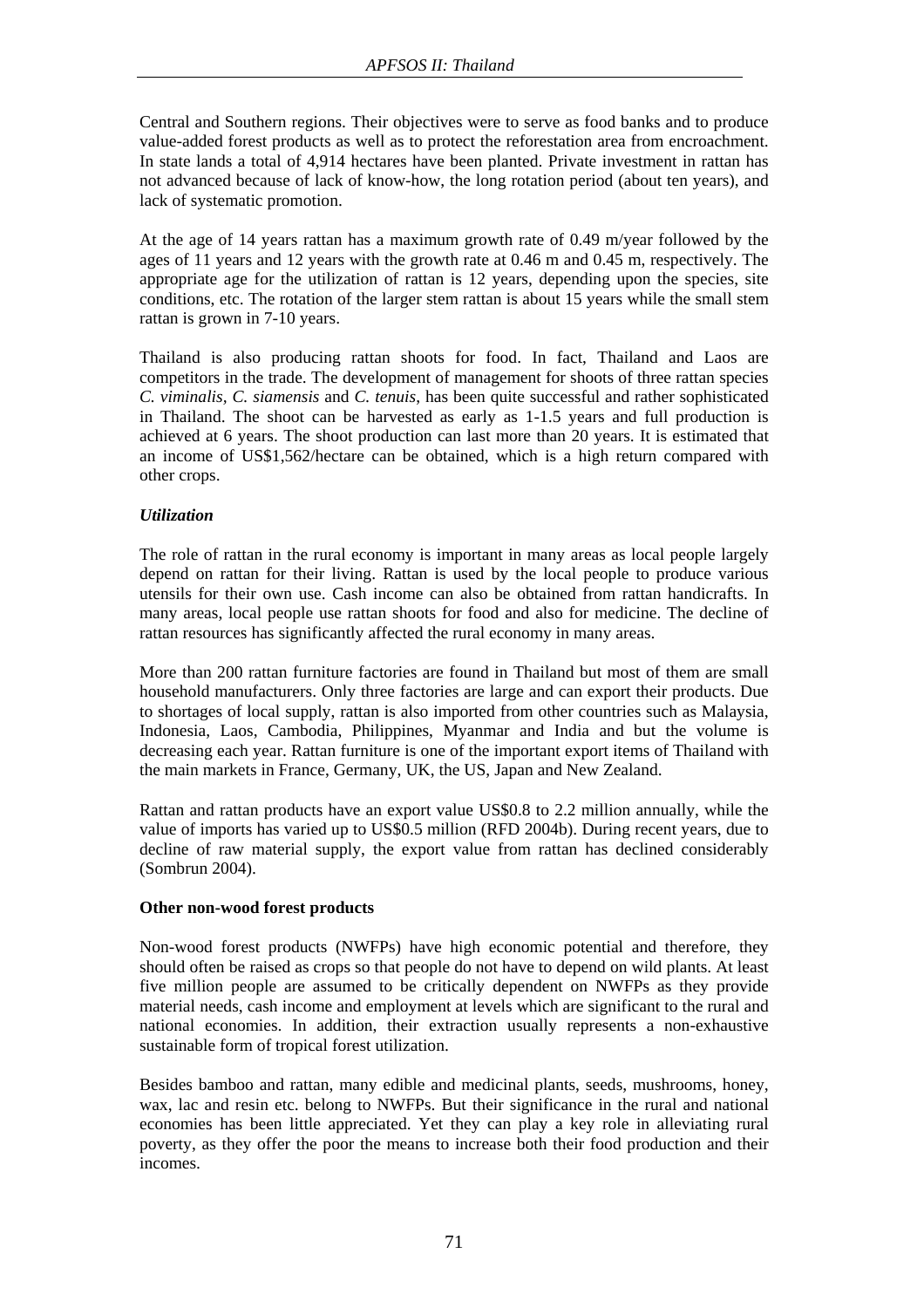Traditionally used medicinal plants in Thailand are *Rauwolfia serpentine, Gloriosa superba, Cassia augustifolis, Amomum hrevanh, Dioscorea* spp, *Derris elliptical, Hydrocarpus anthelmintica, Calophucllum inophylum* and *Stemona tuberosa.* More than 500 species of edible plants are found in Thailand. About 85 percent of major natural forest-based food products such as bamboo shoots, mushrooms and vegetable are consumed by households. There are no estimates available on the amount of food collected from natural forests. Mushrooms have been cultivated during the last 30 years and annual production is about 70,000 tonnes valued at US\$27.5 million.

## *Bee products*

Honey and other bee products were mostly collected from the wild until 1980 when beekeeping expanded on a large scale in Thailand. Beekeeping is a highly useful activity for farmers. It provides easily harvestable, transportable and marketable products. It generates employment to the keepers and the traders and export earnings to the nation. Above all, it enhances pollination of crops and trees.

## *Lac*

Lac is the resinous secretion of several species of tiny plants the most common species being *Laccifer lacca*. In Thailand, it is collected from the branches of numerous tree species of mixed and deciduous natural forests. Thailand is the second largest lac producing country after India. Lac production is done only in the North and Northeast regions. The North accounts for about 80-90 percent of total production. The average stick lac production in the last ten years has been 7,365 tonnes. Production was highest in the mid-1980s. The most productive species is Samanea, which under normal conditions can produce annually as much as 2,440 kg/hectare. *Swietenia macrophylla* yields only 250 kg/hectare.

There were more than 50,000 families involved in stick lac production in the early 1990s when there were 20 licensed lac processing plants in operation. The production volume has gone down since then.

## *Resin*

Resin has been tapped from pine trees for centuries in Thailand. Oleoresin and gums are obtained from the two native pine species, *Pinus kesiya* and *P. merkusii.* Only *P. merkusii* is being tapped economically, yielding about 2-5 kg/tree/year while kesiya pine yields only about 1 kg/tree/year. The total area of pine forests, allowing for mixed stands, is about 216,200 hectares located mainly in the North and Northeast. The estimated potential annual production from these trees is about 12,700 tonnes. Tapping can be done all year round. In the last ten years, on average, 285 tonnes of resin were produced annually and from these, 205 tonnes of resin and 52 tonnes of turpentine were obtained. At present, the net value realized from resin and turpentine is about US\$0.5/kg. The pine resin industry has the potential to create 25,000 jobs in rural areas.

Tapping dipterocarp trees is also an important source of income for many forest dwellers but the extent of the activity is not known.

## **Ecotourism**

Tourism in Thailand is well developed and diverse, having prospered since it was promoted in the Fourth National Economic and Social Development Plan of 1977-1981. The number of foreign tourists arriving in the country has leveled at around 10 million as growth in recent years has been slow (NSO 2004). Together with domestic tourism, this represents a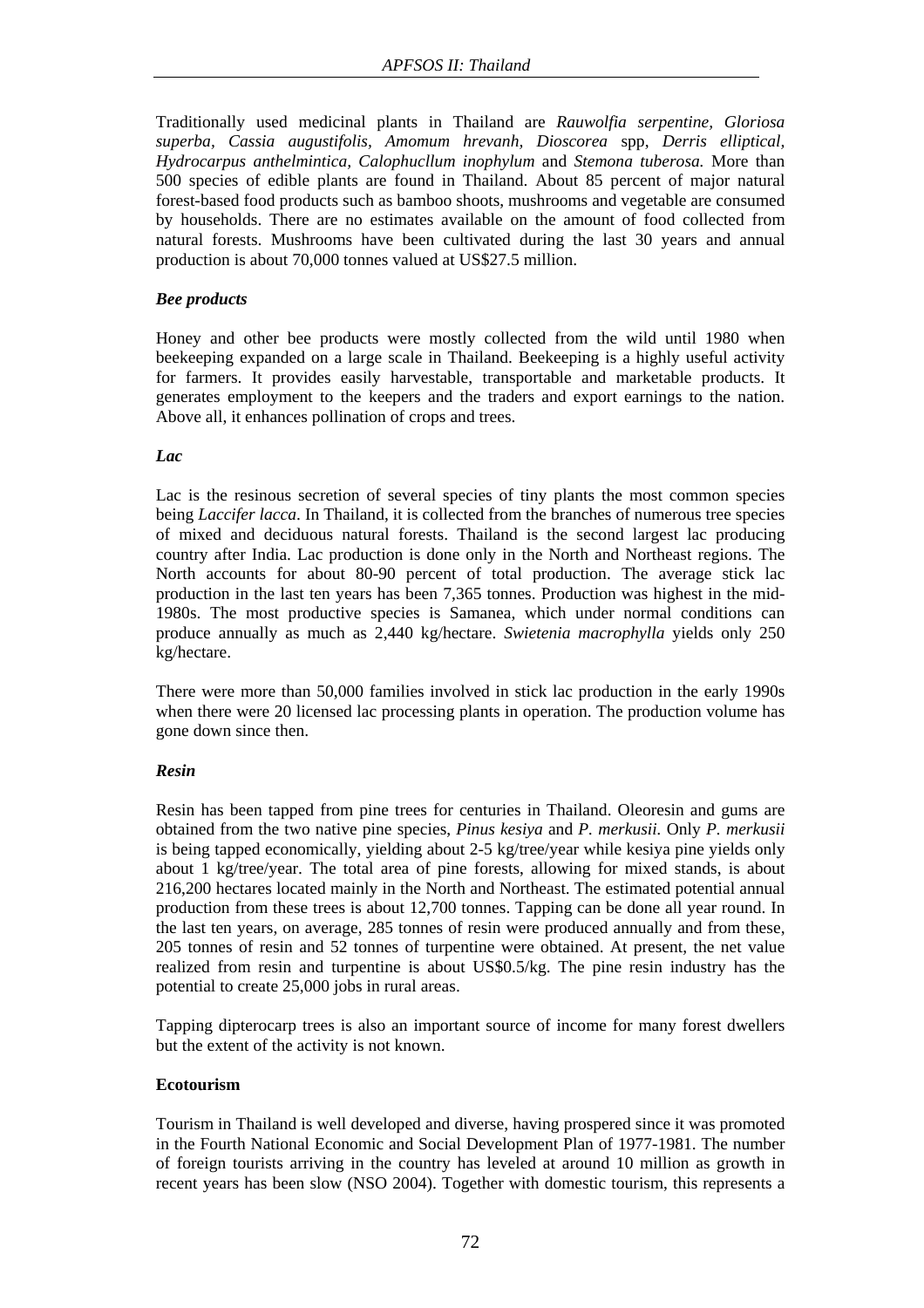huge market potential for nature-based tourism in the country. Indeed tourism in Thailand today focuses on archaeological, historical and cultural sites, protected areas and resort areas. There are sometimes overlaps between these areas.

Tourism is spreading its influence increasingly to rural areas, particularly on the coastal zone, around national parks and in the North. Its activities in interior rural areas are typical in upper watersheds where most remaining forests are found.

The tourism market has been changing toward more differentiation among types of clients and services demanded. These different type have different impacts and trade-offs regarding the environment and natural resources. Coastal zones are examples where one type of tourism can undermine the potential for other types (e.g. ecotourism). The demands of the tourism industry are not necessarily compatible with the values of local residents. In landscape management, maintenance of aesthetic values tends to have a low priority as there is no legal basis for compensation of damages incurred by activities or investments dependent on them (Thomas 2005).

The government's policy on tourism for the past few years has been gearing towards more and more sustainable tourism development with emphasis on community participation, safety and non-exploitation. One of the fastest growing sectors of the tourism industry is that of ecotourism whereby tourists visit undisturbed natural areas to experience spectacular scenery and view wildlife. The term ecotourism has been widely used to describe a form of tourism in natural areas that is based on the knowledge about and responsibility towards the ecological system of the area. At present, the number of real ecotourism visitors is still minimal. Mostly, these tourists are included in other types of tourism such as nature-based tourism, agro-tourism, cultural and historical tourism and health tourism. Most of such tourism areas are in natural parks and specific historical-cultural areas.

The national parks system in Thailand has growing importance to the ecotourism industry. With most parks easily accessible by road, there exists excellent potential to expand the number of visitors who use them. In the case of the Mekong River, the nature-based tourism potential particularly applies to Northeast Thailand, an area that the Thailand Tourism Authority (TAT) has identified as a priority for tourism development. The national parks in close proximity to the Mekong River include sites of prehistoric, archaeological and natural significance. As the Mekong region increases in its exposure and popularity, these parks are expected to experience greater numbers of visitors.

The composition of tourism attractions is being diversified. About two-thirds of all domestic tourists are engaged in varying forms of ecotourism (nature study, exploring, camping, trekking, rafting, etc), compared with slightly more than a quarter of foreign tourists (TISTR 1997). In general, Thai visitors are reputed to be more interested in sightseeing and picnicking, while foreigners appear to focus more attention on nature.

The potential of the protected areas in ecotourism has been recognized in Thailand. Ecotourism projects have been implemented since the late 1990s in several national parks and wildlife sanctuaries. These projects have also tried to involve local people (Pragtong 1999). However, both social and ecological problems tend to appear when increasing numbers of people visit protected areas; shortage of staff, for example, makes control difficult (National Park Office 2004, cited in Hares 2006). Nevertheless, tourism, together with the availability of economic assistance, has encouraged the enlargement of protected areas (Sato 2003). The presence of local people can add value to the ecotourism products through the cultural aspects of ethnic groups. In particular, the traditional cultures of ethnic groups are expected to play an increasingly important role in tourism development.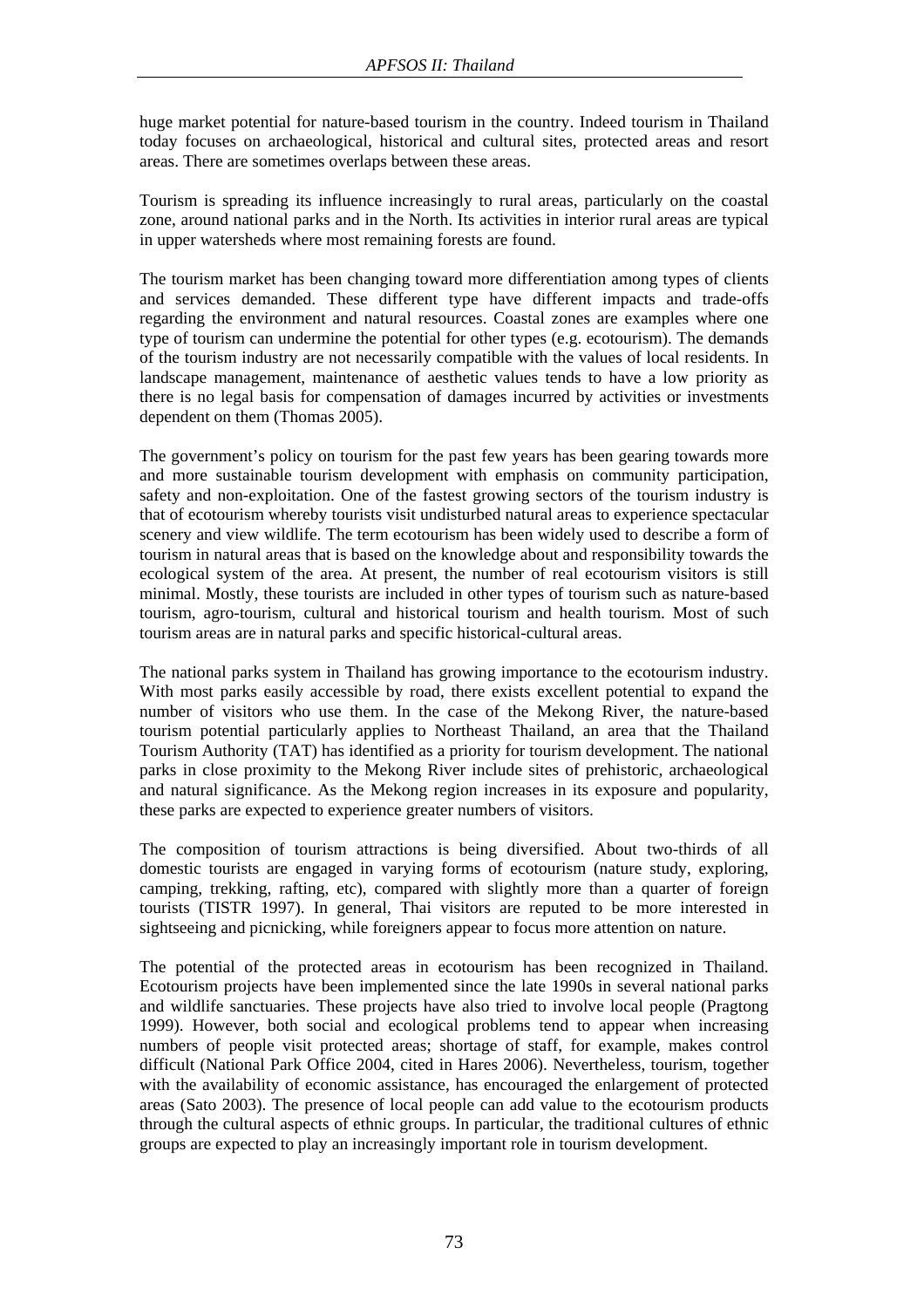To develop such cultural or rural tourism as a complementary line of ecotourism requires that there are adequate services of accommodation and catering in place. One-day tours in villages tend to have more impacts and less income for local people than visits which involve overnight stays, trekking in the surrounding area, etc.

The problems or obstacles to developing ecotourism include the following:

A danger that the policy outlined above will not be implemented in full resulting in erosion of cultural and natural resources in protected areas and elsewhere, to the extent that biodiversity, heritage, scenic values, and eventually their tourism potential, are lost. The challenge is how to resolve conflicts between conserving Thailand's natural and cultural resources while at the same time promoting tourism based upon those resources. Heritage conservation and social impact management are also recognized as one of the key action areas of the Greater Mekong tourism development strategy (ADB 2005).

There is a tendency to focus management strategies on satisfying tourist demands rather than safeguarding the resources upon which potential is based.

- Although there are about 2,000 authorized tour operators and over 10,000 authorized guides, they are mostly geared to catering for the needs of general tourism. In particular, there is a shortage of well-informed guides who have a sound basic appreciation of nature and wilderness
- Ill-behaved tourists who deposit litter, pollute protected areas, show disrespect for local cultural values, act in an anti-social manner and resist attempts by tour operators or guides to moderate their behaviour
- Community participation in protected area management is virtually non-existent. At present local communities derive little benefit from nearby protected areas
- Mistrust and unwillingness to cooperate still exists among DNP personal, local administrative bodies, local communities and local entrepreneurs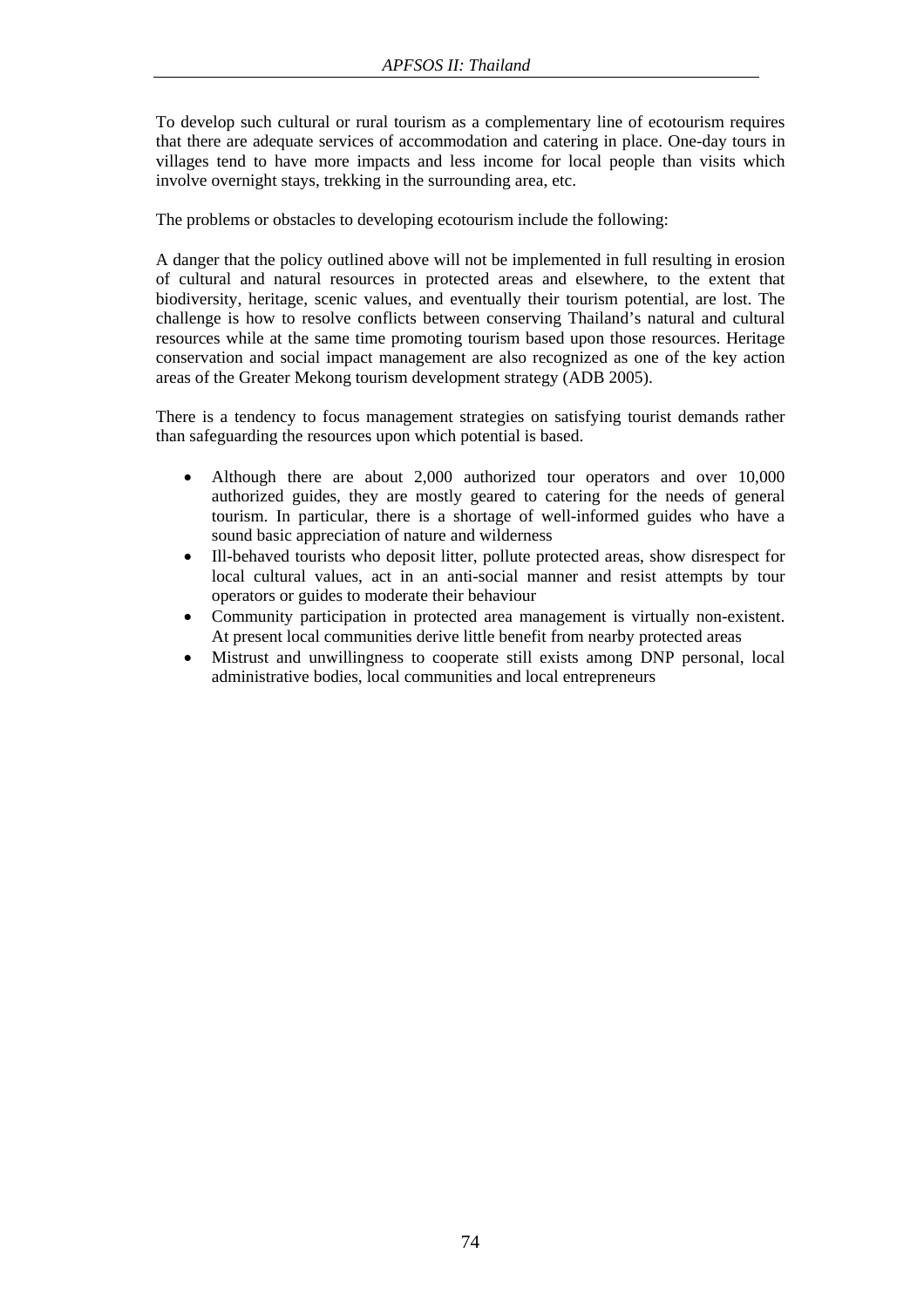## **8. FORESTRY INSTITUTIONS, POLICY AND LEGISLATION**

#### **Institutions**

#### *Royal Forest Department*

In the years preceding the creation of the RFD, the forests were under the control of local chiefs. They allowed concessionaires to exploit exploitation. The RFD was therefore founded by King Rama V in 1896 to consolidate the exploitation of these forests. Three years after the RFD was established, ownership and control of all forests were transferred from the feudal chiefs to the government. During the same period, several laws, rules, and regulations on forest protection were promulgated. More forestry laws were passed from the 1910 up to the early 1960s, as new forest protection problems arose.

The administration of the Kingdom's forest resource has been regulatory in nature. This has been because a single agency, the RFD, is supposed to take responsibility over more than half of the Kingdom's land area. Because its administrative resources were limited, it had to rely on concessionaires for most of the forest management and utilization functions, such as logging, natural regeneration, tree planting, and protection. Forests which were not under concessions had to be protected by controlling their utilization and by punitive actions, which had been defined in the forestry laws, such as the Forest Act and the National Reserved Forest Act.

The RFD expanded its administrative functions over the years, as technical aspects of forestry development were assigned to it. Its organizational structure evolved in response to changes in administrative requirements and conditions, such as the ban on logging concessions and to the instruction to give priority to forest conservation. It was reorganized under the Ministry of Agriculture and Cooperatives (MOAC), and has five technical bureaus, seven administrative divisions, and 21 regional offices (Figure 2). Local forestry administration is being handled through 75 provincial forestry offices and 524 district forest offices.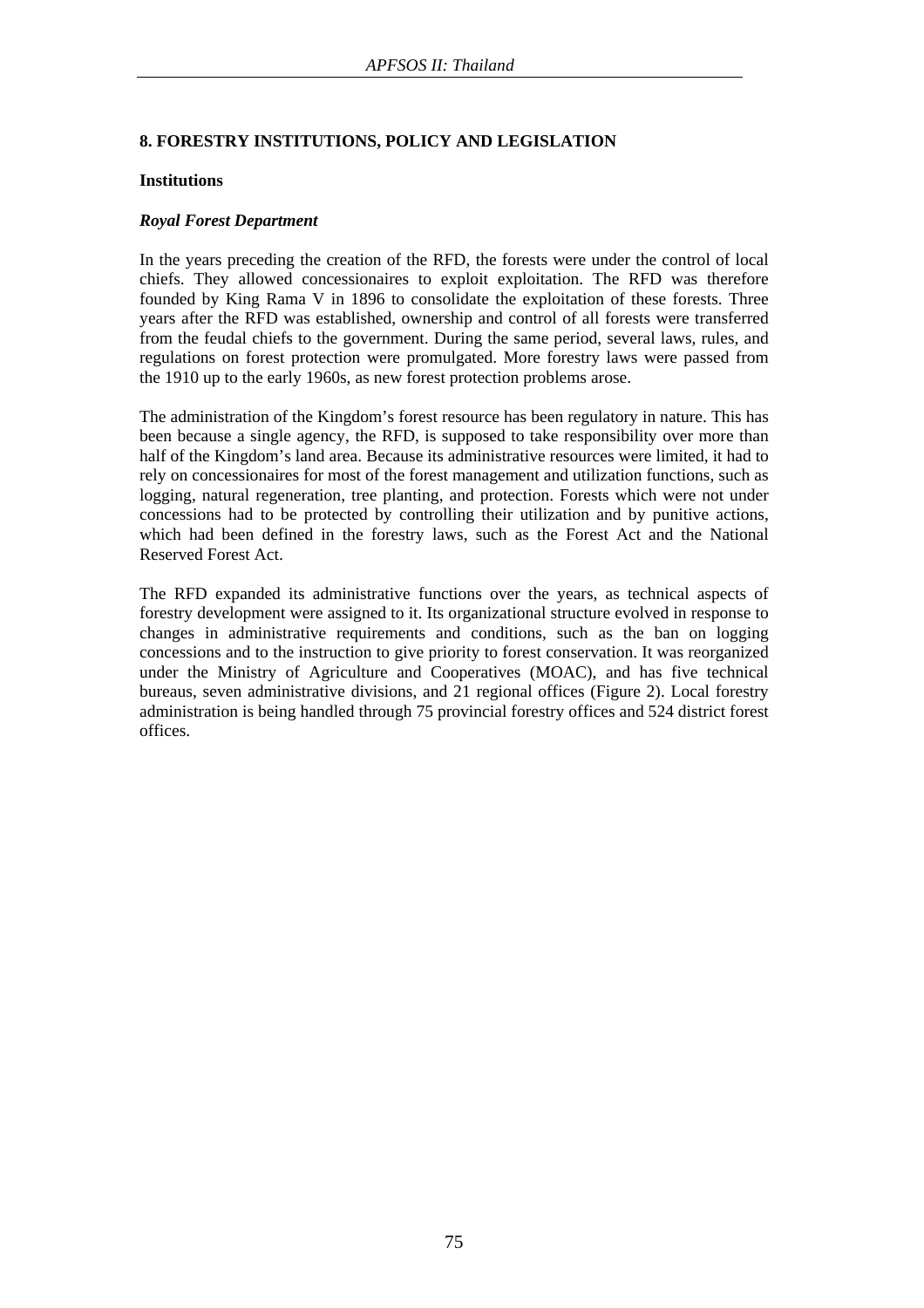

# **Figure 2. Organizational chart of the Royal Forest Department**

Forest territories are administered by:

- A network of national parks, wildlife reserves, and other protected areas, which are directly linked to the Natural Resources Conservation Bureau. The field forestry offices address territories outside the protected areas
- The other RFD technical bureaus are not concerned with administering territories. They provide different technical services: forest protection (by the Protection and Suppression Bureau); resource inventory, silviculture, forest management, and technology development (the Technical Forest Bureau); promotion of forest plantation activities of development partners (the Plantation Promotion Bureau); and management information systems (the Information Service Bureau)

## *Ministry of Agriculture and Cooperatives*

Formerly, a Minister and Deputy Ministers shared in overseeing the ministry and its component organizations. One of the Deputy Ministers handled forest affairs. The administrative supervision over the entire ministry is undertaken by a Permanent Secretary. In addition to the RFD, the following agencies and state enterprises of the ministry have existing or potential roles related to forestry: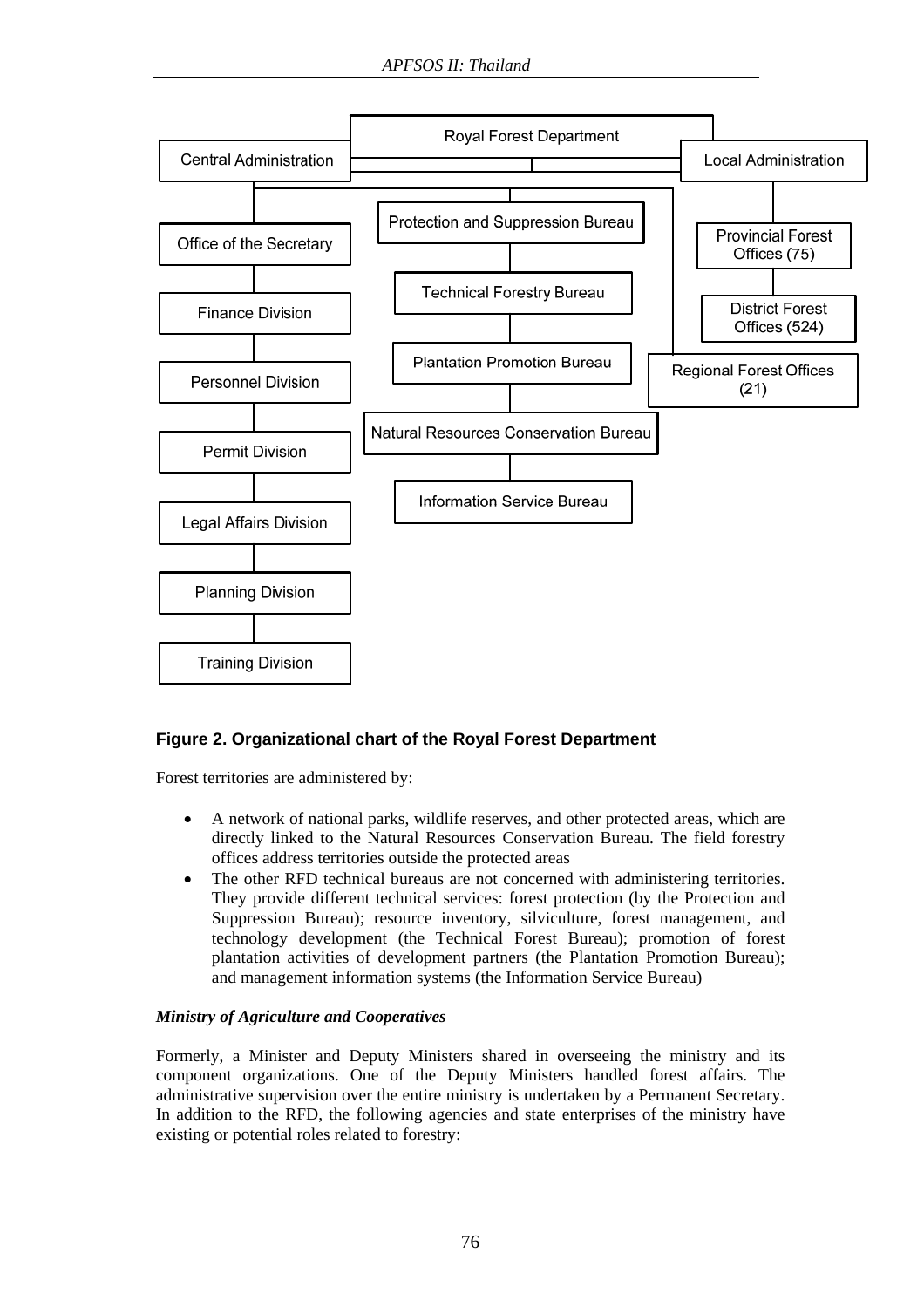## *Other departments and offices*

- Department of Agriculture. This department provides technical assistance to farmers. It addresses forestry development, in the sense that some tree crops can be treated both as agricultural and as forestry crops
- Department of Agricultural Extension. The extension function of this office extends to the promotion of tree crops, some of which can produce wood. In the future, as the demand expands, it can lend assistance to the RFD. Duplication of extension work by several agencies will not be efficient, and may be confusing to the farmer, especially if conflicting messages are given. Forestry development will certainly benefit if the RFD's extension efforts are augmented by those of this office and of NGOs
- Cooperative Promotion Department. This office is not presently active in forestry, but it may play a future role in granting official recognition to forest communities and farmers' groups
- Land Development Department. A division of this department is responsible for land-use planning. Several categories of forestry land uses are included in this landuse related work. Conflicting results often arose in its land-use interpretation and mensuration with those by the RFD Remote Sensing Office. More collaboration between these two offices is needed
- Agricultural Land Reform Office. Large parts of state forest land are being declassified and turned over to this office for distribution to farmers. In the future, it will have to expand its collaboration with the RFD to include deforested state land that is to be leased to farmers as part of a forestry land reform programme
- Office of Agricultural Economics. This office collects statistics and conducts economic studies concerning agricultural crops. Forestry information is also included among the concerns of this office

# *State enterprises*

- Office of the Rubber Replanting Aid Fund. This office has been instrumental in quickly expanding the areas devoted to rubber plantation to about 12 million rai. Like the FIO, this office has a potential role in channeling funds to farmers for the establishment of forest plantations. In practice, this office has already extended its operations to include non-rubber tree crops
- Marketing Organization for Farmers. This office is a possible alternative to the FIO in developing markets for forest products
- It is clear from the many possible ways of supplying needed services to farmers, that the MOAC has to carefully plan its evolution and that of its organizations, for maximum effectiveness and efficiency in resource utilization

# **Government's reorganization**

To improve its bureaucracy, the Thai government has introduced structural and administrative reform that has resulted in the establishment of 21 ministries. It has been effective since 2 October 2002. The Ministry of Natural Resources and Environment, (MNRE), a newly established ministry, has been given responsibility for natural resources and the environment.

Regarding the aforementioned restructuring, the RFD was divided into three departments. The original RFD was attached to the MOAC. The two newly established National Park, Wildlife, and Plant Conservation Department and the Marine and Coastal Resources Department were attached to the newly set up MNRE. The RFD takes responsibility for forest areas outside protected areas. Later a Royal Decree, effective on 1 October 2003 was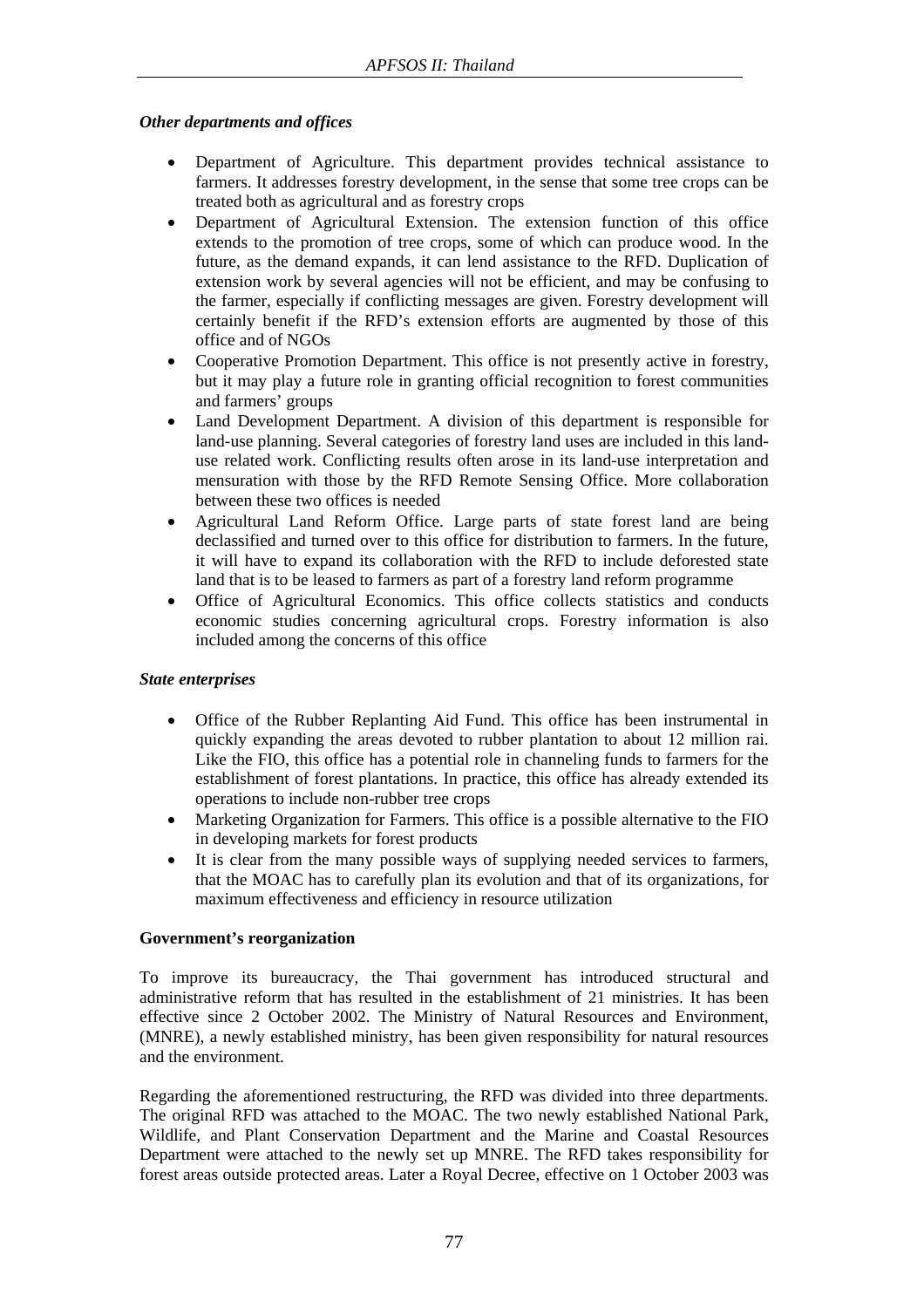issued. The RFD with its new structure (Figure 3) was transferred to be under supervision of the MNRE (Figure 4). So far, responsibility, personnel allocation and other matters are under process of mutual consideration of the two departments.



# **Figure 3. Government reorganization of the Royal Forest Department**

#### *Department of National Parks, Wildlife and Plant Conservation*

This department administers forest resources, wildlife and plants in protected areas in parallel with the rehabilitation of degraded forests. Tasks include conservation, promotion, strategy application and public awareness building.

Resource protection and community participation: These sustain the ecological systems, the environment and biological diversity required to maintain productive watersheds, wildlife, nutrition sources, public recreational and tourism sites. Details are listed below:

- 1. Conserve, protect, oversee and preserve forests, wildlife, and plants to be productive and balance ecological systems with sustainable and maximum benefit from natural resource utilization.
- 2. Rehabilitate and solve problem of degraded natural resources and environment. This includes control of fires and other catastrophes, which destroy the forest ecology.
- 3. Control, supervise, oversee and prevent forest encroachment and deterioration. Enforce the law against committing wrongful acts under the law relating to National Forest Reserves, National Parks, Wildlife Conservation and Protection and other related law.
- 4. Study, conduct research and develop the conservation, administrative management and rehabilitation of forest resources, wildlife, plants and biological diversity.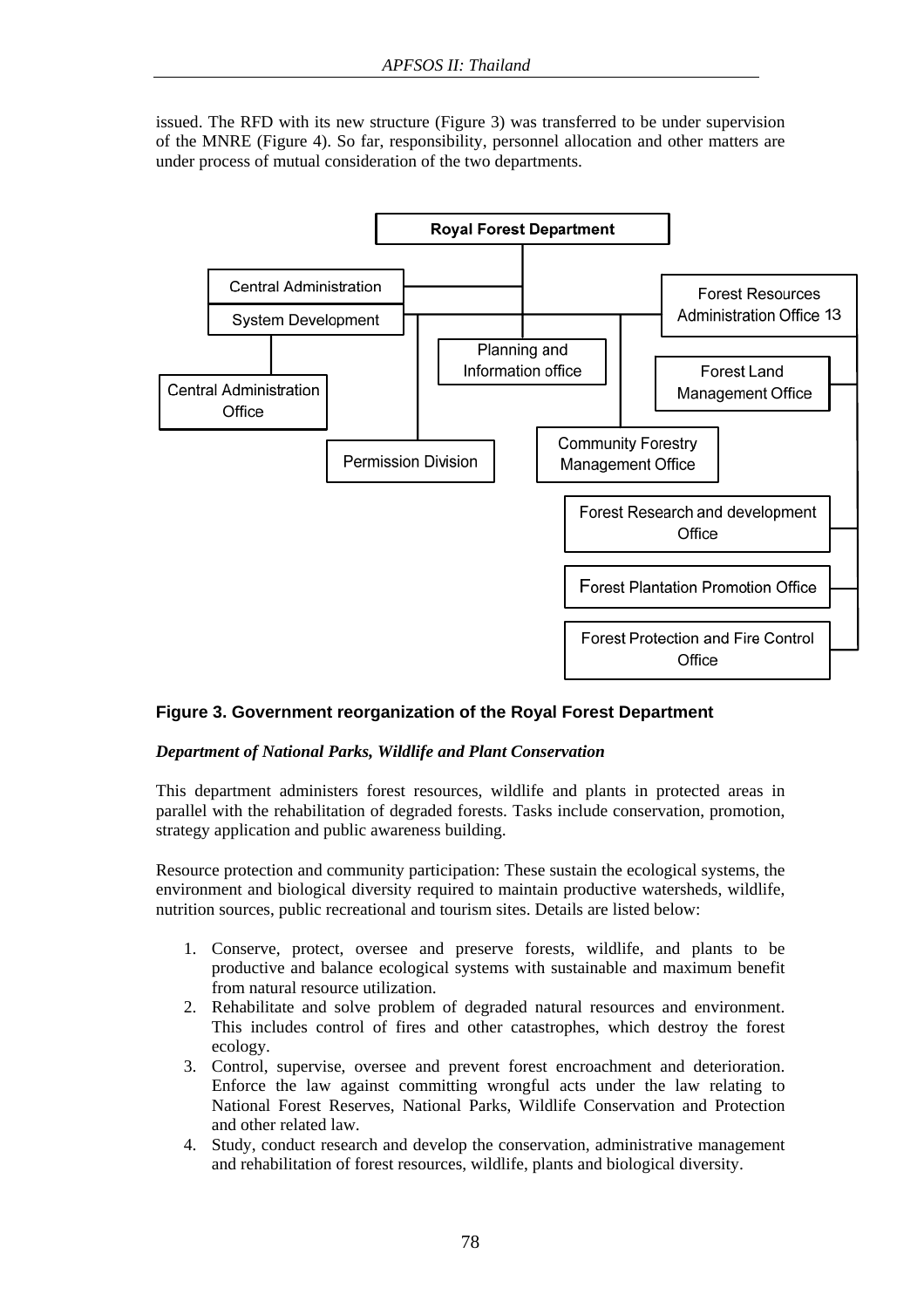- 5. Develop and set measures and standards for the conservation, administrative management and use of forest resources and wildlife.
- 6. Provide services on forestry information and transfer of forest technology.
- 7. Perform other functions as required by law to be the authority and duty of the Office of the Permanent Secretary of Natural Resources and Environment or as designated by the Ministry or the Cabinet

## *Ministry of Natural Resources and Environment*

At present, the Ministry has one Minister with one Permanent Secretary and four Deputy Permanent Secretaries. The Minister oversees the ministry and its component organizations. Administrative supervision over the entire ministry is undertaken by a Permanent Secretary and four Deputy Permanent Secretaries who have responsibilities for Environment Affairs, Natural Resources Affairs, Inland Water Affairs, and Administrative Affairs.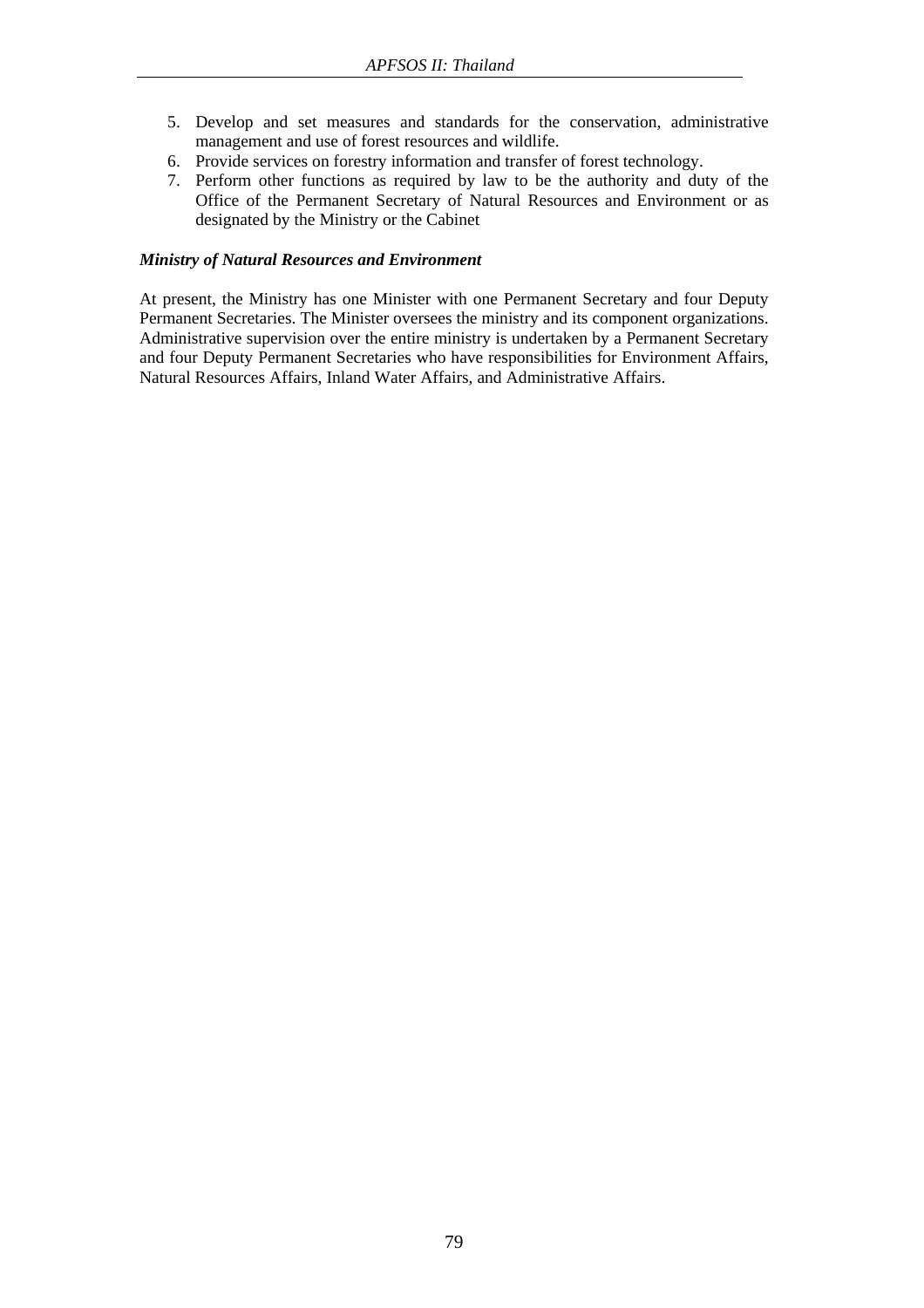

Remark: State Enterprises include:

- Zoological Park Organization
- Water Management Organization
- Botanical Garden Organization
- Forest Industry Organization
- Thai Plywood CO., LTD

\*The Office of PNRE (Provincial Natural Resources and Environment) is attached to the Office of Permanent Secretary.

- Forestry Division
	- protection
	- permission
- Environment Division
- Natural Water Division
	- ground water
	- water resource
- General Administration section

## **Figure 4. Government organization of the Ministry of Natural Resources and Environment**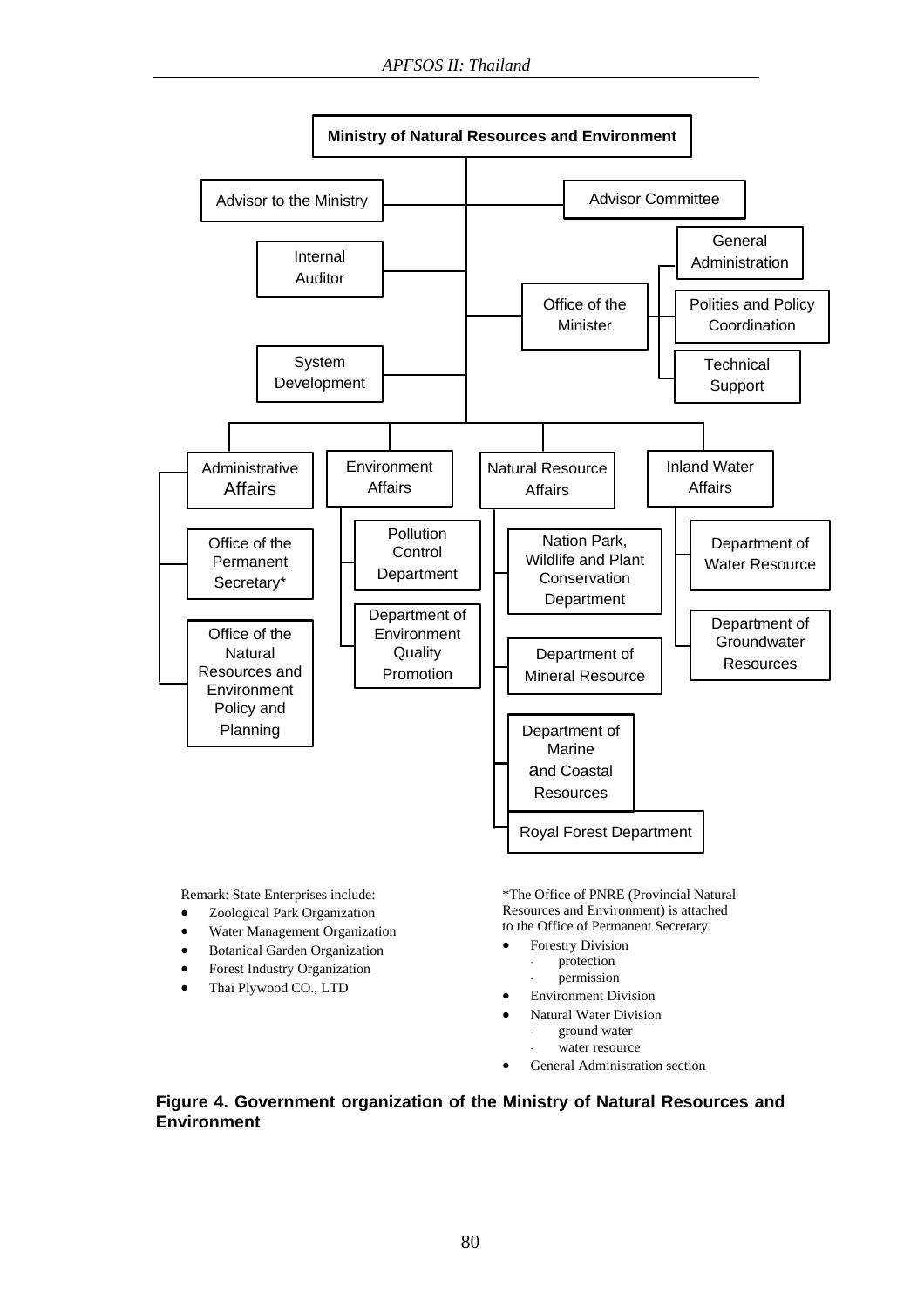## *State enterprises*

Forest Industry Organization. The FIO is an autonomous state corporation, which was set up to harvest teak forest and to process wood into usable forms. Subsequently, the FIO became widely involved in reforestation, in accordance with the government policy to reforest logged-over areas. In its reforestation programme, the FIO applies the forest village system, which employs landless villagers as workers and allows them to interplant agricultural crops between the rows of newly established tree. The FIO forest village system covers 53 forest areas (24 in the north, 16 in the northeast, and 13 in the central and southern regions).

The FIO will have to evolve into an organization responsible for providing support to forest-based communities and villagers in forest management. Depending on the decision of the government, the expanded functions of the FIO may include supplying quality planting materials, piloting new processes for raising source plants for NWFPs, channeling funds for tree planting, and developing markets and providing market guarantees for forest products.

Thai Plywood Company Limited. This state enterprise was established to make more efficient use of forest resources by producing plywood and other wood products of a standard quality. This company is already partly owned by the private sector; eventually, it will have to become a fully private enterprise according to the government's privatization policy.

## *Other ministries and agencies*

In addition to the MNRE, the following ministries and agencies have existing and potential roles related to forestry:

Ministry of Interior. The day-to-day operations of the provincial and district forest offices of the RFD previously were supervised by the Office of Governor of the different provinces, which are under the Ministry of Interior's Local Administration Department. The Forest Police Unit of the Police Department assists the RFD in forest protection. Other offices under the Ministry of Interior that have to do with forestry include the Department of Town and Country Planning and Bangkok Metropolitan Administration for promoting and developing urban forestry; the Office of Accelerated Rural Development and the Community Development Department for providing support services to forest-based rural development; and the Department of Lands for registering lands and installing policies and measures to discourage land speculation.

Ministry of Industry and Ministry of Commerce. These two ministries are responsible for promoting forest-based industries and products. Forest-based industries are under the responsibility of the Department of Industrial Promotion. Forest-based products are under the responsibility of the Department of Internal Trade, Department of Foreign Trade, Department of Commercial Registration, and Department of Business Economics.

Ministry of Education. Schools play an important role not only including forestry in their different curricula, but also by providing extension services through their outreach programmes. A number of universities offer curricular programmes and courses in forestry and forestry-related disciplines. Foremost of these is the Faculty of Forestry of Kasetsart University.

National Economic and Social Development Board (NESDB). This prepares the National Economic and Social Development Plan on a five-year cycle, formulates policies to implement the plan, and assesses the Kingdom's development programmes and projects to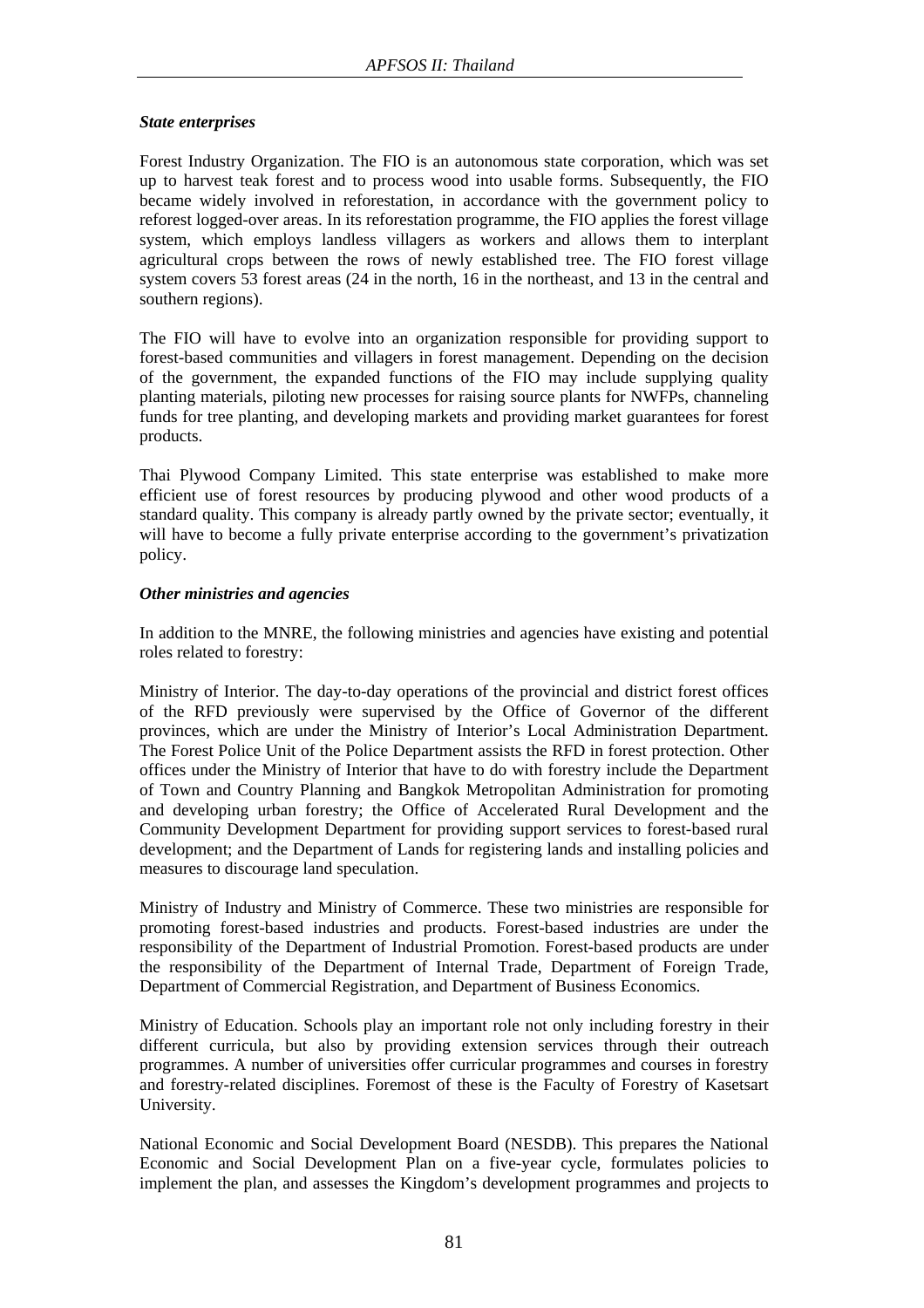ensure consistency with the plan. The forestry master planning process will have to be coordinated with the planning work of this agency.

Apart from the NESDB, there is National Economic and Social Advisory Council (NESAC) established with regard to Article 89 of the Constitution of the Kingdom of Thailand. NESAC is composed of 99 members and divided into two sections.

- 1. Economic Sector with 50 members
	- Agriculture sub-sector with 16 members
	- Industry sub-sector with 16 members
	- Service sub-sector with 16 members
- 2. Social Sector with 49 members
	- Social sub-sector with 49 members
	- Nature-based sub-sector with 49 members
	- Knowledge sub-sector with 49 members

#### **Non-government and secular organization and schools**

There are many types of organization within the NGO community whose activities have a bearing on the concerns of the forestry sector. Some NGOs concern themselves with environmental matters, some with local development, and others with both. Of special concern to future development of the forestry sector are the NGOs, secular organizations, and schools which can operate at the grassroots level to support forest-based rural development.

#### **Private forest-based industry organizations**

Organizations concerned with the forest-based industry are typically associations of industry operators including those for furniture-making, sawmilling, panel manufacturing, pulp and paper manufacturing, and rubber wood product manufacturing. These associations keep a registry of their members, as well as statistics on product types, capacity, and actual production; conduct periodic assessment of the state and problems of their industry; and lobby for incentives and other support from the government.

## **National Forest Policy**

Before 1985 forest policy was expressed primarily though subsequent pieces of legislation (Table 29). In the first phase forests were brought under state ownership and management. The legal status of the permanent forest estate was established either as protected areas or forest reserves. In the latter phase, concessions were given to private operators and the state-owned FIO which were subsequently cancelled when the logging ban was instituted.

As part of the policy implementation the institutional structure was built up and adjusted, and various government programmes were implemented. The evolution of the related legislation on land and promotion of agriculture also had impact on forest policy implementation (Table 29).

A Nation Forest Policy was drawn up and adopted by the cabinet in 1985 in an attempt to consolidate sectoral policy in the country and to place forestry within the context of overall national development (Box 5). The process of preparing the policy was thorough and detailed, with extensive public hearings and input. Reforestation and afforestation were seen as important strategies to supply future wood demand in the country. The private sector was to become involved in tree planting and, in addition to meeting domestic demand, export supply was also foreseen. The Policy identified the need for partnerships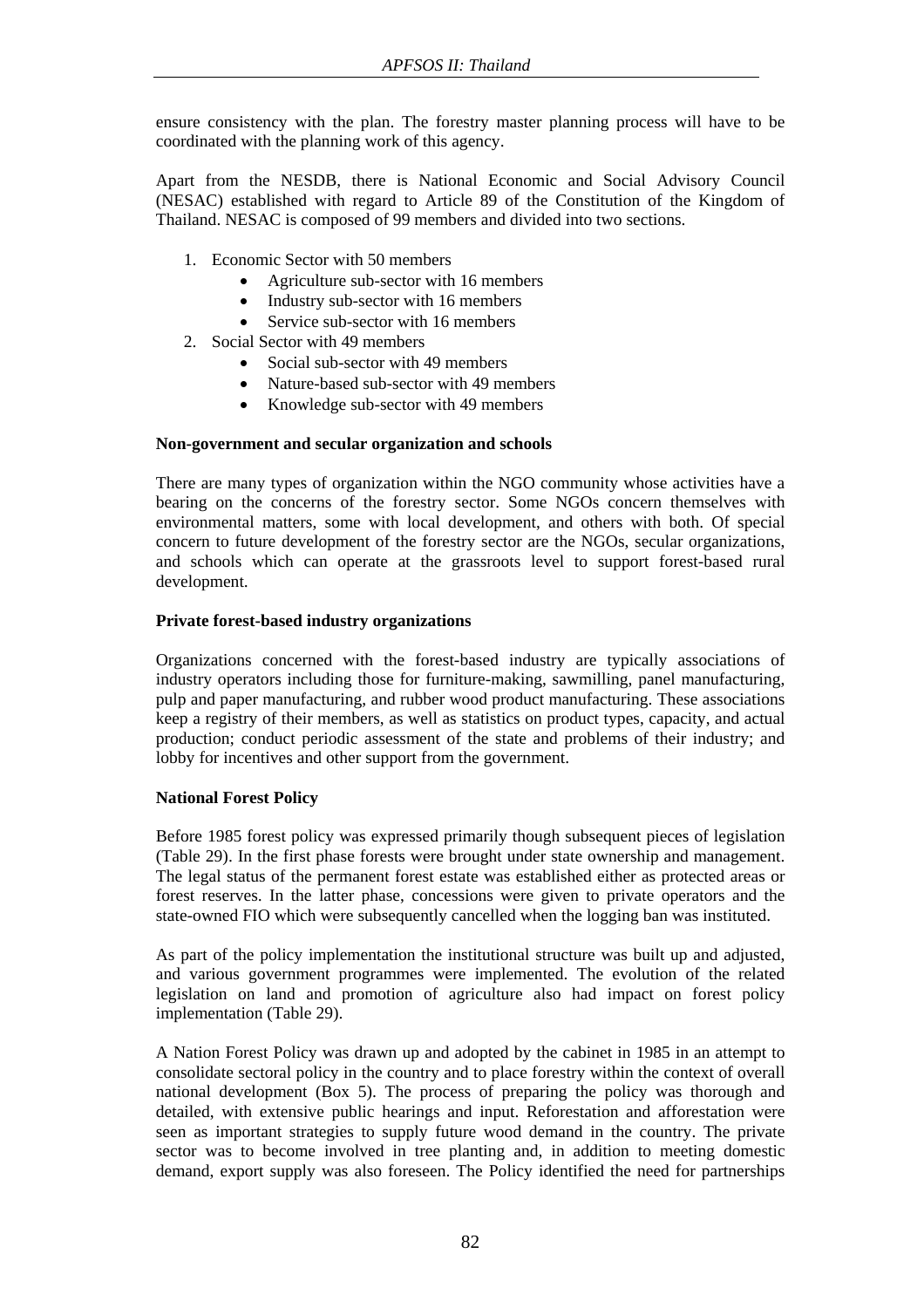between the public and (commercial) private sectors. Short-, medium- and long-term plans were mandated for development of forest lands and the forest industry. Forest laws and regulations were to be thoroughly reviewed and revised and the RFD was directed to encourage local community participation and to cooperate closely with the private sector. The Policy urged all components of government and society to collaborate with the RFD in defining and maintaining a forest resource base which can support the needs of society (Pragtong and Thomas 1990). However, the Policy was silent about the root causes of deforestation and poverty reduction in forest areas and it did not explicitly involve rural people.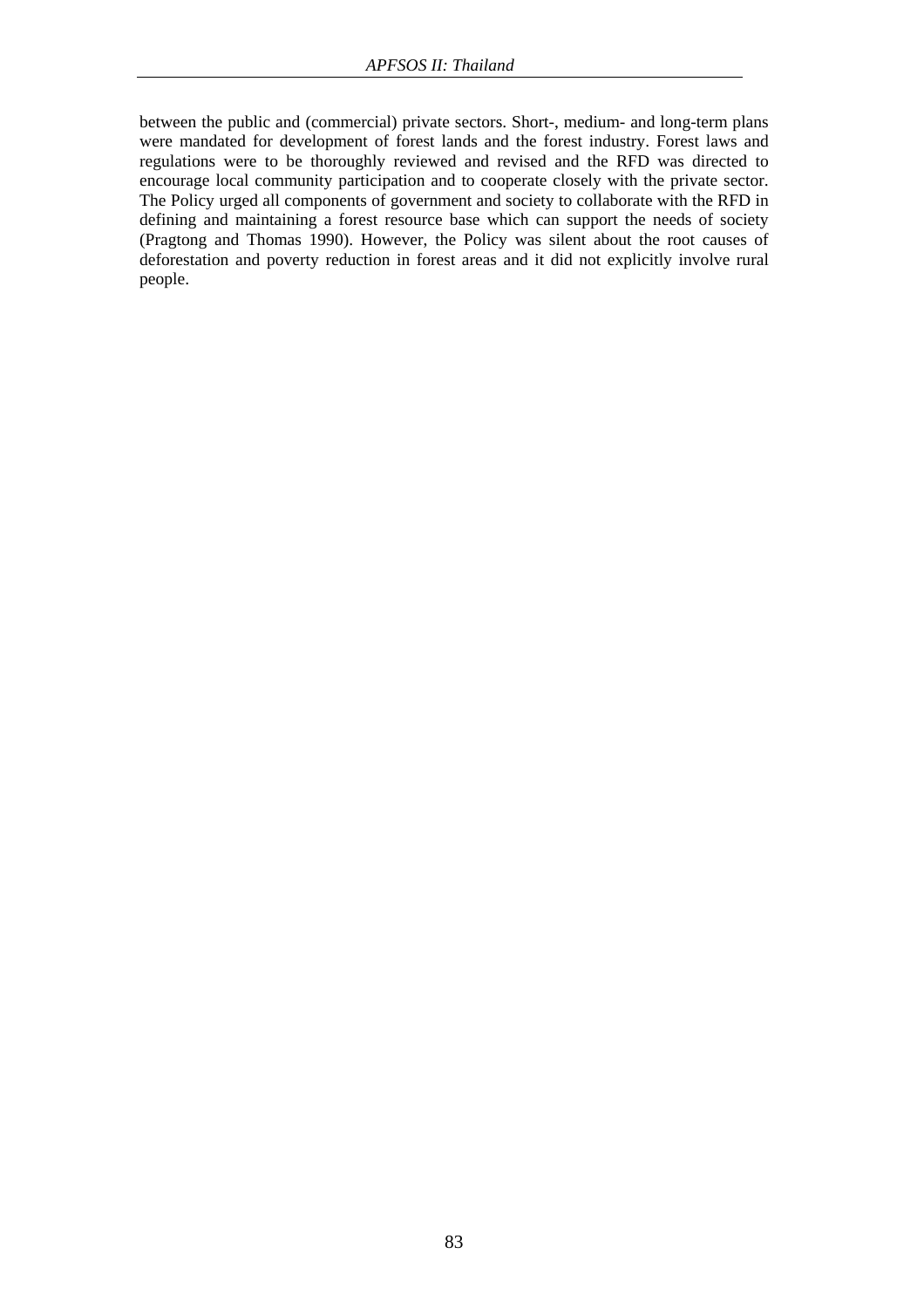|  | Table 29. Key milestones of the Thai Forest Policy |  |  |  |  |
|--|----------------------------------------------------|--|--|--|--|
|--|----------------------------------------------------|--|--|--|--|

| Year        | <b>Policy measure</b>                                                         |
|-------------|-------------------------------------------------------------------------------|
| $Mid-19th$  | Commercial forestry with exploitation of teak started and expanded with       |
| century     | road networks under the partnerships of princely states and British           |
| 1874        | foresters in Burma                                                            |
|             | Proclamation of the monarchy's legal ownership of all land                    |
|             | Royal order was issued to collect tax on export of timber                     |
| Early 1890s | Legislation enacted to require government approval of any contracts           |
|             | foreigners<br>and<br>northern<br>lords<br>prohibiting overlapping<br>between  |
| 1896        | concessions                                                                   |
| 1897        | Establishment of the Royal Forest Department and termination of               |
| Late 1890s  | northern lords' control over forest resources                                 |
|             | Royal Order was issued to regulate cutting of teak forests                    |
| 1901        | Enactment of the Forest Protection Act, the Teak Tree Protection Act, a       |
|             | law prohibiting the unauthorized marketing of timber, a law outlawing teak    |
| 1913        | extraction unless duties and royalties were paid                              |
| 1932        | Land law for individual private ownership, which distinguished factual        |
| 1938        | occupancy (without legal protection), and ownership (protected). This led     |
| 1941        | to confusion and conflicts                                                    |
|             | The Forest Conservation Act was passed during the time of King Rama VI        |
|             | Constitution.                                                                 |
|             | Promulgation of the Act for the Protection and Reservation of Forests         |
|             | Enactment of the Forest Act. Forest land was defined as "land which has       |
|             | not been acquired by any person under the land law. Farming on such           |
|             | land (Pah Sa-nguan) was legal only under authorization by the RFD. This       |
| 1945        | created incentives for entrepreneurs and landless farmers to migrate into     |
|             | previously forested areas and establish claims                                |
| 1954        | RFD is placed in the Ministry of Agriculture and Cooperatives                 |
|             | The Forest Act provided the most comprehensive coverage of forest law.        |
|             | It has been amended several times, but remains the basis of forest law. It    |
| 1960        | regulates forestry-related activities on all land that is not under private   |
| 1961        | ownership and prohibits the felling of certain species of trees whether       |
|             | they are on private or public lands                                           |
| 1962        | The end of the colonial teak era with termination of concessions to           |
| 1964        | foreigners which were not renewed. Logging continued under the                |
|             | concession systems for national entrepreneurs                                 |
|             | Enactment of the Land Code: anyone occupying forest land was eligible         |
| Late 1960s  | to receive a claim certificate (Nor Sor 1) which could then be upgraded to    |
| 1974        | temporary occupation (Nor Sor 2), a certificate of utilization (Nor Sor 3) or |
|             | a title deed (Nor Sor 4 or Chanode)                                           |
| 1975        | <b>Enactment of Wildlife Reservation and Protection Act</b>                   |
|             | Government Decree to establish that at least one half of land cover was       |
|             | permanently retained as public forest land                                    |
|             | <b>Enactment of the National Lands Act</b>                                    |
| 1983        | Promulgation of the National Parks Act and establishment of the first         |
| 1985        | National Park (Khao Yai)                                                      |
|             | Enactment of the National Forest Reserve Act which established                |
|             | gazettement of forest reserves with the intention of showing deforestation.   |
|             | A target was established to set aside 50 of the country's protected land      |
|             | areas as forest (already defined in the 1961 Government Decree)               |
| 1989        | Promotion of export-oriented cash agriculture which led to conversion of      |
|             | degraded concession areas into farm lands.                                    |
|             | Declaration of amnesty for occupants of forest reserves                       |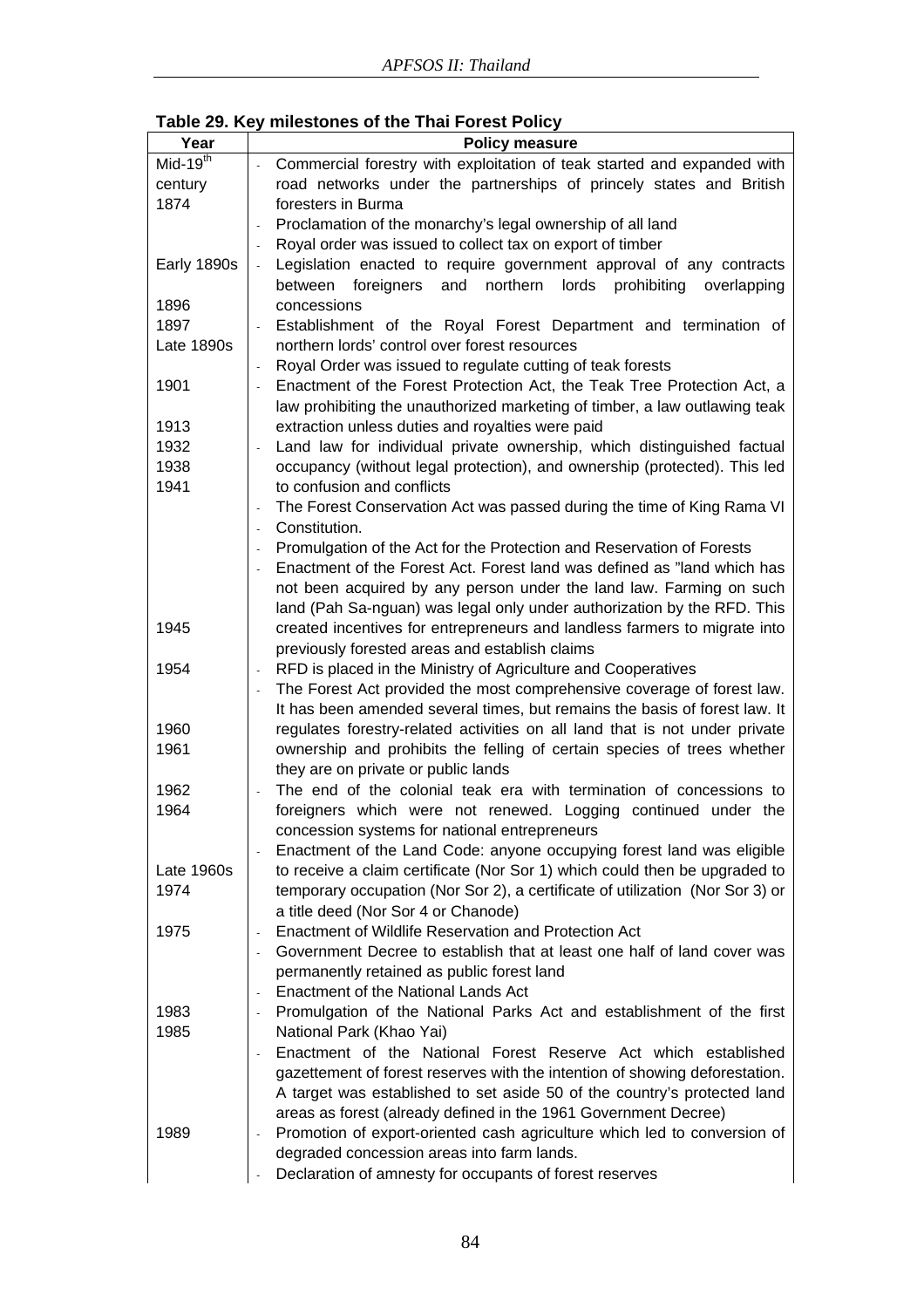|      | Enactment of the Agricultural Land Consolidation Act.                                                 |
|------|-------------------------------------------------------------------------------------------------------|
|      | Approval of Plan for the Forest Village Program managed by the RFD                                    |
|      | Enactment of the Agricultural Reform Act                                                              |
|      | Launching of the National Forest Land Allotment Project which allowed                                 |
|      | leasing of up to 2.4 ha for three years without tenurial provisions                                   |
|      | Enactment of the Land Development Act<br>$\overline{\phantom{a}}$                                     |
|      | Adoption of National Forest Policy which reduced the forested area target<br>$\overline{\phantom{a}}$ |
|      | to 40% (15% protected forest, 25% economic forest)                                                    |
|      | The RFD was authorized to classify about 20% of the public forest land                                |
|      | (Pah Sa-nguan) as non-forested area                                                                   |
|      | Resolution on Watershed and Land                                                                      |
|      | The Five-year Resettlement Program (Khor Jor Kor) allowed commercial                                  |
|      | reforesting of degraded forest                                                                        |
|      | Logging ban in natural forests<br>$\overline{\phantom{0}}$                                            |
| 1991 | Eviction of occupants in Khor Jor Kor areas started but led to a                                      |
|      | moratorium                                                                                            |
|      | 7 <sup>th</sup> National Economic and Social Development Plan changed the forest                      |
| 1992 | area target of 40% (25% protected forest, 15% economic forest)                                        |
|      | Land reform.                                                                                          |
|      | Completion of the Forest Master Plan with a focus on development and                                  |
| 1993 | community forestry                                                                                    |
| 1994 | Amendment of the Wildlife Reservation and Protection Act<br>L,                                        |
| 1997 | National Enhancement and Conservation of Environmental Quality Act<br>$\bar{\phantom{a}}$             |
|      | First draft of Community Forestry Bill                                                                |
|      | Tambon Administration Organization Act                                                                |
|      | The New Constitution was adopted with provisions for communal rights in                               |
|      | the conservation and use of natural resources                                                         |
|      | The First Policy and Perspective Plan for Enhancement and Conservation                                |
| 2002 | of National Environmental Quality (1997-2016) included guidelines for                                 |
|      | institutions for the management of community forests, water, biodiversity                             |
|      | and protection of watersheds, and the participation of people and                                     |
|      | communities. The forest cover target was set as 50% (30% conservation                                 |
| 2005 | and 20% economic forest).                                                                             |
|      | Separation of the DNP from the RFD.                                                                   |
|      | Establishment of the Ministry of Natural Resources and Environment.                                   |
|      | Adoption of the 9 <sup>th</sup> NEDP with earlier forest cover targets for production<br>L,           |
|      | forest (reforestation)                                                                                |
|      | The draft Community Forestry Bill still discussed in Parliament in a joint                            |
|      | Committee.                                                                                            |

Sources: Sittichai et al. 2006; Rasmussen et al. 2000; Lynch and Tabott 1995.

The Forest Policy was not successful in addressing the root causes of deforestation (which are largely outside the sector), the growing imbalance in the demand and supply of industrial wood and woodfuels, illegal operation in forest harvesting, and the livelihoods of people who were living in and around forest areas, often without proper permit or tenure rights. As a result, the process of degradation has continued. In the late 1980s this led to so serious consequences that a logging ban in natural forest as a drastic measure was introduced. The focus of the policy shifted thereafter towards an emphasis on conservation which still continues as reflected in the forest area targets for production and conservation. The usefulness of such a target can, however, be questioned, particularly as it has not been achieved after more than 40 years of application (Box 5).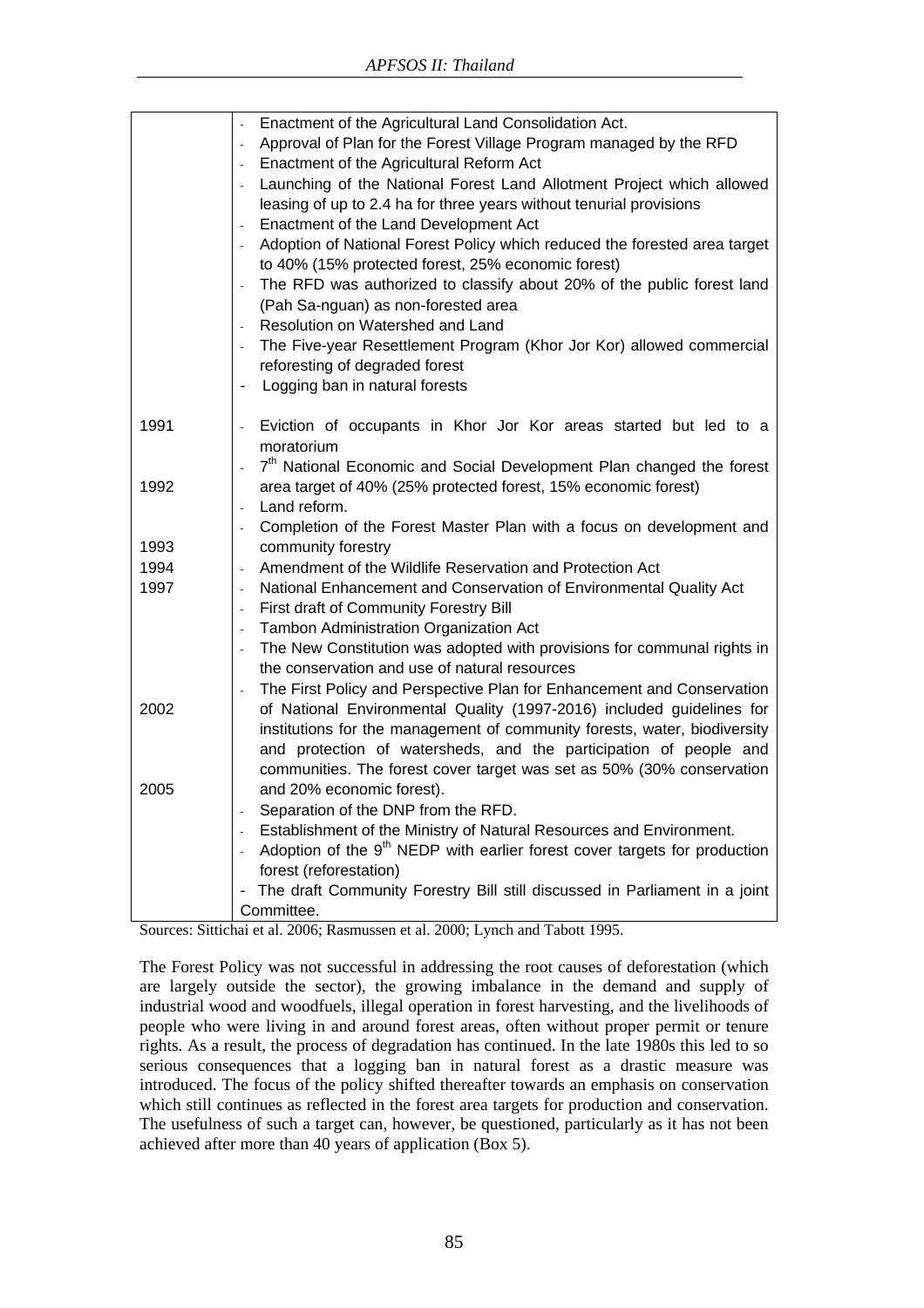With the shift of the emphasis in the forest policy towards conservation, the production aspects have been set aside. Pragtong and Thomas (1990) raised three key issues in this respect which still remain to be clarified: (1) to what extent should economic forest emphasize natural forest management or intensive tree plantations:; (2) to what extent should public forest lands be privatized; (3) what scale of management units should be emphasized in private sector collaboration.

# **Box 5. Key Measures of the 1985 National Forest Policy**

To achieve a long-term and coordinated national forest administration and development and for better understanding between state and private sectors, it is hereby declared as a national forestry policy that:

- 1) Long-term guidelines for forest management and development shall be established to maximize national social and economic benefits and national security, with sufficient measures provided for environmental protection. Emphasis shall be placed on harmonized utilization of forest resources and other natural resources.
- 2) Role and responsibility sharing among various government agencies and the private sector in forest management and development shall be promoted.
- 3) National forest administration shall be reorganized in line with the changing quality and quantity of forest resources and environment.
- 4) Forty percent of the country area shall be kept under forests. The forest area shall be divided as follows:
	- 4.1 Protected forest: 15 percent of the country area shall be kept as protection forests for nature conservation recreation and environmental quality protection.
	- 4.2 Production forest: 25 percent of the country area shall be designated as production forest to produce timber and other forest products.
- 5) Public and private sectors together shall develop and manage the forest area to achieve the objective of providing perpetual direct and indirect benefits to the country. Science and technology to increase the efficiency of agricultural production shall be enhanced to reduce the risk of agricultural production and to reduce the risk of the forest being destroyed to increase agricultural land.
- 6) The State shall establish a forest development plan as part of the natural resources development plan in the National Social and Economic Development plan to harmonize a mutual utilization action between forest resources and other natural resources.
- 7) Efficiency in timber production shall be increased through appropriate forest management techniques using both selection and clear cutting systems. In the clear cutting system, the cleared area shall be replanted immediately.
- 8) To conserve and protect the natural environment, the State shall accelerate the city planning process and designate specific area for forest residential, rural and agricultural areas in each province to prevent forest land encroachment.
- 9) The National Forest Policy Committee shall be established under the Forest Act for policy formulation, supervision and management of national forest resources.
- 10) The State shall undertake extension programmes to create public awareness, instill positive attitude, and proper skills on wise-use, as opposite to the negative effects of forest destruction and wasteful use of forest resources.
- 11) The State shall promote reforestation by the public and private sectors for domestic industrial consumption. Export of wood and wood products shall be encouraged. Community forestry such as reforestation on public land by the private sector, tree planting on marginal agricultural land and establishment of forest woodlots for household consumption shall also be promoted.
- 12) The State shall encourage integrated wood using and pulp and paper industries to realize the whole-tree utilization concept.
- 13) Amendment of forest acts shall be made to support efficient forest resource conservation and utilization.
- 14) Forest research shall be carried out in collaboration with universities and educational institutions concerned.
- 15) Wood energy as a substitute for fossil fuel shall be promoted through energy plantations.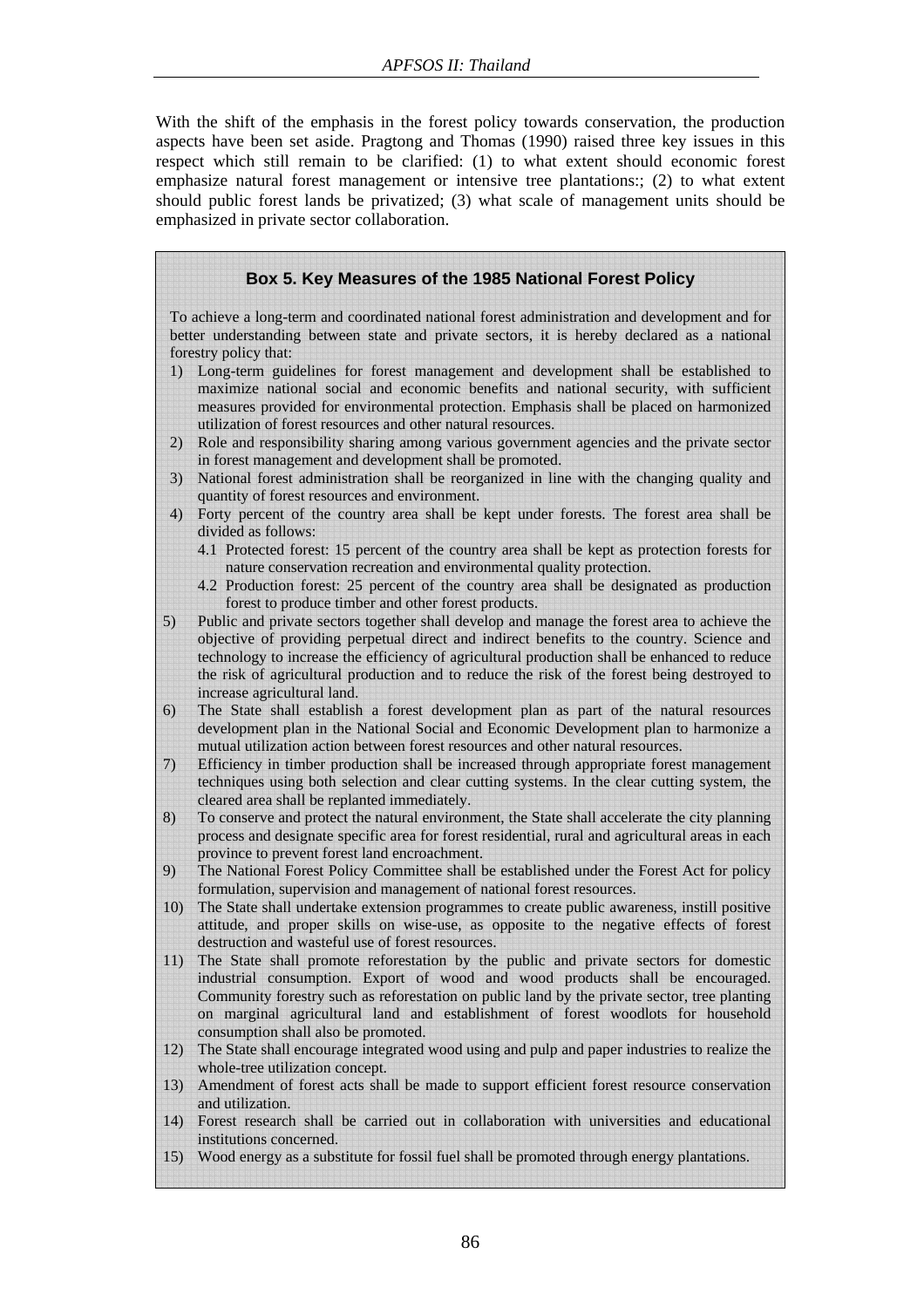- 16) Any land with the slope of 35 percent or more on an average shall be designated as forest land. No title deed, or land use certificate under the Land Acts shall be issued for the land of this category.
- 17) Explicit guidelines shall be established to deal with various forest degradation problems e.g. shifting agriculture, forest fires, forest clearing by the hill tribe minorities, etc. Measures on enforcement of law and penalty codes shall be specified and respective due processes shall be established. Measures shall also be devised to penalize corrupt government official and influential persons.
- 18) Incentive systems shall be established to promote reforestation by the private sector.
- 19) Human resource and rural settlement planning must be in conformity with national natural resource management and conservation plans.

The sixth NESDP specified 15 percent of the forests to be managed for conservation purposes and the remaining 25 percent to be managed for production. This was reversed by the seventh NESDP (1992-1996), which reacted to rapid forest degradation and the deterioration of the environment; forest areas for conservation were increased to 25 percent and 15 percent were allocated for timber production.

#### **Box 6. Forest Cover Percentage as a Policy Goal**

The forest cover percentage as the key sectoral goal was introduced in Thailand by a foreign forestry specialist more than 50 years ago. The country's forest policy has been formulated within the framework of achieving a target percentage of land area to be covered by forests. The original target was 50 percent and it has since then been revised (mostly downwards) time differentiating the areas reserved for production and protection forest.

In this way, the forest policy goal was reduced to one single indicator and setting of the targeted values for economic and protection forest was a reflection of value judgment. It was not based on scientific knowledge on how much forest would be needed in Thailand for maintenance of the environmental services of the country's forest, or on assessment of what should the forest's socio-economic contribution to the nation's development be. The forest cover percentage is a simple indicator which lends itself to straightforward monitoring if necessary information is available (as has been the case in Thailand). But, it has shortcomings: (a) it makes implicit assumption on the relationship of forest cover and the contribution of forests to environmental conservation and socio-economic development, and (b) the division between protection and economic forest is too simplified a vision on practical forest management.

The implicit assumption of the past policy is that biodiversity conservation is being addressed by setting aside a network of different categories of protected areas. As a result, little attention is being paid to addressing biodiversity conservation in other land categories, including other forests, TOF and other resources. However, as deforestation and forest degradation continue to erode the biodiversity base of the country, it is becoming increasing clear that the protected area system alone will not be sufficient to ensure that biodiversity is adequately conserved. Analyses in many countries have indicated that, while a well-designed network of protected areas provides the essential backbone of conservation needs, attention should also be paid to a conservation agenda outside the protected areas (Kanowski et al. 1999). The introduction of biodiversity conservation as an element of rehabilitation activities in production forests is one way of doing this.

## **Legislation**

In the past, Thai people could exploit forest resources such as free-logging, clearing, and trading etc. There were no laws or regulation for controlling issues by the government. Logging for trading began in King Rama IV's reign in 1842 by English entrepreneurs. Logging and collection of non-wood products for household use could still carry on freely.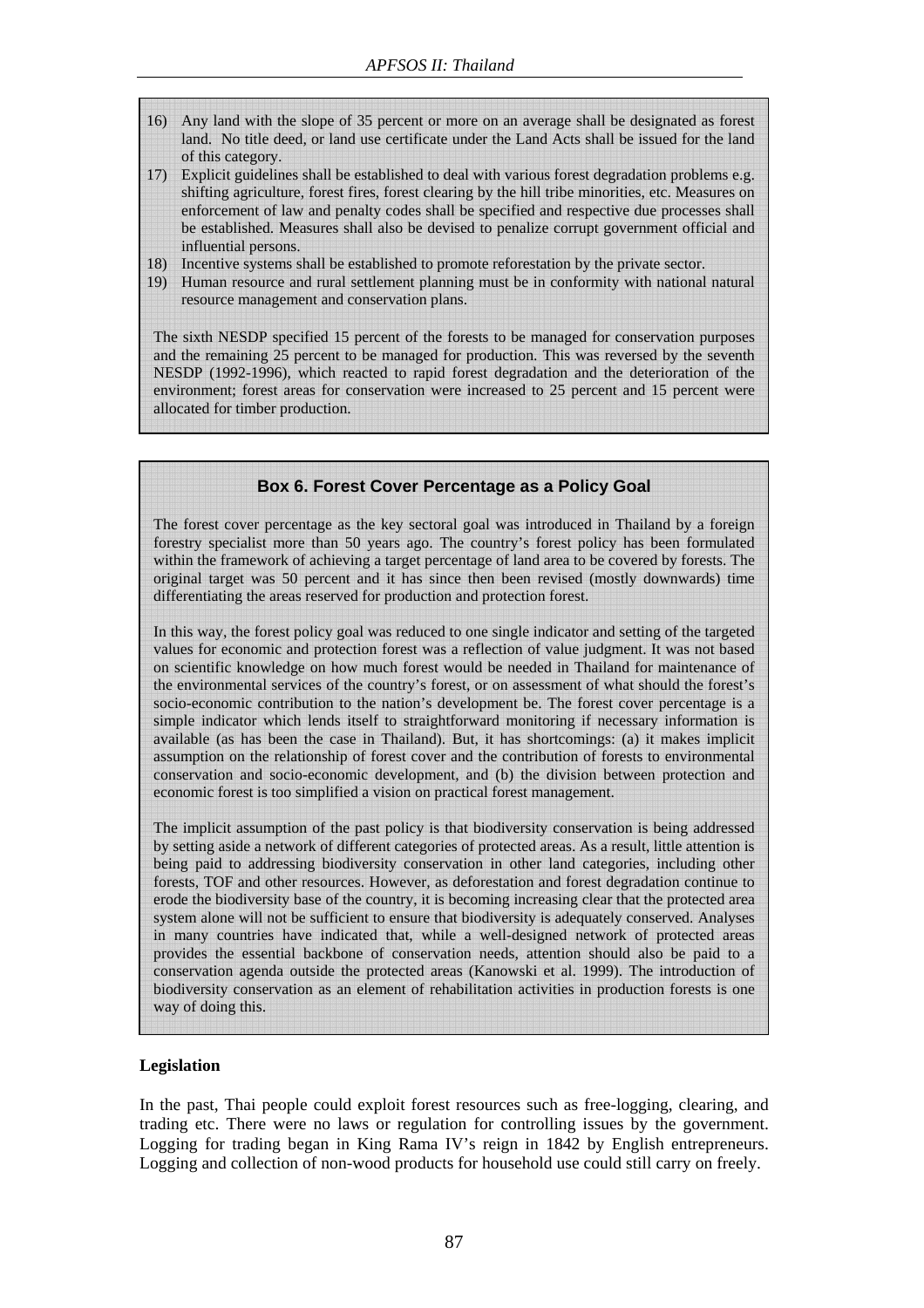In 1834, the first written law was issued – the Royal Proclamation on Teak and other Timber Species S.E. 1236 (1874) – but it focused on duty collection and there were no criminal penalty provisions. The first law that provided criminal penalty provisions was the Forest Act, Teak Logs which Bear Defaced Hammer Marks (1896), and every law pertaining to forest resources and the environment enacted consequently had penalty provisions.

In 1896, in King Rama V's reign, the RFD was set up to handle forest resources. The Wildlife Conservation and Protection Act was enacted in 1960. In 2003, the Wildlife Conservation and Protection Act, 1990 abolished the Wildlife Conservation and Protection Act, 1960.

In 1961, the National Park Act was enacted to conserve natural resources and to maintain their natural status as well as to prevent destruction and transformation. In 1989, it was amended, in accordance with the logging concession ban issued in 1989.

In 1964, the National Forest Reserve Act, 1964 was enacted to protect forest resources. In the National Economic and Social Development Plan (volume 1), the Thai Government scheduled to reserve forest area by approximately 50 percent of the country area (250,000 km<sup>2</sup> or 156 million rai). Measures for protection and reservation or to establish the reserve forest area took too long and opened opportunities for deforestation. Later it was amended with some new provisions.

In 1992, the Forest Plantation Act 1992 was enacted to provide incentives to the private sector to run tree-plantation businesses.

In 2002, two new departments, the National Park, Wildlife and Plant Conservation Department and Marine and Coastal Resources Department were established. Some RFD officers, properties and functions were transferred to the new departments. The National Park, Wildlife and Plant Conservation Department's functions were to conserve, preserve, rehabilitate promote, and manage forest resources and to manage for sustainable usage.

In 2002, the Chain Saw Act was enacted with appropriate guidelines for chain saw control, an important deforestation instrument.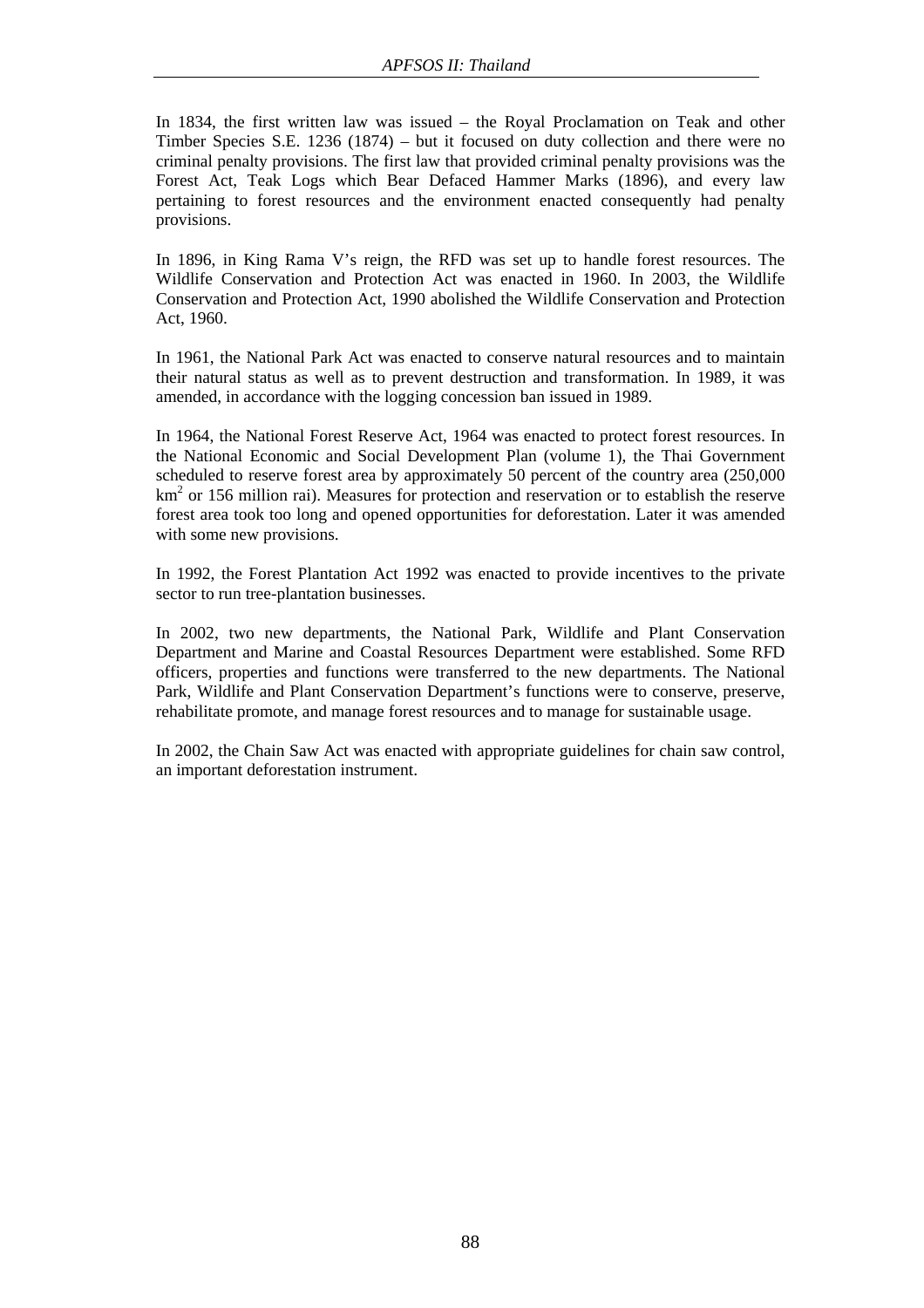# **9. FORESTRY RESEARCH EDUCATION, TRAINING AND EXTENSION**

## **Research**

## *MNRE forest research units*

Forest research in Thailand started ten years before the RFD was founded in order to develop knowledge on the extent of teak resources For the early decades research emphasized the management of natural forests. Four regional silvicultural research stations were established in 1952 and others were added subsequently. The Teak Improvement Centre in Lampang and the Pine Improvement Centre in Chiang Mai were established with Danish support. Four lac research stations were also established. Some collaborative research projects were carried out with the support of the Republic of Korea and Japan (REX project). All this has represented a major public sector investment in forest development.

Since the RFD Research Division was divided into two when the DNP was established, this created overlapping. There is no central body for forestry research which has resulted in some overlap and lack of coordination. Among the 19 current DNP research projects about five would probably better fall under the RFD which, on the other hand, has eight ongoing projects related to forest biodiversity.

## *Universities and other bodies*

The Faculty of Forestry at Kasetsart University (KUFF) conducts research in important areas covering forest management, silviculture, forest biology, wood products, watersheds, and forest engineering. The Faculty is actively engaged in inter-disciplinary research and educational activities on critical issues of sustainable forest management and utilization. The research programme is carried out by individual faculty members through the Forest Research Centre (FRC), which is basically a National Centre for Research and Development in all the fields of forestry. The FRC has 67 staff members with 58 percent holding PhD degrees.

Areas of current and future research in the FRC include (a) community-based ecotourism, (b) forest fire policy analysis, (c) remote sensing and GIS applications in resource planning, (d) protected area system analysis and planning, (e) mechanical properties of rubberwood, (f) agroforestry, (g) highland reforestation, (h) biodiversity of forest insects, (i) watershed modeling, and (j) mangrove ecology and coastal zone management. KUFF has two research stations one in Chiang Mai and the other in the South.

Research funding is mainly through the Kasetsart University Research and Development Institute (KURDI). Funds for forestry research have been quite limited; at present forestry represents only 2 percent of the KU research budget.

Besides KUFF and the RFD, research on different aspects of forestry is also conducted by other state and private sector institutions. Chiang Mai University and the Farming Systems Research Institute of the Department of Agriculture conduct research on upland and highland farming systems. Khon Kaen University and the Chulalongkorn University Social Research Institute conduct research on community forest. Research on environmental conservation and medicinal plants has been carried out by Mahidol University. The FIO has carried out research on commercial teak growing, fast-growing trees, nursery techniques, utilization of teak thinnings and agroforestry. Studies are also being done by the private sector, particularly on forest plantation development which the Thai Cement Company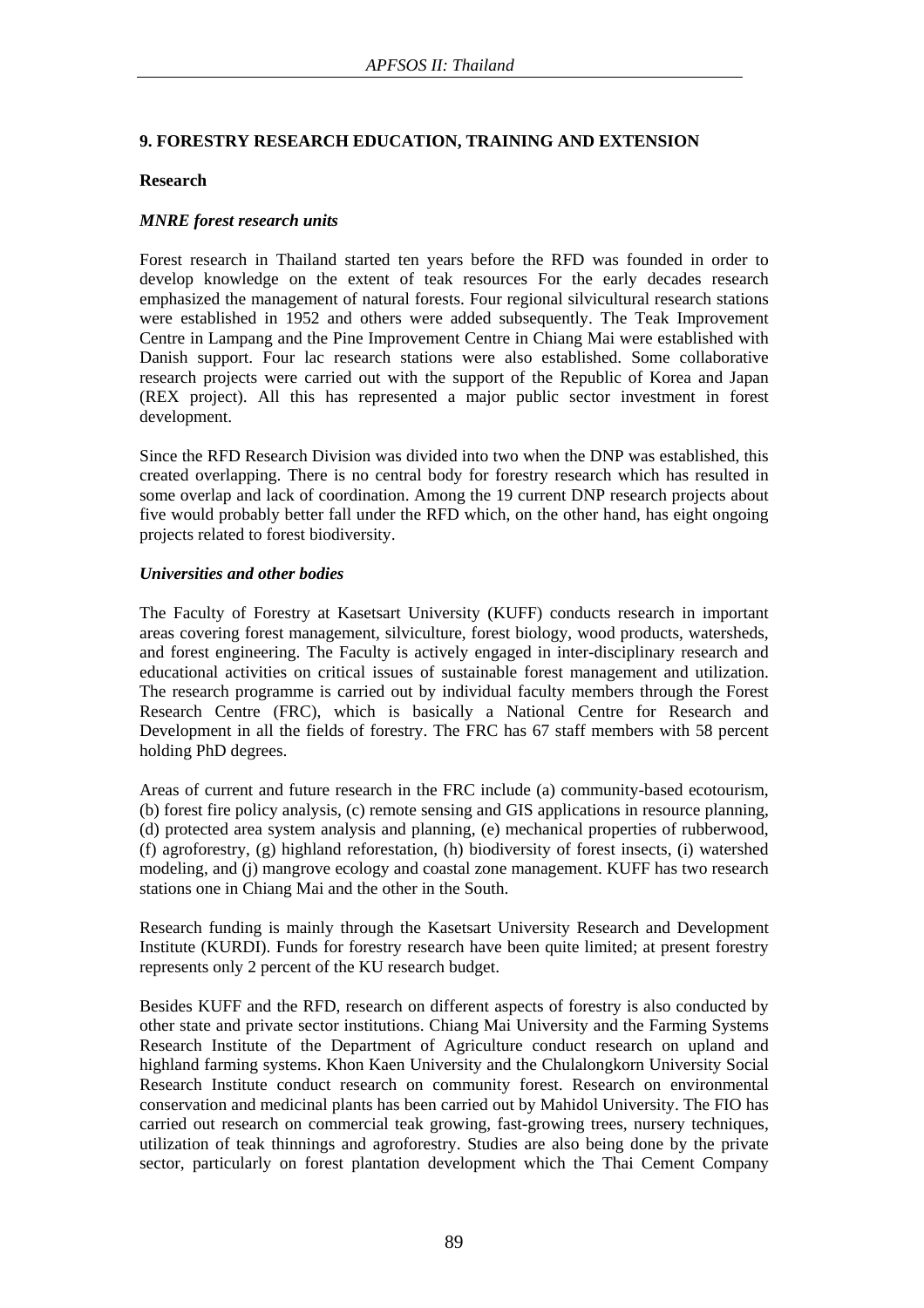Limited, Phoenix Pulp and Paper Company Limited and the Kitti Plantation Company Limited are undertaking.

Various NGOs are also carrying out valuable research on site-specific issues. Some have also done policy analysis to define their agendas. These have served as valuable inputs for the policy process as there is limited other research on policy issues.

# **Education**

There are several universities in the country that offer Bachelor's and Master's degree courses related to forest and natural resources but with different emphasis on technical subjects. These include Kasetsart University, which offers courses on forestry, agriculture and fisheries, Chiang Mai Agriculture University, known for courses on farming systems and natural resource management, and Khon Kaen University for courses on rural development and regional planning. Similarly, Mae Jo University offers courses on land use and ecotourism, and Chulalongkorn University on community development (in which community forestry is a part of the course curriculum).

Kasetsart University has the only fully fledged forestry faculty in the entire country. It offers BA, MA, and PhD programmes in forestry and related subjects. The four-year BA programme presently includes three specific subjects. These are forestry, wood sciences and technology, and pulp and paper technology. The forestry course covers: forest resource management forest engineering, social forestry and forest biological sciences.

The MA programmes, which started in 1967, include four specialized subjects: forestry, parks and recreation, forest resource administration and tropical forestry. The forestry programme has five major areas of specialization, including forest management, forest biology, forest products, watershed management and silviculture. The MA programme on forest resource administration also includes a special weekend programme, designed to accommodate people who cannot attend regular weekday classes.

The PhD programme in forest, which started in 1992, focuses on five subjects: silviculture, forest management, watershed and environment management, forest ecology and tropical forestry (international programme).

There seems to be no problem for forestry graduates in finding jobs as they become easily employed by various departments of MORE and NGOs and the private sector. The majority of the forestry professionals in the MNRE are reported to have studied in Kasetsart University.

## **Training**

Prior to splitting into two departments, the RFD had a training division, with several training centres in different parts of the country. The most important ones included the training centres located at the central office and those in Phrae Province, Khao yai, Cha am, Chiang Rai and Tak Provinces. However, following the MNRE's decision to restructure the RFD, the training division was removed, placing all the respective human and financial resources and facilities under the DNP. According to the DNP's training plan for 2005- 2006, the activities (meetings, workshops and seminars) cover such topics as orientation training for newly recruited staff, training of trainers, management and services, conflict management and negotiation, insect inventory/survey techniques, forest fire control, environmental impact assessment after forest destruction, forest law and enforcement, forest criminal case investigation, tools and techniques for financial analysis, youth camp trainers, GIS, database management, appropriate morals (King's birthday), research, development strategy for the DNP, and refresher courses for senior government officials,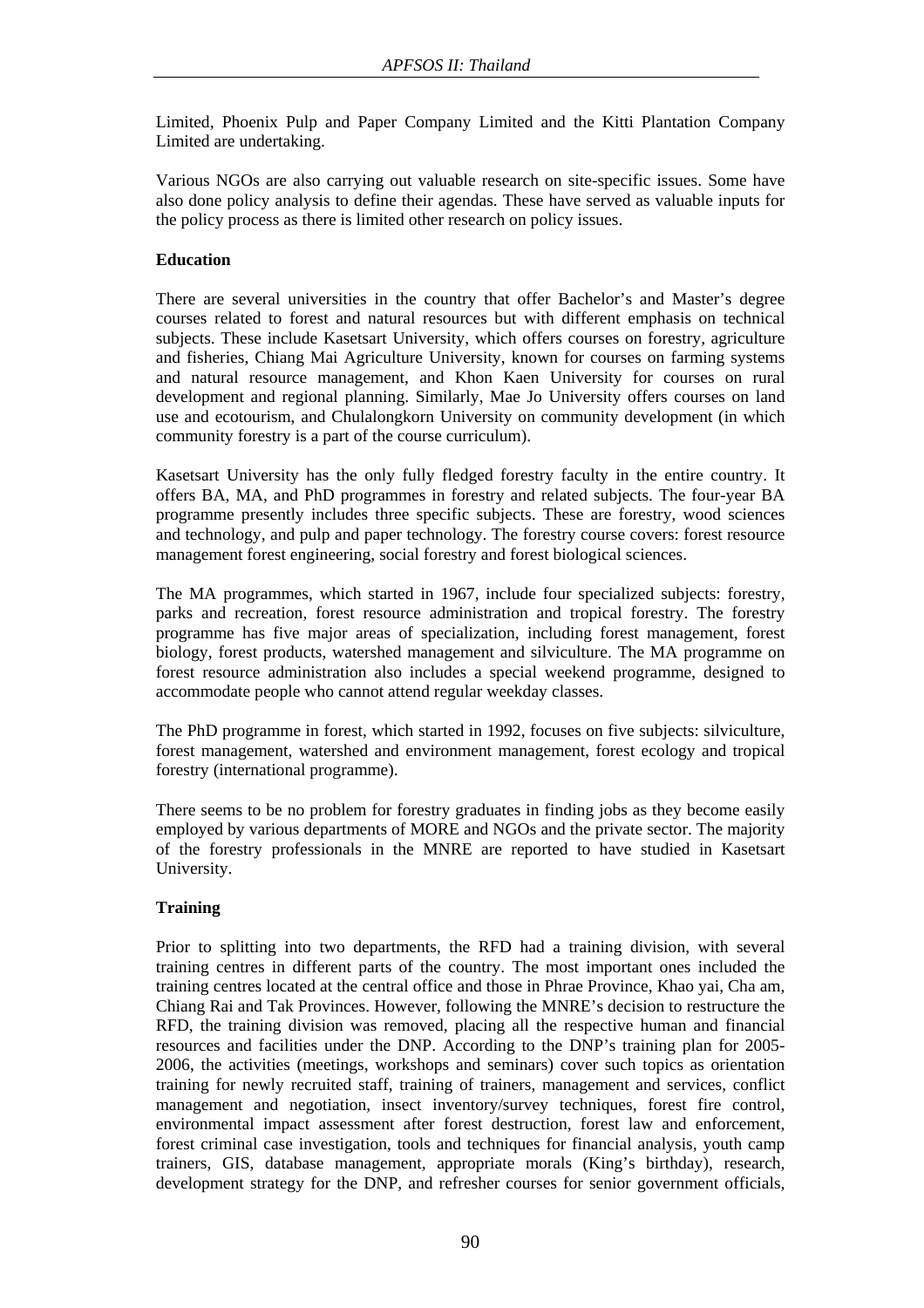etc. Overall, in total, some 150 activities are planned and carried out each year involving over 3,000 trainees.

The main constraint facing further training is that all the resources have been assigned exclusively for the training of the DNP staff. This overlooks the training needs of the staff working in the RFD and other departments. The RFD staff (more than 4,000) responsible for the management of national forest reserves, promotion of community forestry and private reforestation, are completely deprived of further training possibilities.

## **Extension**

There is no specific extension division or unit in the RFD or DNP. However, some RFD field projects have provisions for extension activities, although with a focus on nurseries, seedling production and planting on private lands. Some RFD staff feel that Office of Community Forest Management is also responsible for extension services. Some staff refer to the public relations unit within the MNRE, and see this to be equivalent to an extension unit. There is no clear understanding in the RFD of what forest extension entails.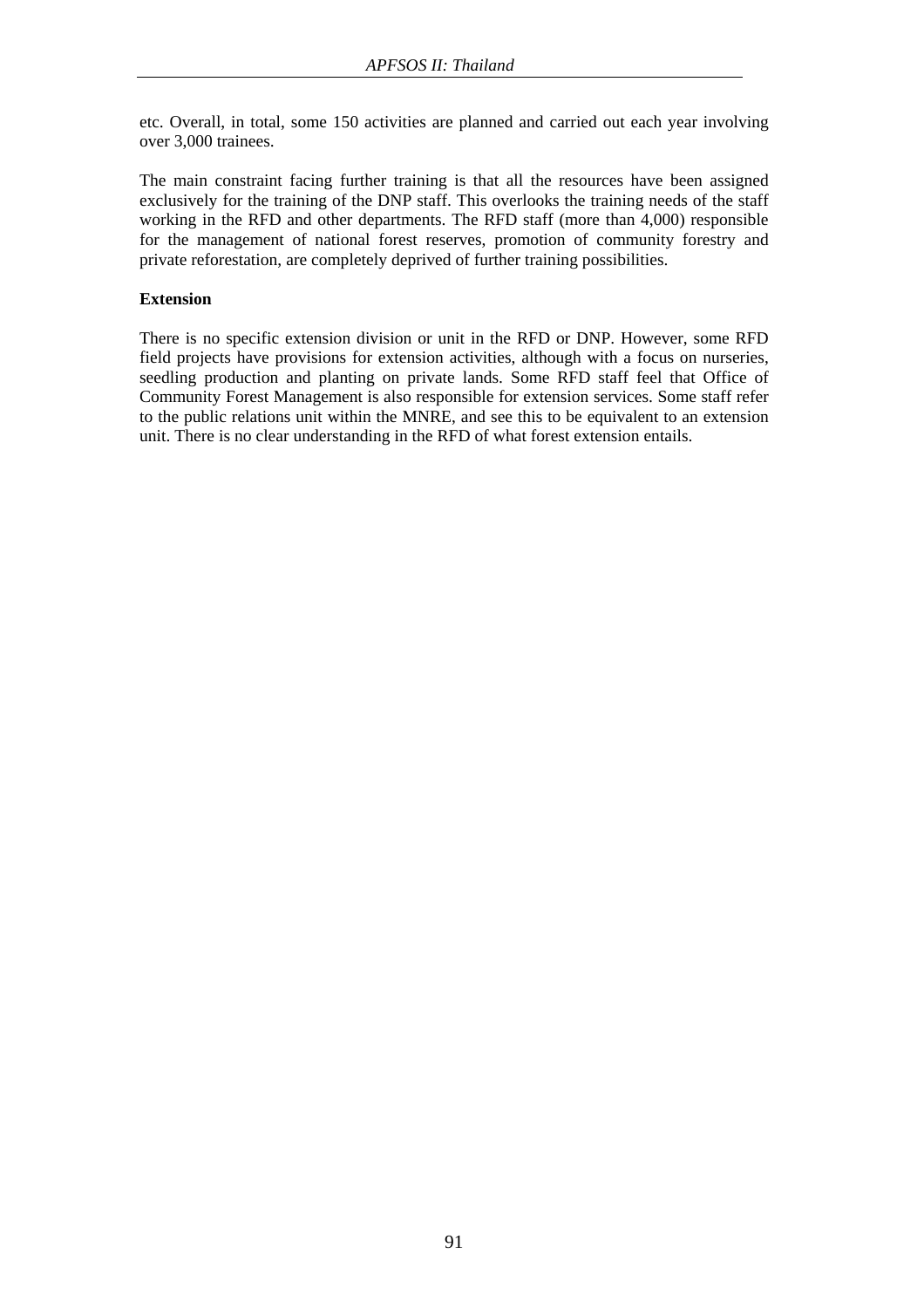# **10. PROBABLE SCENARIO OF THAILAND'S FORESTRY**

#### **Forest area and forest cover**

In 1961, Thailand was rich in forest resources which covered 171,017,812.80 rai  $(273,628.50 \text{ km}^2)$  or 53.33 percent of the country's area. Later on, forest cover was reduced by slash-and-burn shifting cultivation, land resettlement, dam and road construction, land reform for agriculture etc. and declined to 99,156,250 rai or 30.92 percent of the whole Kingdom's area, while the existing 1,221 National Forest Reserves covered 143,925,400 rai  $(230, 280.64 \text{ km}^2)$  or 44.89 percent of the country's area.

The RFD Action Plan (2009-2011) targeted the amount of National Forest Reserves for protection and maintenance as 67.7 million rai, the DNP Four-Year Action Plan (2009- 2011) specified the Protected Area to be maintained at 73 million rai.

With regard to the 1985 National Forest Policy, forty percent of the country area or 128 million rai shall be kept under forest; 25 percent of the country area for protected forest and 15 percent of the country area for production forest. Presently, the total area of protected forest and production forest is 140.7 million rai but so far forest cover within the forest area of 140.7 million rai is less than 128 million rai.

In order to achieve the targeted forest cover of 128 million rai, the RFD, DNP, DMC, FIO and TPC will play important roles in taking action to set up the annual plan and budget with support from the Office of National Economic and Social Development Board, Bureau of Budget and the strong commitment from the government to help approve and allocate the budget for reforestation/rehabilitation and maintenance as well as protection. This activity should be done for ten years continuously. By 2020, Thailand's forest cover will reach the targeted area of 128 million rai.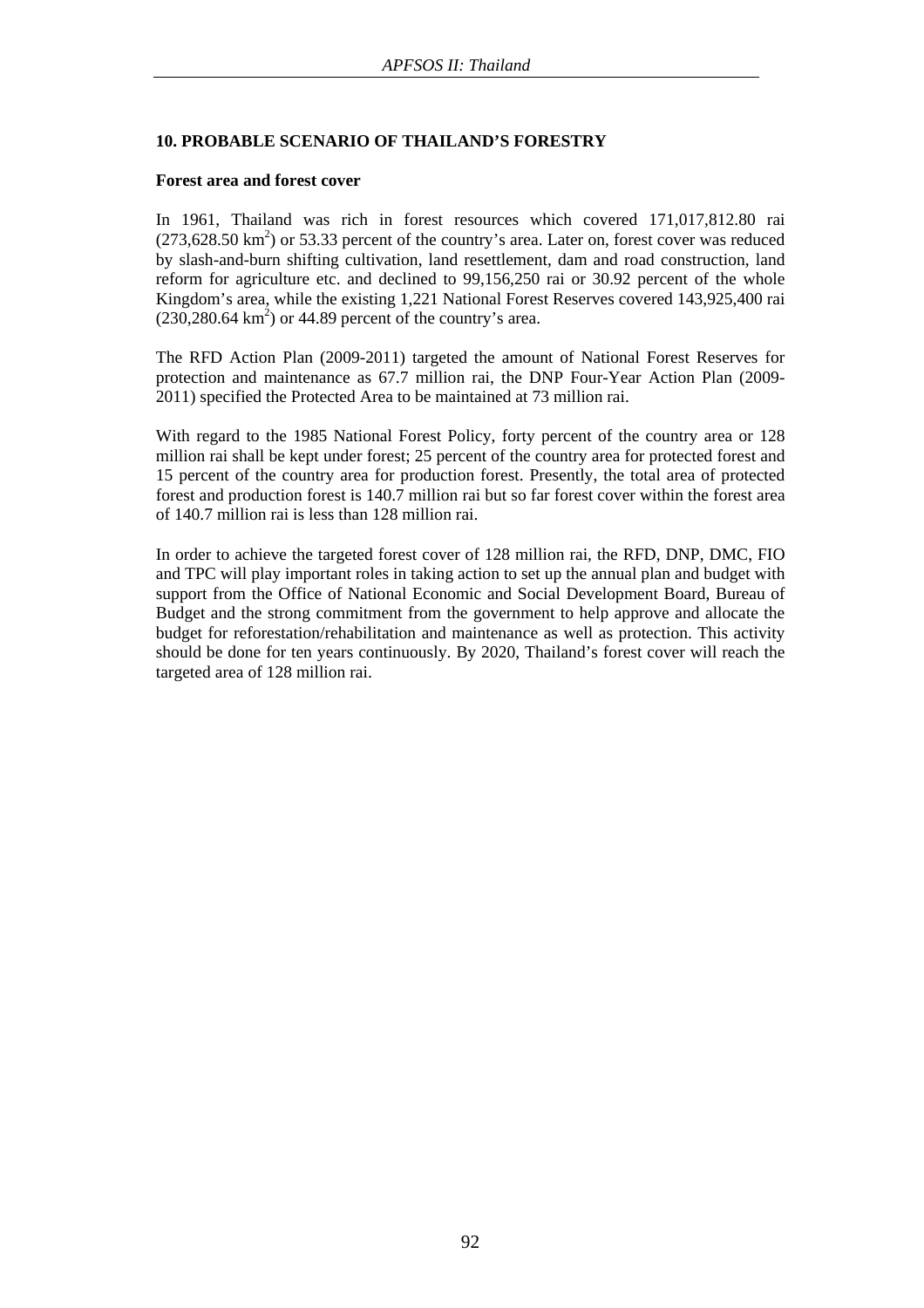#### **11. REFERENCES**

ADB. 2005. The Greater Mekong Subregion Tourism Sector Strategy. Manila.

- Agricultural Statistics of Thailand 2004. Center for Agricultural Information, Economics, Ministry of Agriculture and Cooperatives. Bangkok.
- Angelsen, A. & D. Kaimowits. 1999. Rethinking the Causes of Deforestation: Lessons From Economic Models. The World Bank Observer 14(1): 73-98.
- Bahunguna, V.K., M. Kinisuk, D. Capistrano & S. Saigal. 2004. Root to Canopy; Regenerating Forests through Community-State Partnership. Ministry of Environment and Forests. New Delhi.
- Barbier, E.B. & M. Cox. 2004. An Economic Analysis of Shrimp Farm Expansion and Mangrove Conversion in Thailand. L Sand Economics, Volume 80, Number 3, 1 August 2004, pp. 389-407.
- Bassili, A. 200. Proposed Action Plan for the Thai Rubberwood Industry. RFD Forest Research Office. ITTO PPD 1/98 Rev 2(I) Rubberwood Utilization and Marketing in Thailand.
- Bhat, K. 2000. Timber Quality of Teak from Managed Plantations of the Tropics with Special Reference to Indian Plantations. Bois et forêts des tropiques 263 (1).
- Bhat, K.M., K.K.N. Nair, K.V. Bhat, E.M. Maralidharan & J.K. Sharma. 2005. Quality of Timber Products of Teak from Sustainable Forest Management. Kerala Forest Research Institute/ITTO. Kerala, India.
- Bhattarai, B. 2005. Widening the Gap Between Terai and Hill Farmers in Nepal. The Implication of the New Forest Policy 2000.
- Brown, C., P.B. Durst & T. Enters. 2001. Forest Out of Bounds: Impacts and Effectiveness of Logging Bans in Natural Forests in Asia-Pacific. FAO, Bangkok.
- Brown, D. 1999. Principles and Practice of Forest Co-Management: Evidence from West-Central Africa. EU Tropical Forestry Paper No 2. ODI, London.
- Bruijnzeel, L.A. 2004. Hydrological Functions of Tropical Forests: Not Seeing the Soil for Trees? Agriculture, Ecosystems and Environment 104, 19: 185-228.
- Bungna, S. & G. Rambaldi. 2003. Review of the Protected Area System of Thailand.
- Care. 2001. Collaborative Natural Resources Management in Mae Chaem District Project. Project Document. Care International in Thailand, 99 pp.
- Carrer, R. & L. Lohmann. 1996. Pulping the South: Industrial Tree Plantations and the World Paper Economy. World Rainforest Movement. Zad Book Ltd.
- Castrén. T. 2005. Ownership and Incentives in Joint Forest Management: A Survey. Development Policy Review 23 (1): 87-104.
- Charuppat, T. 2002. Land Use Change Detection, Land Evaluation and Land Use Planning in Lam Phrae Phloeng Watershed. Thesis Submitted in Partial Fulfillment of the Requirements for the Degree of Doctor of Science in Soil Science. Khon Khaen University.
- Charuppat, T. GEO-Information and Space Technology Development Agency. Personal communication.
- Clarke, J.E. (undated). Biodiversity and Protected Areas in Thailand. Regional Environmental Technical Assistance 5771. Poverty Reduction & Environmental Management in Remote Greate Mekong Subregion (GMS) Watershed Project (Phase I).
- Cropper, M., J. Puri & C. Griffiths. 2001. Predicting the Location of Deforestation: The Role of Roads and Protected Areas in North Thailand. Land Economics 77(2):172-186.
- Dheeraprasart, D. 2005. Until No Trees Remain: Illegal Logging in the Salween Forest. In FER. (2005), pp.2-47.
- Dixon, C.J. 1978. Settlement and Environment in Northeast Thailand. The Journal of Tropical Geography 46: 1-10.
- Department of Marine and Coastal Resources.2008. DMC Four-Year Action Plan B.E.2551-2554 (2008-2011). Fact Sheet May 8, 2008.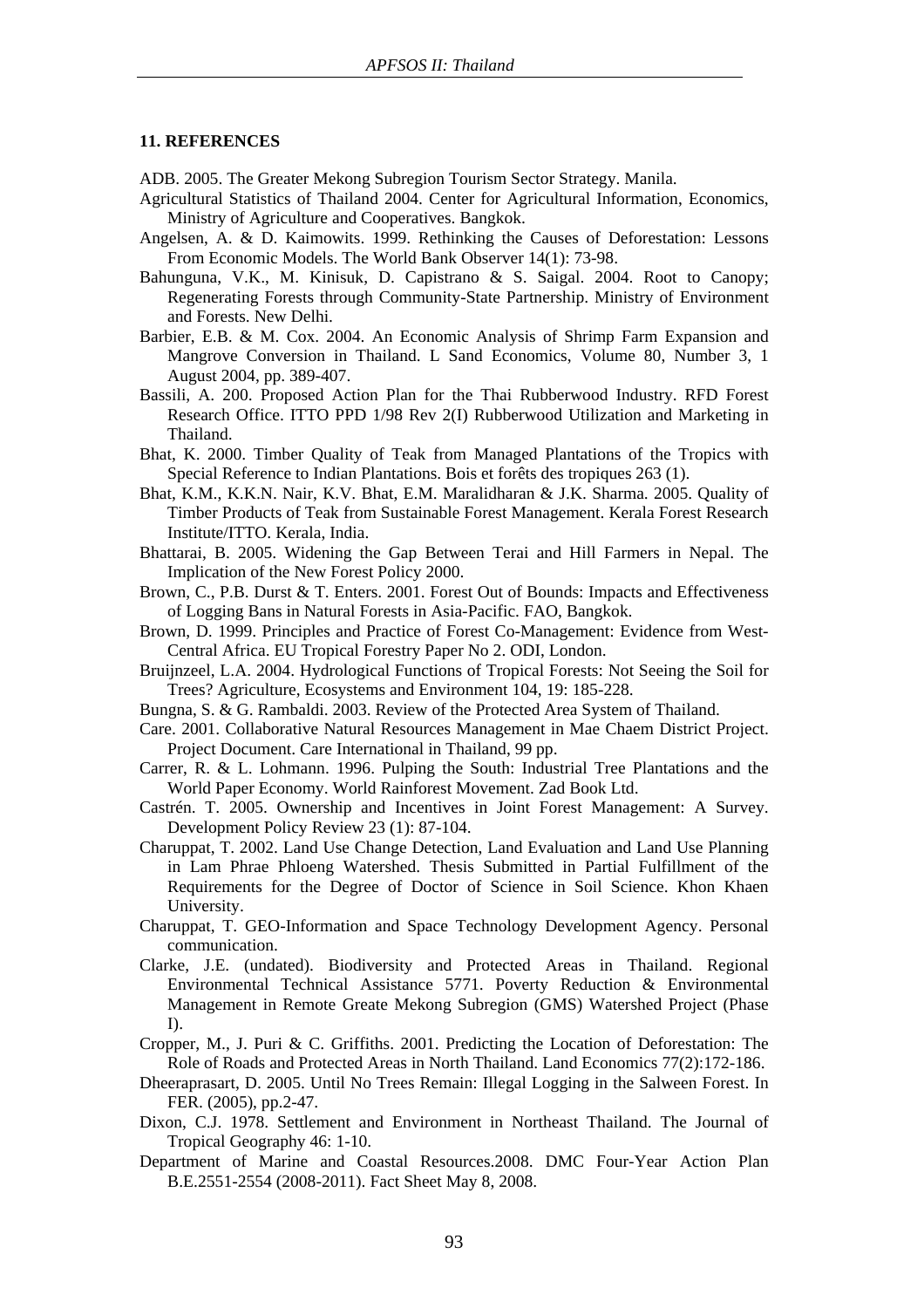- Elliott, S., D. Blakesley & V.Anusarnsunthorn (eds.). 1998. Forests for the Future: Growing and Planting Native Trees for Restoring Forest Ecosystem. Forest Restoration Research Unit. Chiang Mai University.
- Emphandhu, D. & S. Kalyawongsa. 2003. Human Dimensions in Thailand Western Forest. Complex Challenges and Opportunities. Fifth International SAMPAA Conference. University of Victoria, Victoria, British Columbia, Canada. May, 2003.
- Enters, T. P.B. Durst & M. Victor (eds.) Decentralization and Development of Forest Management in Asia and the Pacific. RECOFTC Report No. 18, RAP publication 2000/1, FAO and RECOFTC, Bangkok, Thailand.
- FAO. 1978. Forestry for Local Community Development. Forestry Paper No. 7. Food and Agriculture Organization. Rome.
- FAO. 1995. Implementing Sustainable Forest Management in Asia and the Pacific. RAP Publication. 1997.
- FAO. 2001. Global Forest Resources Assessment, Main Report. FAO Forestry Paper No. 140. Rome.
- FAO. 2002. Giants on Our Hands. Proceedings of the International Workshop on the Domesticated Asian Elephant. FAO Regional Office for Asia and the Pacific. Bangkok.

FAO. 2003. An Overview of Forest Policies in Asia. EC-FAO Partnership Programme (2000-2002).

- FAO. 2005a. Enhancing the National Forest Programme (NFP) Process in Thailand: A Country Assessment of the NFP's Basic Principles and Elements. NFP Facility. Workshop Report. Pakchong, Nakorn Ratchsima, 6-8 July 2005.
- FAO. 2005b. Global Forest Resources Assessment. Progress towards Sustainable Forest Management. FAO Forestry Paper 147. Rome.
- FAO. 2005c. State of the World's Forests 2005. Rome.
- FER. 2005. After the Logging Ban. Politics of Forest Management in Thailand. Foundation for Ecological Recovery. Bangkok.
- Fisher & Cook (eds.) 1997. Conflict and Collaboration. Eighth Workshop on Community Management of Forest Lands. East-West Center, Honolulu, Hawaii. February 18- March 28, 1997.
- Forest, T. 2005. The Political Ecology of the Ecosystem Approach for Forests.
- Fukui, H., C. Naewchampa & K. Hoshikawa. 2000. Evolution of Rain-fed Rice Cultivation in Northeast Thailand: Increased Production with Decreased Stability. Global Environmental Research 3(2): 145-154.
- Gavinlertvatana, P. 1995. Commercial Micro Propagation of Teak in Thailand. Teak for the Future. Proceedings of the Second Regional Seminar on Teak, 29 May-3 June 1995. Yangon, Myanmar.
- Gilmour, D.A. & R.J. Fisher. 1991. Villagers, Forest and Foresters: the Philosophy, Process and Practice of Community Forestry in Nepal. Sahaayogi Press. Kathmandu.
- Gilmour, D., N. O'Brien, & M. Nurse. 2005. Overview of Regulatory Frameworks for Community Forestry in Asia. First Regional Community Forestry Forum. Regulatory Frameworks for Community Forestry in Asia (Edited by N. O'Brien, S. Mathews & M. Nurse). Regional Community Forestry Training Center for Asia and the Pacific. Bangkok.
- Gray, D., C. Piprell, & M. Graham. 1991. National Parks of Thailand. Industrial Finance Corporation of Thailand.
- Geist, H.J. & E.F. Lambin. 2001. What Drives Tropical Deforestation? A Meta-analysis of Proximate and Underlying Causes of Deforestation based on Subnational Case Study Evidence. LUCC Report Series No. 4, LUCC International Project Office, Louvain-la-Neuve, Belgium, 116 pp.
- Hassan, M.J.M. 2000. Viability of Rubber Forest Plantation. Seminar on Rubber Forest Plantation. 22 May 2000. Malaysian Rubber Board.
- Hares, M. 2006. Community Forestry and Environmental Literacy in Northern Thailand: Towards Collaborative Natural Resource Management and Conservation. University of Helsinki, Viikki Tropical Resource Institute. Tropical Forestry Reports 28. Helsinki.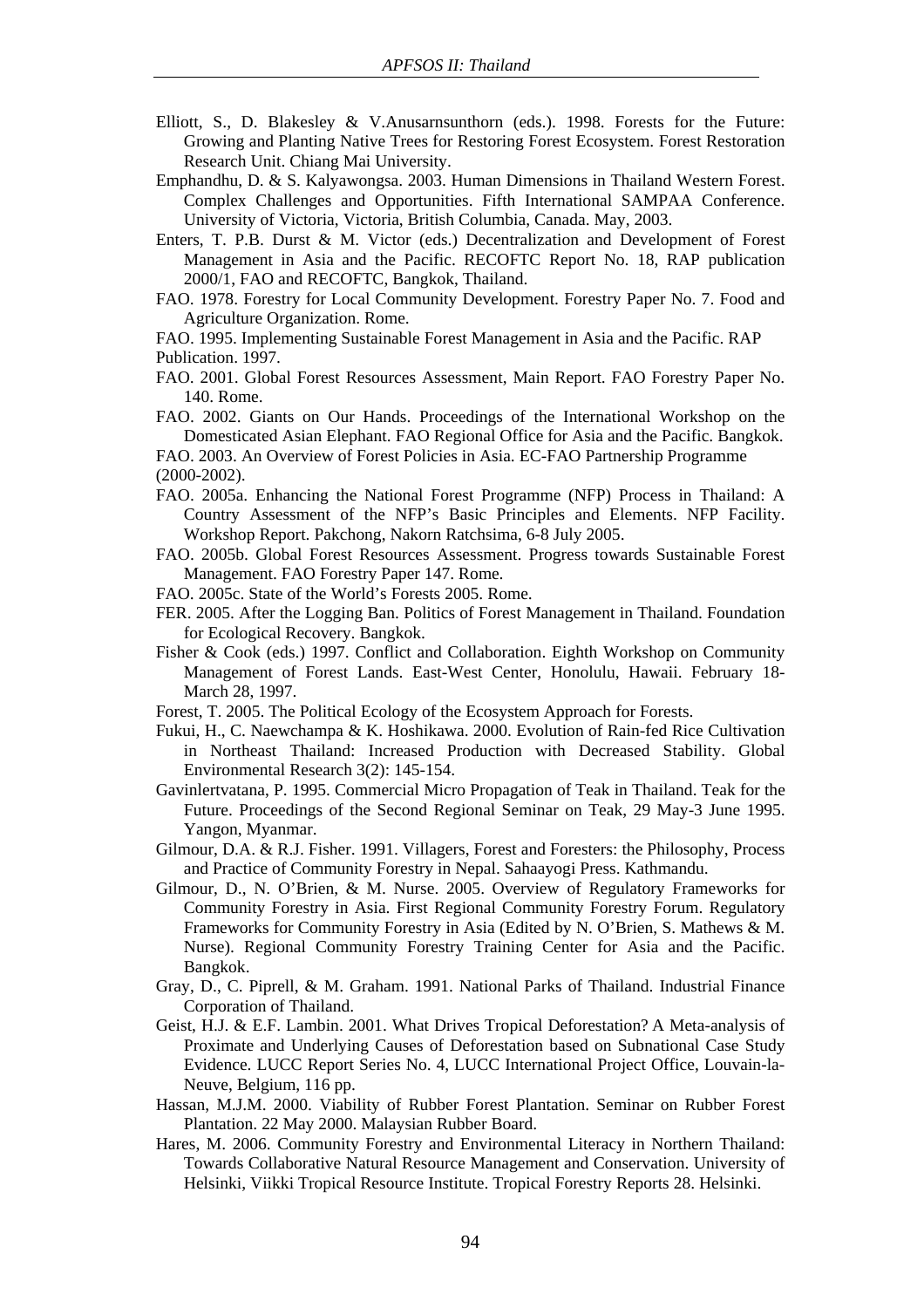- Hirsch, P. (ed.). 1997. Seeing Forests for the Trees: Environment and Environmentalism in Thailand. Silkworm Books. Chiang Mai, Thailand.
- ITTO. 2002. Mangrove Work Plan 2002-2006. June 2002. Yokohama.
- ITTO. 2005. Revised ITTO Criteria and Indicators for the Sustainable Management of Tropical Forests Including Reporting Format. ITTO Policy Development Series No 15. Yokohama.
- ITTO. 2006a. Status of Tropical Forest Management 2005. Yokohama.
- ITTO. 2006b. Tropical Timber Market Report 1-15 June 2006. Vol. 11(11): 6-7.
- IUCN. 2004. Annex 11 of IUCN Asia Inter-Sessional Program 2005-2008. Prepared for the World Conservation Congress Meeting. Bangkok. November 2004.
- Jantakad, P. & D. Gilmour. 1999. Forest Rehabilitation Policy and Practice in Thailand. ADB RETA 5771 Poverty Reduction & Environmental Management in Remote Greater Mekong Subregion Watershed Project (Phase I).
- Janya Waevuthinan. 1992. Collections of Forest Acts, 3rd Edition.
- JICA. 2004. Record of Activities. Forest Management Techniques Section (1999-2004). JICA Reforestation and Extension Project in the Northeast of Thailand (Phase II). November 2004. 286 pp.
- Kalyawongsa, S. 1997. Defining the Forests: Resolving Conflict over Community Forestry Legislation in Thailand.
- Kanel, K.R. & D.R. Niraula. 2004. Can Rural Livelihood be Improved in Nepal Through Community Forestry? Banko Janakari, Vol. 14(1): 19-26.
- Kanel, K.R. 2005. Nepal-Community Forestry 2005, 1st Regional Community Forestry Policy Forum. Regional Community Forestry Training Center for Asia and the Pacific (RECOFTC). Bangkok.
- Kijkar, S. 2005. Current Status of Teak in Thailand.
- Krongsin Boonboothara. 1993. National Park Act B.E. 2504.
- Krongsin Boonboothara. 1995. National Reserved Forest Act B.E. 2507.
- Krongsin Boonboothara. 1996. Wildlife Preservation and Protection Act B.E. 2535.
- Lakanavichian, S. 2000. Impacts and Effectiveness of Logging Bans in Natural Forests: Thailand. Country Study.
- Lakanavichian, S. 2001. Forest Policy and History in Thailand. Research Centre on Forest and People in Thailand. Working Paper No. 9, December 2001, 63 pp.
- Limchoowong, S. et al. 1997. Evaluation on Thailand-Vietnam Agroforestry Development Project, Nink Binh Province, Vietnam.
- Lynch, O.J. & K. Talbott. 1995. Balancing Actis: Community-based Forest Management and National Law in Asia and the Pacific. World Resources Institute. September 1995. Washington, D.C.
- MacKinnon, J. (ed). 1997. Protected Area Systems Review of the Indo-Malayan Realm. Asia Bureau for Conservation, World Conservation Monitoring Centre.
- MacQuistan, C. 1999. The Tambon Administration, Organisation and Rural Development: Experiences in Northeastern Thailand. Special Report. ADB RETA 5771. Poverty Reduction & Environmental Management in Remote Greater Mekong Subregion Watershed Project (Phase I).
- Mahanty, S., J. Fox, M. Nurse, P. Stephen & L. McLess (eds.). 2005. Hanging in the Balance: Equity in Community-Based Natural Resource Management in Asia. Regional Community Forestry Training Center for Asia and the Pacific. Bangkok.
- Malla, Y. 2000. Benefits from Community Forestry in Nepal. UNASYLVA, FAO. Rome.
- Malla, Y. 2006. Financing Sustainable Forest Management. Actual and Potential Contributions of Local Communities. A Presentation at the 21st Session of the Asia Pacific Forestry Commission. Dehra Dun. India.
- Master Plan for Economically Viable Tree Planting. 2006. A Component of Master Plan Development Project for Economically Viable Tree Planting at Provincial Level: Prepared by FRC-FF-KU. Submitted to RFD, MNRE, 2006.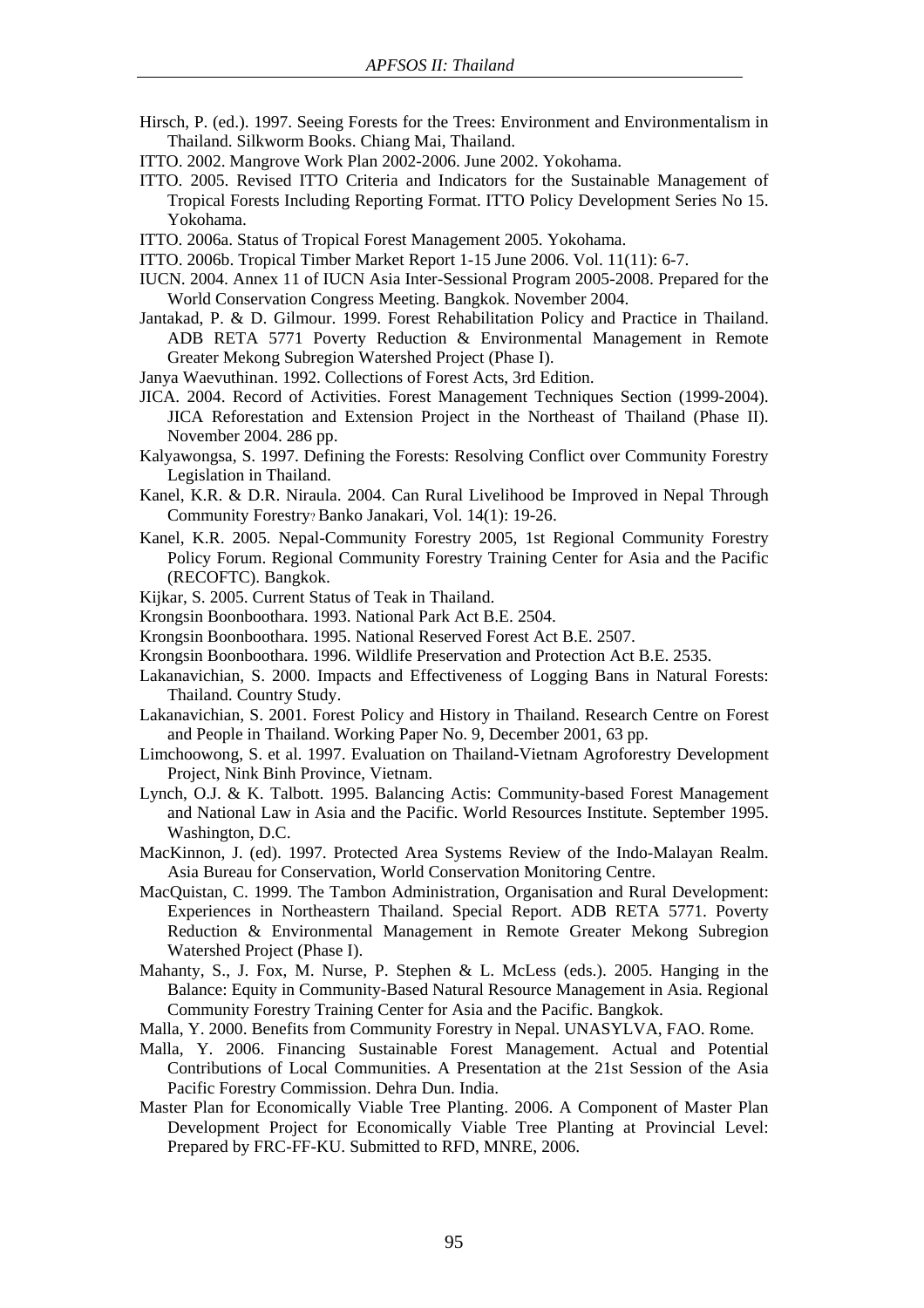- Meekaew, P. 1992. Genetic Variation of Growth, Seed Production and Foliar Nutrients of Teak. M.Sc. thesis. Faculty of Forestry, Kasersart University, Bangkok.
- Ministry of Interior. 2005. Population, Area, Density and Households by Region and Province. Department of Local Administration, Ministry of Interior. Bangkok. National Statistical Office. Website www.nso.go.th
- Molnar, A. et al. 2006. Community-based Forest enterprises in Tropical Forest Countries: Status and Potential. Report to the ITTO. May 24, 2006.
- Montree Promachotikul & Mayuree Doungpet 1995. Wood Products Industry of Thailand Paper Presented at The Asia Forestry Products Trade's 95 Conference, 29-30 November, 1995, Jakarta, Indonesia.
- MNRE. 2006. Thailand National Report of the Implementation of the Convention on Biological Diversity. Office of Natural Resources and Environmental Policy and Planning. Bangkok.
- Nalampoon, A. 2003. National Forest Policy Overview Thailand. FAO 2003. Bangkok, pp 295-311.
- Moore, P. 2005. Regulatory Frameworks. Trends, Challenges and Issues.
- National Park, Wildlife and Plant Conservation Department. Statistical Data 2003.
- National Park Office. 2004. National Park in Thailand. A Handout for the Thai-Nordic Course on Forest Ecology. Co-organised by the University of Helsinki, Department of Forest Ecology, and Kasetsart University, Faculty of Forestry, January 2004, National Park, Wildlife and Plant Conservation Department, Bangkok, Thailand.
- National Park, Wildlife and Plant Conservation Department. 2005. Statistical Data. Bangkok.
- National Park, Wildlife and Plant Conservation Department. 2009. DNP Four-Year Action Plan B.E.2552-2554 (2009-2011).Fact sheet.
- NEA. 1991. Thailand Energy, Thailand.
- NEA. 1991. Thailand Energy Situation, National Energy Administration, Ministry Of Science Technology and Energy, Thailand.

NESDB, Office of the Prime Minister: National Economics and Social Development Plan 2002-2006.

- NESDB. 2002. National Economics and Social Development Plan 2002-2006. Office of the Prime Minister.
- NESDB. 2007. National Economics and Social Development Plan 2007-2011. Office of the Prime Minister.
- NFP Facility. 2005. Enhancing the National Forest Programme (NFP) Process in Thailand: A Country Assessment of the NFP's Basic Principles and Elements. Workshop Report. Pakchong, Nakon Rachasima, 6-8 July 2005.
- NSO. 2004. Statistical Yearbook Thailand. 2004. National Statistical Office. Ministry of Communication and Information Technology. Bangkok.
- O'Brian, N., S. Mathews & M. Nurse (eds.). 2005. First Regional Community Forestry Forum. Regulatory Frameworks for Community Forestry in Asia, Regional Community Forestry Training Center for Asia and the Pacific. Bangkok.
- Office of Environmental Policy and Planning. 1997. Policy and Prospective Plan for Enhancement and Conservation of National Environmental Quality, 1997-2016. Ministry of Science, Technology and Environment.
- Office of Environmental Policy and Planning. 2000. Biodiversity Conservation in Thailand: A National Report. Ministry of Science, Technology and Environment. Thailand.
- Office of the National Economic and Social Development Board. 2005. National Income of Thailand, 2003 Edition. Bangkok.
- PAD. 2003. Thailand-A National Report on Protected Areas and Development. International Center for Environment Management. Queensland. Australia.
- Panunumpa, N. 2004. Reduction and Utilization of Wood Residues, Royal Forest Department. November 2004. Mimeo.
- Parr, J. 1996. Evaluation Conservation Areas in Thailand. Tiger Paper 23(3). 4 pp.

Petmak. P. 1990. Agroforestry in Thailand.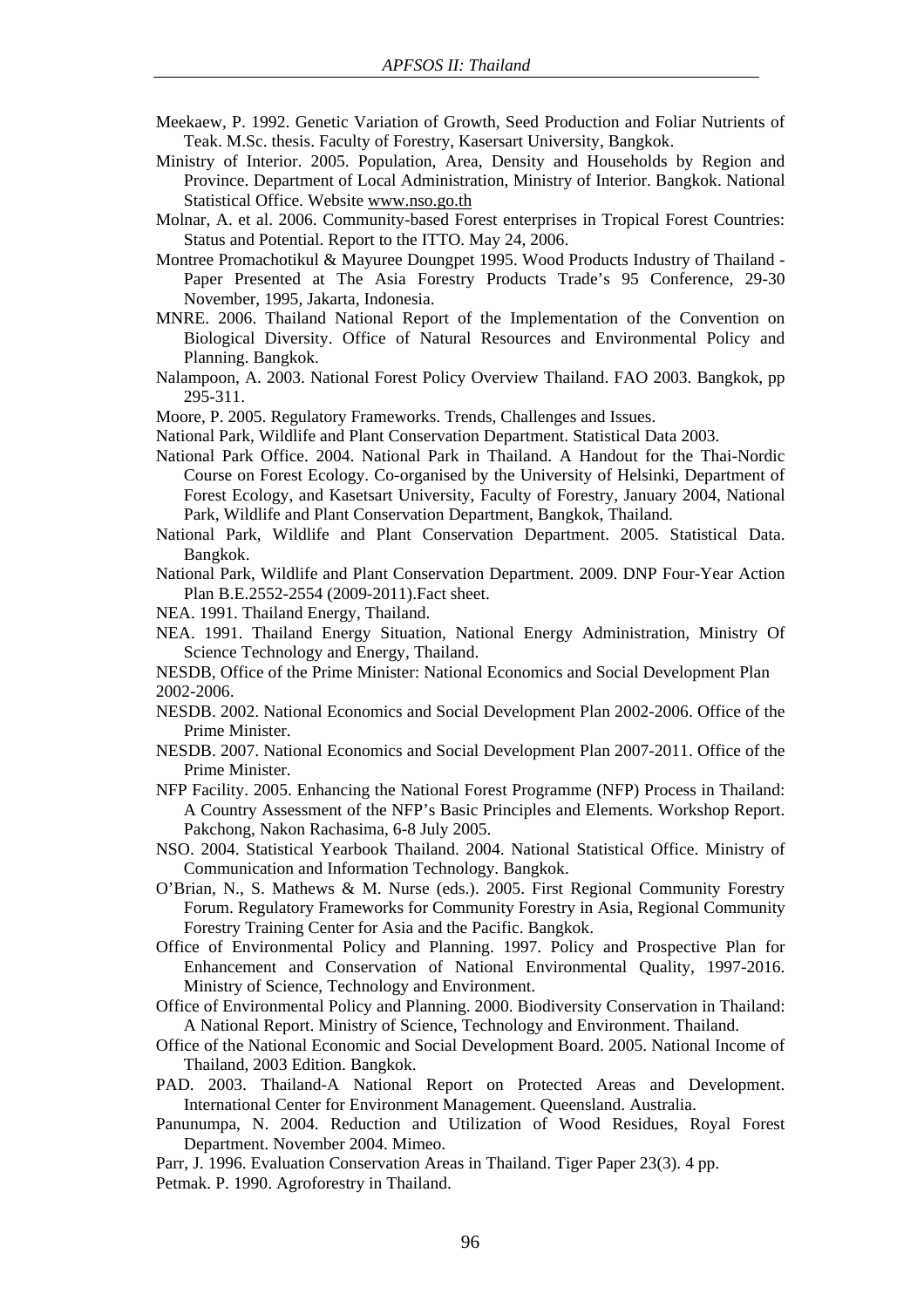- Poffenberger (ed.). 1990. Keepers of the Forest, Land Management Alternatives in Southeast Asia, Kumarian Press, U.S.A.
- Poffenberger, M. (ed.). 1999. Communities and Forest Management in Southeast Asia. A Regional Profile of the Working Group on Community Involvement in Forest Management. Forests People and Policies. IUCN. Gland, Switzerland.
- Prabudhanitisaarn, S. 2004. Dynamics of Power Relations on Natural Resource Utilization of Rural Thai Communities of Northern Thailand.
- Pratong, K. 1991. Community Forestry: Village Level Models for Sustainable Production and Community Management in Thailand. Tsukuba University, Japan (unpublished PhD Thesis).
- Protong, K. 2001. Recent Decentralization Plan of the Royal Forest Department and Its Implications for Forest Management in Thailand.
- Pratong, K. & D. Thomas. 1990. Evolving Management Systems in Thailand.
- Proceedings of National Consultative Workshop of JFM. 2005. Ministry of Environment & Forests, Government of India. New Delhi, July 14-15, 2005.
- Rasmussen, J.N., A. Kaosa-ard, T. Enggrob Boon, M. Chimere, K. Edwards, S. Kadyschuk, M. Kaosard, T. Lang, P. Preechapanya, K. Rerkasem & F. Rune. 2000. For Whom and for What? Principles, Criteria, and Indicators for Sustainable Forest Resources Management in Thailand. Skov & Landskab Report No. 6, Danish Centre for Forest, Landscape and Planning, Hørsholm, Denmark, 119 pp.
- Promachotikul, M. & M. Doungpet. 1995. Wood Products Industry of Thailand. Paper Presented at The Asia Forestry Products Trade's 95 Conference, 29-30 November, 1995. Jakarta, Indonesia.
- RFD/ITTO. 2004a. Sustainable Management and Utilization of Bamboo, Project PD 56/99 Rev. I(I). Promotion of the Utilization of Bamboo from Sustainable Sources in Thailand. Final Report. Bangkok.
- FRD/ITTO. 2004b. The Management Plan of the Pha taem Protected Forests Complex. ITTO Project PD15/00(F).
- FRD/KU. 2005. Final Report of the Master Plan for the Extension of Economic Tree Farm Development in Thailand.
- Royal Forest Department. 1996. Thailand Forest Covers by Using Remote Sensing Techniques B.E. 2538 (1995). Fact Sheet December 18, 1996.
- Royal Forest Department. 1996. Fact Sheet dated December 18, 1996, "Thailand Forest Covers by Using Remote Sensing Techniques B.E. 2538 (1995)".
- Royal Forest Department. 1998. Fact Sheet dated March 24, 1998, "Statistics Report on Tourists Visiting the National Park in Fiscal Year 1997.
- Royal Forest Department. 1998. Statistics Report on Tourists Visiting the National Park in Fiscal Year 1997. Fact Sheet March 24, 1998.
- Royal Forest Department. 1997. Foreign Forestry Affairs.
- Royal Forest Department. 2004. Fact Sheet dated December 14, 2004. "Achievement of Farm Forestry Programme Implementation during 1994-2003.
- Royal Forest Department. 2004a. Achievement of Farm Forestry Programme Implementation during 1994-2003. Fact Sheet December 14, 2004.
- Royal Forest Department. 2004b. Forestry Statistics of Thailand. 2004.
- Royal Forest Department: Forestry Statistics of Thailand 1996.
- Royal Forest Department: Forestry Statistics of Thailand 2003.
- Royal Forest Department. 2009. RFD Four-Year Action Plan B.E. 2552-2554 (2009-2011). Fact Sheet.
- Sato, J. 2000. People in Between: Conversion and Conservation of Forest Lands in Thailand. Development and Change 31(1): 155-157.
- Sato, J. 2003. Public Land for People: The Institutional Basis of Community Forestry in Thailand. Journal of Southeast Asia Studies 34(2): 329-346.
- Sayer, J.A. & S. Maginnis (eds.) 2005. Forests in Landscapes. Ecosystem Approaches to Sustainability. IUCN & Earthscan. London.
- Sombrun, K. 2004. General Perspectives of Rattan in Thailand, RFD. Bangkok.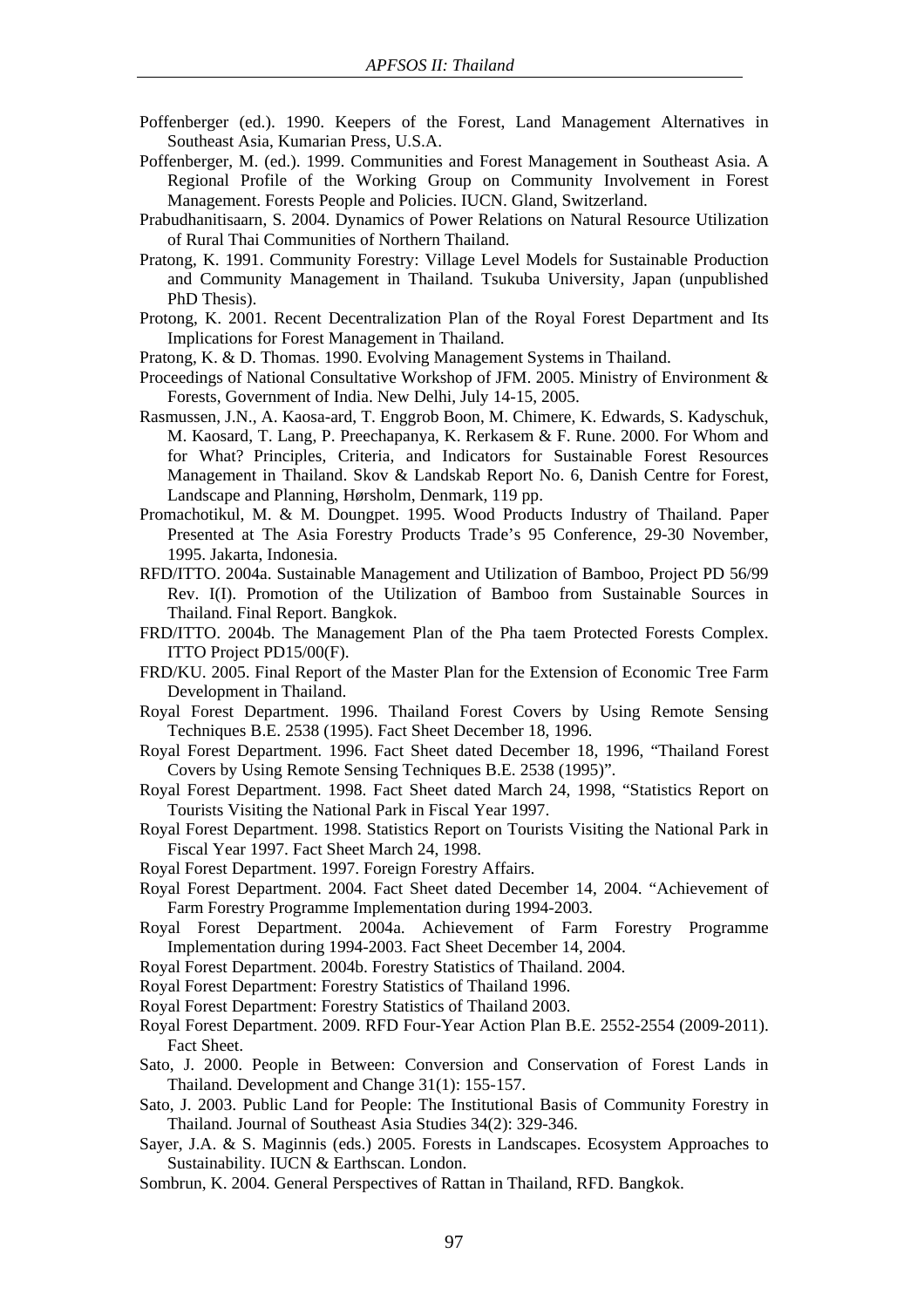- Sontirat, S., P. Oksen & P. Duangpartra (eds.). 2004. Transformation Processes in The Use of Natural Resources and Effects on Sustainability. A Monograph on Conceptual Approaches to Interdisciplinary Land Use and Natural Resources Management in North and Northeast Thailand.
- Subansenee, W. 1996. Non Wood Forest Products in Thailand. Forest Research Office, Royal Forest Department.
- Sutthisrisilapa, C. (undated). Country Status Paper on the History and Development of Forestry Research in Thailand. RFD.
- Sutthisrisinn, C. & Noochdumrong, A. 1998. Country Report on Thailand: Forest Policy and Planning. FAO Regional Office for Asia and the Pacific, Bangkok.
- Sumantakul, V. & Songkul, S. 1995. Teak Resources in Thailand. Teak for the Future-Proceedings of the Second Regional Seminar on Teak. 29 May-3 June 1995. Yangon, Myanmar.
- Stephen Elliott. 1993. "Tourists' Perception of Wildlife and National Parks in Northern Thailand". Journal of Wildlife in Thailand Volume 3, No. 1 December 1993, Faculty of Forestry, Kasetsart University, ISSN 0858-396X.
- Smer Limchoowong et al. 1997. Evaluation on Thailand Vietnam Agroforestry Development Project, Nink Binh Province, Vietnam.
- Technical Forest Office. 1994. ASEAN Institute of Forest Management phase 1 and phase 2 (1986-1997).
- Technical Forest Office. 1994. ASEAN International Tropical Timber Organization.
- Thai Forestry Sector Master Plan 1993: Vols 1 to 4. Ministry of Agriculture and Cooperatives. RFD. Bangkok.
- Thai Forestry Sector Master Plan. 1993. Subsectoral Plan for Institutional Development.
- Thai Forestry Sector Master Plan. 1993. Subsectoral Plan for People and Forestry Environment.
- Thai Forestry Sector Master Plan. 1993. Subsectoral Plan for Production and Utilization.
- Thiem Komkit. 1965. Forestry in Thailand.
- Thailand Energy Situation. 2003. Department of Alternative Energy Development and Efficiency (DEDE). Ministry of Energy.
- Thomas, D.E. 1998. Village Land Use in Northeast Thailand: Predicting the Effects of Development Policy in Village Use of Wildlands. Ph. D. dissertation. Dept of Forestry and Resource Management, College of Natural Resources, University of California, Berkeley. 171 p.
- Thomas, D.E. 2005. Developing Watershed Management Organizations in Pilot Sub-Basins of the Ping River Basin. Participatory Watershed Management of the Ping River Basin Project. Ministry of Natural Resources and Environment. Office of Natural Resources and Environmental Policy Planning. The World Bank. Bangkok. December 2005.
- Thomas, D.E., P. Preechapanya & P. Saipothong. 2004. Landscape Agroforestry in Northern Thailand: Impacts of Changing Land Use in an Upper Tributary Watershed of Montane Mainland Southeast Asia. Synthesis Report: 1996-2004. Faculty of Agriculture Centre, Care Thailand.
- Tipprasert, P. 2002. Elephants and Ecotourism in Thailand.
- Tourism Authority of Thailand. Policies and Guidelines Development of Ecotourism (1995-1996).
- UN/FAO/EUROSTAT//ITTO Thailand's Forest Sector Questionnaire 2005.
- Ungphakorn, S., C. Sutthisrisilapa, K. Pragton & W. Sonthinwanit. 2005. A Preliminary Report Prepared to Assist the ITTO Diagnostic Mission to Thailand, Bangkok.
- Vermaas. H.F. 1998. Drying of Eucalyptus with Special Reference to Young Fast-Grown Plantation Material. Seminário Internacional, sobre Productos Sólidos de Madeira de Alta Technologia e Encontro Sobre Technologias Apropiadas de Desdobro, Secagem e Utilização da Madereira de Eucalypto. 7 a 11 de dezembro de 1998. Belo Horizonte, Minas Gerais, Brasil.
- Vityakorn, P., S. Subhadhira, V. Limpinuntana, S. Srila, V.Trelo-Ges & V. Sriboonlue. 2004. From Forest to Farmfields: Changes in Land Use in Undulating Terrain of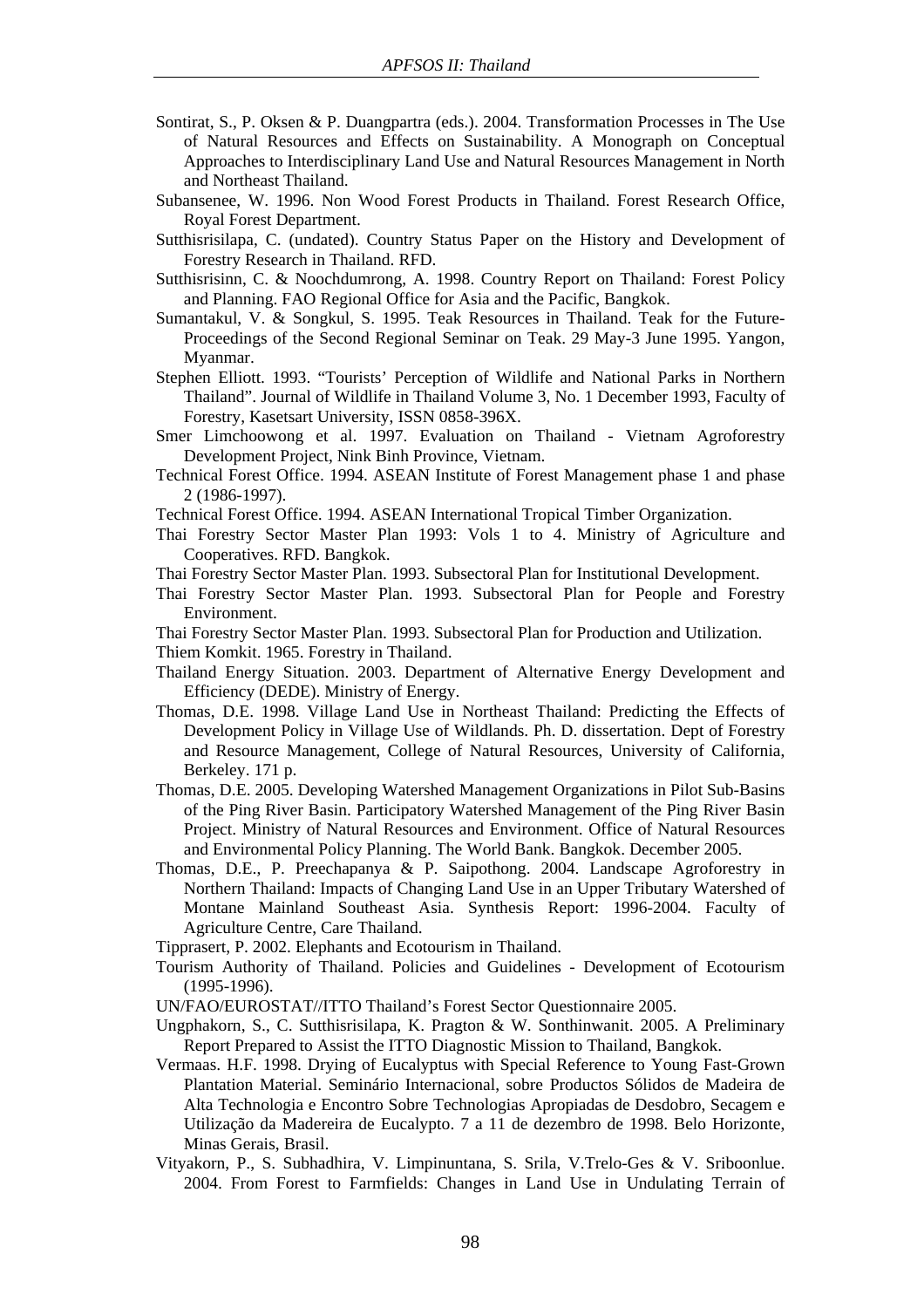Northeast at Different Scale during the Past Century. Southeast Asia Studies 41(4):444- 472.

- Vichien Sumantakul. Country Report: Thailand, presented at 2nd Tripartite meeting, 13-15 December, 1994, Colombo, Sri Lanka.
- Walker, A. 2004. Seeing Farmers for the Trees: Community Forestry and the Arborealistion of Agriculture in northern Thailand. Asia Pacific Viewpoint 45(3): 311- 324.

Weyerhäeuser, H. 2001. Potential of Semi-Natural Management of Deciduous Forests in Thailand. GTZ. Eschborn.

Witchawutipong, J. 2005. Thailand. Community Forestry 2005.

#### **Websites**

www.customs.go.th www.fao.org FAO.Thailand Forest Sector Data. www.forest.go.th/rfd www.nso.go.th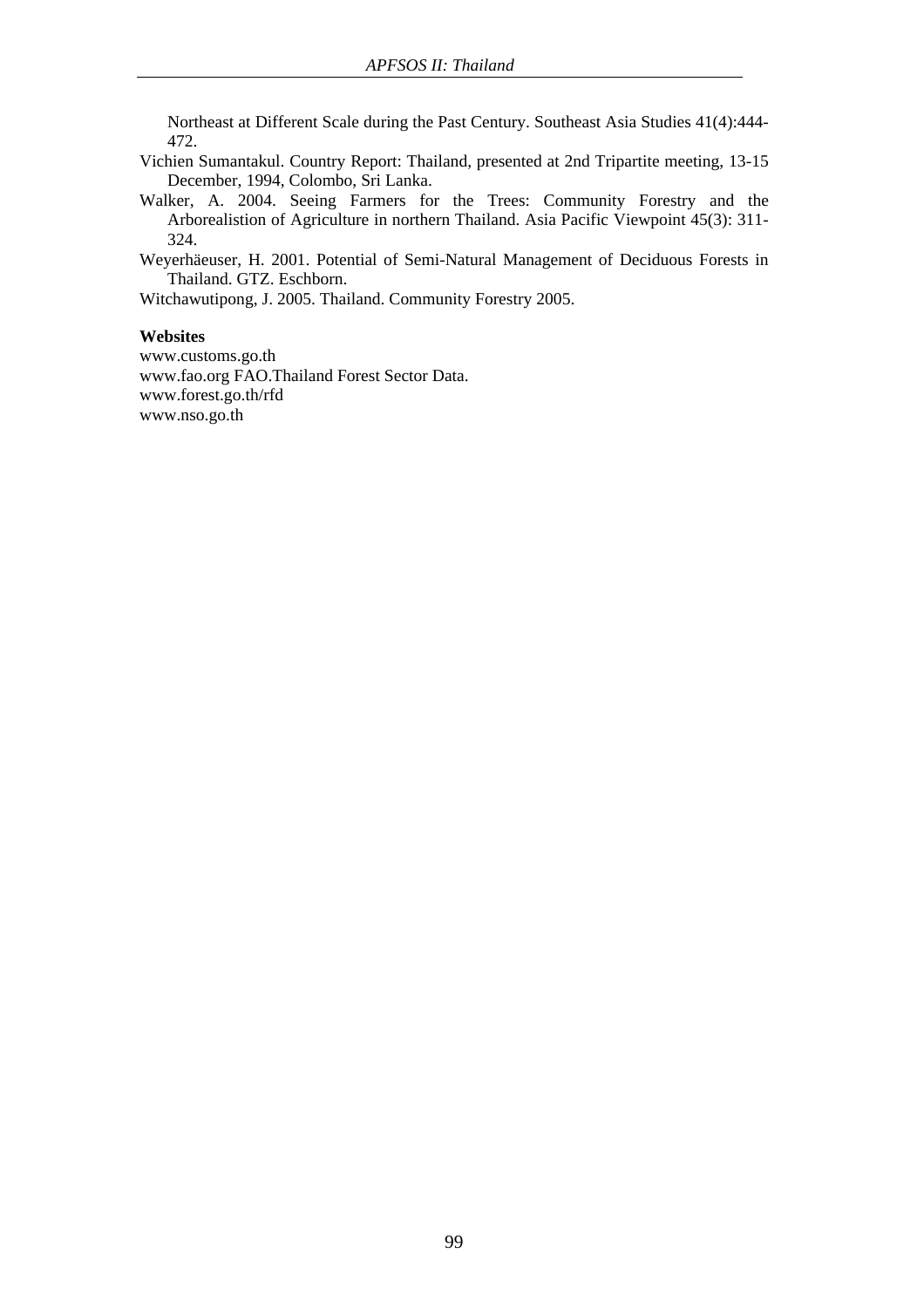#### **12. ANNEXES**

## **Annex 1. Forest area 1961-2006**

| <b>B.E.</b> | <b>North</b> |       | <b>North-East</b><br>East |       | <b>Central</b> |       | South     |       | <b>Whole Kingdom</b> |       | Year       |       |       |
|-------------|--------------|-------|---------------------------|-------|----------------|-------|-----------|-------|----------------------|-------|------------|-------|-------|
|             | Sq.km.       | %     | Sq.km.                    | %     | Sq.km.         | %     | Sq.km.    | %     | Sq.km.               | %     | Sq.km.     | %     |       |
| 2504        | 16,275.00    | 68.54 | 70,904.00                 | 41.99 | 21,163.00      | 57.98 | 35,661.00 | 52.91 | 29,626.00            | 41.89 | 273,629.00 | 53.33 | 1961  |
| 2516        | 113,393.00   | 66.96 | 50.671.00                 | 30.01 | 15,036.00      | 41.19 | 23,970.00 | 35.56 | 18,435.00            | 26.07 | 221.707.00 | 43.21 | 1973  |
| 2519        | 102,327.00   | 60.32 | 41,494.00                 | 24.57 | 12,631.00      | 34.60 | 21,826.00 | 32.38 | 20,139.00            | 28.48 | 198.417.00 | 38.67 | 1976  |
| 2521        | 94,937.00    | 55.96 | 31,221.00                 | 18.49 | 11,037.00      | 30.24 | 20,426.00 | 30.31 | 17,603.00            | 24.89 | 175,224.00 | 34.15 | 1978  |
| 2525        | 87,756.00    | 51.73 | 25,886.00                 | 15.33 | 8,000.00       | 21.92 | 18,516.00 | 27.47 | 16,442.00            | 23.25 | 156,600.00 | 30.52 | 1982  |
| 2528        | 84,126.00    | 49.59 | 25,580.00                 | 15.15 | 7,990.00       | 21.89 | 17,685.00 | 26.24 | 15,485.00            | 21.90 | 150.866.00 | 39.40 | 1985  |
| 2531        | 80,420.00    | 47.39 | 23,693.00                 | 14.03 | 17,244.00      | 25.59 | 17,244.00 | 25.59 | 14,630.00            | 20.69 | 143,803.00 | 28.03 | 1988  |
| 2532        | 80,222.00    | 47.29 | 23,586.00                 | 13.97 | 17,223.00      | 25.55 | 17,223.00 | 25.55 | 14,600.00            | 20.65 | 143,417.00 | 27.95 | 1989  |
| 2534        | 77.143.00    | 45.47 | 21,799.00                 | 12.91 | 16.616.00      | 24.65 | 16.616.00 | 24.65 | 13,449.00            | 19.02 | 136.698.00 | 26.64 | 1991  |
| 2536        | 75,231.00    | 44.35 | 21,473.00                 | 12.72 | 16,408.00      | 24.34 | 16,408.00 | 24.34 | 12,808.00            | 18.11 | 133,554.00 | 26.03 | 1993  |
| 2538        | 73,886.00    | 43.55 | 21,265.00                 | 12.59 | 16,288.00      | 24.17 | 16,288.00 | 24.17 | 12,455.00            | 17.61 | 131,485.00 | 25.62 | 1995  |
| 2541        | 73,057.00    | 43.06 | 20,984.00                 | 12.43 | 16,049.00      | 23.81 | 16,049.00 | 23.81 | 12,125.00            | 17.15 | 129,722.00 | 25.28 | 1998  |
| 2543        | 96,270.28    | 56.75 | 26,526.94                 | 15.71 | 8,438.28       | 23.12 | 21,461.85 | 31.84 | 17,413.43            | 24.62 | 170,110.78 | 33.15 | 2000  |
| 2547        | 92,068.42    | 54.27 | 28,095.69                 | 16.64 | 8,240.33       | 22.57 | 21,243.24 | 31.52 | 17,943.29            | 25.37 | 167,590.98 | 32.66 | 2004  |
| 2548        | 89,380.99    | 47.31 | 25,334.60                 | 15.00 | 7,935.82       | 21.74 | 20,678.58 | 30.68 | 17,671.31            | 24.99 | 161,001.30 | 31.38 | 2005  |
| 2549        | 88,368.11    | 52.09 | 24,549.88                 | 14.54 | 883.62         | 21.60 | 20,555.07 | 30.50 | 17,295.91            | 24.46 | 158,652.59 | 30.92 | 2006  |
|             | 169.644.29   |       | 168,854.40                |       | 36,502.50      |       | 67,398.70 |       | 70.715.19            |       | 513.115.02 |       | Total |

**Source** 1/ RFD 2007

2/ Royal Thai Survey Department

3/ Management and Restore Forest Conservation Office, National Park, Wildlife and Plant Conservation Department

**Note :** 1. Forest area acquired from LANDSAT 5 (TM), interpretation imageries at the scale of 1:50,000

2. Existing forest area in this table means forest of all types such as evergreen, pine, mangrove, mixed deciduous, dry dipterocarp, scrub, swamp, mangrove and beach forest etc., either in the national forest reserves, national parks, wildlife sanctuaries, forest working plan with an area of 5 hectares (3.125 rai) or more with trees taller than 5 metres or more and with canopy more than 10% of the ground area.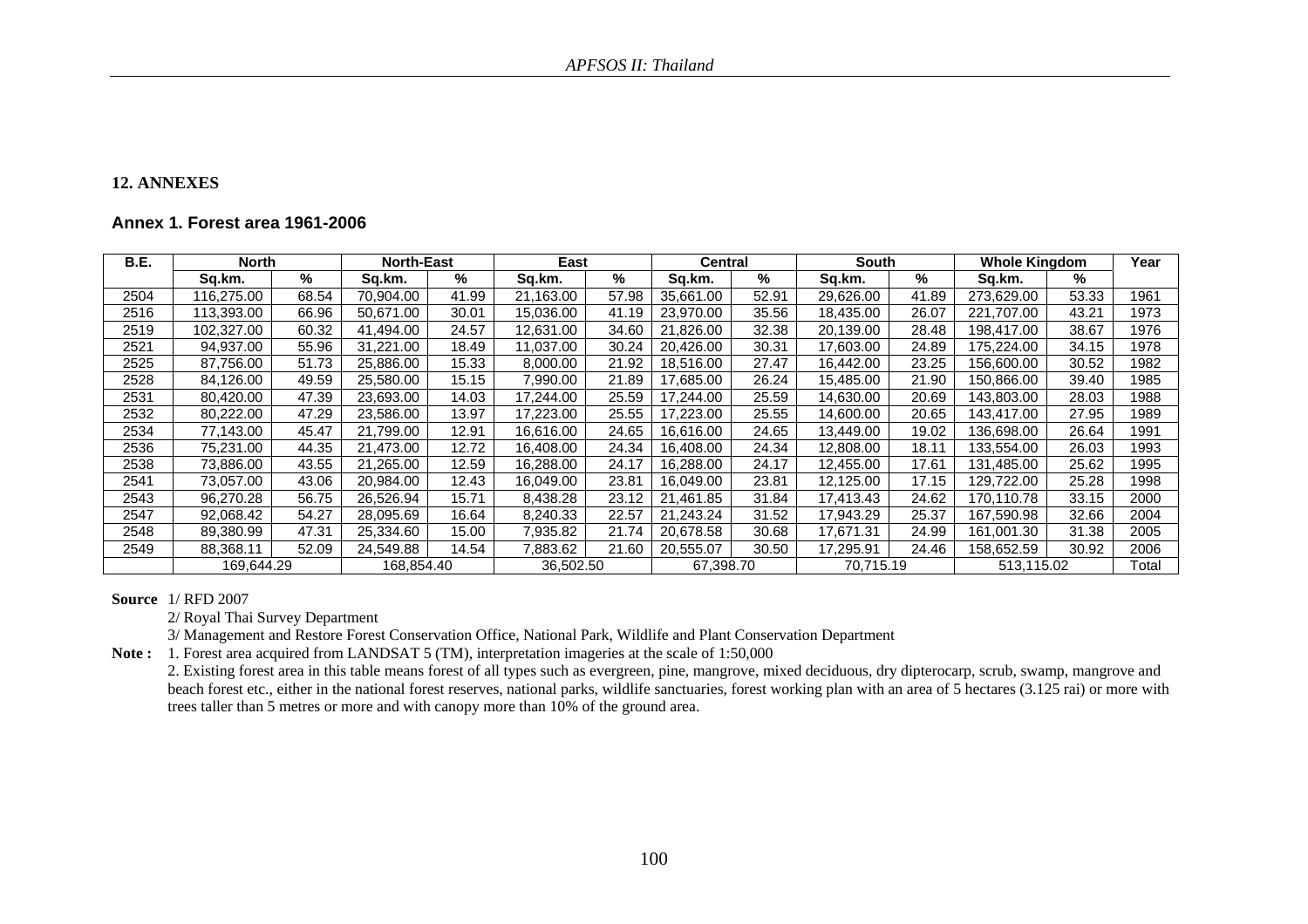| Region                  | 2003  |            | 2004 |            | 2005 |            | 2006 |            | 2007 |            |
|-------------------------|-------|------------|------|------------|------|------------|------|------------|------|------------|
|                         | Unit  | Sq.km.     | Unit | Sq.km.     | Unit | Sq.km.     | Unit | Sq.km.     | Unit | Sq.km.     |
| North                   | 257   | 111,964.78 | 257  | 111,964.78 | 257  | 111,964.78 | 257  | 111,964.78 | 257  | 99,997.52  |
| North-east              | 353   | 55,333.40  | 353  | 55,333.40  | 353  | 55,333.40  | 353  | 55,333.40  | 353  | 55,333.40  |
| <b>Central and East</b> | 143   | 34,889.06  | 143  | 34,889.06  | 143  | 34,889.06  | 143  | 34,889.06  | 143  | 46,766.58  |
| South                   | 468   | 28,183.15  | 468  | 28,183.15  | 468  | 28,183.15  | 468  | 28,183.15  | 468  | 28,183.15  |
| <b>Total</b>            | 1,221 | 230,370.39 | ,221 | 230,370.39 | ,221 | 230,370.39 | ,221 | 230,370.39 | ,221 | 230,280.64 |

## **Annex 2. Number and area of National Forest Reserves**

Source: RFD 2007

Note: 1. Total area of the national forest reserves is compiled from maps and their corresponding area published in the government gazette which occasionally overlap each other and some areas have already been revoked from the reserved category for other use.

2. In the North, including Nakhon Sawan, Kamphaeng Phet and Uthai Thani.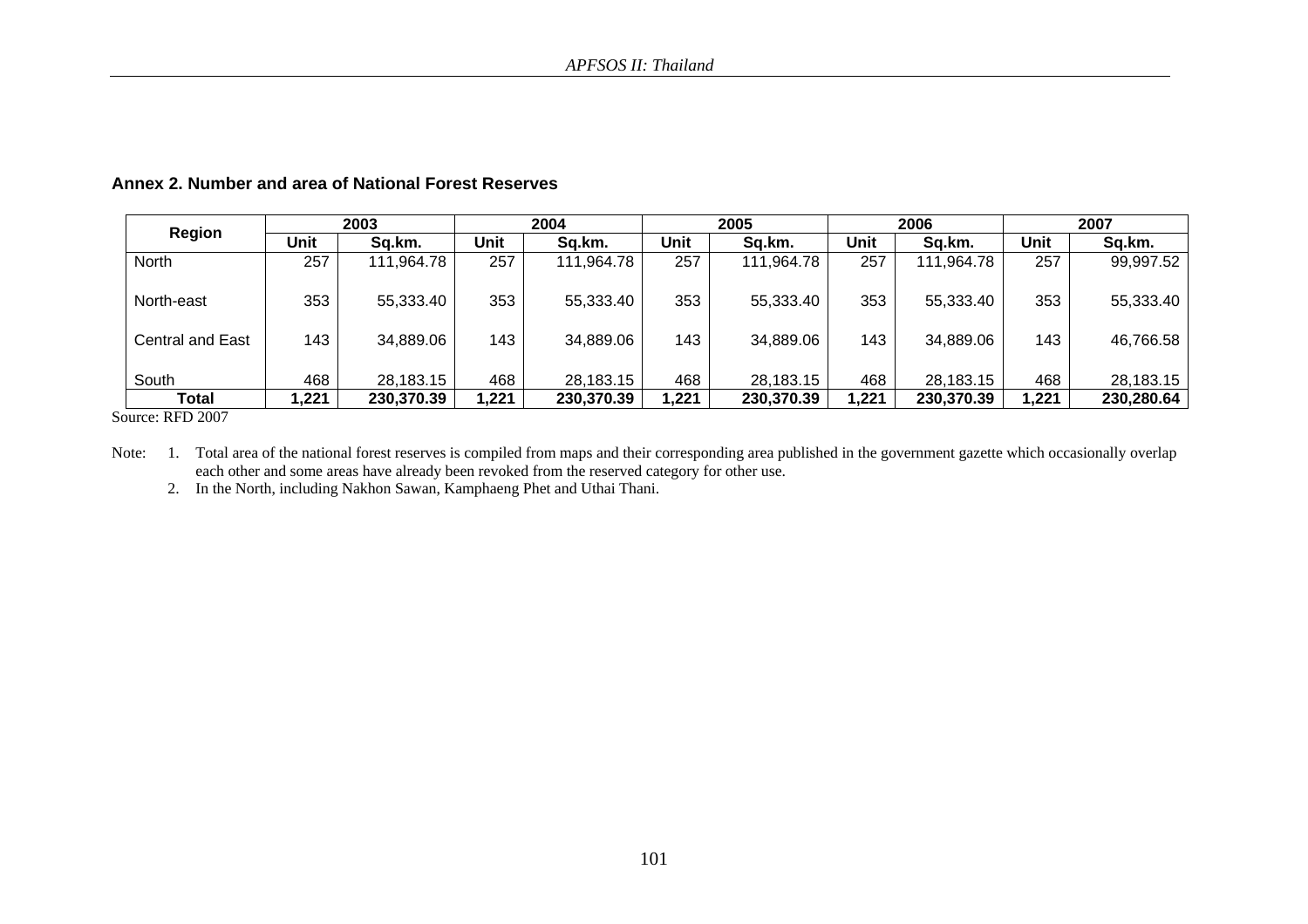# **Annex 3. Annual reforestation by objectives**

Unit: sq.km.

| Item                                                                   | <b>From</b><br>beginning<br>to 2001 | 2002   | 2003   | 2004   | 2005   | 2006   | 2007   | <b>Total</b> |
|------------------------------------------------------------------------|-------------------------------------|--------|--------|--------|--------|--------|--------|--------------|
| Afforestation by Government Budget                                     | 6,769.47                            | 55.92  | 39.36  | 56.00  | 132.00 | 94.24  | 92.84  | 7,239.83     |
| Reforestation Campaign in Commemoration of The<br>Royal Golden Jubilee | 3,846.89                            | 168.31 | 23.86  | 49.90  | 262.81 | 97.18  | 106.78 | 4,555.73     |
| By Forest Industry Organization (FIO)                                  | 336.59                              | 0.00   | 0.00   | 0.00   | 25.86  | 47.75  | 29.76  | 439.96       |
| By Thai Plywood Co., Ltd.                                              | 39.07                               | 5.72   | 1.22   | 2.80   | 3.88   | 1.96   | 2.78   | 57.43        |
| Reforestation by Concessionaire Budget                                 | 184.98                              | 4.50   | 4.68   | 5.66   | 14.00  | 10.13  | 34.84  | 258.79       |
|                                                                        | 226.50                              | 24.00  | 48.69  | 29.06  | 54.00  | 65.12  | 27.36  | 474.73       |
| <b>Total</b>                                                           | 11,403.50                           | 258.45 | 117.81 | 143.42 | 492.55 | 316.38 | 294.36 | 13,026.47    |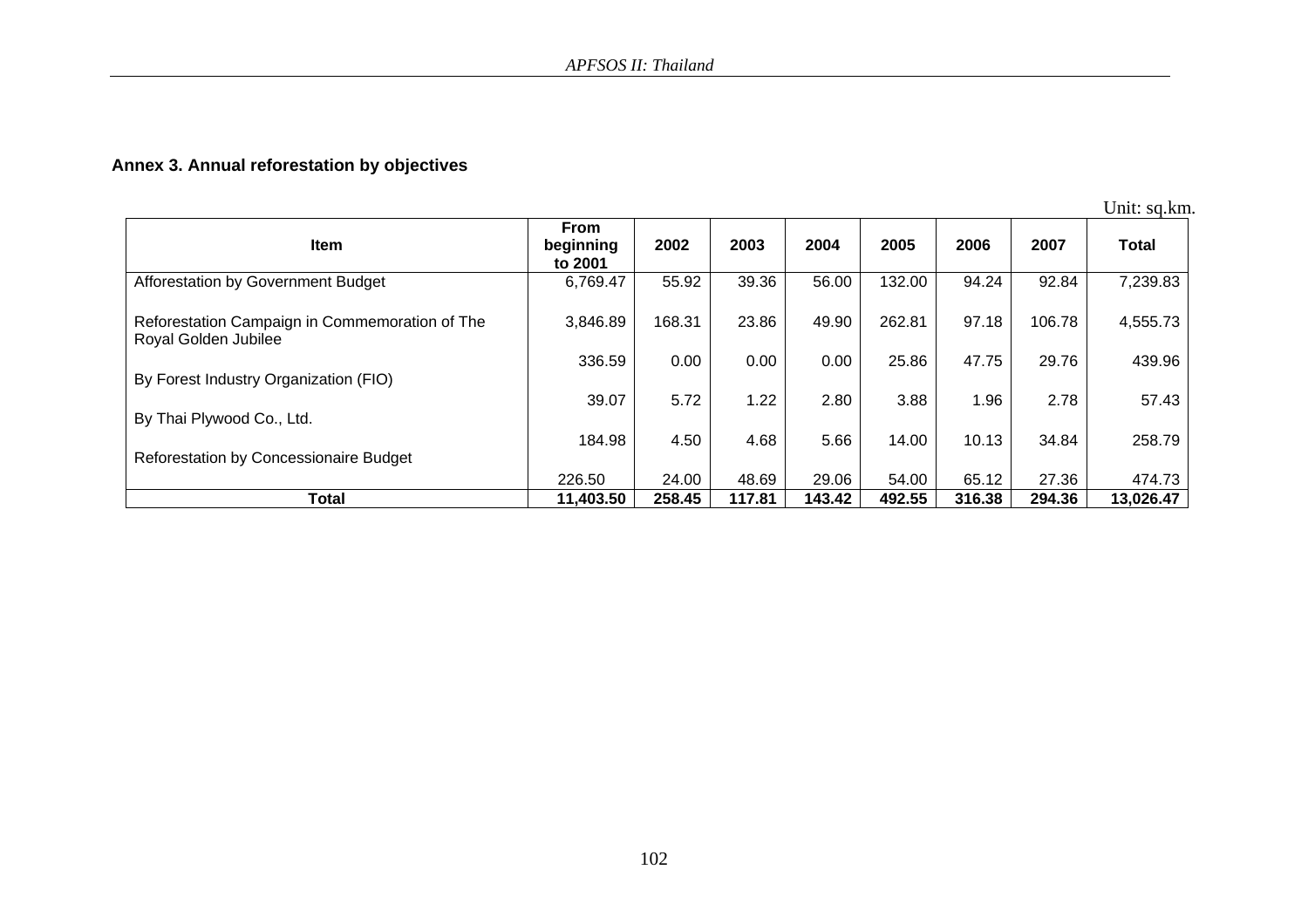| <b>Year Planted</b> |                | Area Planted with 5-year<br><b>Payment</b> |                | <b>Remaining Planted Area</b> |
|---------------------|----------------|--------------------------------------------|----------------|-------------------------------|
| Area Planted        | <b>Farmers</b> | Rai                                        | <b>Farmers</b> | Rai                           |
| 1994                | 28,365         | 392,547.49                                 | 23,419         | 311,316.27                    |
| 1995                | 26,774         | 326,154.00                                 | 20,870         | 226,088.25                    |
| 1996                | 8,812          | 116475.75                                  | 6,549          | 73,399.00                     |
| 1997                | 7,565          | 103,918.25                                 | 6,202          | 80,835.75                     |
| 1998                | 1,964          | 28,074.25                                  | 1,827          | 23,855.75                     |
| 1999                | 1,900          | 27,346.75                                  | 1,880          | 24,672.75                     |
| 2000                | 3,097          | 40,037.00                                  | 3,010          | 39,051.50                     |
| 2002                | 1,649          | 21,504.75                                  | 1,649          | 21,504.75                     |
| <b>Total</b>        | 80,126         | 1,056,058.24                               | 65,406         | 800,724.02                    |

# **Annex 4. Treefarm Plantation Promotion Programme and present remaining planted area 1994-2002**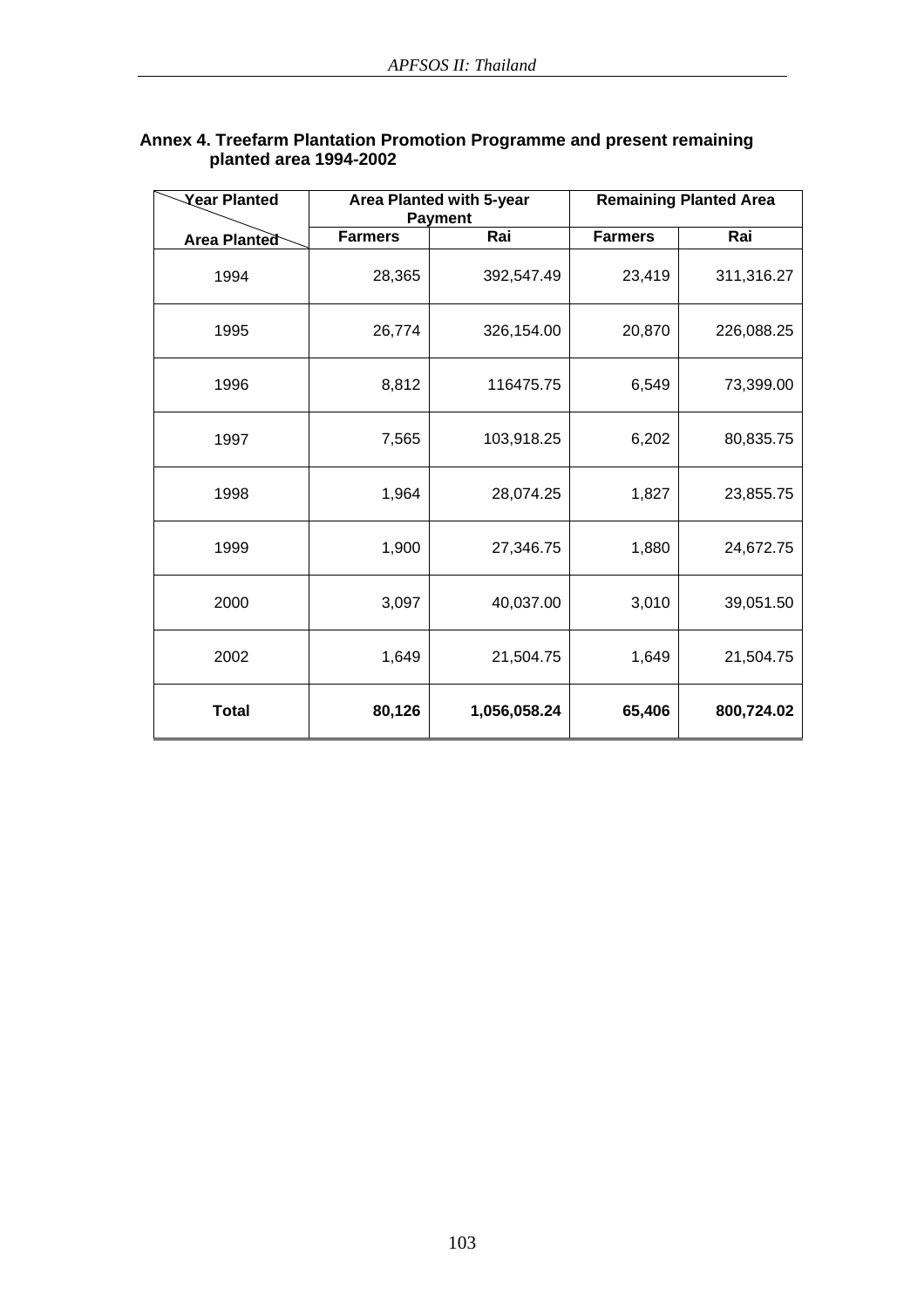# **Annex 5. RFD Four-Year Action Plan B.E. 2052-2554 (2009-2011)**

**Vision** Being Principal Agency in the Administration and Forest Management for Maximum Benefits of the Nation.

## **Mission with regard to laws**

- 1. Forest Protection
- 2. Forest Land Management
- 3. Forest Rehabilitation
- 4. Promotion of Economically Viable Tree Planting
- 5. Promotion of Participatory Forest, Resource Management in the Form of Community Forestry, Unbar Forestry Areas forestry
- 6. Develop Permission and Services
- 7. Research and Develop Appropriate Technologic in the Forest Resources Management and Utilization Including Standard and Certificate Specification.

## **Target**

Forest Resources Have Been Administrated and Managed Efficiently

## **Key Performance Indicators**

- 1. Number of National Forest Reserve Area has been protected and maintained at 67.7 million rai
- 2. Number of Forest Rehabilitation have been operated at 1,373,390 rai
- 3. Number of Farmers have been inspected for certifying usufructuary rights at 150,000 farmers
- **Remark** : This RFD Four-Year Action Plan contains only 3 years (2009, 2010, 2011) because it was adjusted from the original Four-Year Action Plan (2008-2011)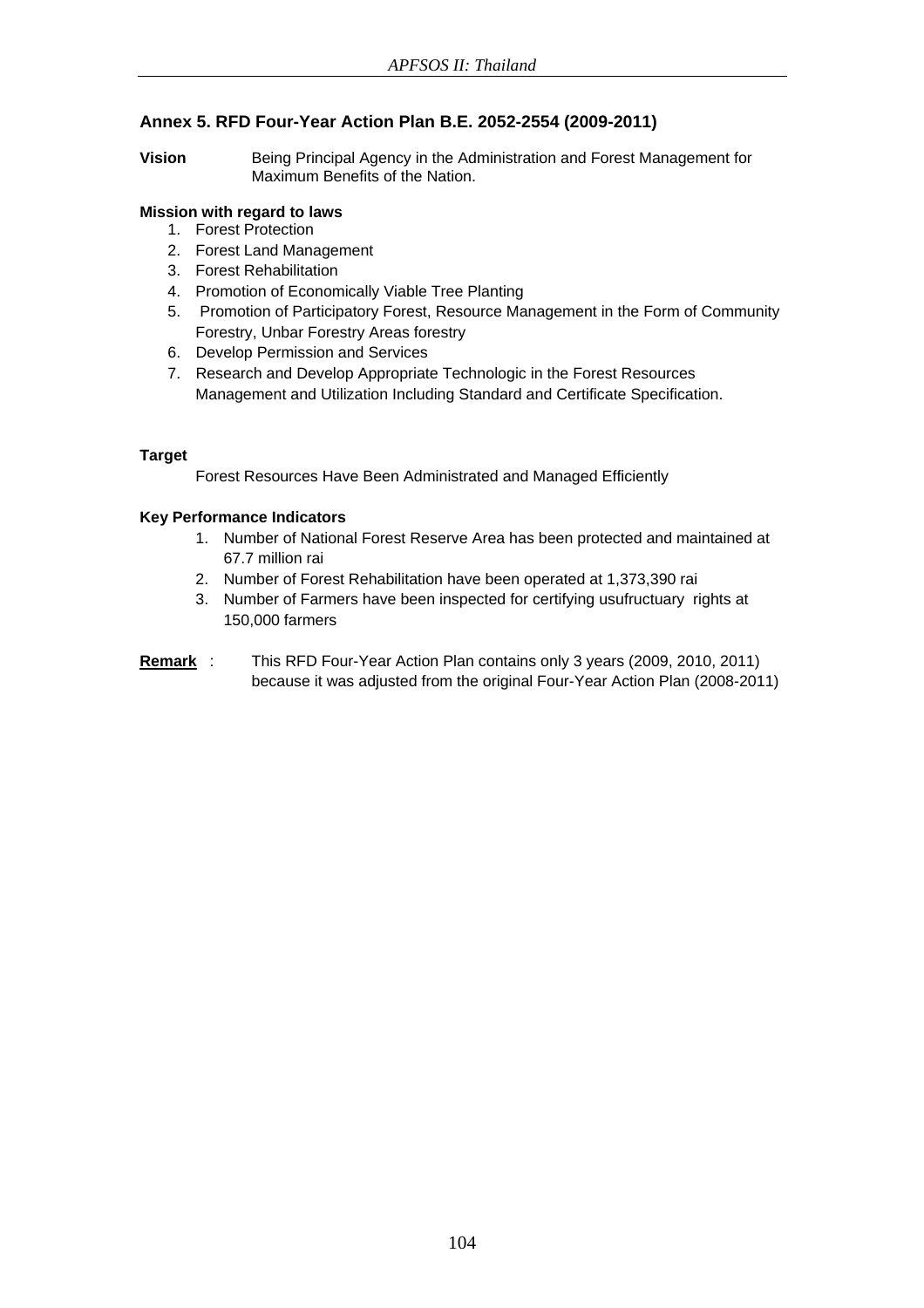# **Annex 6. His Majesty the King's Guidelines for Watershed Conservation**

His Majesty the King Bhumiphol Adulyadej has suggested many guidelines for forest rehabilitation both for upland and lowland. Some of his suggestions in general are:

- 1. First of all forestry officials have to plant trees in human heart then they will plant trees on the ground and will tender those trees by themselves.
- 2. Villagers should be trained as forest guards because both villagers and forestry officials are sharing the same benefit.

His Majesty's specific guidelines to watershed conservation and rehabilitation are:

- 1. To perpetually maintain upper part of watershed. It is important to protect the existing forest and reforest the upper hills that were deteriorated. Trees planted should be forested tree and fuel-wood tree. Villagers can cut fuel-wood tree but should plant it back periodically. Forested tree will increase air humidity that is one factor to support precipitation process. It also support stability of surface soil in case of heavy rainfall. If upper watershed can maintain a good forested condition the local resident in the area will have plenty of water for their consume.
- 2. Planting forested tree should be carried on along with hill-tribe development projects that are under sector's responsibilities of forestry, irrigation, and agriculture. Multipurposes and fast growing tree species should be planted on denuded land and waterways to hold soil moisture. Small check dams should be constructed along waterways to retard flow and sediment.
- 3. Do not reforest on area that have villagers occupied. Forest tree planted should be selected from local species to create a diversified forest. Tree seedlings should be strong enough to survive after planting.
- 4. Reforestation that will benefit to villagers should apply "3 types of planting for 4 types of benefits" that is 1) planting tree for home-use 2) planting edible tree and 3) planting economic tree. These 3 types of planting will also yield the fourth benefit, that is "soil and water conservation. If villagers realized these benefits they will not against the reforestation program and will also help to maintain reforested areas.
- 5. To rehabilitate deteriorated forest, suitable sites can be selected and leave alone the sites then forest can recover by itself. Especially in dry dipterocarp forest trees can grow back from stumps or in other deteriorated forest trees can grow from seeds or from young natural seedlings. The important of reforestation by this method is to "nondisturbing" the area. Let the trees grow naturally.

#### 3.3.7 Main Guidelines for Watershed Rehabilitation

#### **1. Planting Forest Tree**

There are 2 categories of forest tree planting to rehabilitate upper watershed. Seedlings of native species are the first priority to be planted.

**1.** Planting on denuded area.

On denuded area such as abandoned shifting cultivation it needs dense spacing of tree planting. Spacing of at least 4 by 4 meters or 16 square meters per tree are required.

**2.** Planting on moderately deteriorated area.

This categories there are still some mature forest trees on the areas that can rehabilitate themselves. To speed up rehabilitation planting tree by 8 by 8 meters or 64 square meters per tree are required.

#### **2. Planting Vetiver Grass for Soil and Water Conservation**

His Majesty the King Bhumiphol Adulyadej has realized the important of soil and water conservation. His philosophy is "Have to store water in soil and have to fix soil in situ". So he recommended methods for soil and water conservation, i.e., to plant vetiver grass on the area to fix soil coupled with to construct check dam in series along the streams to retard streamflow and sediment.